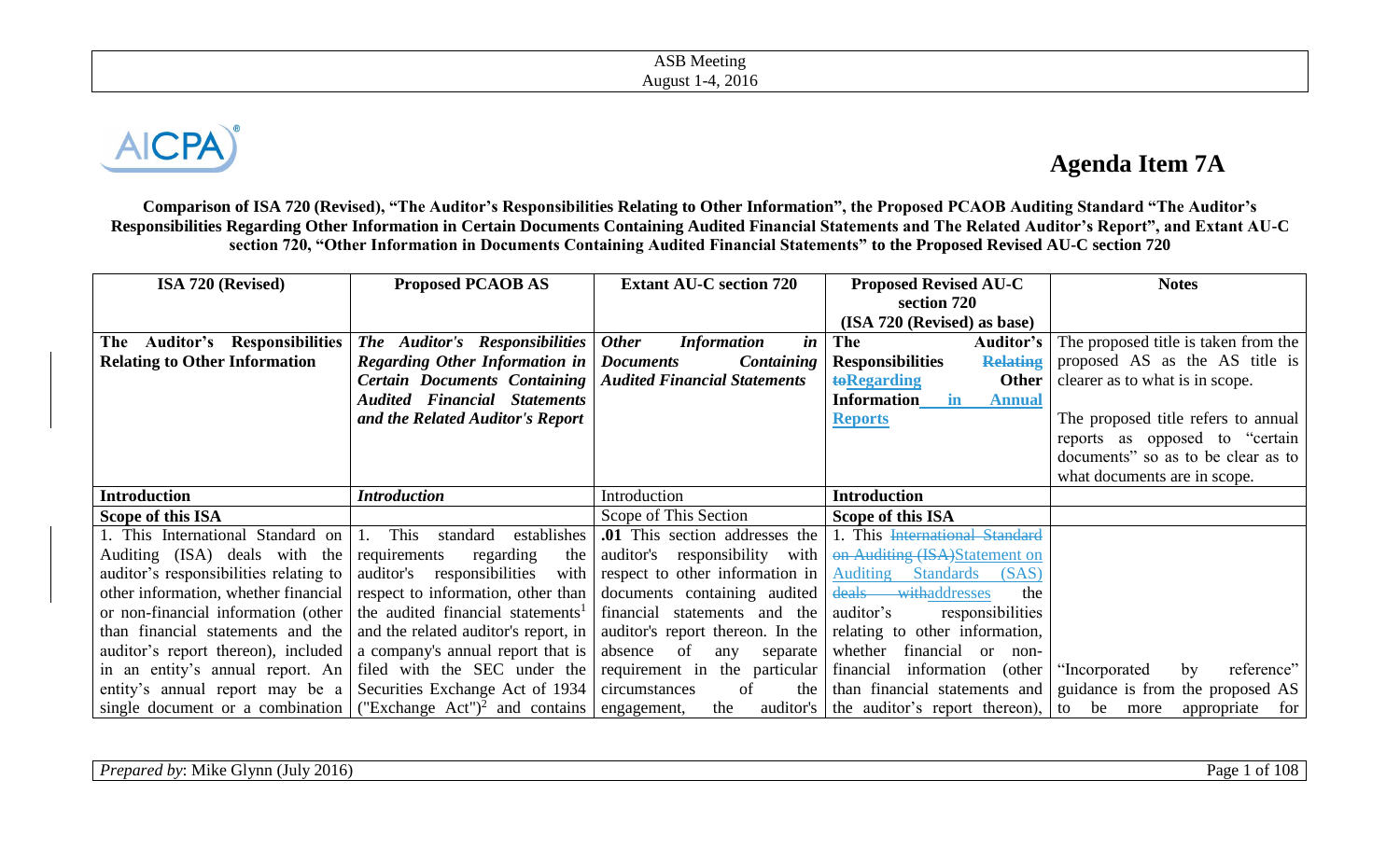| ISA 720 (Revised)                | <b>Proposed PCAOB AS</b>                                              | <b>Extant AU-C section 720</b>                                             | <b>Proposed Revised AU-C</b>      | <b>Notes</b>                         |
|----------------------------------|-----------------------------------------------------------------------|----------------------------------------------------------------------------|-----------------------------------|--------------------------------------|
|                                  |                                                                       |                                                                            | section 720                       |                                      |
|                                  |                                                                       |                                                                            | (ISA 720 (Revised) as base)       |                                      |
| of documents that serve the same | that company's audited financial                                      | opinion<br>the<br>financial<br>on                                          | included in an entity's annual    | American auditors.                   |
| purpose.                         | and the related<br>statements                                         | statements does not cover other                                            | report. An entity's annual        |                                      |
|                                  | auditor's report (hereafter "other   information, and the auditor has |                                                                            | report may be a single            | The AU-C glossary includes the       |
|                                  | information"). $3$                                                    | responsibility<br>for<br>no                                                | document or a combination of      | following definitions:               |
|                                  |                                                                       | determining<br>whether<br>such                                             | documents that serve the same     |                                      |
|                                  |                                                                       | Note: For purposes of this information is properly stated.                 | purpose. For purposes of this     | incorporated by reference. See       |
|                                  | standard, other information in                                        | This section establishes the                                               | standard, other information in    | included and included or the         |
|                                  |                                                                       | an annual report <sup>4</sup> that is filed requirement for the auditor to | an annual report, other than the  | inclusion of.                        |
|                                  | with the SEC under the                                                | read the other information of                                              | audited financial statements      |                                      |
|                                  | Exchange<br>Act<br>includes                                           | which the auditor is aware                                                 | auditor's<br>and the<br>report    | included (in the context of          |
|                                  | information, other than the                                           | because the credibility of the                                             | thereon, includes information     | section $920$ ).<br>References to    |
|                                  | audited financial statements                                          | audited financial statements                                               | incorporated by reference in      | information that is included in a    |
|                                  | the related auditor's<br>and                                          | may be undermined by material                                              | that annual report that is        | document are to be read to also      |
|                                  | report, contained in the annual                                       | inconsistencies between the                                                | available to the auditor prior to | encompass information that is        |
|                                  | report and also includes $(1)$                                        | audited financial statements and                                           | the issuance of the auditor's     | incorporated by reference in that    |
|                                  |                                                                       | information incorporated by other information. (Ref: par.                  | report. In the absence of any     | document.                            |
|                                  | reference in that annual report                                       | $.A1 - A2)$                                                                | separate requirement in the       |                                      |
|                                  | that is available to the auditor                                      |                                                                            | particular circumstances of the   | ASB to consider whether revisions    |
|                                  | prior to the issuance of the                                          |                                                                            | the<br>auditor's<br>engagement,   | to the definitions are needed (or if |
|                                  | auditor's report and (2) when                                         |                                                                            | opinion on the<br>financial       | the reference to "incorporated by"   |
|                                  | the annual report is a Form                                           |                                                                            | statements does not cover         | reference" is needed in AU-C         |
|                                  | $10-K$ ,<br>information                                               |                                                                            | other information, and the        | section 720).                        |
|                                  | incorporated by reference                                             |                                                                            | auditor has no responsibility     |                                      |
|                                  | from the company's definitive                                         |                                                                            | for determining whether such      |                                      |
|                                  | proxy statement filed within                                          |                                                                            | information is properly stated.   |                                      |
|                                  | 120 days after the end of the                                         |                                                                            | This section establishes the      |                                      |
|                                  | fiscal year covered by the                                            |                                                                            | requirement for the auditor to    |                                      |
|                                  | Form $10\text{-K}$ . <sup>5</sup>                                     |                                                                            | read the other information of     |                                      |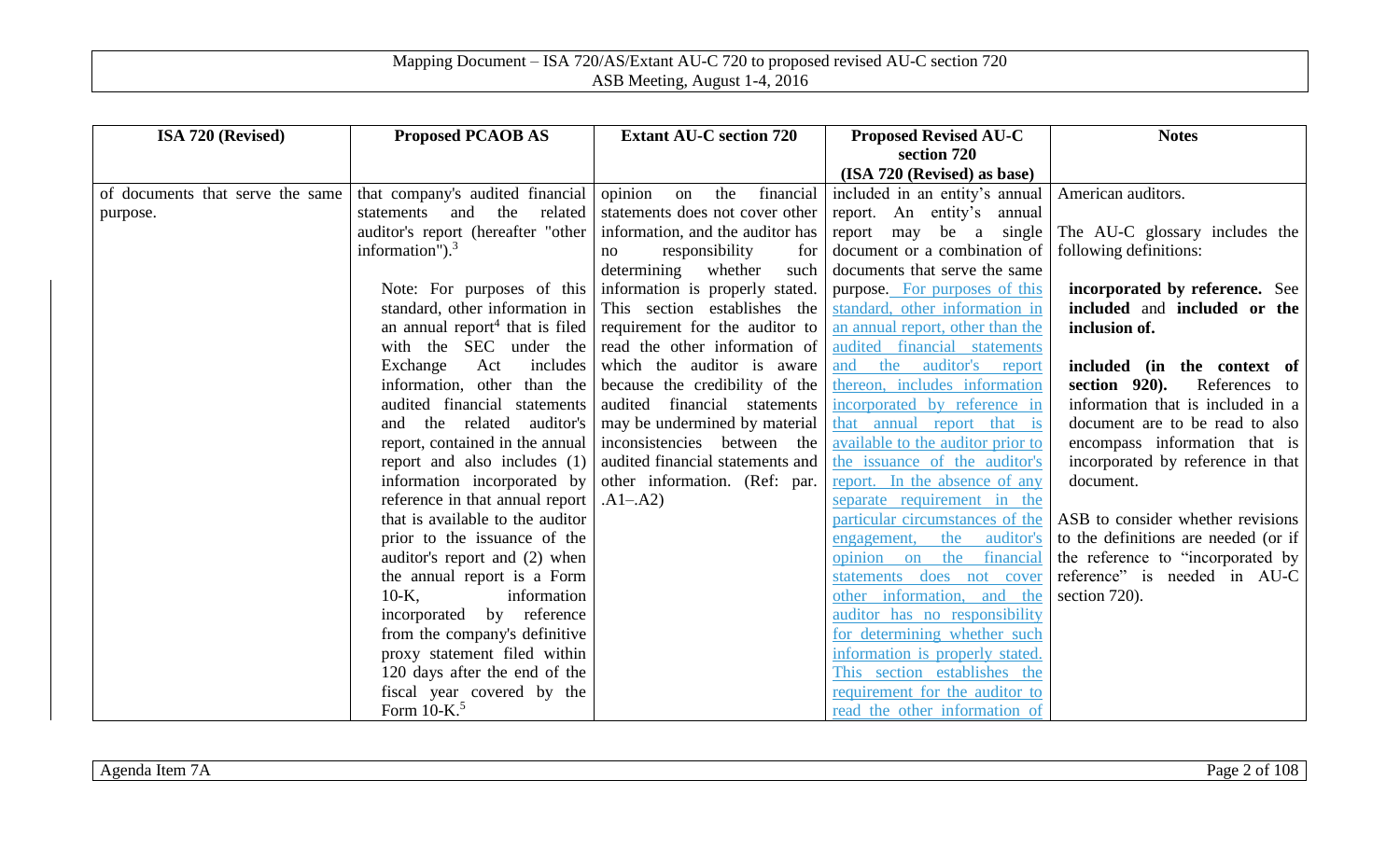| ISA 720 (Revised) | <b>Proposed PCAOB AS</b>                     | <b>Extant AU-C section 720</b> | <b>Proposed Revised AU-C</b><br>section 720 | <b>Notes</b> |
|-------------------|----------------------------------------------|--------------------------------|---------------------------------------------|--------------|
|                   |                                              |                                | (ISA 720 (Revised) as base)                 |              |
|                   |                                              |                                | which the auditor is aware                  |              |
|                   | This standard uses the term                  |                                | because the credibility of the              |              |
|                   | "financial statements" as used by            |                                | audited financial statements                |              |
|                   | the U.S. Securities and Exchange             |                                | may be undermined<br>by                     |              |
|                   | Commission ("SEC") to include                |                                | inconsistencies<br>material                 |              |
|                   | all notes to the statements and all          |                                | between the audited financial               |              |
|                   | related schedules. See SEC Rule              |                                | and<br>other<br>statements                  |              |
|                   | $1-01(b)$ of Regulation S-X, 17              |                                | information in the annual                   |              |
|                   | C.F.R. $§$ 210.1-01(b).                      |                                | report. This standard does not              |              |
|                   |                                              |                                | apply<br>to<br>supplemental                 |              |
|                   | <sup>2</sup> This standard does not apply to |                                | information addressed by AU-                |              |
|                   | under the<br>documents<br>filed              |                                | C section 725, Supplementary                |              |
|                   | of<br>Securities<br>Act<br>1933              |                                | Information in Relation to the              |              |
|                   | ("Securities Act"). When the                 |                                | Financial Statements as a                   |              |
|                   | audited financial statements and             |                                | Whole<br><b>or</b><br>required              |              |
|                   | the related auditor's report are             |                                | supplementary<br>information                |              |
|                   | included in a registration                   |                                | addressed by AU-C section                   |              |
|                   | statement under the Securities               |                                | 730, Required Supplementary                 |              |
|                   | the<br>auditor<br>Act,<br>has                |                                | <i>Information.</i> (Ref: par. .A1)         |              |
|                   | responsibilities under the federal           |                                |                                             |              |
|                   | securities laws and under AU sec.            |                                |                                             |              |
|                   | 711, Filings Under Federal                   |                                |                                             |              |
|                   | Securities Statutes. This standard           |                                |                                             |              |
|                   | also does not modify the auditor's           |                                |                                             |              |
|                   | responsibilities under the federal           |                                |                                             |              |
|                   | securities laws or AU sec. 711.              |                                |                                             |              |
|                   | See, e.g., Section 10A(b) of the             |                                |                                             |              |
|                   | Exchange Act, 15 U.S.C. § 78 <i>j</i> -1.    |                                |                                             |              |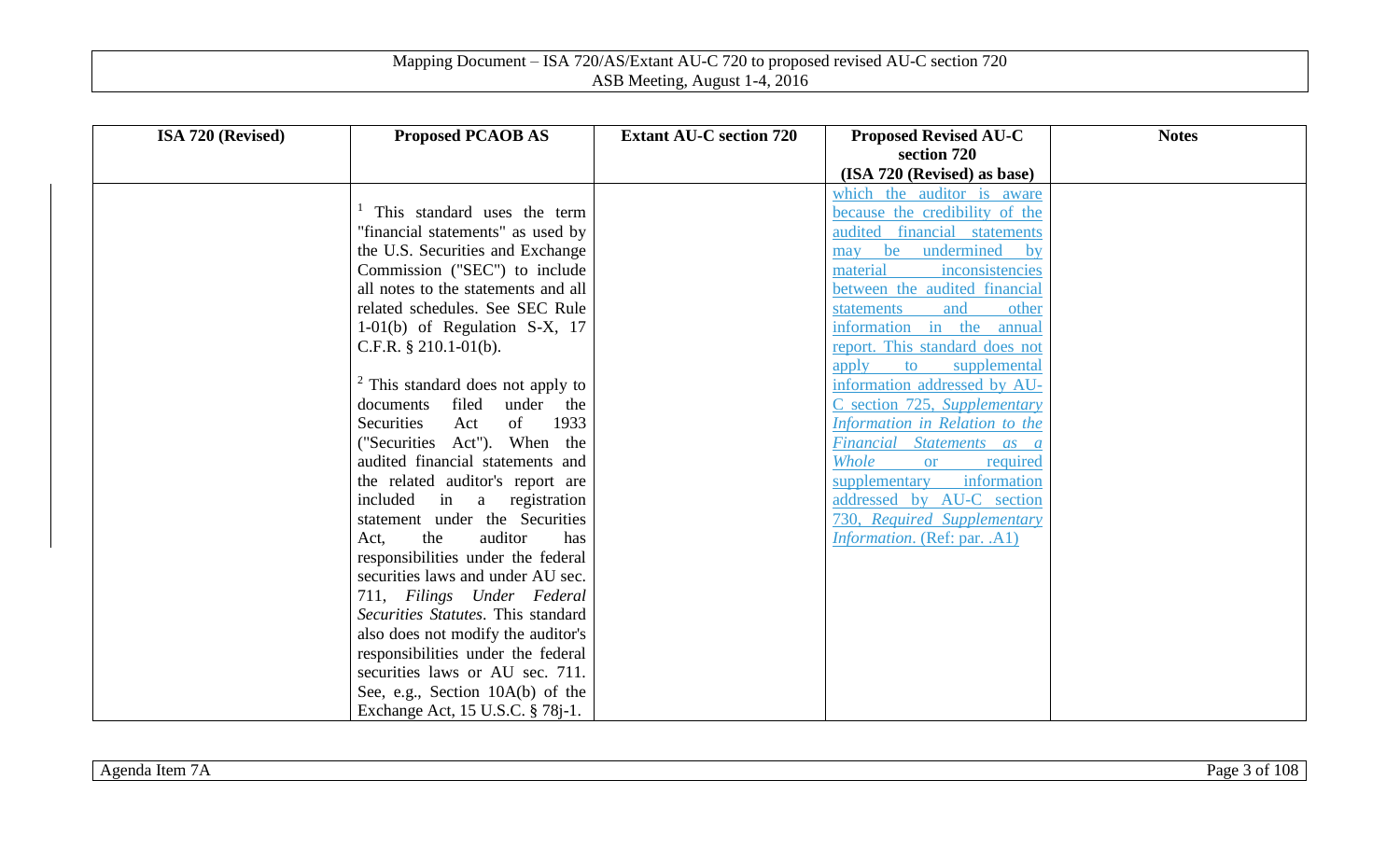| ISA 720 (Revised) | <b>Proposed PCAOB AS</b>                                                    | <b>Extant AU-C section 720</b> | <b>Proposed Revised AU-C</b><br>section 720<br>(ISA 720 (Revised) as base) | <b>Notes</b> |
|-------------------|-----------------------------------------------------------------------------|--------------------------------|----------------------------------------------------------------------------|--------------|
|                   |                                                                             |                                |                                                                            |              |
|                   | <sup>3</sup> This standard does not apply to<br>information<br>supplemental |                                |                                                                            |              |
|                   | addressed by Proposed Auditing                                              |                                |                                                                            |              |
|                   | Standard, Auditing Supplemental                                             |                                |                                                                            |              |
|                   | <b>Information</b><br>Accompanying                                          |                                |                                                                            |              |
|                   | Audited Financial Statements;                                               |                                |                                                                            |              |
|                   | required<br>supplementary                                                   |                                |                                                                            |              |
|                   | information addressed by AU sec.                                            |                                |                                                                            |              |
|                   | 558, Required Supplementary                                                 |                                |                                                                            |              |
|                   | Information; and management's                                               |                                |                                                                            |              |
|                   | assertion on internal control over                                          |                                |                                                                            |              |
|                   | financial reporting in<br>an                                                |                                |                                                                            |              |
|                   | integrated audit addressed by                                               |                                |                                                                            |              |
|                   | Auditing Standard No. 5, An                                                 |                                |                                                                            |              |
|                   | Audit of Internal Control Over                                              |                                |                                                                            |              |
|                   | Financial Reporting That Is                                                 |                                |                                                                            |              |
|                   | Integrated with An Audit of                                                 |                                |                                                                            |              |
|                   | <b>Financial Statements.</b>                                                |                                |                                                                            |              |
|                   |                                                                             |                                |                                                                            |              |
|                   | With respect to a company's                                                 |                                |                                                                            |              |
|                   | amended annual report that                                                  |                                |                                                                            |              |
|                   | contains<br>the<br>company's                                                |                                |                                                                            |              |
|                   | audited<br>issued<br>previously                                             |                                |                                                                            |              |
|                   | financial statements<br>and the                                             |                                |                                                                            |              |
|                   | auditor's report, the<br>related                                            |                                |                                                                            |              |
|                   | auditor would apply paragraphs                                              |                                |                                                                            |              |
|                   | 2-7 and 10-11 of this standard.                                             |                                |                                                                            |              |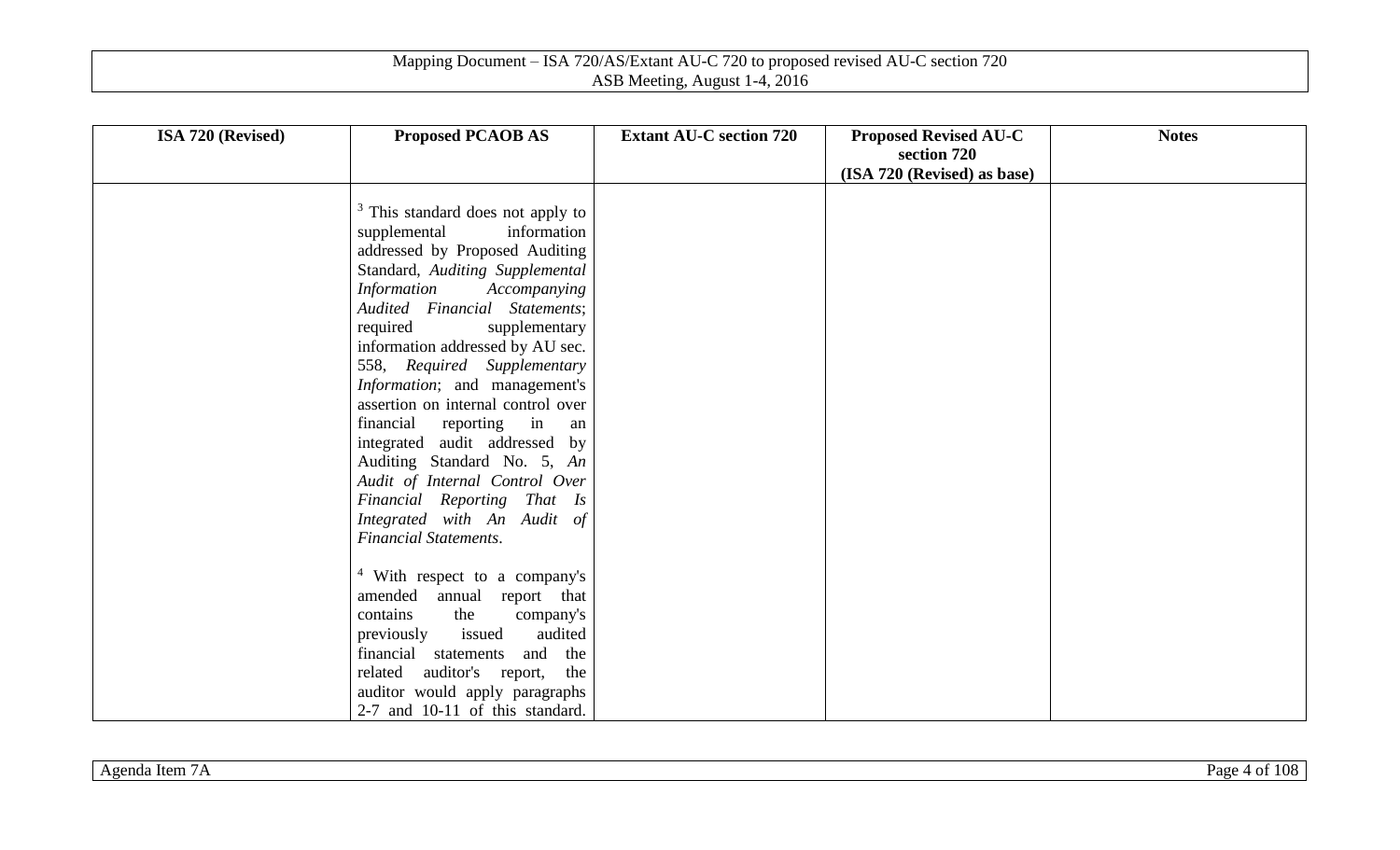| ISA 720 (Revised) | <b>Proposed PCAOB AS</b>                    | <b>Extant AU-C section 720</b>                                | <b>Proposed Revised AU-C</b><br>section 720 | <b>Notes</b>                         |
|-------------------|---------------------------------------------|---------------------------------------------------------------|---------------------------------------------|--------------------------------------|
|                   |                                             |                                                               | (ISA 720 (Revised) as base)                 |                                      |
|                   | When the company's amended                  |                                                               |                                             |                                      |
|                   | report<br>(1)<br>annual<br>contains         |                                                               |                                             |                                      |
|                   | revisions<br>to<br>amounts<br><sub>or</sub> |                                                               |                                             |                                      |
|                   | disclosures in the previously               |                                                               |                                             |                                      |
|                   | audited<br>financial<br>issued              |                                                               |                                             |                                      |
|                   | statements and (2) a related                |                                                               |                                             |                                      |
|                   | auditor's report, the auditor would         |                                                               |                                             |                                      |
|                   | apply all paragraphs of this                |                                                               |                                             |                                      |
|                   | standard.                                   |                                                               |                                             |                                      |
|                   |                                             |                                                               |                                             |                                      |
|                   | 5<br>With respect<br>to<br>other            |                                                               |                                             |                                      |
|                   | information that is incorporated            |                                                               |                                             |                                      |
|                   | by reference into an annual report          |                                                               |                                             |                                      |
|                   | on Form 10-K from a proxy                   |                                                               |                                             |                                      |
|                   | statement that is filed subsequent          |                                                               |                                             |                                      |
|                   | to the issuance of the auditor's            |                                                               |                                             |                                      |
|                   | report, the auditor would apply             |                                                               |                                             |                                      |
|                   | paragraphs 2-7 and 10-11 of this            |                                                               |                                             |                                      |
|                   | standard.                                   |                                                               |                                             |                                      |
|                   |                                             | .02 In this section, <i>documents</i> 2. This SAS also may be |                                             | The first sentence of this paragraph |
|                   |                                             | containing audited financial                                  | applied, adapted as necessary               | is not needed as the revised         |
|                   |                                             | statements refers to annual                                   | in the circumstances, to other              | standard includes a clear definition |
|                   |                                             | reports (or similar documents)                                | documents to which the                      | of annual reports.                   |
|                   |                                             | that are issued to owners (or                                 | auditor,<br>management's<br>at              |                                      |
|                   |                                             | similar stakeholders) and annual                              | request, devotes attention.                 |                                      |
|                   |                                             | reports of governments and                                    | (Ref: par. A3A2-A5A4)                       |                                      |
|                   |                                             | organizations for charitable or                               |                                             |                                      |
|                   |                                             | philanthropic purposes that are                               |                                             |                                      |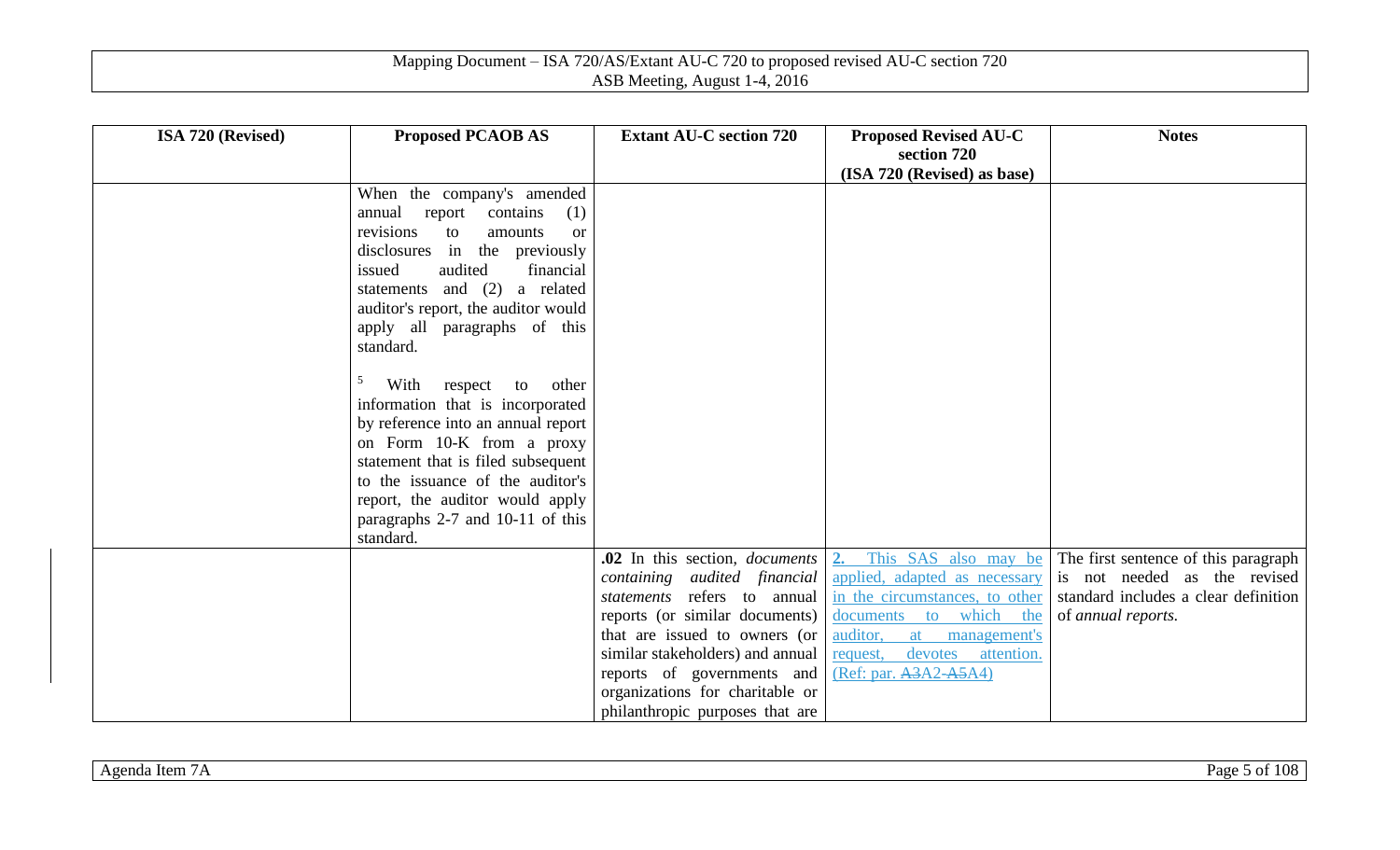| ISA 720 (Revised)                     | <b>Proposed PCAOB AS</b> | <b>Extant AU-C section 720</b>    | <b>Proposed Revised AU-C</b>                | <b>Notes</b>                        |
|---------------------------------------|--------------------------|-----------------------------------|---------------------------------------------|-------------------------------------|
|                                       |                          |                                   | section 720                                 |                                     |
|                                       |                          |                                   | (ISA 720 (Revised) as base)                 |                                     |
|                                       |                          | to the public that<br>available   |                                             |                                     |
|                                       |                          | audited<br>financial<br>contain   |                                             |                                     |
|                                       |                          | statements and the auditor's      |                                             |                                     |
|                                       |                          | report thereon. This section also |                                             |                                     |
|                                       |                          | may be applied, adapted as        |                                             |                                     |
|                                       |                          | necessary in the circumstances,   |                                             |                                     |
|                                       |                          | to other documents to which the   |                                             |                                     |
|                                       |                          | auditor,<br>at management's       |                                             |                                     |
|                                       |                          | attention.<br>devotes<br>request, |                                             |                                     |
|                                       |                          | (Ref: par. A3-A5)                 |                                             |                                     |
| 2. This ISA is written in the context |                          |                                   | 23. This ISA SAS is written in              |                                     |
| of an audit of financial statements   |                          |                                   | the context of an audit of                  | The last sentence from ISA 720      |
| by<br>an independent<br>auditor.      |                          |                                   | financial statements by an                  | (Revised) is covered by paragraph 1 |
| Accordingly, the objectives of the    |                          |                                   | auditor.<br>independent                     | of the proposed SAS.                |
| auditor in this ISA are to be         |                          |                                   | Accordingly, the objectives of              |                                     |
| understood in the context of the      |                          |                                   | the auditor in this ISA-SAS are             |                                     |
| overall objectives of the auditor as  |                          |                                   | to be understood in the context             |                                     |
| stated in paragraph 11 of ISA 200.fn  |                          |                                   | of the overall objectives of the            |                                     |
| The requirements in the ISAs are      |                          |                                   | auditor as stated in paragraph              |                                     |
| designed to enable the auditor to     |                          |                                   | 14-12 of ISA 200AU-C section                |                                     |
| achieve the objectives specified in   |                          |                                   | $200$ . $\text{fm}$ The requirements in the |                                     |
| the ISAs, and thereby the overall     |                          |                                   | <b>ISAs-SASs</b> are designed to            |                                     |
| objectives of the auditor. The        |                          |                                   | enable the auditor to achieve               |                                     |
| auditor's opinion on the financial    |                          |                                   | the objectives specified in the             |                                     |
| statements does not cover the other   |                          |                                   | ISAsSAS <sub>s</sub> , and thereby the      |                                     |
| information, nor does this ISA        |                          |                                   | overall objectives of<br>the                |                                     |
| require the auditor to obtain audit   |                          |                                   | auditor. The auditor's opinion              |                                     |
| evidence beyond that required to      |                          |                                   | on the financial statements                 |                                     |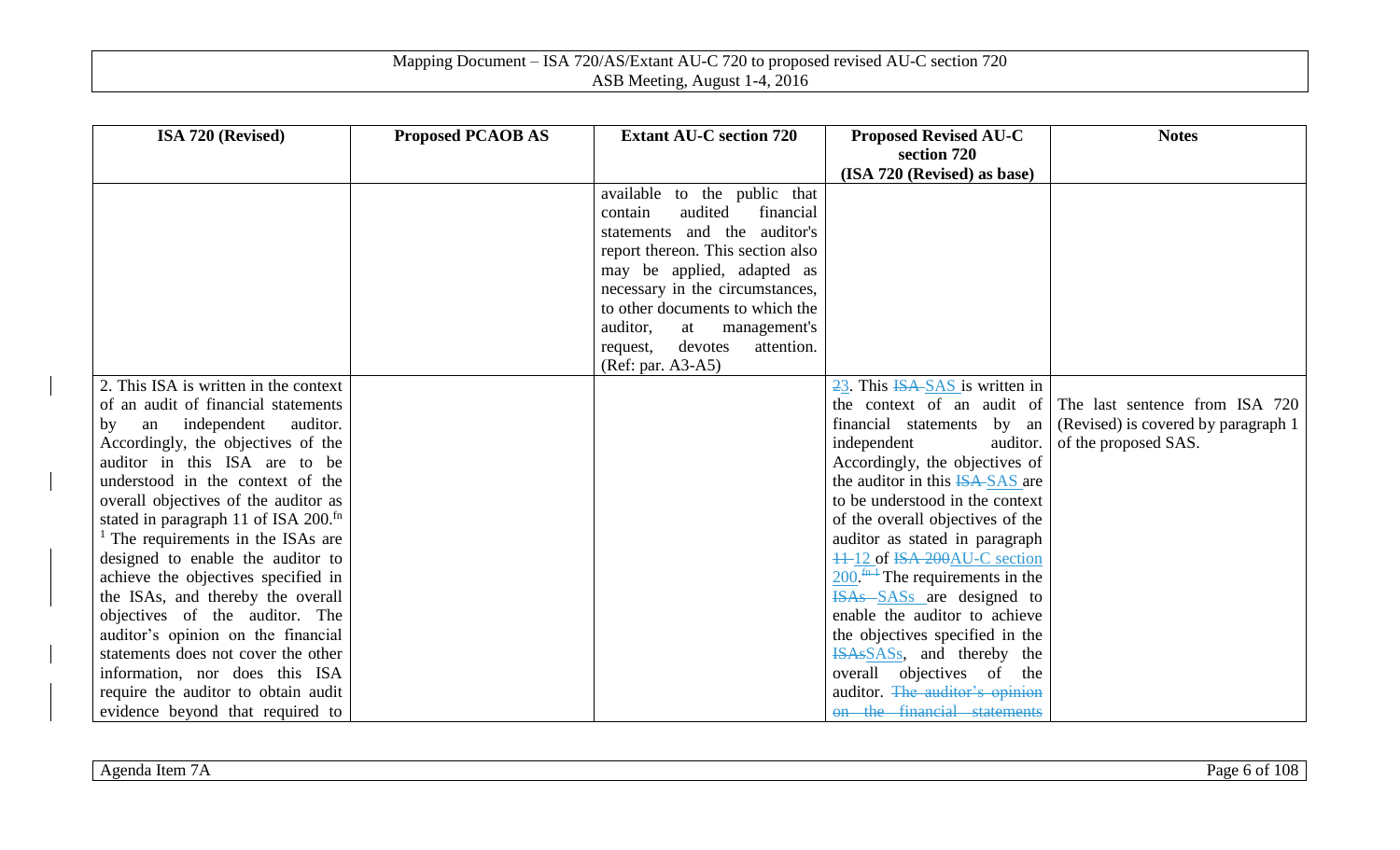| ISA 720 (Revised)                                               | <b>Proposed PCAOB AS</b> | <b>Extant AU-C section 720</b> | <b>Proposed Revised AU-C</b><br>section 720<br>(ISA 720 (Revised) as base) | <b>Notes</b>                    |
|-----------------------------------------------------------------|--------------------------|--------------------------------|----------------------------------------------------------------------------|---------------------------------|
| form an opinion on the financial                                |                          |                                | does not cover the other                                                   |                                 |
| statements.                                                     |                          |                                | information, nor does this ISA                                             |                                 |
|                                                                 |                          |                                | require the auditor to obtain                                              |                                 |
| $\frac{f_{\text{in}}}{1}$ ISA 200, <i>Overall Objectives of</i> |                          |                                | audit evidence beyond that                                                 |                                 |
| the Independent Auditor and the                                 |                          |                                | required to form an opinion on                                             |                                 |
| Conduct of an Audit in Accordance                               |                          |                                | the financial statements.                                                  |                                 |
| with International Standards on                                 |                          |                                |                                                                            |                                 |
| Auditing.                                                       |                          |                                | $\frac{fn-1}{LSA}$ 200, Overall                                            |                                 |
|                                                                 |                          |                                | Objectives of the Independent                                              |                                 |
|                                                                 |                          |                                | Auditor and the Conduct of an                                              |                                 |
|                                                                 |                          |                                | Audit in Accordance with                                                   |                                 |
|                                                                 |                          |                                | International Standards on                                                 |                                 |
|                                                                 |                          |                                | Auditing.                                                                  |                                 |
| 3. This ISA requires the auditor to                             |                          |                                | 3. This ISA requires the                                                   | Similar<br>statement is made in |
| read and consider the<br>other                                  |                          |                                | auditor to read and consider                                               | paragraph .01 of the proposed   |
| other<br>information<br>because                                 |                          |                                | the other information because                                              | revised AU-C section 720.       |
| materially<br>information<br>that is                            |                          |                                | other information that is                                                  |                                 |
| with<br>the<br>financial<br>inconsistent                        |                          |                                | materially inconsistent with the                                           |                                 |
| auditor's<br>the<br>statements<br>or                            |                          |                                | financial statements or the                                                |                                 |
| knowledge obtained in the audit                                 |                          |                                | auditor's knowledge obtained                                               |                                 |
| may indicate that there is a material                           |                          |                                | in the audit may indicate that                                             |                                 |
| misstatement of the financial                                   |                          |                                | there is a material                                                        |                                 |
| statements or that a<br>material                                |                          |                                | misstatement of the financial                                              |                                 |
| of<br>the<br>other<br>misstatement                              |                          |                                | statements or that a material                                              |                                 |
| information exists, either of which                             |                          |                                | misstatement of the other                                                  |                                 |
| may undermine the credibility of                                |                          |                                | information exists, either of                                              |                                 |
| the financial statements and the                                |                          |                                | which may undermine the                                                    |                                 |
| auditor's report thereon. Such                                  |                          |                                | credibility of the financial                                               |                                 |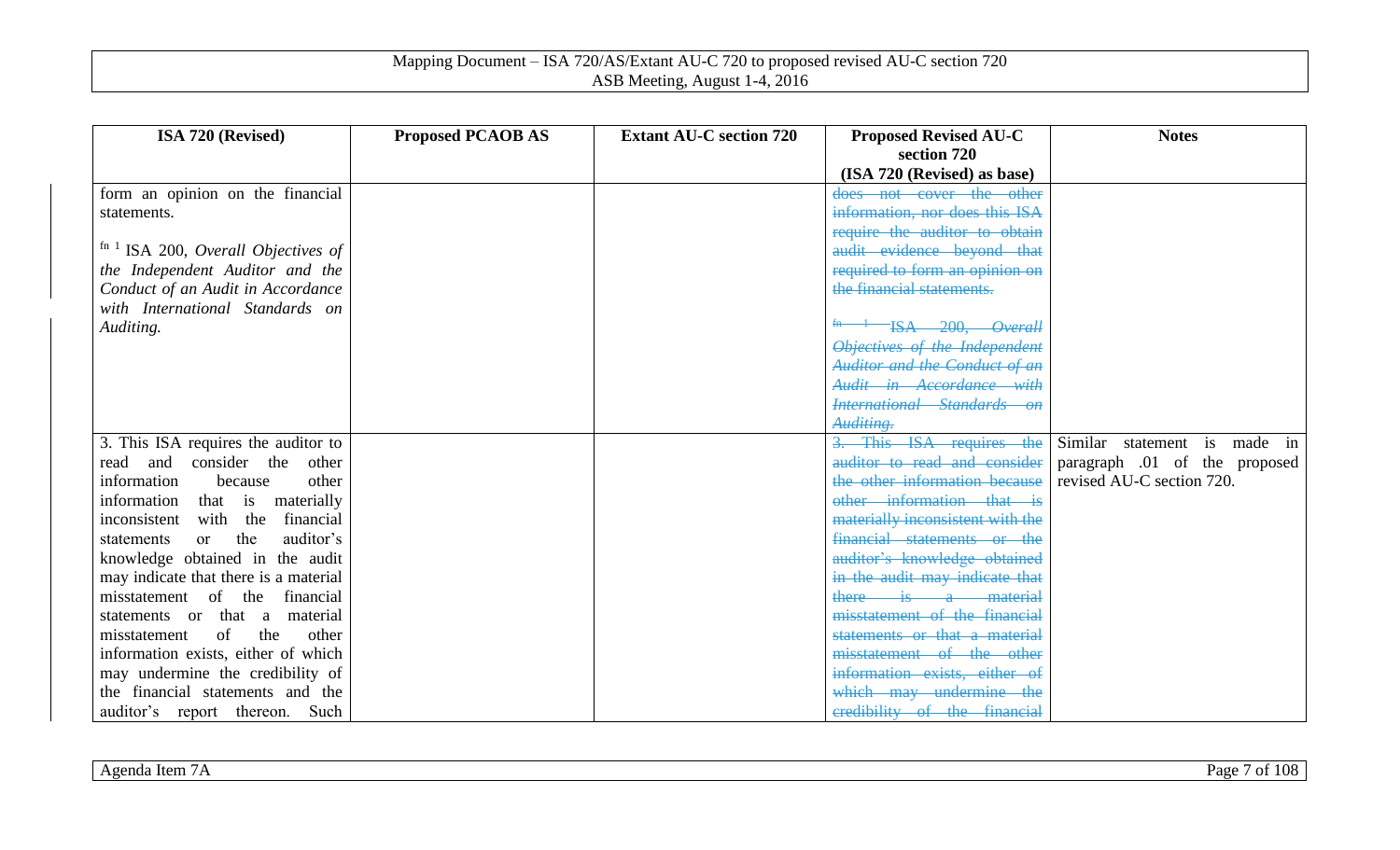| ISA 720 (Revised)                                 | <b>Proposed PCAOB AS</b> | <b>Extant AU-C section 720</b> | <b>Proposed Revised AU-C</b><br>section 720 | <b>Notes</b>                    |
|---------------------------------------------------|--------------------------|--------------------------------|---------------------------------------------|---------------------------------|
|                                                   |                          |                                | (ISA 720 (Revised) as base)                 |                                 |
| material misstatements may also                   |                          |                                | statements and the auditor's                |                                 |
| influence<br>inappropriately<br>the               |                          |                                | report thereon. Such material               |                                 |
| economic decisions of the users for               |                          |                                | misstatements may also                      |                                 |
| whom the auditor's report is                      |                          |                                | inappropriately influence the               |                                 |
| prepared.                                         |                          |                                | economic decisions of the                   |                                 |
|                                                   |                          |                                | users for whom the auditor's                |                                 |
|                                                   |                          |                                | report is prepared.                         |                                 |
| 4. This ISA may also assist the                   |                          |                                | 4. This <del>ISA SAS</del> may also         | Insert appropriate reference to |
| auditor in complying with relevant                |                          |                                | assist the auditor in complying             | AICPA Code in the footnote.     |
| ethical requirements <sup>fn 2</sup> that require |                          |                                | with<br>relevant<br>ethical                 |                                 |
| the auditor to avoid<br>being                     |                          |                                | requirements $\frac{fn}{2}$ that require    |                                 |
| associated<br>knowingly<br>with                   |                          |                                | the auditor to avoid being                  |                                 |
| information that the<br>auditor                   |                          |                                | knowingly associated<br>with                |                                 |
| believes contains a materially false              |                          |                                | information that the auditor                |                                 |
| or misleading statement, statements               |                          |                                | believes contains a materially              |                                 |
| or information furnished recklessly,              |                          |                                | false or misleading statement,              |                                 |
| or omits or obscures information                  |                          |                                | statements or information                   |                                 |
| required to be included where such                |                          |                                | furnished recklessly, or omits              |                                 |
| omission or obscurity would be                    |                          |                                | information<br>obscures<br>0r               |                                 |
| misleading.                                       |                          |                                | required to be included where               |                                 |
|                                                   |                          |                                | such omission or obscurity                  |                                 |
| fn $2$<br>See paragraph 110.2 of the              |                          |                                | would be misleading.                        |                                 |
| Ethics<br><b>Standards</b><br>International       |                          |                                |                                             |                                 |
| Board for Accountants, Code of                    |                          |                                | fn 2 See paragraph 110.2 of the             |                                 |
| <b>Ethics for Professional Accountants</b>        |                          |                                | <b>International Ethics Standards</b>       |                                 |
| (IESBA Code).                                     |                          |                                | <b>Board for Accountants, Code</b>          |                                 |
|                                                   |                          |                                | of Ethics for Professional                  |                                 |
|                                                   |                          |                                | Accountants (IESBA Code).                   |                                 |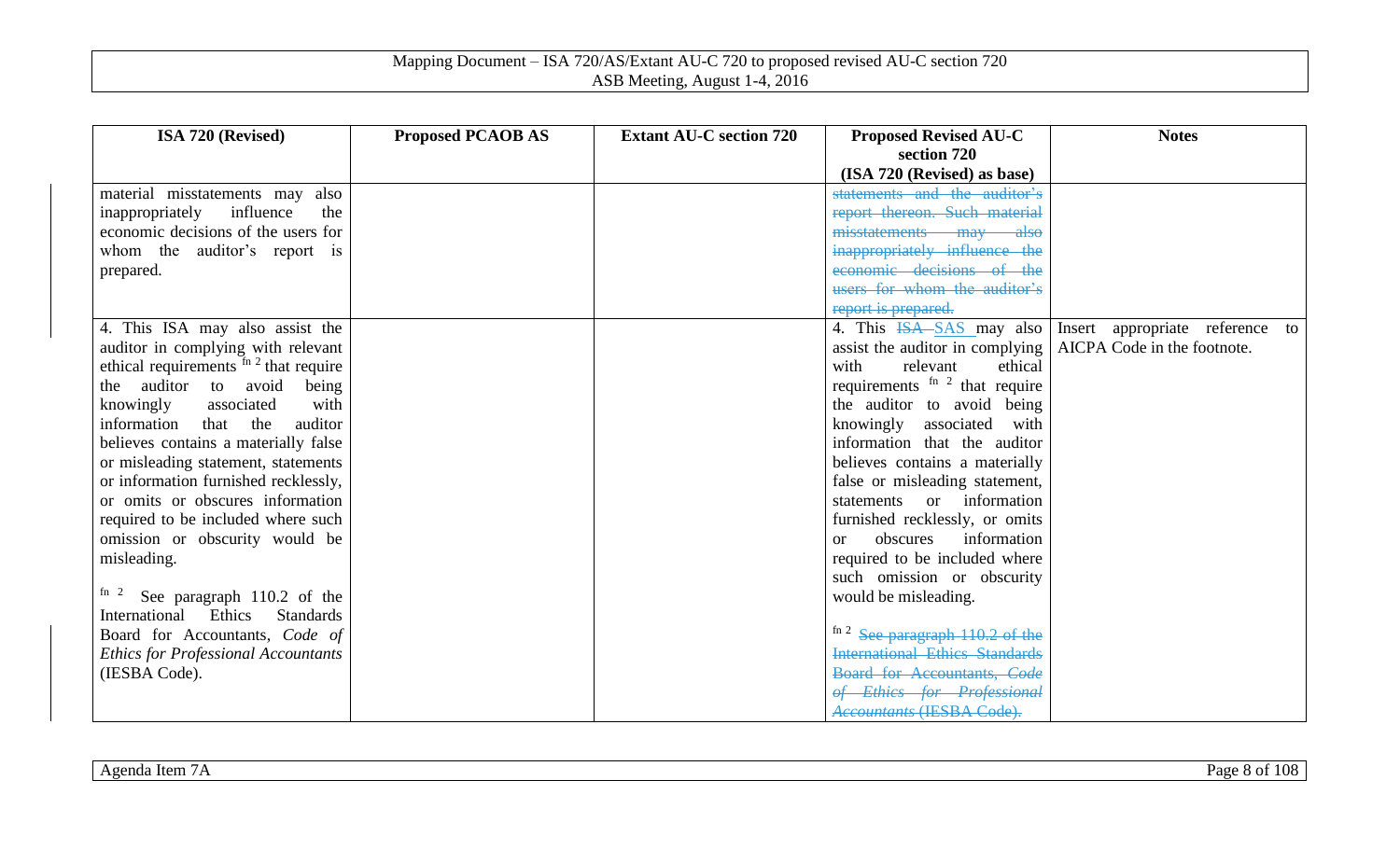| ISA 720 (Revised)                     | <b>Proposed PCAOB AS</b> | <b>Extant AU-C section 720</b> | <b>Proposed Revised AU-C</b>        | <b>Notes</b> |
|---------------------------------------|--------------------------|--------------------------------|-------------------------------------|--------------|
|                                       |                          |                                | section 720                         |              |
|                                       |                          |                                | (ISA 720 (Revised) as base)         |              |
| 5. Other information may include      |                          |                                | 5. Other information may            |              |
| amounts or other items that are       |                          |                                | include amounts or other items      |              |
| intended to be the same as, to        |                          |                                | that are intended to be the         |              |
| summarize, or to provide greater      |                          |                                | same as, to summarize, or to        |              |
| detail, about amounts or other items  |                          |                                | provide greater detail, about       |              |
| in the financial statements, and      |                          |                                | amounts or other items in the       |              |
| other amounts or other items about    |                          |                                | financial statements, and other     |              |
| which the auditor has obtained        |                          |                                | amounts or other items about        |              |
| knowledge in the audit. Other         |                          |                                | which the auditor has obtained      |              |
| information may also include other    |                          |                                | knowledge in the audit. Other       |              |
| matters.                              |                          |                                | information may also include        |              |
|                                       |                          |                                | other matters.                      |              |
| 6. The auditor's responsibilities     |                          |                                | auditor's<br>6.<br>The              |              |
| relating to other information (other  |                          |                                | responsibilities<br>relating<br>to  |              |
| applicable<br>reporting<br>than       |                          |                                | other information (other than       |              |
| responsibilities) apply regardless of |                          |                                | applicable<br>reporting             |              |
| whether the other information is      |                          |                                | responsibilities)<br>apply          |              |
| obtained by the auditor prior to, or  |                          |                                | regardless of whether the other     |              |
| after, the date of the auditor's      |                          |                                | information is obtained by the      |              |
| report.                               |                          |                                | auditor prior to, or after, the     |              |
|                                       |                          |                                | date of the auditor's report.       |              |
| 7. This ISA does not apply to:        |                          |                                | 7. This <del>ISA</del> SAS does not |              |
|                                       |                          |                                | apply to:                           |              |
| (a) Preliminary announcements of      |                          |                                |                                     |              |
| financial information; or             |                          |                                | Preliminary<br>(a)                  |              |
|                                       |                          |                                | announcements of financial          |              |
| (b) Securities offering documents,    |                          |                                | information; or                     |              |
| including prospectuses.               |                          |                                |                                     |              |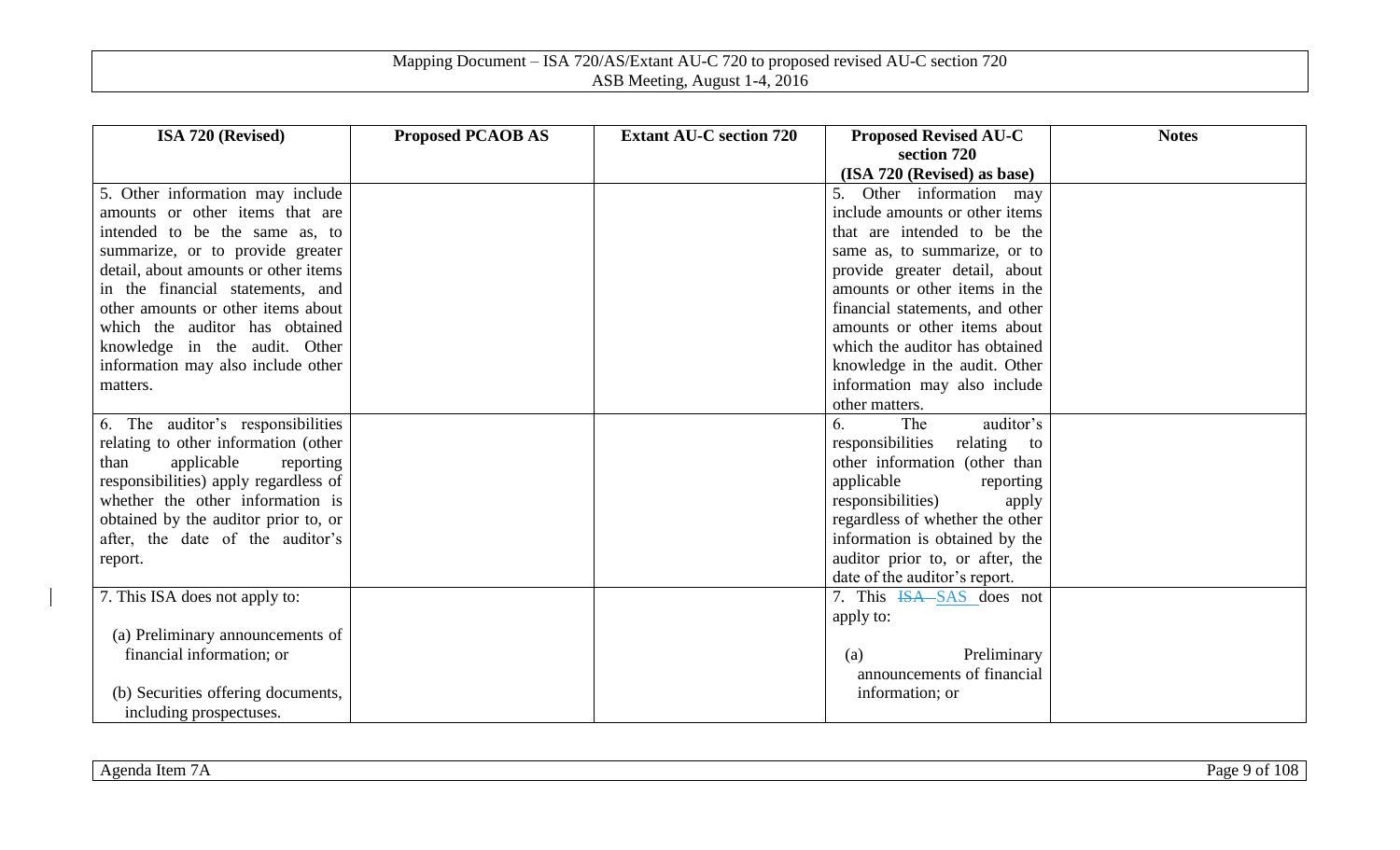| ISA 720 (Revised)                     | <b>Proposed PCAOB AS</b>                 | <b>Extant AU-C section 720</b>    | <b>Proposed Revised AU-C</b>                           | <b>Notes</b>                      |
|---------------------------------------|------------------------------------------|-----------------------------------|--------------------------------------------------------|-----------------------------------|
|                                       |                                          |                                   | section 720                                            |                                   |
|                                       |                                          |                                   | (ISA 720 (Revised) as base)                            |                                   |
|                                       |                                          |                                   | offering<br>Securities<br>(b)                          |                                   |
|                                       |                                          |                                   | including<br>documents,                                |                                   |
|                                       |                                          |                                   | prospectuses.                                          |                                   |
| 8. The auditor's responsibilities     |                                          |                                   | 8.<br>The<br>auditor's                                 |                                   |
| under this ISA do not constitute an   |                                          |                                   | responsibilities under this ISA                        |                                   |
| assurance engagement on other         |                                          |                                   | SAS do not constitute an                               |                                   |
| information or impose an obligation   |                                          |                                   | assurance engagement on other                          |                                   |
| on the auditor to obtain assurance    |                                          |                                   | information or impose an                               |                                   |
| about the other information.          |                                          |                                   | obligation on the auditor to                           |                                   |
|                                       |                                          |                                   | obtain assurance about the                             |                                   |
|                                       |                                          |                                   | other information.                                     |                                   |
| 9. Law or regulation may impose       |                                          |                                   | 9. Law or regulation may                               |                                   |
| additional obligations on the auditor |                                          |                                   | impose additional obligations                          |                                   |
| in relation to other information that |                                          |                                   | on the auditor in relation to                          |                                   |
| are beyond the scope of this ISA.     |                                          |                                   | other information that are                             |                                   |
|                                       |                                          |                                   | beyond the scope of this ISA.                          |                                   |
| <b>Effective Date</b>                 |                                          | <b>Effective Date</b>             | <b>Effective Date</b>                                  |                                   |
| 10. This ISA is effective for audits  |                                          | .03 This section is effective for | $\frac{109}{2}$ . This $\frac{1}{54}$ SAS is effective | Effective date to be determined.  |
| of financial statements for periods   |                                          | audits of financial statements    | of<br>audits<br>financial<br>for                       |                                   |
| ending on or after December 15,       |                                          | for periods beginning on or       | statements for periods ending                          |                                   |
| 2016.                                 |                                          | after December 15, 2010. Early    | on or after December 15,                               |                                   |
|                                       |                                          | application is permitted.         | 2016201X.                                              |                                   |
| <b>Objectives</b>                     | <b>Objectives</b>                        | Objective                         | <b>Objectives</b>                                      |                                   |
| 11. The objectives of the auditor,    | 2. The objectives of the auditor         | .04 The objective of the auditor  | $\frac{1110}{111}$ . The objectives of the             | Additional language<br>taken from |
| having read the other information,    | are:                                     | is to respond appropriately       | auditor, having read the other                         | ISA 720 (Revised).                |
| are:                                  |                                          | auditor becomes<br>the<br>when    | information, are:                                      |                                   |
|                                       | a. To evaluate whether the other   aware | that<br>documents                 |                                                        |                                   |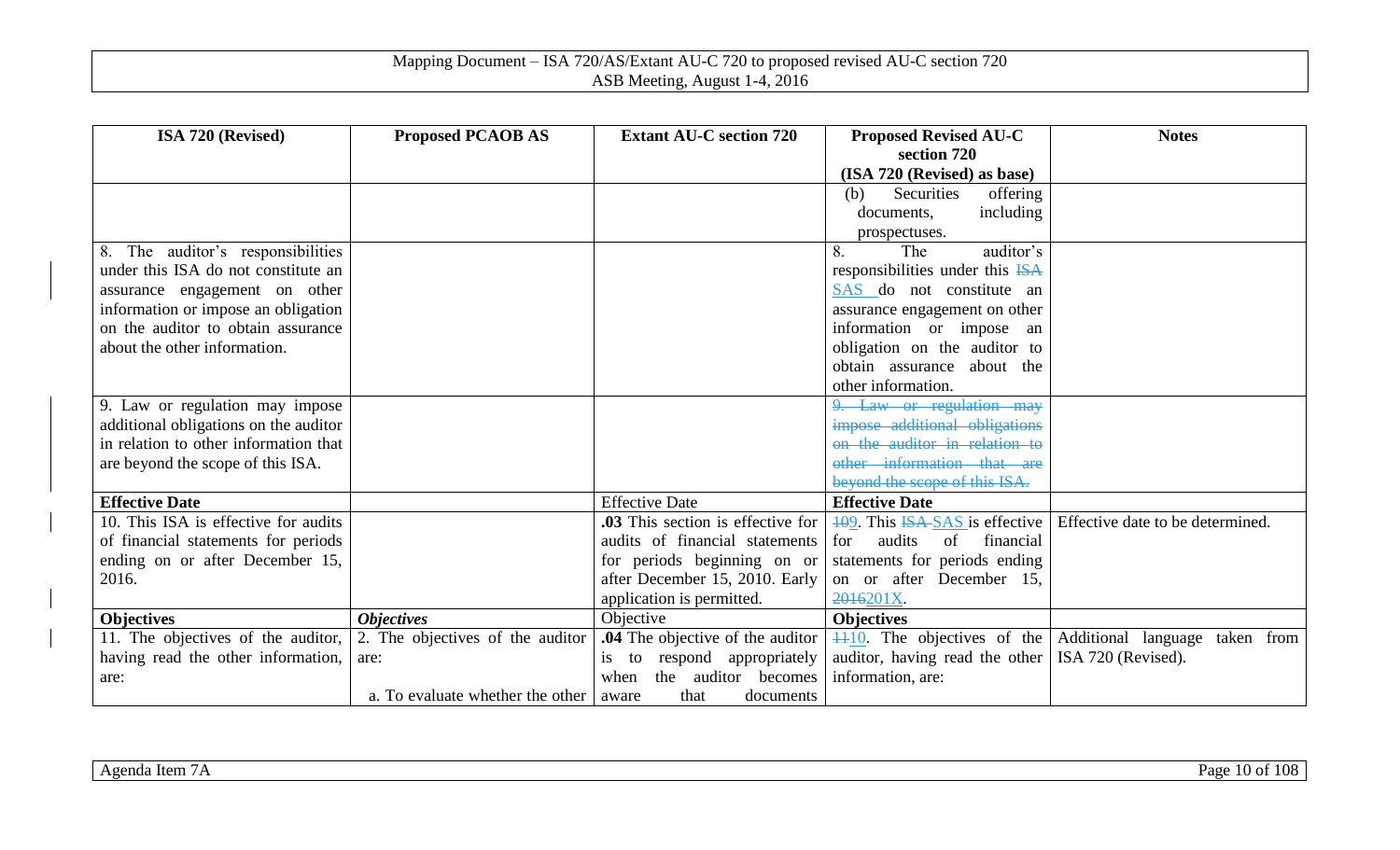| ISA 720 (Revised)                  | <b>Proposed PCAOB AS</b>                  | <b>Extant AU-C section 720</b> | <b>Proposed Revised AU-C</b>         | <b>Notes</b>                         |
|------------------------------------|-------------------------------------------|--------------------------------|--------------------------------------|--------------------------------------|
|                                    |                                           |                                | section 720                          |                                      |
|                                    |                                           |                                | (ISA 720 (Revised) as base)          |                                      |
| (a) To consider whether there is a | information contains $(1)$ a containing   | audited<br>financial           | (a) To consider whether the          | The objective from the extant        |
| material inconsistency between     | material inconsistency with               | statements and the auditor's   | other information contains           | standard is revised and included in  |
| the other information and the      | amounts or information, or                | report thereon include other   | $(1)$ there is a material            | The revised<br>subparagraph a.       |
| financial statements;              | of<br>their<br>manner<br>the              | information<br>could<br>that   | inconsistency<br>with                | objective uses the term "consider"   |
|                                    | presentation, in the audited              | undermine the credibility of   | amounts or information, or           | consistent with ISA 720 (Revised)    |
| (b) To consider whether there is a | financial<br>statements                   | those financial statements and | <sub>of</sub><br>the manner<br>their | but otherwise is consistent with the |
| material inconsistency between     | ("material inconsistency"); $6 \mid$      | the auditor's report.          | presentation, in the audited         | objective in the corresponding       |
| the other information and the      | (2) a material misstatement               |                                | financial<br>statements              | subparagraph a of the proposed       |
| auditor's knowledge obtained in    | of fact; or $(3)$ both and, if            |                                | ("material inconsistency");          | PCAOB.                               |
| the audit;                         | so, to respond appropriately;             |                                | (2) a material misstatement          |                                      |
|                                    | and                                       |                                | of fact; or (3) both and, if         | ASB to consider whether the          |
| To respond appropriately<br>(c)    |                                           |                                | to,<br>respond<br>SO <sub>2</sub>    | proposed standard will include a     |
| when the auditor identifies that   | When issuing an auditor's<br>b.           |                                | appropriately; between the           | reporting requirement.               |
| such material inconsistencies      | report, to communicate in                 |                                | other information and the            |                                      |
| appear to exist, or when the       | the auditor's report the                  |                                | financial statements;                |                                      |
| auditor<br>otherwise<br>becomes    | auditor's responsibilities for            |                                |                                      |                                      |
| aware that other information       | information<br>other<br>and               |                                | (b) To consider whether              |                                      |
| be<br>materially<br>to<br>appears  | whether, based on relevant                |                                | there is a material                  |                                      |
| misstated; and                     | audit evidence obtained and               |                                | inconsistency between the            |                                      |
|                                    | conclusions reached during                |                                | other information and the            |                                      |
| (d) To report in accordance with   | audit,<br>other<br>the<br>the             |                                | auditor's knowledge                  |                                      |
| this ISA.                          | information<br>contains<br>a              |                                | obtained in the audit;               |                                      |
|                                    | material<br>inconsistency,<br>a           |                                |                                      |                                      |
|                                    | material<br>misstatement<br><sub>of</sub> |                                | (c) To respond appropriately         |                                      |
|                                    | fact, or both.                            |                                | when the auditor identifies          |                                      |
|                                    |                                           |                                | that such material                   |                                      |
|                                    | requirements<br>of<br>The<br>this         |                                | inconsistencies appear to            |                                      |
|                                    | standard<br>related to<br>material        |                                | exist, or when the auditor           |                                      |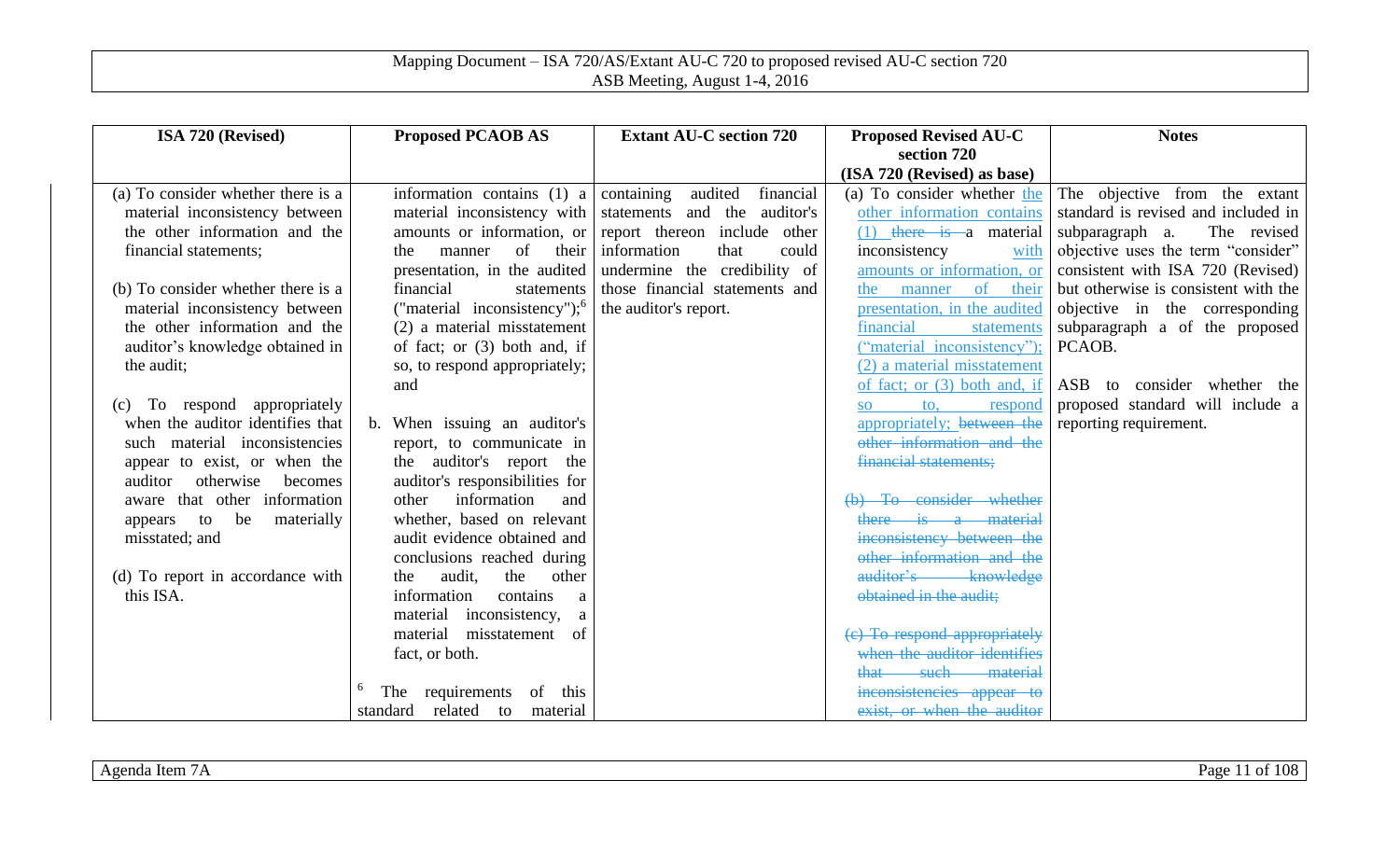| ISA 720 (Revised)                             | <b>Proposed PCAOB AS</b>           | <b>Extant AU-C section 720</b>   | <b>Proposed Revised AU-C</b><br>section 720<br>(ISA 720 (Revised) as base) | <b>Notes</b>                              |
|-----------------------------------------------|------------------------------------|----------------------------------|----------------------------------------------------------------------------|-------------------------------------------|
|                                               | apply<br>inconsistency<br>to<br>a  |                                  | otherwise becomes aware                                                    |                                           |
|                                               | predecessor auditor in situations  |                                  | that other information                                                     |                                           |
|                                               | in which the predecessor auditor's |                                  | appears to be materially                                                   |                                           |
|                                               | report is included in an annual    |                                  | misstated; and                                                             |                                           |
|                                               | containing<br>other<br>report      |                                  |                                                                            |                                           |
|                                               | information.                       |                                  | $\frac{d}{d}$ ) To report in accordance                                    |                                           |
|                                               |                                    |                                  | with this ISASAS.                                                          |                                           |
| <b>Definitions</b>                            |                                    | Definitions                      | <b>Definitions</b>                                                         |                                           |
| 12. For purposes of the ISAs, the             |                                    | .05 For purposes of generally    | $\frac{1211}{2}$ . For purposes of the                                     |                                           |
| following terms have the meanings             |                                    | auditing standards<br>accepted   | <b>ISAsSASs</b> , the following terms                                      |                                           |
| attributed below:                             |                                    | (GAAS), the following terms      | have the meanings attributed                                               |                                           |
|                                               |                                    | have the meanings attributed as  | below:                                                                     |                                           |
| (a) Annual report $-$ A document,             |                                    | follows:                         |                                                                            |                                           |
| or combination of documents,                  |                                    |                                  | $(a)$ Annual report. $-A$                                                  |                                           |
| prepared typically on an annual               |                                    | Inconsistency.<br>Other          | document, or combination                                                   | The definition of <i>annual report</i> is |
| basis by management or those                  |                                    | information that conflicts with  | of documents, prepared                                                     | primarily from ISA 720 (Revised).         |
| charged with governance in                    |                                    | information contained in the     | typically on an annual                                                     | A few differences of note:                |
| accordance with law, regulation               |                                    | audited financial statements. A  | basis by management or                                                     |                                           |
| or custom, the purpose of which               |                                    | material inconsistency<br>may    | charged<br>with<br>those                                                   | <b>SAS</b><br>definition<br>$1)$ The      |
| is to provide owners (or similar              |                                    | raise doubt about the<br>audit   | governance in accordance                                                   | excludes "combination of                  |
| stakeholders) with information                |                                    | conclusions drawn from audit     | with law, regulation or                                                    | documents" as the annual                  |
| on the entity's operations and                |                                    | evidence previously obtained     | eustom, the purpose of                                                     | report is intended to be one              |
| the entity's financial results and            |                                    | and, possibly, about the basis   | which is to provide owners                                                 | document.                                 |
| financial position as set out in              |                                    | for the auditor's opinion on the | (or similar stakeholders)                                                  | 2) For clarity,<br><b>SAS</b><br>the      |
| the financial statements. An                  |                                    | financial statements.            | with information on the                                                    | phrase "in<br>excludes the                |
| contains<br>annual<br>report<br><sub>or</sub> |                                    |                                  | entity's operations and the                                                | with<br>accordance<br>law.                |
| financial<br>accompanies<br>the               |                                    | Misstatement of fact. Other      | entity's financial results                                                 | regulation or custom" as                  |
| statements and the auditor's                  |                                    | information that is unrelated to | and financial position as                                                  | such phase is not deemed                  |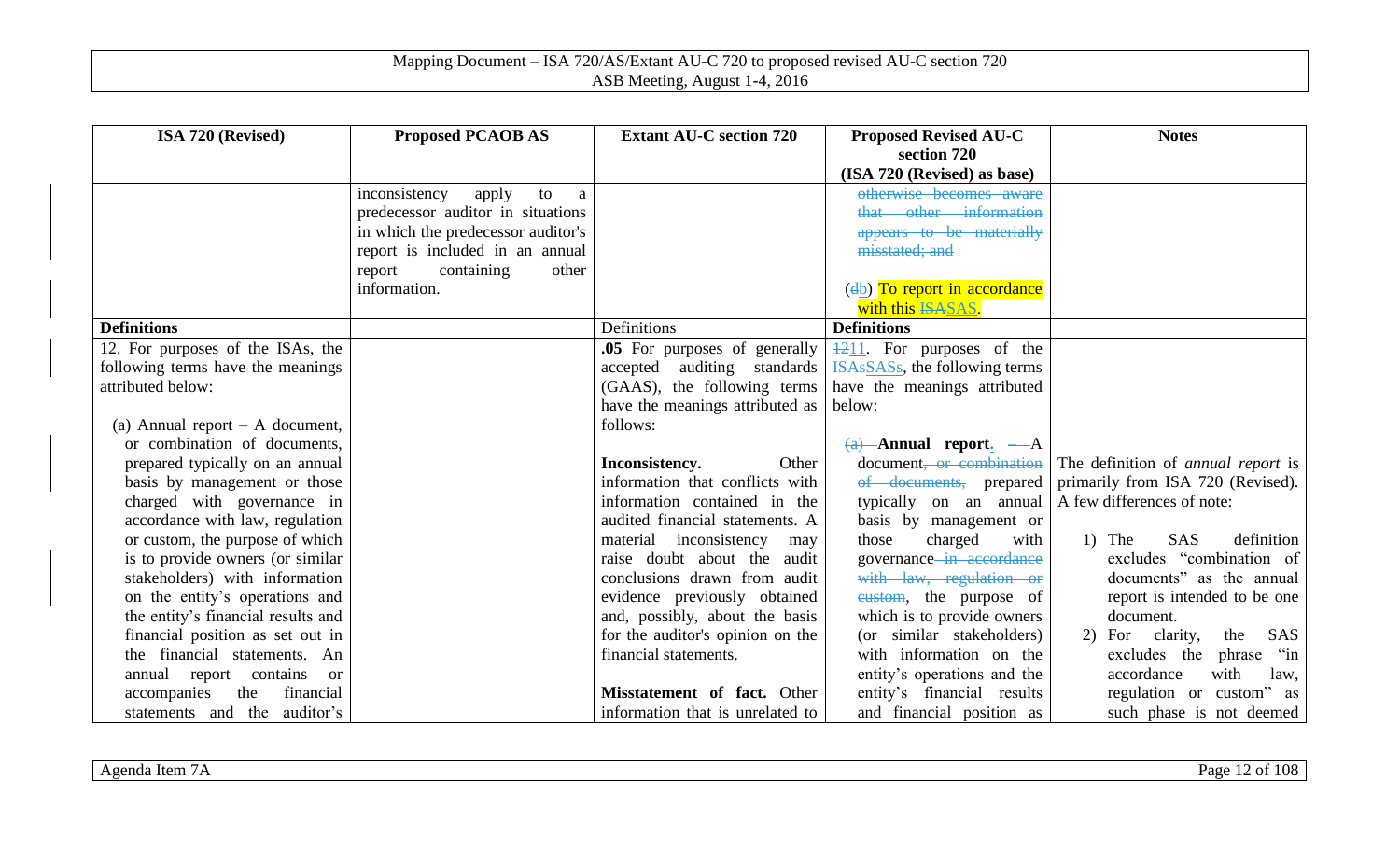| ISA 720 (Revised)                   | <b>Proposed PCAOB AS</b> | <b>Extant AU-C section 720</b>          | <b>Proposed Revised AU-C</b>                        | <b>Notes</b>                  |
|-------------------------------------|--------------------------|-----------------------------------------|-----------------------------------------------------|-------------------------------|
|                                     |                          |                                         | section 720                                         |                               |
|                                     |                          |                                         | (ISA 720 (Revised) as base)                         |                               |
| thereon and usually<br>report       |                          | matters appearing in the audited        | set out in the financial                            | for American<br>necessary     |
| includes information about the      |                          | financial statements that is            | An<br>statements.<br>annual                         | auditors.                     |
| entity's developments, its future   |                          | incorrectly stated or presented.        | contains<br>report<br><sub>or</sub>                 | 3) "Contains or incorporates  |
| outlook<br>risks<br>and<br>and      |                          | A material misstatement of fact         | accompanies incorporates                            | reference"<br>wording<br>by   |
| uncertainties, a statement by the   |                          | may undermine the credibility           | by reference the financial                          | added to make clear that to   |
| entity's governing body, and        |                          | of the document containing              | the<br>statements<br>and                            | be considered an annual       |
| reports covering governance         |                          | audited financial statements.           | auditor's report thereon.                           | report (and therefore within  |
| matters. (Ref: Para. A1–A5)         |                          |                                         | and usually includes                                | the scope of the standard),   |
|                                     |                          |                                         | information about<br><del>the</del>                 | the document must contain     |
| Misstatement of the other<br>(b)    |                          | Other information. Financial            | entity's developments, its                          | or incorporate by reference   |
| information $-$ A misstatement      |                          | and nonfinancial information            | future outlook and risks                            | audited<br>financial<br>the   |
| of the other information exists     |                          | financial<br>than<br>the<br>(other)     | uncertainties.<br>and                               | statements and the auditor's  |
| when the other information is       |                          | statements and the auditor's            | statement by the entity's                           | report thereon.               |
| incorrectly stated or otherwise     |                          | report thereon) that is included        | governing body,<br><del>and</del>                   | The SAS excludes the<br>4)    |
| misleading (including because it)   |                          | in a document containing                | reports <u>example</u><br>covering                  | phrase "and usually includes" |
| omits or obscures information       |                          | audited financial statements and        | governance matters.Annual                           | information<br>about<br>the   |
| for<br>necessary<br>a<br>proper     |                          | the auditor's report thereonan          | reports include<br>annual                           | entity's developments, its    |
| understanding of<br>matter<br>a     |                          | entity's<br>annual<br>report.           | reports of governments and                          | future outlook and risks and  |
| disclosed<br>the<br>other<br>in     |                          | required<br>excluding                   | organizations for charitable                        | uncertainties, a statement by |
| information). (Ref: Para. A6-       |                          | supplementary information. <sup>1</sup> | or philanthropic purposes                           | the entity's governing body,  |
| (A7)                                |                          |                                         | that are available to the                           | and<br>reports<br>covering    |
|                                     |                          | supplementary<br>Required               | public. (Ref: Para. A <sub>1</sub> A <sub>5</sub> – | governance matters" as it is  |
| $(c)$ Other information – Financial |                          | information<br>defined<br>is<br>in      | A5A6                                                | not deemed necessary for      |
| non-financial information           |                          | paragraph .04 of section 730,           |                                                     | private companies.            |
| (other than financial statements)   |                          | Supplementary<br>Required               | <b>Inconsistency.</b><br>Other                      | The SAS includes the<br>5)    |
| and the auditor's report thereon)   |                          | Information.                            | information that conflicts                          | concept of annual reports of  |
| included in an entity's annual      |                          |                                         | with information contained                          | governments and charitable    |
| report. (Ref: Para. A8-A10)         |                          |                                         | in the audited financial                            | organizations from extant     |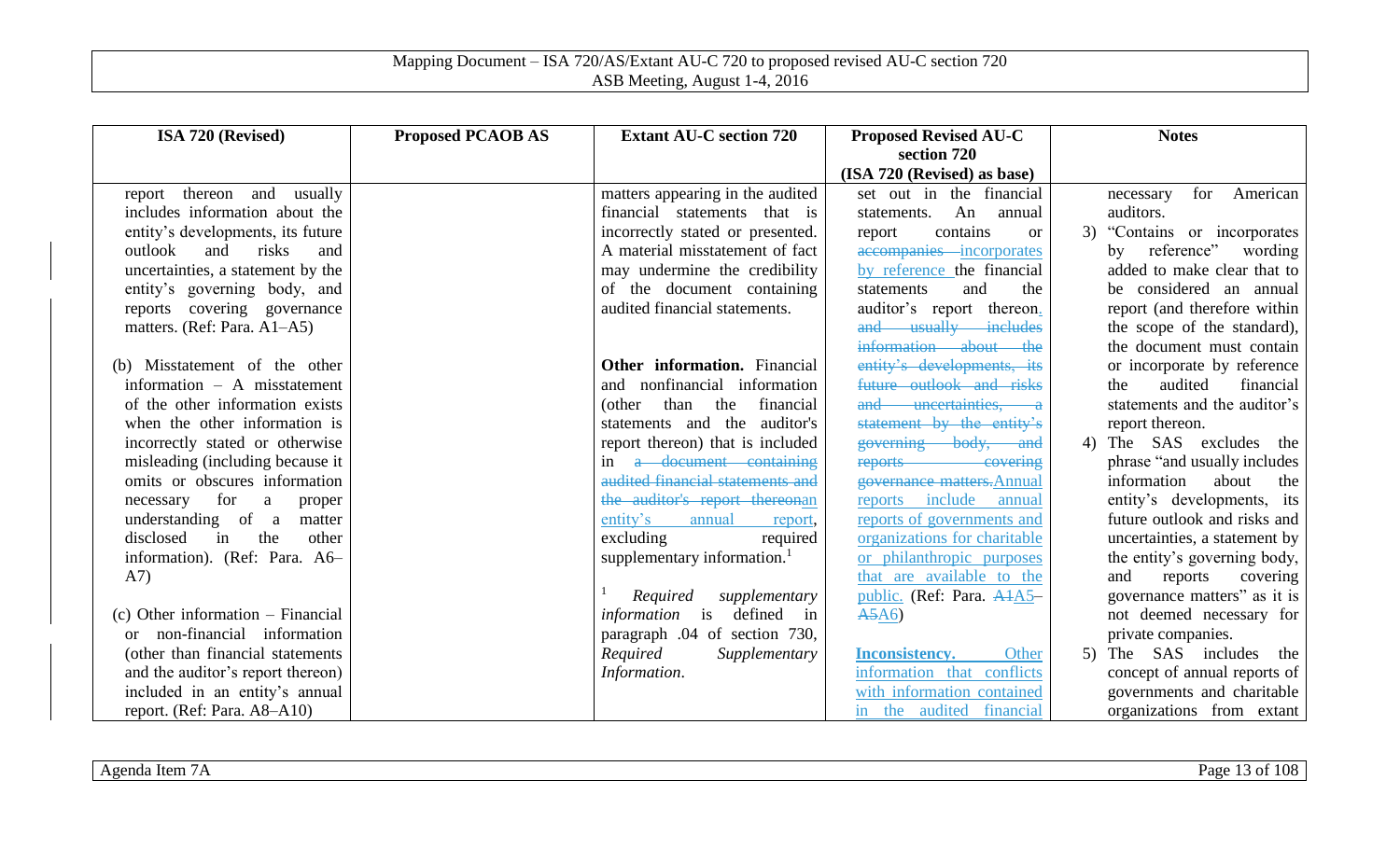| Mapping Document – ISA 720/AS/Extant AU-C 720 to proposed revised AU-C section 720 |  |
|------------------------------------------------------------------------------------|--|
| ASB Meeting, August 1-4, 2016                                                      |  |

| ISA 720 (Revised) | <b>Proposed PCAOB AS</b> | <b>Extant AU-C section 720</b> | <b>Proposed Revised AU-C</b><br>section 720<br>(ISA 720 (Revised) as base)                                                                                                                                                                                                                                                                                                                                                                                                                                                                                                                                                                                                                                                                                                           | <b>Notes</b>                                                                                                                                                                                                                                                                            |
|-------------------|--------------------------|--------------------------------|--------------------------------------------------------------------------------------------------------------------------------------------------------------------------------------------------------------------------------------------------------------------------------------------------------------------------------------------------------------------------------------------------------------------------------------------------------------------------------------------------------------------------------------------------------------------------------------------------------------------------------------------------------------------------------------------------------------------------------------------------------------------------------------|-----------------------------------------------------------------------------------------------------------------------------------------------------------------------------------------------------------------------------------------------------------------------------------------|
|                   |                          |                                | statements. A<br>material<br>inconsistency may<br>raise<br>doubt about the<br>audit<br>conclusions drawn<br>from<br>audit evidence previously<br>and, possibly,<br>obtained<br>about the basis for the<br>auditor's opinion on the<br>financial statements.<br>Misstatement of fact.<br>Other information that is<br>unrelated<br>to<br>matters<br>appearing in the audited<br>financial statements that is<br>incorrectly<br>stated<br><b>or</b><br>A material<br>presented.<br>misstatement of fact may<br>undermine the credibility of<br>the document containing<br>audited<br>financial<br>statements.<br>(b) Misstatement of the other<br>information<br>misstatement of the other<br>information exists when<br>the other information is<br>incorrectly stated<br>$-\theta$ f | AU-C section 720.<br>SAS<br>The<br>6)<br>definition<br>excludes<br>documents<br>accompanying the audited<br>financial statements and the<br>auditor's report thereon but<br>instead, in harmony with the<br>proposed PCAOB AS,<br>includes<br>documents<br>"incorporated by reference". |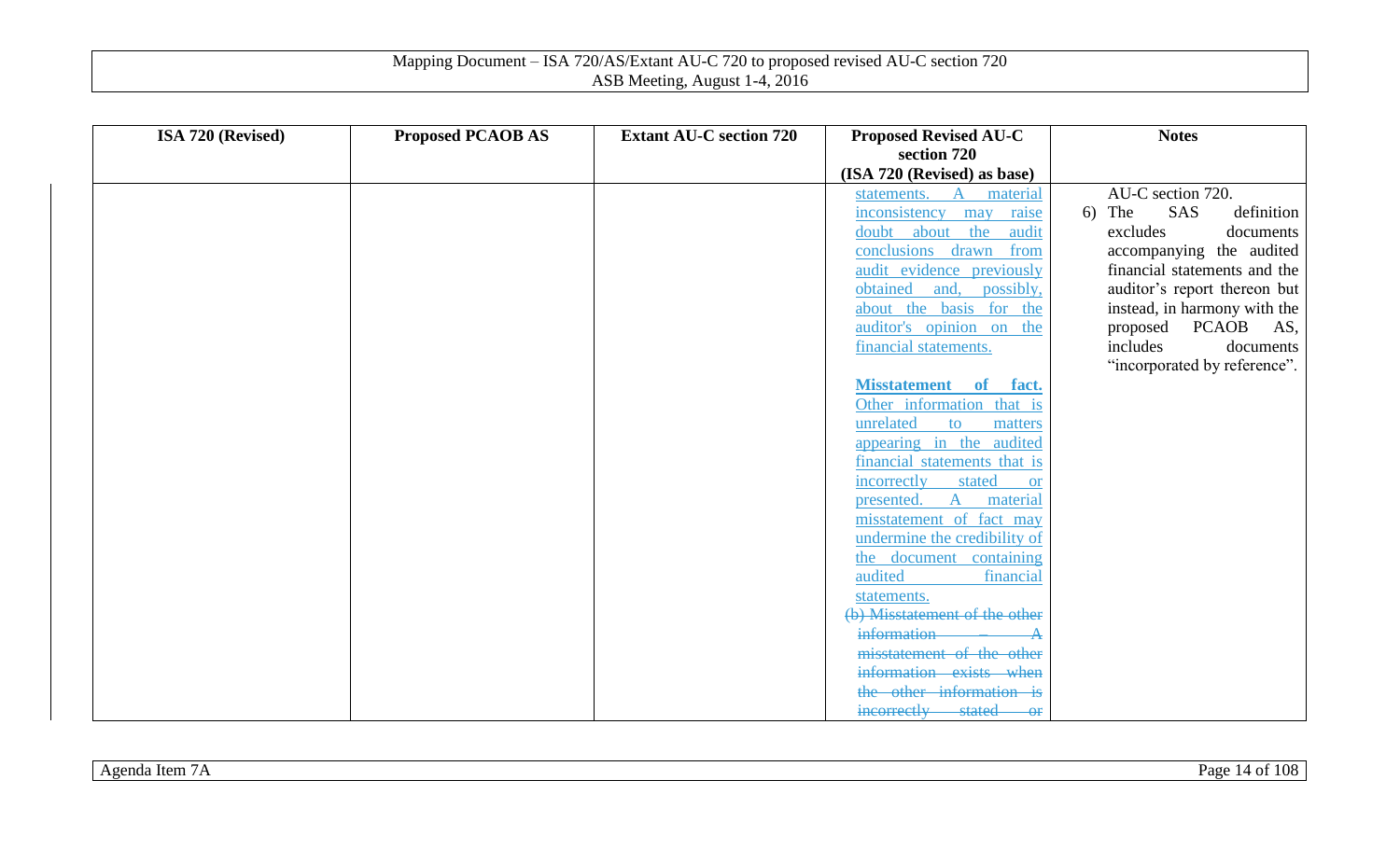| Mapping Document – ISA 720/AS/Extant AU-C 720 to proposed revised AU-C section 720 |
|------------------------------------------------------------------------------------|
| ASB Meeting, August 1-4, 2016                                                      |

| otherwise misleading<br>(including because it omits<br>or obscures information<br>necessary for a proper<br>understanding of a matter<br>disclosed in the other<br>information). (Ref: Para.<br>$A6 - A7$<br>$\overline{(e)}$ Other information. -<br>Financial or non-financial<br>information<br>(other<br>than<br>financial statements and the<br>auditor's report<br>thereon)<br>included in an entity's annual<br>report, excluding required<br>supplementary information. <sup>1</sup><br>Required supplementary<br>information is defined in<br>paragraph .04 of section<br>730.<br>Required<br>Supplementary<br>Information.<br>. (Ref: Para. A8-A10)<br><b>Auditor's Responsibilities</b><br><b>Requirements</b><br>Requirements<br><b>Requirements</b> | ISA 720 (Revised) | <b>Proposed PCAOB AS</b> | <b>Extant AU-C section 720</b> | <b>Proposed Revised AU-C</b><br>section 720<br>(ISA 720 (Revised) as base) | <b>Notes</b> |
|------------------------------------------------------------------------------------------------------------------------------------------------------------------------------------------------------------------------------------------------------------------------------------------------------------------------------------------------------------------------------------------------------------------------------------------------------------------------------------------------------------------------------------------------------------------------------------------------------------------------------------------------------------------------------------------------------------------------------------------------------------------|-------------------|--------------------------|--------------------------------|----------------------------------------------------------------------------|--------------|
|                                                                                                                                                                                                                                                                                                                                                                                                                                                                                                                                                                                                                                                                                                                                                                  |                   |                          |                                |                                                                            |              |
|                                                                                                                                                                                                                                                                                                                                                                                                                                                                                                                                                                                                                                                                                                                                                                  |                   |                          |                                |                                                                            |              |
|                                                                                                                                                                                                                                                                                                                                                                                                                                                                                                                                                                                                                                                                                                                                                                  |                   |                          |                                |                                                                            |              |
|                                                                                                                                                                                                                                                                                                                                                                                                                                                                                                                                                                                                                                                                                                                                                                  |                   |                          |                                |                                                                            |              |
|                                                                                                                                                                                                                                                                                                                                                                                                                                                                                                                                                                                                                                                                                                                                                                  |                   |                          |                                |                                                                            |              |
|                                                                                                                                                                                                                                                                                                                                                                                                                                                                                                                                                                                                                                                                                                                                                                  |                   |                          |                                |                                                                            |              |
| <b>Obtaining</b><br><b>Obtaining the Other Information</b><br>the-<br><b>Other</b>                                                                                                                                                                                                                                                                                                                                                                                                                                                                                                                                                                                                                                                                               |                   |                          |                                |                                                                            |              |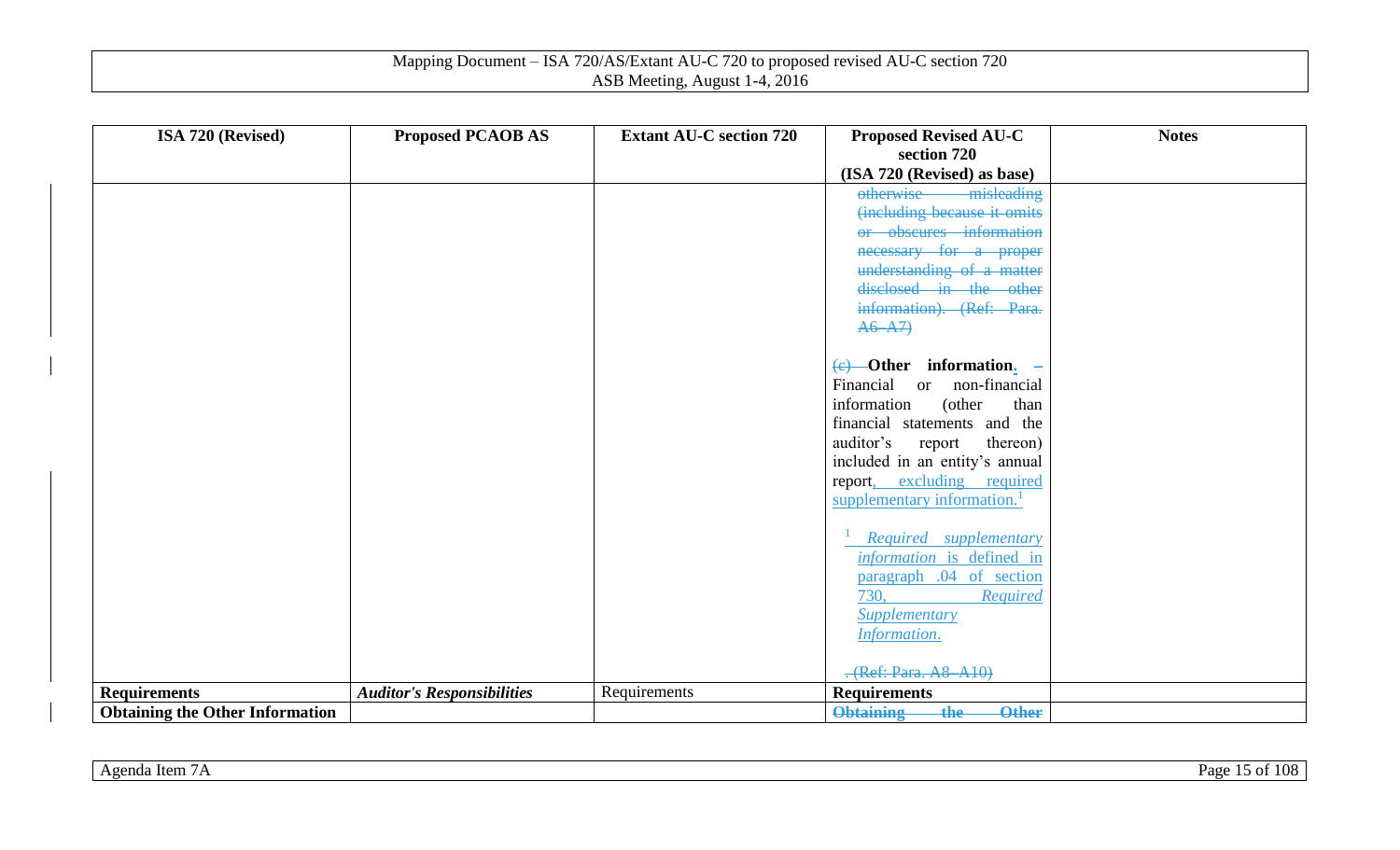| ISA 720 (Revised)                                                                                                                                                                                                                                   | <b>Proposed PCAOB AS</b> | <b>Extant AU-C section 720</b> | <b>Proposed Revised AU-C</b><br>section 720<br>(ISA 720 (Revised) as base)                                                                                                                                                                                    | <b>Notes</b>                                                                                                                                                                                                                                    |
|-----------------------------------------------------------------------------------------------------------------------------------------------------------------------------------------------------------------------------------------------------|--------------------------|--------------------------------|---------------------------------------------------------------------------------------------------------------------------------------------------------------------------------------------------------------------------------------------------------------|-------------------------------------------------------------------------------------------------------------------------------------------------------------------------------------------------------------------------------------------------|
|                                                                                                                                                                                                                                                     |                          |                                | <b>Information</b>                                                                                                                                                                                                                                            |                                                                                                                                                                                                                                                 |
| 13. The auditor shall: (Ref: Para.<br>$A11 - A22$                                                                                                                                                                                                   |                          |                                | 13. The auditor shall: (Ref:<br>Para. A11 A22)                                                                                                                                                                                                                | The ASB determined that there is<br>no need for the auditor to determine<br>which documents comprise the                                                                                                                                        |
| (a) Determine, through discussion<br>which<br>with<br>management,<br>document(s) comprises the<br>annual report, and the entity's<br>planned manner and timing of<br>of<br>issuance<br>the<br>such<br>document(s);                                  |                          |                                | Determine,<br>through<br>with<br>discussion<br><b>which</b><br>management,<br>document(s) comprises the<br>annual report, and the<br>entity's planned manner<br>and timing of the issuance                                                                    | annual report.                                                                                                                                                                                                                                  |
| Make<br>(b)<br>appropriate<br>arrangements with management<br>to obtain in a timely manner<br>and, if possible, prior to the date<br>of the auditor's report, the final<br>version of the document(s)<br>comprising the annual report;<br>and       |                          |                                | of such document(s);<br><b>Make</b><br>appropriate<br>arrangements<br><del>-with</del><br>management to obtain in a<br>timely manner and, if<br>possible, prior to the date<br>of the auditor's report, the<br>final version of the<br>document(s) comprising | This requirement is in paragraph<br>.07 of extant AU-C section 720 and<br>the proposed revised SAS. The<br>SAS requirement runs to obtaining<br>the OI prior to the report release<br>date (as opposed to the date of the<br>auditor's report). |
| When some or all of the<br>(c)<br>document(s) determined in (a)<br>will not be available until after<br>the date of the auditor's report,<br>request management to provide<br>a written representation that the<br>final version of the document(s) |                          |                                | the annual report; and<br>(e) When some or all of the<br>document(s) determined in<br>(a) will not be available<br>until after the date of the<br>auditor's report, request                                                                                   |                                                                                                                                                                                                                                                 |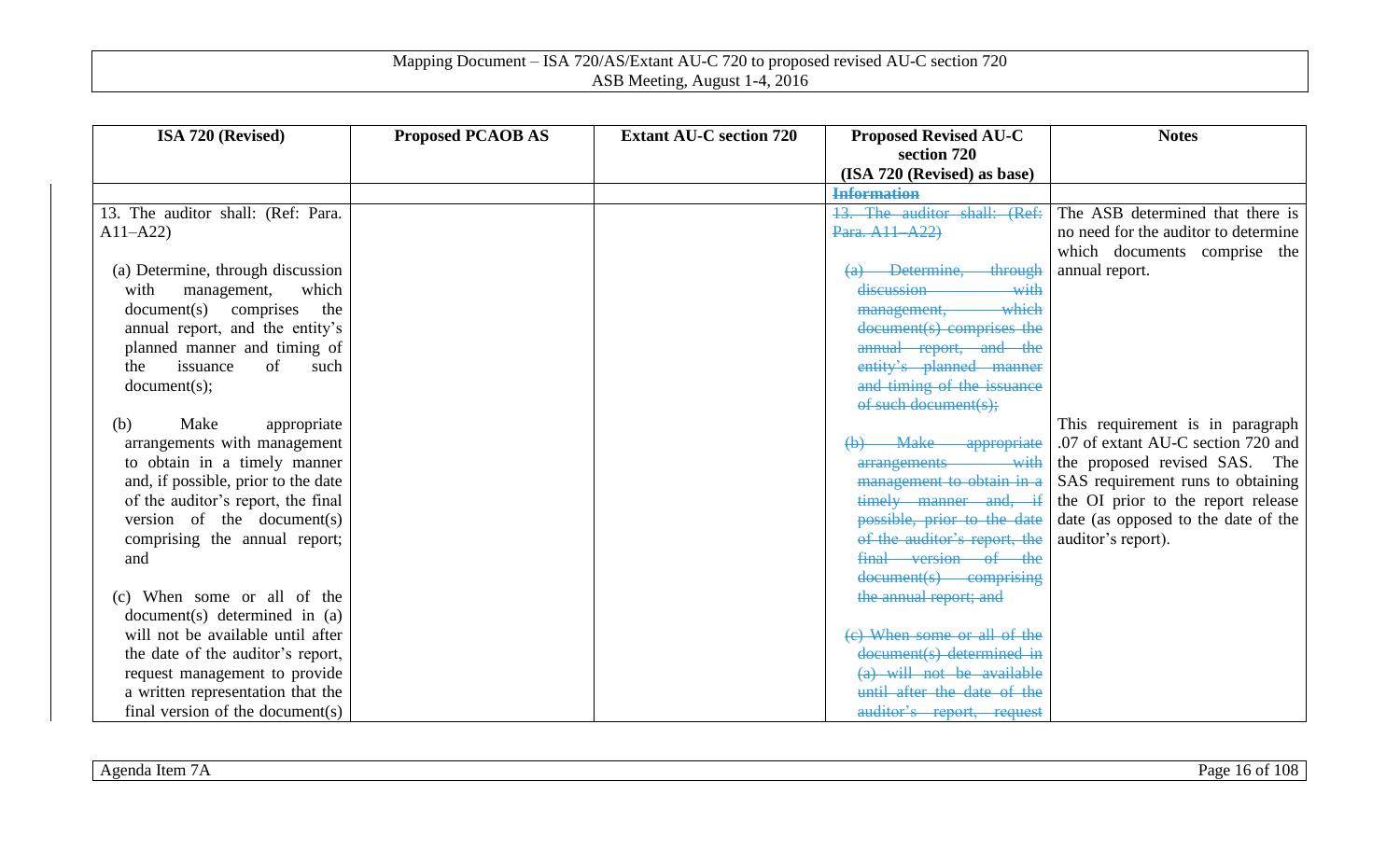| ISA 720 (Revised)                    | <b>Proposed PCAOB AS</b>                 | <b>Extant AU-C section 720</b>    | <b>Proposed Revised AU-C</b><br>section 720 | <b>Notes</b> |
|--------------------------------------|------------------------------------------|-----------------------------------|---------------------------------------------|--------------|
|                                      |                                          |                                   | (ISA 720 (Revised) as base)                 |              |
| will be provided to the auditor      |                                          |                                   | management to provide a                     |              |
| when available, and prior to its     |                                          |                                   | written representation that                 |              |
| issuance by the entity, such that    |                                          |                                   | the final version of the                    |              |
| the auditor can complete the         |                                          |                                   | document(s) will be                         |              |
| procedures required by this ISA.     |                                          |                                   | provided to the auditor                     |              |
| (Ref: Para. A22)                     |                                          |                                   | when available, and prior                   |              |
|                                      |                                          |                                   | to its issuance by the                      |              |
|                                      |                                          |                                   | entity, such that the auditor               |              |
|                                      |                                          |                                   | can complete the                            |              |
|                                      |                                          |                                   | procedures required by this                 |              |
|                                      |                                          |                                   | ISA. (Ref: Para. A22)                       |              |
| Reading and Considering the          | <b>Evaluating</b><br>the<br><b>Other</b> | <b>Reading Other Information</b>  | <b>Reading and Considering the</b>          |              |
| <b>Other Information</b>             | <b>Information</b>                       |                                   | <b>Other Information</b>                    |              |
|                                      | 3. The auditor must evaluate             |                                   |                                             |              |
|                                      | the other information<br>whether         |                                   |                                             |              |
|                                      | (1)<br>contains<br>material<br>a         |                                   |                                             |              |
|                                      | inconsistency; (2) a material            |                                   |                                             |              |
|                                      | misstatement of fact; or (3) both        |                                   |                                             |              |
|                                      | by performing the procedures in          |                                   |                                             |              |
|                                      | paragraph 4.                             |                                   |                                             |              |
| 14. The auditor shall read the other | 4. The auditor should read the           | .06 The auditor should read the   | 4412. The auditor shall-should              |              |
| information and, in doing so shall:  | other information and, based on          | other information of which the    | read the other information of               |              |
| (Ref: Para. A23–A24)                 | relevant audit evidence obtained         | auditor is aware in order to      | which the auditor is aware in               |              |
|                                      | and conclusions reached during           | identify<br>material              | order to identify material                  |              |
| (a) Consider whether there is a      | the audit, evaluate the:                 | inconsistencies, if any, with the | inconsistencies, if any, with               |              |
| material inconsistency between       |                                          | audited financial statements.     | audited<br>the<br>financial                 |              |
| the other information and the        | a. Consistency of amounts in             |                                   | statements. and, in doing so                |              |
| financial statements. As the         | the other information, and               |                                   | shall: (Ref: Para. A23 A24)                 |              |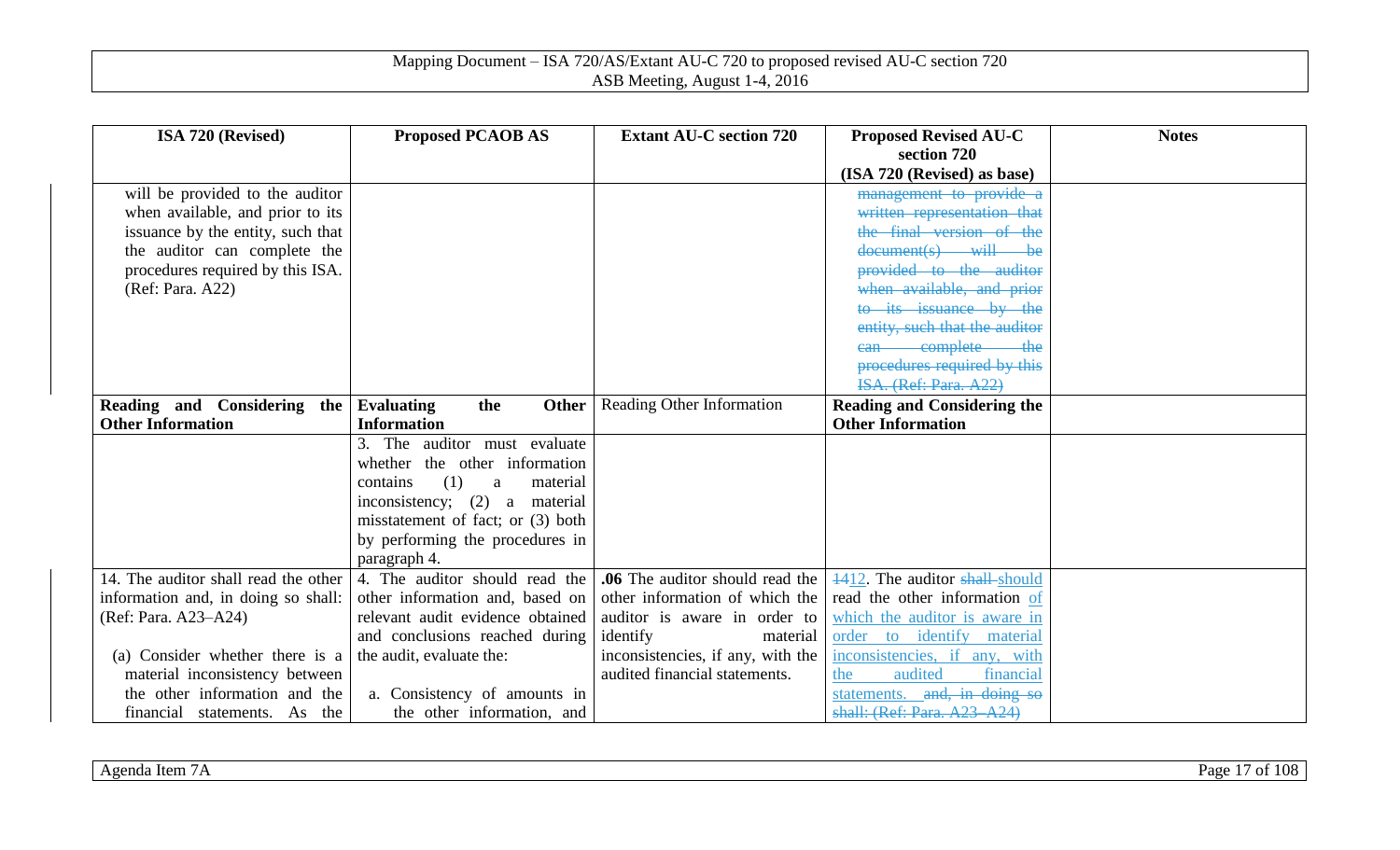| ISA 720 (Revised)                  | <b>Proposed PCAOB AS</b>                   | <b>Extant AU-C section 720</b> | <b>Proposed Revised AU-C</b>    | <b>Notes</b> |
|------------------------------------|--------------------------------------------|--------------------------------|---------------------------------|--------------|
|                                    |                                            |                                | section 720                     |              |
|                                    |                                            |                                | (ISA 720 (Revised) as base)     |              |
| basis for this consideration, the  | their<br>of<br>the<br>manner               |                                |                                 |              |
| auditor shall, to evaluate their   | that<br>presentation,<br>are               |                                | (a) Consider whether there is   |              |
| consistency, compare selected      | intended to be the same as,                |                                | a material inconsistency        |              |
| amounts or other items in the      | or to provide greater detail               |                                | $-$ the<br>other<br>between-    |              |
| other information (that are        | about, the amounts in the                  |                                | information and<br>$-$ the      |              |
| intended to be the same as, to     | financial statements, with                 |                                | financial statements. As the    |              |
| summarize, or to provide           | the amounts in the financial               |                                | basis for this consideration,   |              |
| detail<br>about,<br>the<br>greater | and<br>relevant<br>statements              |                                | the auditor shall, to           |              |
| amounts or other items in the      | audit evidence;                            |                                | evaluate their consistency.     |              |
| financial statements) with such    |                                            |                                | compare selected amounts        |              |
| amounts or other items in the      | Consistency<br>$\mathbf{b}$ .<br>of<br>any |                                | or other items in the other     |              |
| financial statements; and (Ref:    | qualitative statement in the               |                                | information (that are           |              |
| Para. A25-A29)                     | other information, and the                 |                                | intended to be the same as,     |              |
|                                    | manner of its presentation,                |                                | to summarize, or to provide     |              |
| (b) Consider whether there is a    | that is intended to represent              |                                | greater detail about, the       |              |
| material inconsistency between     | or provide greater detail                  |                                | amounts or other items in       |              |
| the other information and the      | about information in the                   |                                | the financial statements)       |              |
| auditor's knowledge obtained in    | financial statements, with                 |                                | with such amounts or other      |              |
| the audit, in the context of audit | the financial statements and               |                                | items in the financial          |              |
| evidence<br>obtained<br>and        | relevant audit evidence;                   |                                | statements; and (Ref: Para.     |              |
| conclusions reached in<br>the      |                                            |                                | A <sub>25</sub> A <sub>29</sub> |              |
| audit. (Ref: Para. A30-A36)        | c. Other information not directly          |                                |                                 |              |
|                                    | related to the financial                   |                                | (b) Consider whether there is   |              |
|                                    | statements as compared to                  |                                | a material inconsistency        |              |
|                                    | audit<br>evidence<br>relevant              |                                | $-$ the<br>-other<br>between    |              |
|                                    | and conclusions<br>obtained                |                                | and<br>information<br>the       |              |
|                                    | reached during the audit;                  |                                | knowledge<br>auditor's          |              |
|                                    | and                                        |                                | obtained in the audit, in the   |              |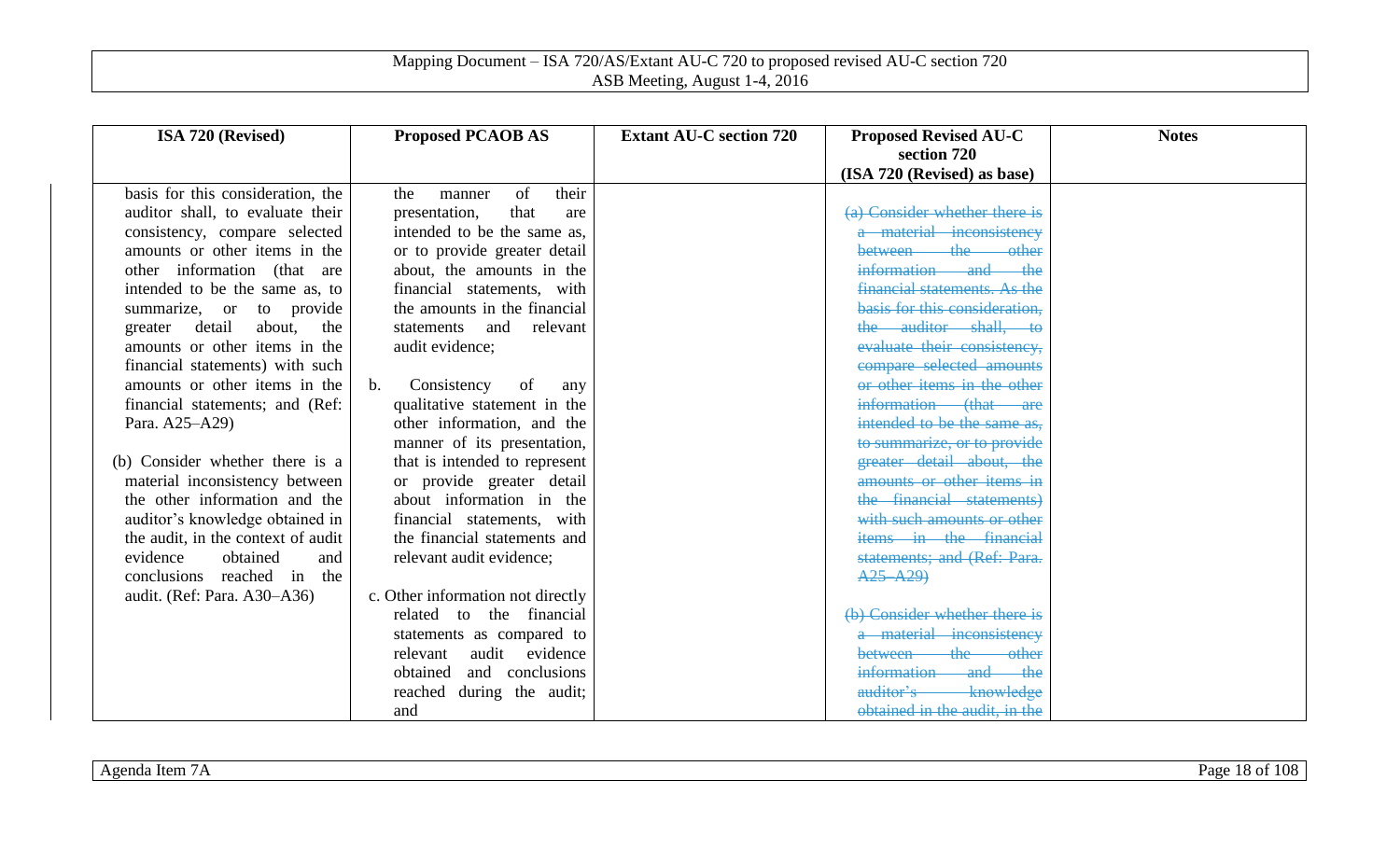| ISA 720 (Revised) | <b>Proposed PCAOB AS</b>                                                                                                                                                                                                                                                                                                                                                                                                                                                                        | <b>Extant AU-C section 720</b> | <b>Proposed Revised AU-C</b><br>section 720<br>(ISA 720 (Revised) as base)                             | <b>Notes</b> |
|-------------------|-------------------------------------------------------------------------------------------------------------------------------------------------------------------------------------------------------------------------------------------------------------------------------------------------------------------------------------------------------------------------------------------------------------------------------------------------------------------------------------------------|--------------------------------|--------------------------------------------------------------------------------------------------------|--------------|
|                   | Amounts in the<br>other<br>d.<br>information<br>that<br>are<br>calculated using amounts in<br>(1) the other information;<br>(2) the financial statements;<br>(3)<br>relevant audit<br><b>or</b><br>evidence, by recalculating<br>for<br>the<br>amounts<br>mathematical accuracy.                                                                                                                                                                                                                |                                | context of audit evidence<br>obtained and conclusions<br>reached in the audit. (Ref:<br>Para. A30-A36) |              |
|                   | Note: For example, the<br>auditor would recalculate<br>when the<br>amounts<br>the<br>formula is described in the<br>annual report, the formula is<br>generally understood, or the<br>recalculation<br>can<br>be<br>performed without referring<br>to a formula. Amounts, such<br>as totals or percentages, that<br>are calculated using simple<br>mathematical<br>operations,<br>such as addition or division,<br>ordinarily<br>be<br>can<br>recalculated<br>without<br>referring to a formula. |                                |                                                                                                        |              |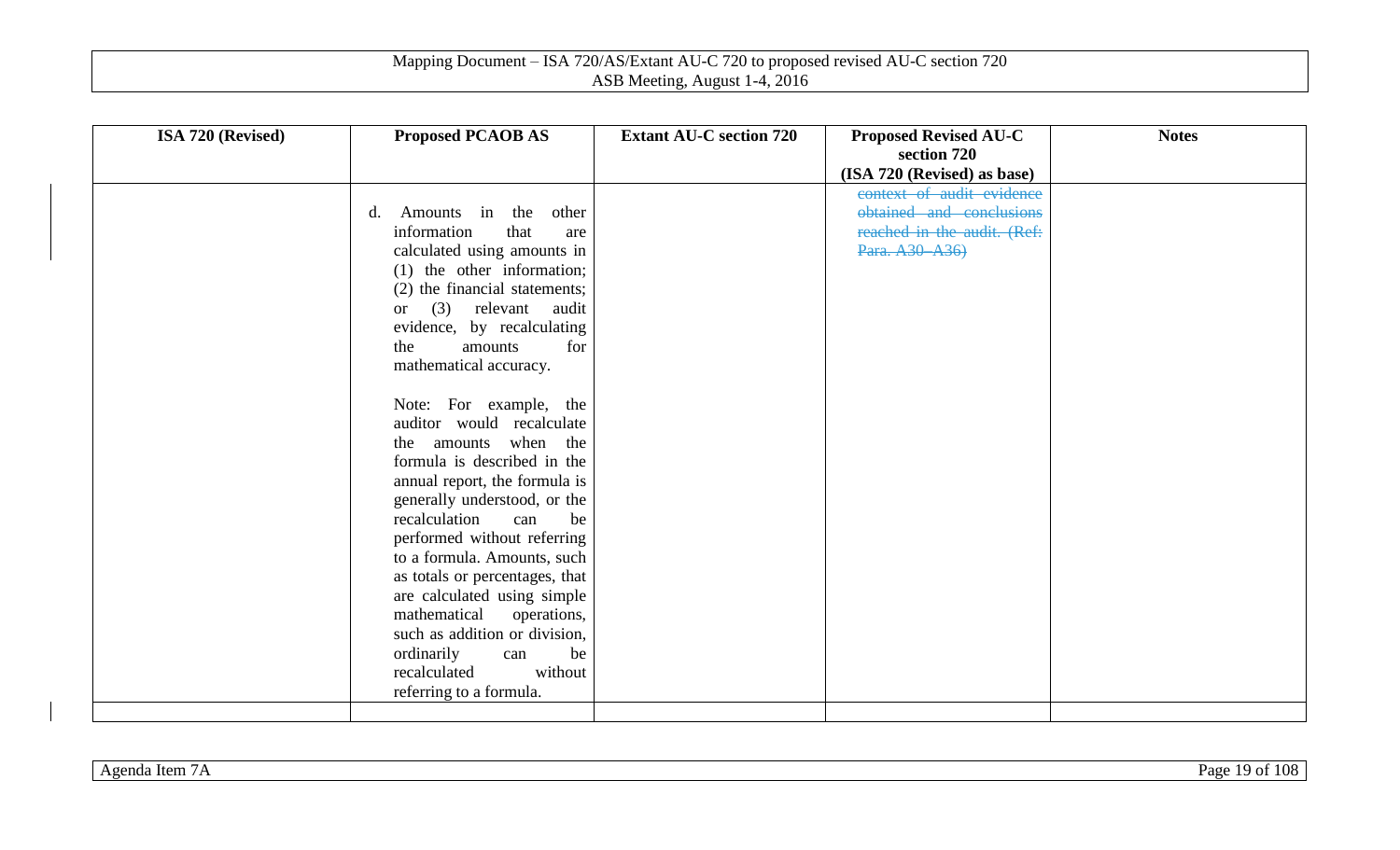| Mapping Document – ISA 720/AS/Extant AU-C 720 to proposed revised AU-C section 720 |  |
|------------------------------------------------------------------------------------|--|
| ASB Meeting, August 1-4, 2016                                                      |  |

| <b>ISA 720 (Revised)</b>          | <b>Proposed PCAOB AS</b> | <b>Extant AU-C section 720</b>                 | <b>Proposed Revised AU-C</b>                   | <b>Notes</b> |
|-----------------------------------|--------------------------|------------------------------------------------|------------------------------------------------|--------------|
|                                   |                          |                                                | section 720                                    |              |
|                                   |                          |                                                | (ISA 720 (Revised) as base)                    |              |
|                                   |                          | .07 The auditor should make                    | 13. The auditor should make                    |              |
|                                   |                          | appropriate arrangements with                  | appropriate arrangements with                  |              |
|                                   |                          | management or those charged                    | management or those charged                    |              |
|                                   |                          | with governance to obtain the                  | with governance to obtain the                  |              |
|                                   |                          | other information prior to the                 | other information prior to the                 |              |
|                                   |                          | report release date. <sup>2</sup> If it is not | report release date. <sup>2</sup> If it is not |              |
|                                   |                          | possible to obtain all of the                  | possible to obtain all of the                  |              |
|                                   |                          | other information prior to the $\vert$         | other information prior to the                 |              |
|                                   |                          | report release date, the auditor               | report release date, the auditor               |              |
|                                   |                          | should<br>read<br>such<br>other                | should read such other                         |              |
|                                   |                          | information<br>as<br>soon<br>as                | information as soon<br>as                      |              |
|                                   |                          | practicable. (Ref: par. .A6)                   | practicable. (Ref: par. .A7)                   |              |
|                                   |                          |                                                |                                                |              |
|                                   |                          | <sup>2</sup> See paragraph .06 of section      | $\frac{2}{3}$ See paragraph .06 of section     |              |
|                                   |                          | 230, Audit Documentation, for                  | 230, Audit Documentation, for                  |              |
|                                   |                          | the definition of <i>report release</i>        | the definition of <i>report release</i>        |              |
|                                   |                          | date.                                          | date.                                          |              |
|                                   |                          | .08<br>The<br>auditor<br>should                | 14. The auditor<br>should                      |              |
|                                   |                          | with<br>communicate<br>those                   | communicate<br>with<br>those                   |              |
|                                   |                          | charged with governance the                    | charged with governance the                    |              |
|                                   |                          | auditor's responsibility with                  | auditor's responsibility with                  |              |
|                                   |                          | respect to the other information,              | respect<br>to<br>the<br>other                  |              |
|                                   |                          | any procedures performed                       | information, any procedures                    |              |
|                                   |                          | relating<br>to<br>the<br>other                 | performed relating to the other                |              |
|                                   |                          | information, and the results.                  | information, and the results.                  |              |
| While reading the<br>other<br>15. |                          |                                                | 15. While reading the other                    |              |
| information in accordance with    |                          |                                                | information in accordance with                 |              |
| paragraph 14, the auditor shall   |                          |                                                | paragraph 14, the auditor shall                |              |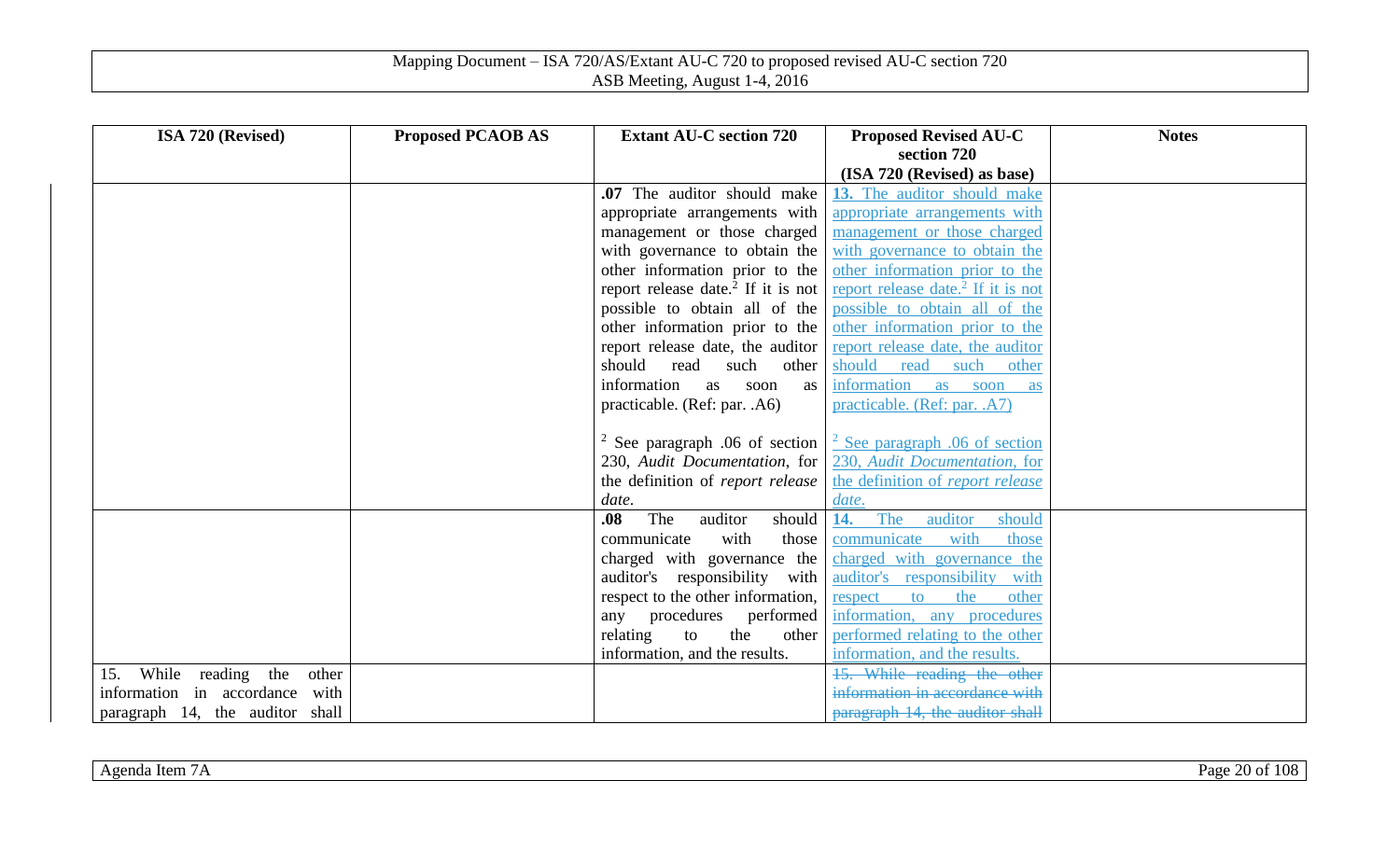| ISA 720 (Revised)                        | <b>Proposed PCAOB AS</b>             | <b>Extant AU-C section 720</b>   | <b>Proposed Revised AU-C</b>                                | <b>Notes</b> |
|------------------------------------------|--------------------------------------|----------------------------------|-------------------------------------------------------------|--------------|
|                                          |                                      |                                  | section 720                                                 |              |
| remain alert for indications that the    |                                      |                                  | (ISA 720 (Revised) as base)<br>remain alert for indications |              |
| other information not related to the     |                                      |                                  | that the other information not                              |              |
| financial statements or the auditor's    |                                      |                                  | related to the financial                                    |              |
|                                          |                                      |                                  | statements or the auditor's                                 |              |
| knowledge obtained in the audit          |                                      |                                  | knowledge obtained in the                                   |              |
| appears to be materially misstated.      |                                      |                                  |                                                             |              |
| (Ref: Para. A37–A38)                     |                                      |                                  | audit appears to be materially                              |              |
|                                          |                                      |                                  | misstated. (Ref: Para. A37                                  |              |
|                                          |                                      |                                  | A38                                                         |              |
| Responding When a Material               |                                      | <b>Material Inconsistencies</b>  | <b>Responding When a Material</b>                           |              |
| <b>Inconsistency Appears to Exist or</b> |                                      |                                  | <b>Inconsistency-Inconsistencies</b>                        |              |
| <b>Other Information Appears to be</b>   |                                      |                                  | <b>Appears to Exist or Other</b>                            |              |
| <b>Materially Misstated</b>              |                                      |                                  | <b>Information Appears to be</b>                            |              |
|                                          |                                      |                                  | <b>Materially Misstated</b>                                 |              |
| 16. If the auditor identifies that a     | 5. If, based on the evaluation in    | .09 If, on reading the other     | 4615. If, on reading the other                              |              |
| material inconsistency appears to        | paragraph 4, the auditor identifies  | information,<br>auditor<br>the   | information,<br>auditor<br>the                              |              |
| exist (or becomes aware that the         | a potential material inconsistency,  | identifies<br>material<br>a      | identifies <del>that</del> a<br>material                    |              |
| other information appears to be          | a potential material misstatement    | the<br>inconsistency,<br>auditor | inconsistency, appears to exist                             |              |
| materially misstated), the auditor       | of fact, or both, the auditor should | should determine whether the     | (or becomes aware that the                                  |              |
| shall discuss the matter with            | discuss<br>the<br>matter<br>with     | audited financial statements or  | other information appears to be                             |              |
| management and, if necessary,            | management. The auditor also         | the other information needs to   | materially misstated), the                                  |              |
| perform other procedures<br>to           | should<br>perform<br>additional      | be revised.                      | auditor shall should determine                              |              |
| conclude whether: (Ref: Para. A39-       | procedures, as necessary, to         |                                  | whether the audited financial                               |              |
| A43)                                     | determine whether there is a         |                                  | the<br><b>or</b><br>other<br>statements                     |              |
|                                          | material inconsistency, a material   |                                  | needs to<br>information<br>be                               |              |
| (a) A material misstatement of the       | misstatement of fact, or both.       |                                  | reviseddiscuss the matter with                              |              |
| other information exists;                |                                      |                                  | management and, if necessary,                               |              |
|                                          |                                      |                                  | perform other procedures to                                 |              |
| (b) A material misstatement of the       |                                      |                                  | conclude whether: (Ref: Para.                               |              |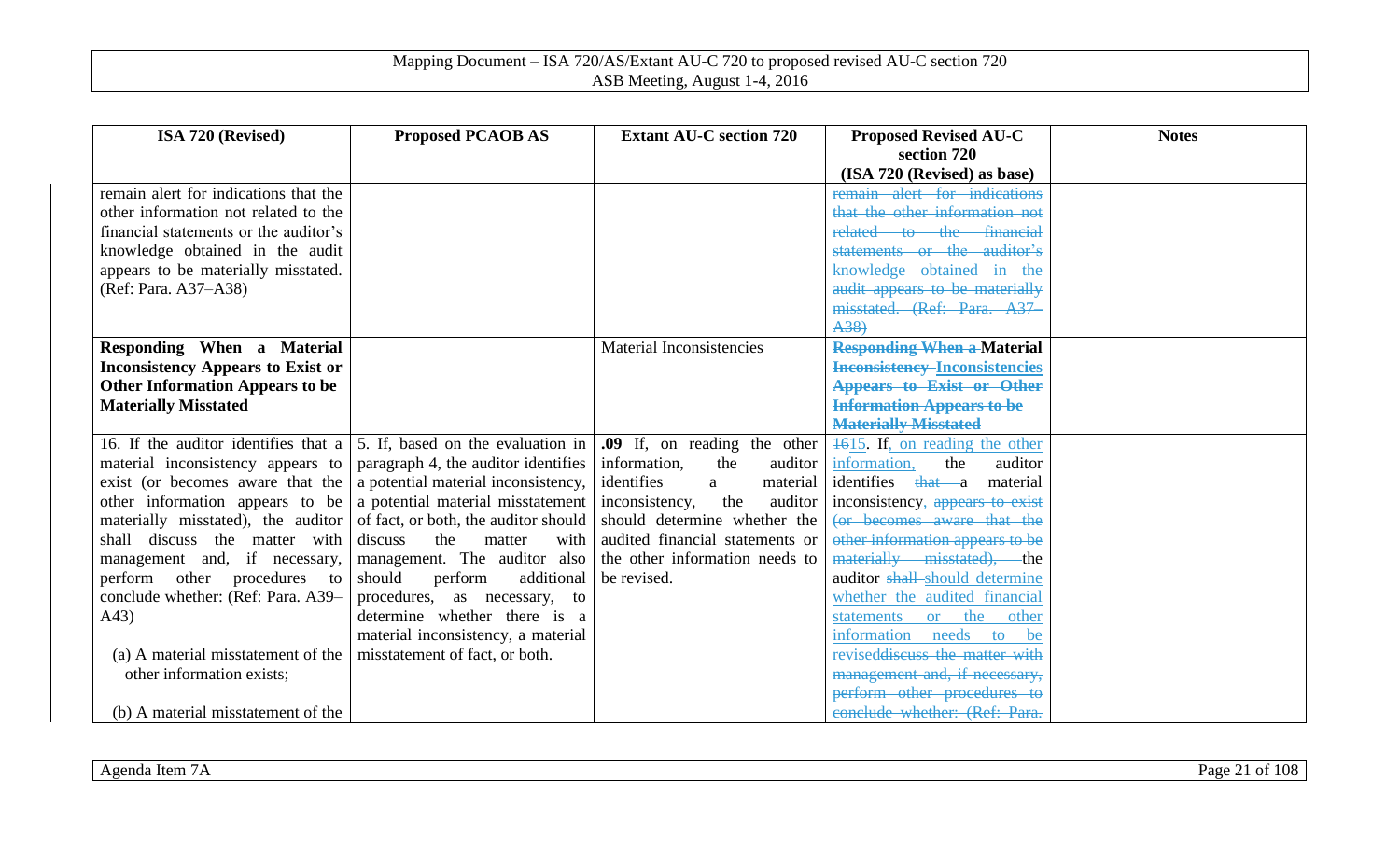| ISA 720 (Revised)                                                  | <b>Proposed PCAOB AS</b>                   | <b>Extant AU-C section 720</b> | <b>Proposed Revised AU-C</b>        | <b>Notes</b> |
|--------------------------------------------------------------------|--------------------------------------------|--------------------------------|-------------------------------------|--------------|
|                                                                    |                                            |                                | section 720                         |              |
|                                                                    |                                            |                                | (ISA 720 (Revised) as base)         |              |
| financial statements exists; or                                    |                                            |                                | A39 A43)                            |              |
|                                                                    |                                            |                                |                                     |              |
| (c) The auditor's understanding of                                 |                                            |                                | (a) A material misstatement         |              |
| the entity and its environment                                     |                                            |                                | of the other information            |              |
| needs to be updated.                                               |                                            |                                | exists:                             |              |
|                                                                    |                                            |                                |                                     |              |
|                                                                    |                                            |                                | (b) A material misstatement         |              |
|                                                                    |                                            |                                | of the financial statements         |              |
|                                                                    |                                            |                                | exists; or                          |              |
|                                                                    |                                            |                                |                                     |              |
|                                                                    |                                            |                                | The auditor's                       |              |
|                                                                    |                                            |                                | understanding of the entity         |              |
|                                                                    |                                            |                                | and its environment needs           |              |
|                                                                    |                                            |                                | to be updated.                      |              |
| Responding When the Auditor                                        | <b>Responding When the Auditor</b>         |                                | Responding When the                 |              |
| <b>Concludes</b><br><b>Material</b><br><b>That</b><br>$\mathbf{a}$ | Determines That the Other                  |                                | Auditor Concludes That a            |              |
| the<br><b>Other</b><br>Misstatement of                             | <b>Contains</b><br><b>Information</b><br>a |                                | <b>Material Misstatement of the</b> |              |
| <b>Information Exists</b>                                          | <b>Material</b><br>Inconsistency,<br>a     |                                | <b>Other Information Exists</b>     |              |
|                                                                    | <b>Material Misstatement of Fact,</b>      |                                |                                     |              |
|                                                                    | or Both                                    |                                |                                     |              |
| 17. If the auditor concludes that a                                | 6. If the auditor determines that          |                                | 17. If the auditor concludes        |              |
| material misstatement of the other                                 | the other information contains a           |                                | that a material misstatement of     |              |
| information exists, the auditor shall                              | material inconsistency, a material         |                                | the other information exists,       |              |
| request management to correct the                                  | misstatement of fact, or both, the         |                                | the auditor shall request           |              |
| other information. If management:                                  | should<br>auditor<br>request               |                                | management to correct the           |              |
|                                                                    | management to revise the other             |                                | other information.                  |              |
| (a) Agrees to make the correction,                                 | information<br>address<br>to<br>the        |                                | management:                         |              |
| the auditor shall determine that                                   | material<br>inconsistency,<br>the          |                                |                                     |              |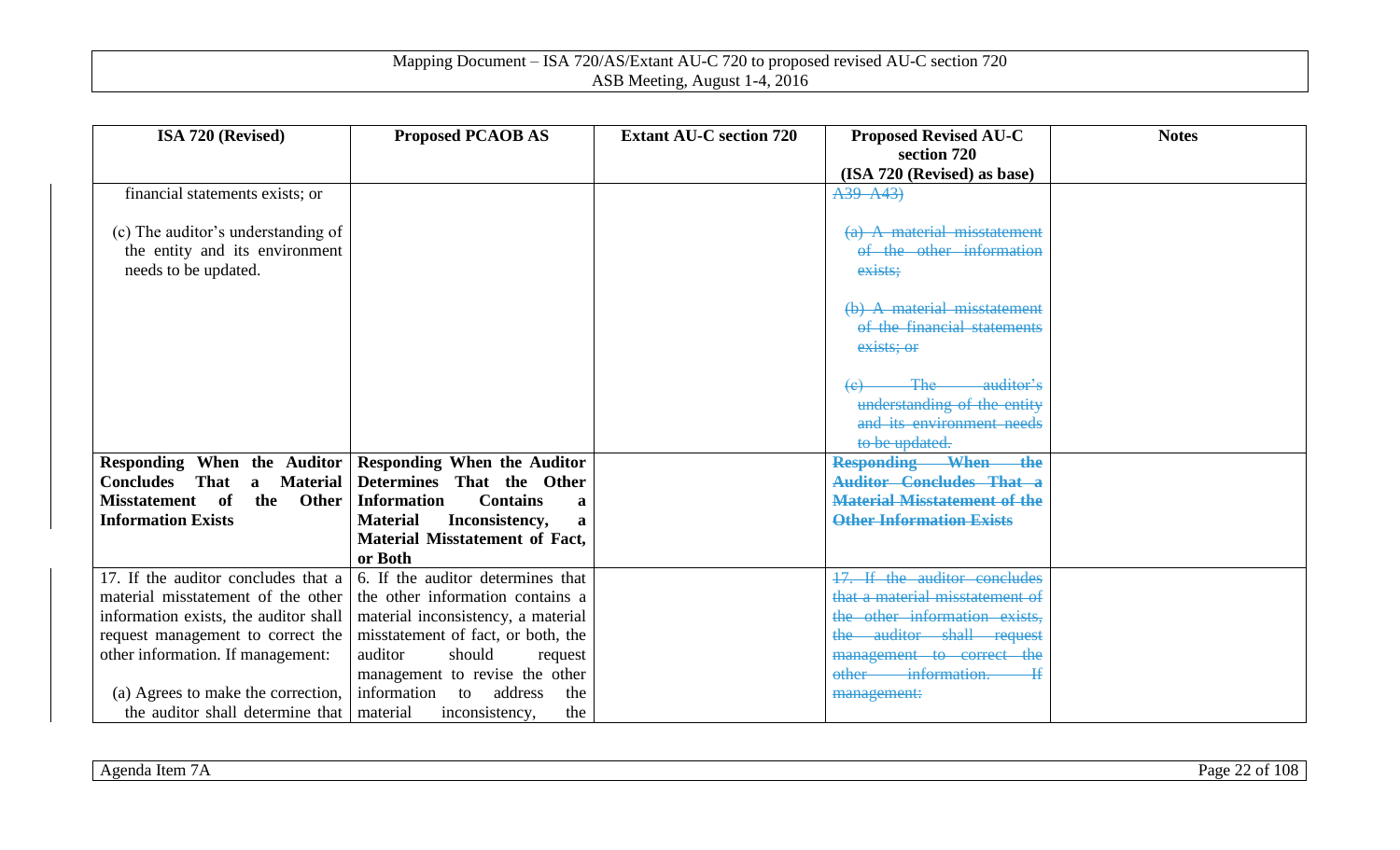| ISA 720 (Revised)                | <b>Proposed PCAOB AS</b>          | <b>Extant AU-C section 720</b> | <b>Proposed Revised AU-C</b>  | <b>Notes</b> |
|----------------------------------|-----------------------------------|--------------------------------|-------------------------------|--------------|
|                                  |                                   |                                | section 720                   |              |
|                                  |                                   |                                | (ISA 720 (Revised) as base)   |              |
| the correction has been made; or | material misstatement of fact, or |                                | (a) Agrees to make the        |              |
|                                  | both.                             |                                | correction, the auditor shall |              |
| Refuses to<br>make the<br>(b)    |                                   |                                | determine that the            |              |
| correction, the auditor shall    |                                   |                                | correction has been made;     |              |
| communicate the matter with      |                                   |                                | $\Theta$ <b>F</b>             |              |
| those charged with governance    |                                   |                                |                               |              |
| and request that the correction  |                                   |                                | Refuses to make the           |              |
| be made.                         |                                   |                                | correction, the auditor shall |              |
|                                  |                                   |                                | communicate the matter        |              |
|                                  |                                   |                                | with those charged with       |              |
|                                  |                                   |                                | governance and request        |              |
|                                  |                                   |                                | that the correction be        |              |
|                                  |                                   |                                | made.                         |              |
|                                  | 7. If management does not         |                                |                               |              |
|                                  | appropriately revise the other    |                                |                               |              |
|                                  | information and:                  |                                |                               |              |
|                                  |                                   |                                |                               |              |
|                                  | The other information is<br>a.    |                                |                               |              |
|                                  | available to the auditor prior    |                                |                               |              |
|                                  | the issuance of the<br>to         |                                |                               |              |
|                                  | auditor's report, the auditor     |                                |                               |              |
|                                  | perform<br>should<br>the          |                                |                               |              |
|                                  | applicable procedures<br>in       |                                |                               |              |
|                                  | paragraphs 8 and 9.               |                                |                               |              |
|                                  |                                   |                                |                               |              |
|                                  | b. The other information is not   |                                |                               |              |
|                                  |                                   |                                |                               |              |
|                                  | available to the auditor prior    |                                |                               |              |
|                                  | to the issuance of the            |                                |                               |              |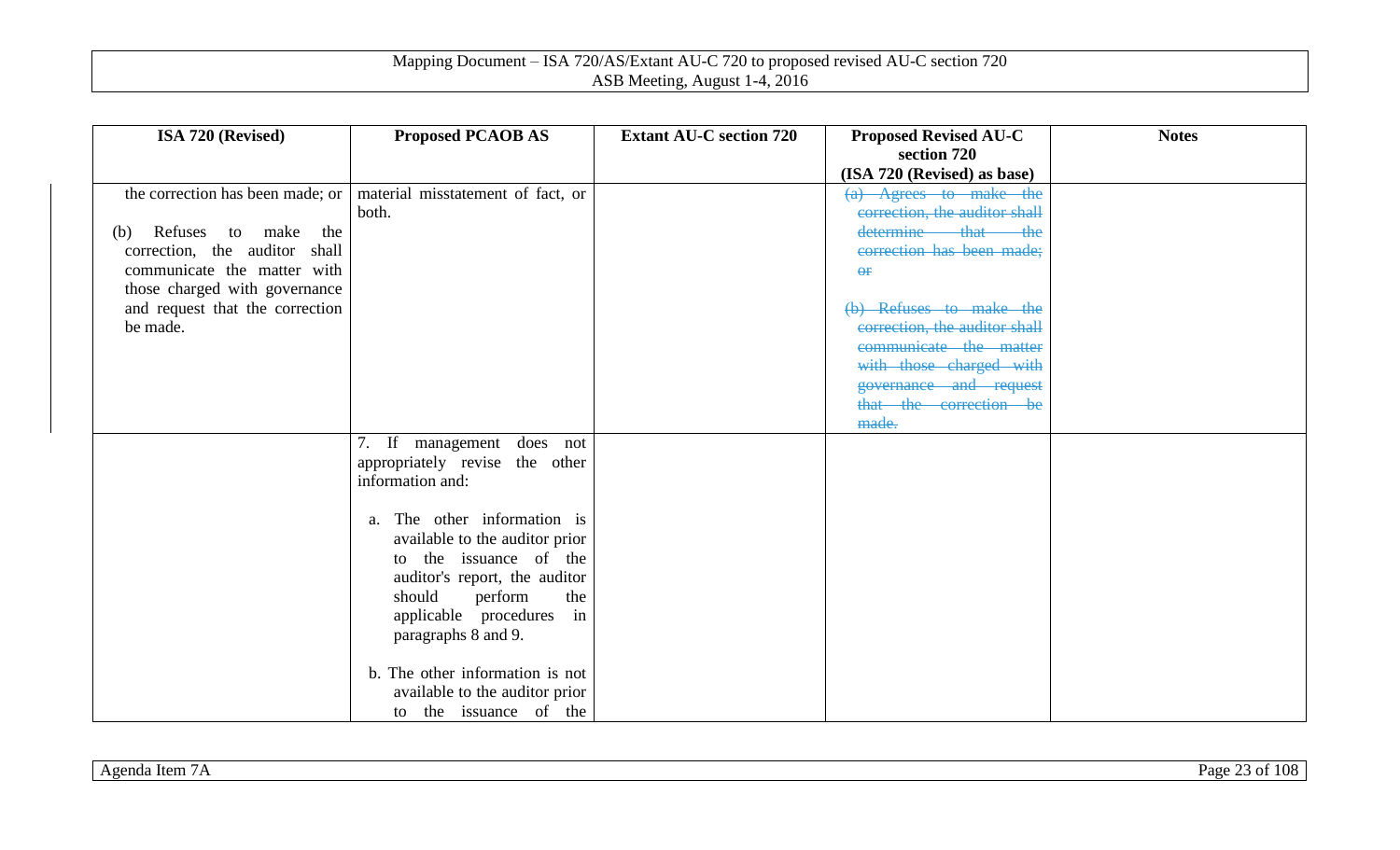| Mapping Document – ISA 720/AS/Extant AU-C 720 to proposed revised AU-C section 720 |
|------------------------------------------------------------------------------------|
| ASB Meeting, August 1-4, 2016                                                      |

| ISA 720 (Revised) | <b>Proposed PCAOB AS</b>            | <b>Extant AU-C section 720</b> | <b>Proposed Revised AU-C</b><br>section 720<br>(ISA 720 (Revised) as base) | <b>Notes</b> |
|-------------------|-------------------------------------|--------------------------------|----------------------------------------------------------------------------|--------------|
|                   | auditor's report, the auditor       |                                |                                                                            |              |
|                   | should<br>perform<br>the            |                                |                                                                            |              |
|                   | applicable procedures in            |                                |                                                                            |              |
|                   | paragraphs 10 and 11.7              |                                |                                                                            |              |
|                   |                                     |                                |                                                                            |              |
|                   | Information incorporated by         |                                |                                                                            |              |
|                   | reference into a Form 10-K from     |                                |                                                                            |              |
|                   | the company's definitive proxy      |                                |                                                                            |              |
|                   | statement, filed within 120 days    |                                |                                                                            |              |
|                   | after the end of the fiscal year    |                                |                                                                            |              |
|                   | covered by the Form 10-K, might     |                                |                                                                            |              |
|                   | not be available to the auditor     |                                |                                                                            |              |
|                   | prior to the issuance of the        |                                |                                                                            |              |
|                   | auditor's report. Additionally,     |                                |                                                                            |              |
|                   | other information included in an    |                                |                                                                            |              |
|                   | amended annual report that          |                                |                                                                            |              |
|                   | previously<br>issued<br>contains    |                                |                                                                            |              |
|                   | audited financial statements and    |                                |                                                                            |              |
|                   | the related auditor's report, would |                                |                                                                            |              |
|                   | not be available to the auditor     |                                |                                                                            |              |
|                   | prior to the issuance of the        |                                |                                                                            |              |
|                   | auditor's report.                   |                                |                                                                            |              |
|                   | Responding When the Other           |                                |                                                                            |              |
|                   | Information Is Available Prior to   |                                |                                                                            |              |
|                   | the Issuance of the Auditor's       |                                |                                                                            |              |
|                   | Report                              |                                |                                                                            |              |
|                   | 8. If management does not           |                                |                                                                            |              |
|                   | appropriately revise the other      |                                |                                                                            |              |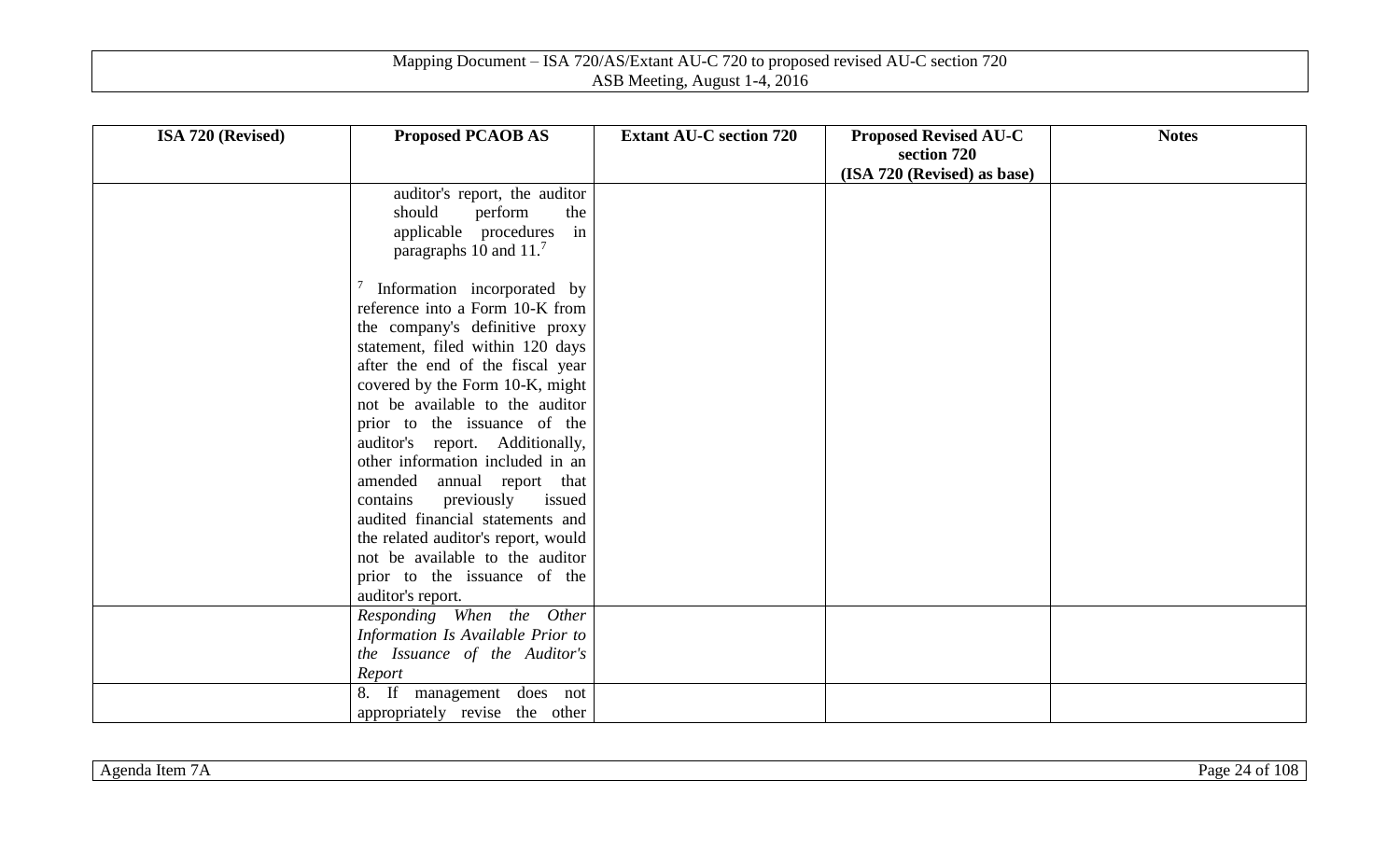| ISA 720 (Revised) | <b>Proposed PCAOB AS</b>          | <b>Extant AU-C section 720</b>                                  | <b>Proposed Revised AU-C</b>              | <b>Notes</b> |
|-------------------|-----------------------------------|-----------------------------------------------------------------|-------------------------------------------|--------------|
|                   |                                   |                                                                 | section 720                               |              |
|                   |                                   |                                                                 | (ISA 720 (Revised) as base)               |              |
|                   | information, the auditor should   |                                                                 |                                           |              |
|                   | material<br>communicate<br>the    |                                                                 |                                           |              |
|                   | inconsistency,<br>material<br>the |                                                                 |                                           |              |
|                   | misstatement of fact, or both to  |                                                                 |                                           |              |
|                   | the audit committee in a timely   |                                                                 |                                           |              |
|                   | manner and prior to the issuance  |                                                                 |                                           |              |
|                   | of the auditor's report.          |                                                                 |                                           |              |
|                   |                                   | <b>Inconsistencies</b><br><b>Material</b>                       | <b>Material</b><br><b>Inconsistencies</b> |              |
|                   |                                   | <b>Identified Prior to the Date of</b>                          | <b>Identified Prior to the Date of</b>    |              |
|                   |                                   | <b>the Auditor's Report That the Auditor's Report That</b>      |                                           |              |
|                   |                                   | <b>Require</b> Revision of the                                  | <b>Require Revision of the</b>            |              |
|                   |                                   | <b>Audited Financial Statements</b>                             | <b>Audited Financial Statements</b>       |              |
|                   |                                   | .10 When the auditor identifies                                 | .16 When the auditor identifies           |              |
|                   |                                   | a material inconsistency prior to                               | a material inconsistency prior            |              |
|                   |                                   | the date of the auditor's report                                | to the date of the auditor's              |              |
|                   |                                   | that requires revision of the                                   | report that requires revision of          |              |
|                   |                                   | audited financial statements and                                | audited<br>financial<br>the               |              |
|                   |                                   | management refuses to make                                      | statements and management                 |              |
|                   |                                   | the revision, the auditor should                                | refuses to make the revision,             |              |
|                   |                                   | modify the auditor's opinion in                                 | the auditor should modify the             |              |
|                   |                                   | accordance with section 705,                                    | auditor's opinion in accordance           |              |
|                   |                                   | Modifications to the Opinion in                                 | section<br>with<br>705.                   |              |
|                   |                                   | the Independent Auditor's                                       | Modifications to the Opinion              |              |
|                   |                                   | Report.                                                         | in the Independent Auditor's              |              |
|                   |                                   |                                                                 | Report.                                   |              |
|                   |                                   | <b>Material</b><br><b>Inconsistencies</b>                       | <b>Material</b><br><b>Inconsistencies</b> |              |
|                   |                                   | <b>Identified After the Date of the</b>                         | <b>Identified After the Date of</b>       |              |
|                   |                                   | <b>Auditor's Report But Prior to   the Auditor's Report But</b> |                                           |              |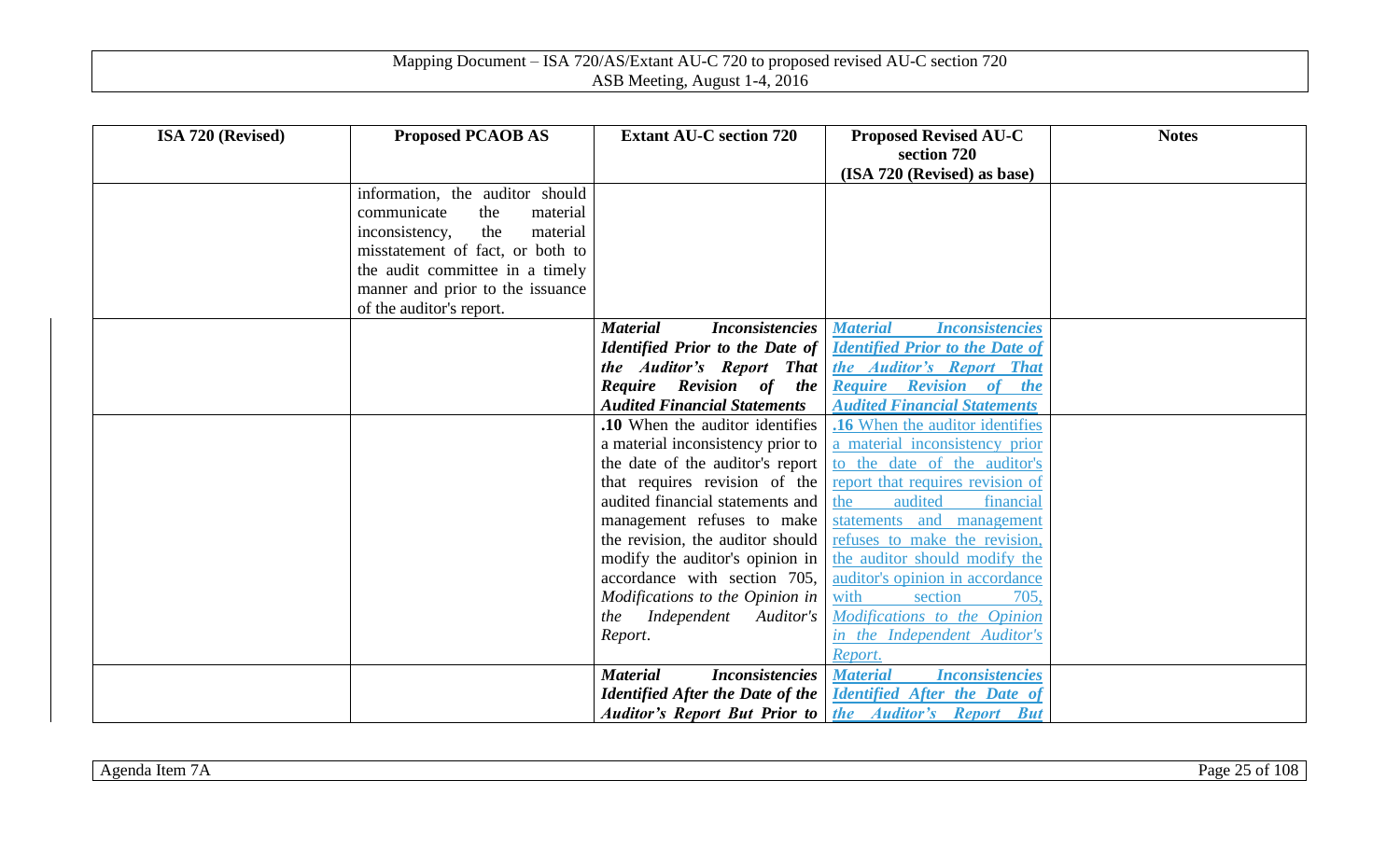| ISA 720 (Revised)                                                                                                              | <b>Proposed PCAOB AS</b> | <b>Extant AU-C section 720</b>                                  | <b>Proposed Revised AU-C</b>                               | <b>Notes</b> |
|--------------------------------------------------------------------------------------------------------------------------------|--------------------------|-----------------------------------------------------------------|------------------------------------------------------------|--------------|
|                                                                                                                                |                          |                                                                 | section 720                                                |              |
|                                                                                                                                |                          |                                                                 | (ISA 720 (Revised) as base)                                |              |
|                                                                                                                                |                          | the Report Release Date That                                    | <b>Prior to the Report Release</b>                         |              |
|                                                                                                                                |                          | <b>Require</b> Revision of the                                  | <b>Date That Require Revision of</b>                       |              |
|                                                                                                                                |                          | <b>Audited</b>                                                  | <b>Audited</b><br><b>Financial</b><br><i>the</i>           |              |
|                                                                                                                                |                          | <b>Financial Statements</b>                                     | <b>Statements</b>                                          |              |
|                                                                                                                                |                          | .11 When the auditor identifies                                 | .17 When the auditor identifies                            |              |
|                                                                                                                                |                          | a material inconsistency after                                  | a material inconsistency after                             |              |
|                                                                                                                                |                          | the date of the auditor's report                                | the date of the auditor's report                           |              |
|                                                                                                                                |                          | but prior to the report release but prior to the report release |                                                            |              |
|                                                                                                                                |                          | date that requires revision of the                              | date that requires revision of                             |              |
|                                                                                                                                |                          | audited financial statements, the                               | audited<br>the<br>financial                                |              |
|                                                                                                                                |                          | auditor should apply the                                        | statements, the auditor should                             |              |
|                                                                                                                                |                          | relevant requirements in section                                | apply<br>the<br>relevant                                   |              |
|                                                                                                                                |                          | 560, Subsequent Events and                                      | requirements in section 560,                               |              |
|                                                                                                                                |                          | Subsequently<br><i>Discovered</i>                               | <b>Subsequent</b><br>Events<br>and                         |              |
|                                                                                                                                |                          | Factors. <sup>3</sup>                                           | Subsequently<br><b>Discovered</b>                          |              |
|                                                                                                                                |                          |                                                                 | Facts. <sup>3</sup>                                        |              |
|                                                                                                                                |                          | $3$ Paragraphs .12–.14 of section                               |                                                            |              |
|                                                                                                                                |                          | 560, Subsequent Events and                                      | $3$ Paragraphs .12–.14 of section                          |              |
|                                                                                                                                |                          | Subsequently Discovered Facts.                                  | 560, Subsequent Events and                                 |              |
|                                                                                                                                |                          |                                                                 | Subsequently<br><b>Discovered</b>                          |              |
|                                                                                                                                |                          |                                                                 | Facts.                                                     |              |
|                                                                                                                                |                          | <b>Material</b><br><b>Inconsistencies</b>                       | <b>Material</b><br><b>Inconsistencies</b>                  |              |
|                                                                                                                                |                          | <b>Identified Prior to the Report</b>                           | <b>Identified Prior to the Report</b>                      |              |
|                                                                                                                                |                          | Release Date That Require                                       | <b>Release Date That Require</b>                           |              |
|                                                                                                                                |                          | <b>Revision</b><br>of<br><i>the</i><br><b>Other</b>             | <b>Revision</b><br><b>of</b><br><i>the</i><br><b>Other</b> |              |
|                                                                                                                                |                          | <b>Information</b>                                              | <b>Information</b>                                         |              |
| 18. If the auditor concludes that a $\vert$ 9. If the other information is not                                                 |                          | .12 When the auditor identifies                                 | 18. $H$ When<br>auditor<br>the                             |              |
| material misstatement exists in appropriately revised after the a material inconsistency prior to didentifies concludes that a |                          |                                                                 |                                                            |              |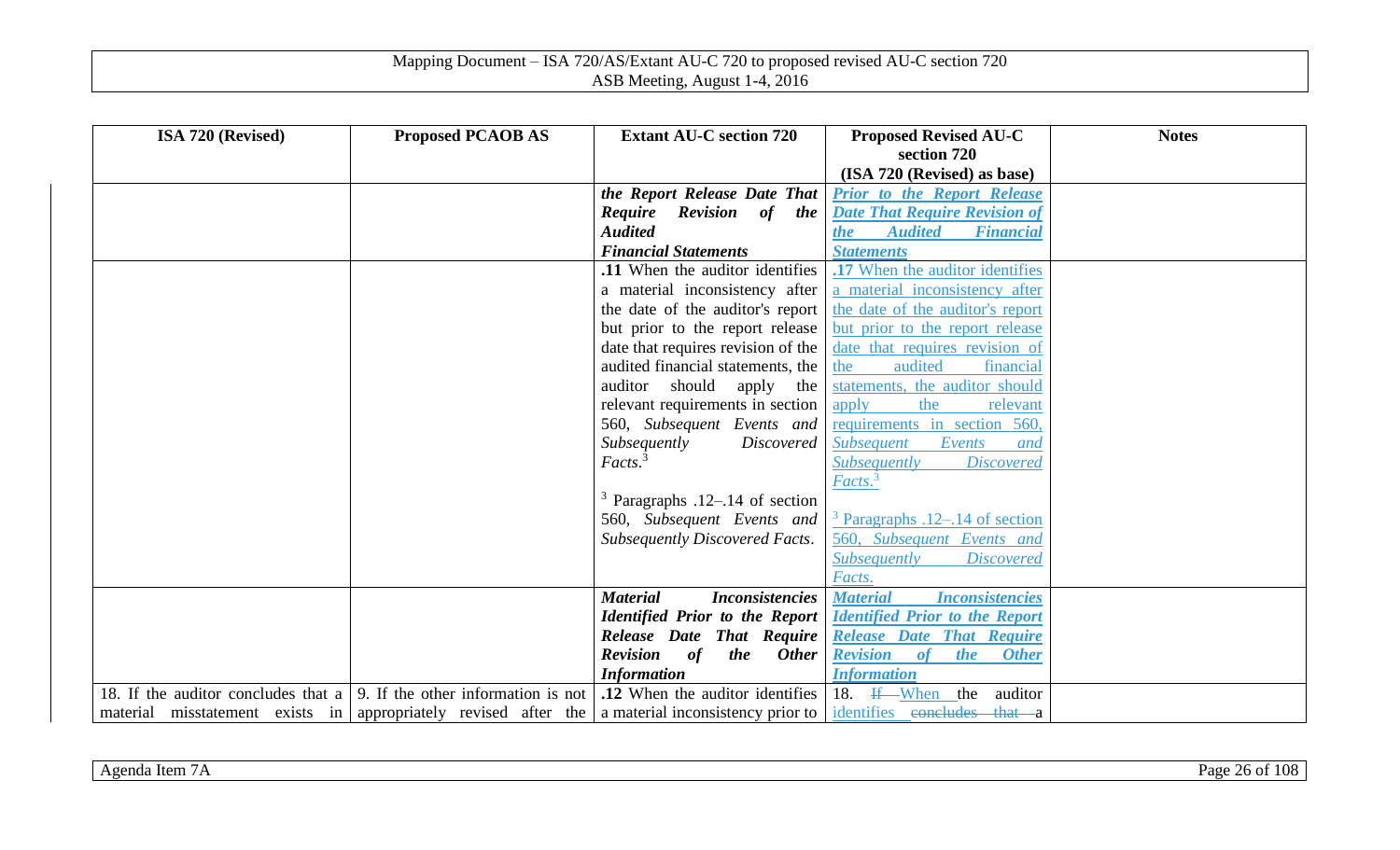| ISA 720 (Revised)                     | <b>Proposed PCAOB AS</b>          | <b>Extant AU-C section 720</b>                         | <b>Proposed Revised AU-C</b>        | <b>Notes</b> |
|---------------------------------------|-----------------------------------|--------------------------------------------------------|-------------------------------------|--------------|
|                                       |                                   |                                                        | section 720                         |              |
|                                       |                                   |                                                        | (ISA 720 (Revised) as base)         |              |
| other information obtained prior to   | auditor has communicated the      | the report release date that                           | material<br>inconsistency           |              |
| the date of the auditor's report, and | material<br>inconsistency,<br>the | requires revision of the other                         | misstatement exists in other        |              |
| other information is not<br>the       | material misstatement of fact, or | information and management                             | information obtained prior to       |              |
| corrected after communicating with    | both to the audit committee, the  | refuses to make the revision, the                      | the date of the auditor's report    |              |
| those charged with governance, the    | auditor:                          | auditor should communicate                             | release date that requires          |              |
| auditor shall take appropriate        |                                   | this matter to those charged                           | revision<br>of<br>the<br>other      |              |
| action, including: (Ref: Para. A44)   | a. Must determine the auditor's   | with governance and (Ref: par.                         | information and management          |              |
|                                       | responsibilities<br>under         | $.A7 - .A8)$                                           | refuses to make the revision,       |              |
| (a) Considering the implications      | 10A<br>of<br>Section<br>the       |                                                        | auditor<br>the<br>should            |              |
| for the auditor's report and          | Exchange Act, 15 U.S.C. §         | <i>a</i> . include in the auditor's                    | communicate this matter to -        |              |
| communicating with<br>those           | 316,<br>$78j-1$ ; AU sec.         | report an other-matter                                 | and the other information is        |              |
| charged with governance about         | Consideration of Fraud in a       | paragraph describing the                               | corrected<br>after<br>not           |              |
| how the auditor plans to address      | Financial Statement Audit;        | material inconsistency, in                             | communicating with those            |              |
| the material misstatement in the      | and AU sec. 317, Illegal          | accordance with section                                | charged with governance and         |              |
| auditor's report (see paragraph)      | Acts by Clients; and              | 706, Emphasis-of-Matter                                | (Ref: par. A8-A9)                   |              |
| $22(e)(ii)$ ; or (Ref: Para. A45)     |                                   | Paragraphs and Other-                                  |                                     |              |
|                                       | b. Should determine whether to:   | Matter Paragraphs in the                               | <del>, the auditor shall take</del> |              |
| Withdrawing<br>from<br>the<br>(b)     |                                   | Independent<br>Auditor's                               | appropriate action, including:      |              |
| engagement, where withdrawal          | (1) Issue an auditor's report     | $Report;$ <sup>4</sup>                                 | (Ref: Para. A44)                    |              |
| is possible under applicable law      | that<br>states<br>the<br>that     |                                                        |                                     |              |
| or regulation. (Ref: Para. A46-       | auditor has identified in         | withhold<br>auditor's<br>the<br>$b$ .                  | <i>a</i> . include in the auditor's |              |
| A47)                                  | the other information a           | report; or                                             | report an other-matter              |              |
|                                       | material inconsistency, a         |                                                        | paragraph describing the            |              |
|                                       | material misstatement of          | withdrawal<br>when<br><sup>is</sup><br>$\mathcal{C}$ . | material inconsistency, in          |              |
|                                       | fact, or both that has not        | possible under applicable                              | accordance with section             |              |
|                                       | appropriately<br>been             | regulation,<br>law<br><b>or</b>                        | 706, Emphasis-of-Matter             |              |
|                                       | revised and describes the         | withdraw<br>from<br>the                                | Paragraphs and Other-               |              |
|                                       | material inconsistency,           | engagement.                                            | Matter Paragraphs in the            |              |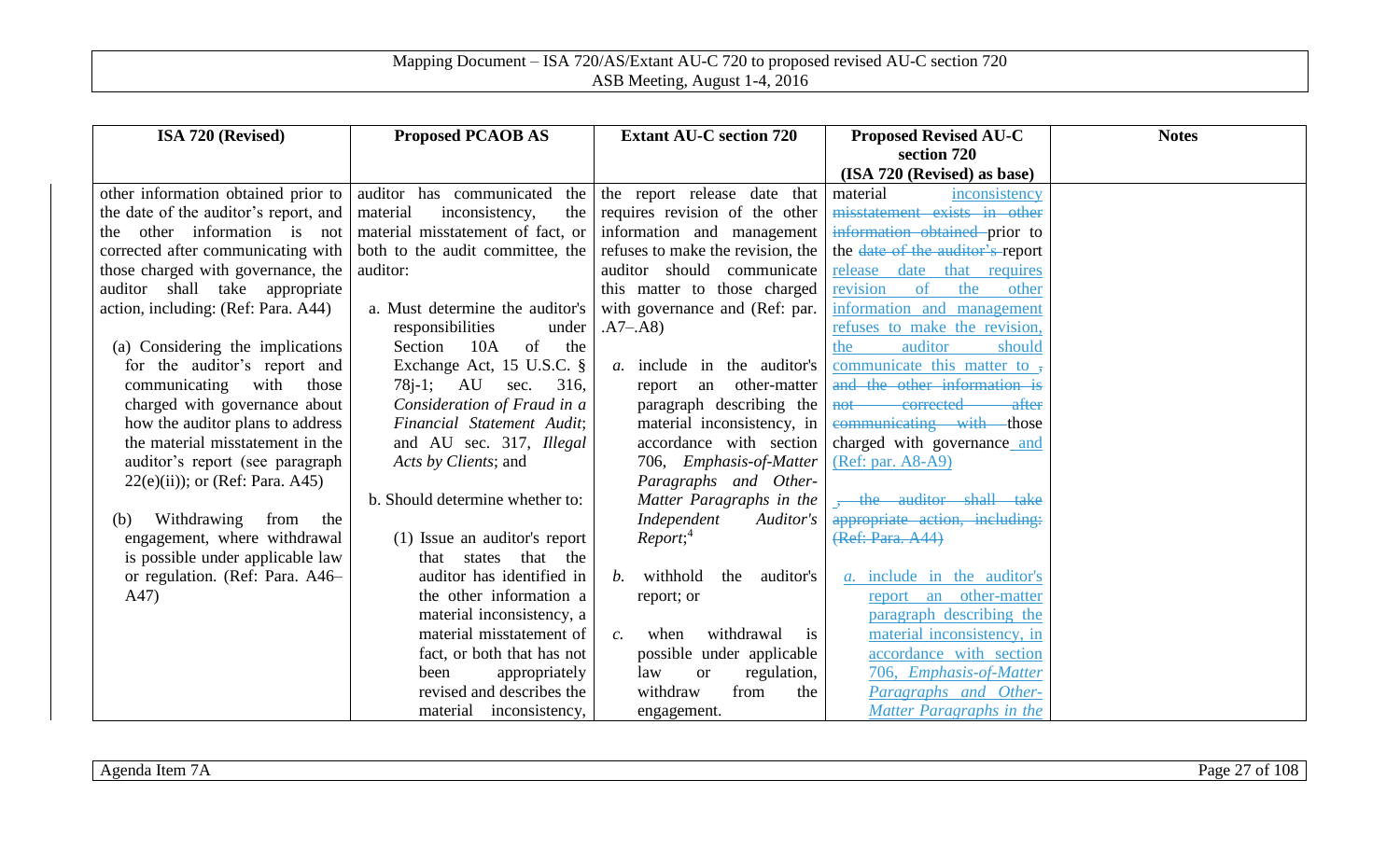| ISA 720 (Revised) | <b>Proposed PCAOB AS</b>                                                                                                                                                                                                   | <b>Extant AU-C section 720</b>                                                                                                                          | <b>Proposed Revised AU-C</b><br>section 720<br>(ISA 720 (Revised) as base)                                                                                                                                                                                                                                                                                                                                                               | <b>Notes</b> |
|-------------------|----------------------------------------------------------------------------------------------------------------------------------------------------------------------------------------------------------------------------|---------------------------------------------------------------------------------------------------------------------------------------------------------|------------------------------------------------------------------------------------------------------------------------------------------------------------------------------------------------------------------------------------------------------------------------------------------------------------------------------------------------------------------------------------------------------------------------------------------|--------------|
|                   | material<br>the<br>misstatement of fact, or<br>both; or<br>Withdraw<br>from<br>(2)<br>engagement.<br>Note: In addition,<br>the<br>auditor may withhold the<br>use of the auditor's report<br>for a prior reporting period. | $4$ Paragraph .08 of section 706,<br>Emphasis-of-Matter<br>Paragraphs and Other-Matter<br>the <i>Paragraphs in the Independent</i><br>Auditor's Report. | Auditor's<br><i>Independent</i><br>$Report;$ <sup>4</sup><br>(a) Considering<br><b>the</b><br>implications for<br>the<br>auditor's report<br>and<br>communicating with those<br>charged with governance<br>about how the auditor<br>plans to address the<br>material misstatement in<br>the auditor's report (see<br>$\overline{\text{pargraph}}$ 22(e)(ii));<br>$-or$<br>(Ref: Para. A45)<br>withhold the auditor's<br>b.<br>report; or |              |
|                   |                                                                                                                                                                                                                            |                                                                                                                                                         | $\overline{(b)}-c$ . Withdrawing from the<br>where<br>engagement,<br>withdrawal is possible<br>under applicable law or<br>regulation.<br>(Ref: Para.<br>$A46 - A47$<br>Paragraph .08 of section<br>706, Emphasis-of-Matter<br>Paragraphs and Other-                                                                                                                                                                                      |              |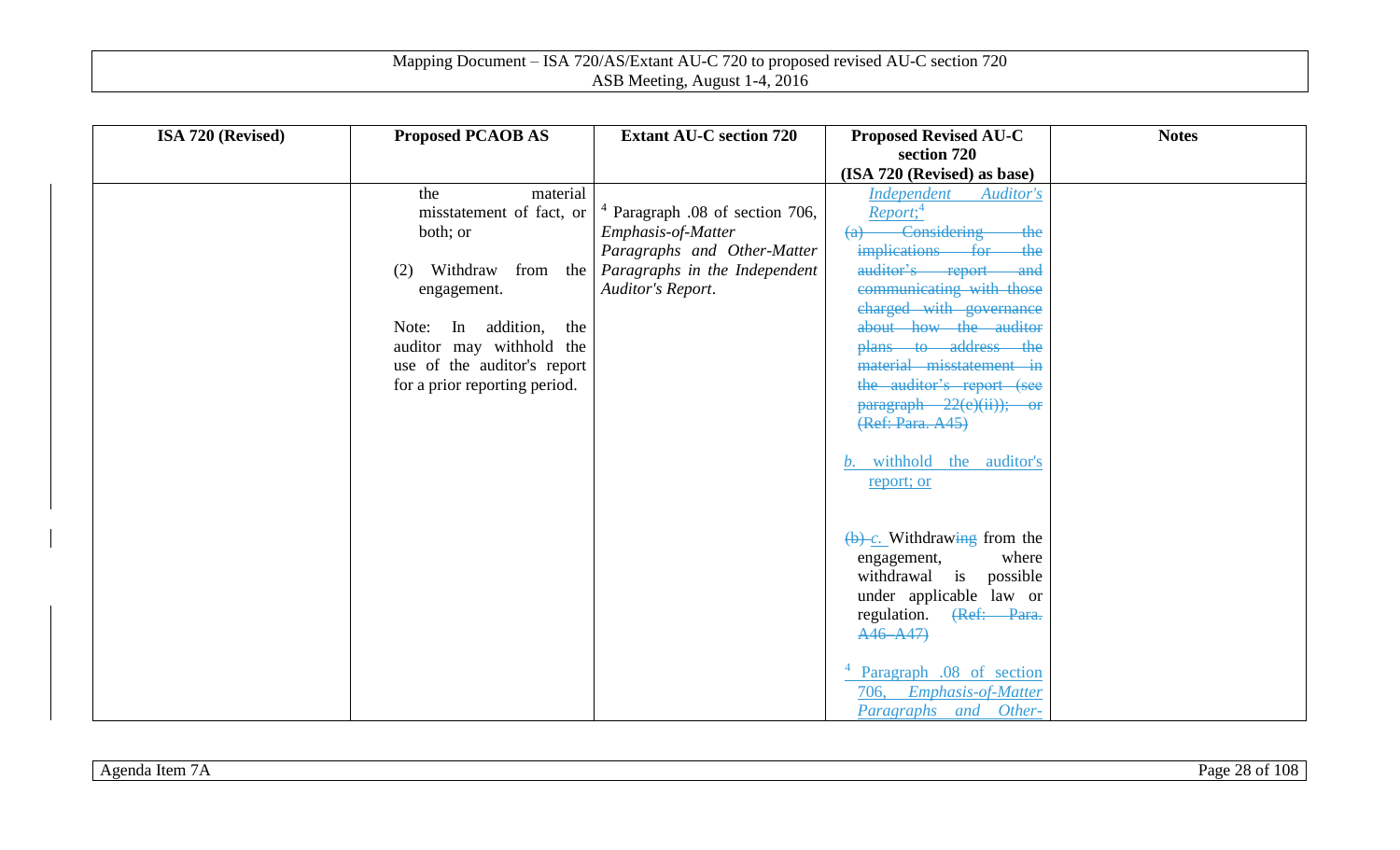| ISA 720 (Revised)                    | <b>Proposed PCAOB AS</b> | <b>Extant AU-C section 720</b>                            | <b>Proposed Revised AU-C</b>              | <b>Notes</b> |
|--------------------------------------|--------------------------|-----------------------------------------------------------|-------------------------------------------|--------------|
|                                      |                          |                                                           | section 720                               |              |
|                                      |                          |                                                           | (ISA 720 (Revised) as base)               |              |
|                                      |                          |                                                           | Matter Paragraphs in the                  |              |
|                                      |                          |                                                           | Independent<br>Auditor's                  |              |
|                                      |                          |                                                           | Report.                                   |              |
|                                      |                          | <b>Material</b><br><b>Inconsistencies</b>                 | <b>Material</b><br><b>Inconsistencies</b> |              |
|                                      |                          | Identified Subsequent to the                              | <b>Identified Subsequent to the</b>       |              |
|                                      |                          | <b>Report Release Date</b>                                | <b>Report Release Date</b>                |              |
|                                      |                          | .13 When revision of the                                  | .19 When revision of the                  |              |
|                                      |                          | audited financial statements is                           | audited financial statements is           |              |
|                                      |                          | necessary as a result of a                                | necessary as a result of a                |              |
|                                      |                          | material inconsistency with                               | material inconsistency with               |              |
|                                      |                          | other information and the                                 | other information and the                 |              |
|                                      |                          | auditor's report on the financial                         | auditor's report on the financial         |              |
|                                      |                          | statements has already been                               | statements has already been               |              |
|                                      |                          | released, the auditor should                              | released, the auditor should              |              |
|                                      |                          | apply the relevant requirements                           | apply<br>the<br>relevant                  |              |
|                                      |                          | in section 560, Subsequent                                | requirements in section 560,              |              |
|                                      |                          | Events and Subsequently                                   | Subsequent<br>Events<br>and               |              |
|                                      |                          | Discovered Facts. <sup>5</sup>                            | Subsequently<br><b>Discovered</b>         |              |
|                                      |                          |                                                           | Facts. <sup>5</sup>                       |              |
|                                      |                          | <sup>5</sup> Paragraphs .15–.18 of section                |                                           |              |
|                                      |                          | 560, Subsequent Events and                                | $5$ Paragraphs .15–.18 of section         |              |
|                                      |                          | Subsequently Discovered Facts.                            | 560, Subsequent Events and                |              |
|                                      |                          |                                                           | Subsequently<br><b>Discovered</b>         |              |
|                                      |                          |                                                           | Facts.                                    |              |
| 19. If the auditor concludes that a  |                          | .14 When revision of the other                            | 4920. When revision of the                |              |
| material misstatement exists in      |                          | information is necessary after                            | other information is necessary            |              |
| other information obtained after the |                          | the report release date and                               | after the report release date and         |              |
| date of the auditor's report, the    |                          | management agrees to make the   management agrees to make |                                           |              |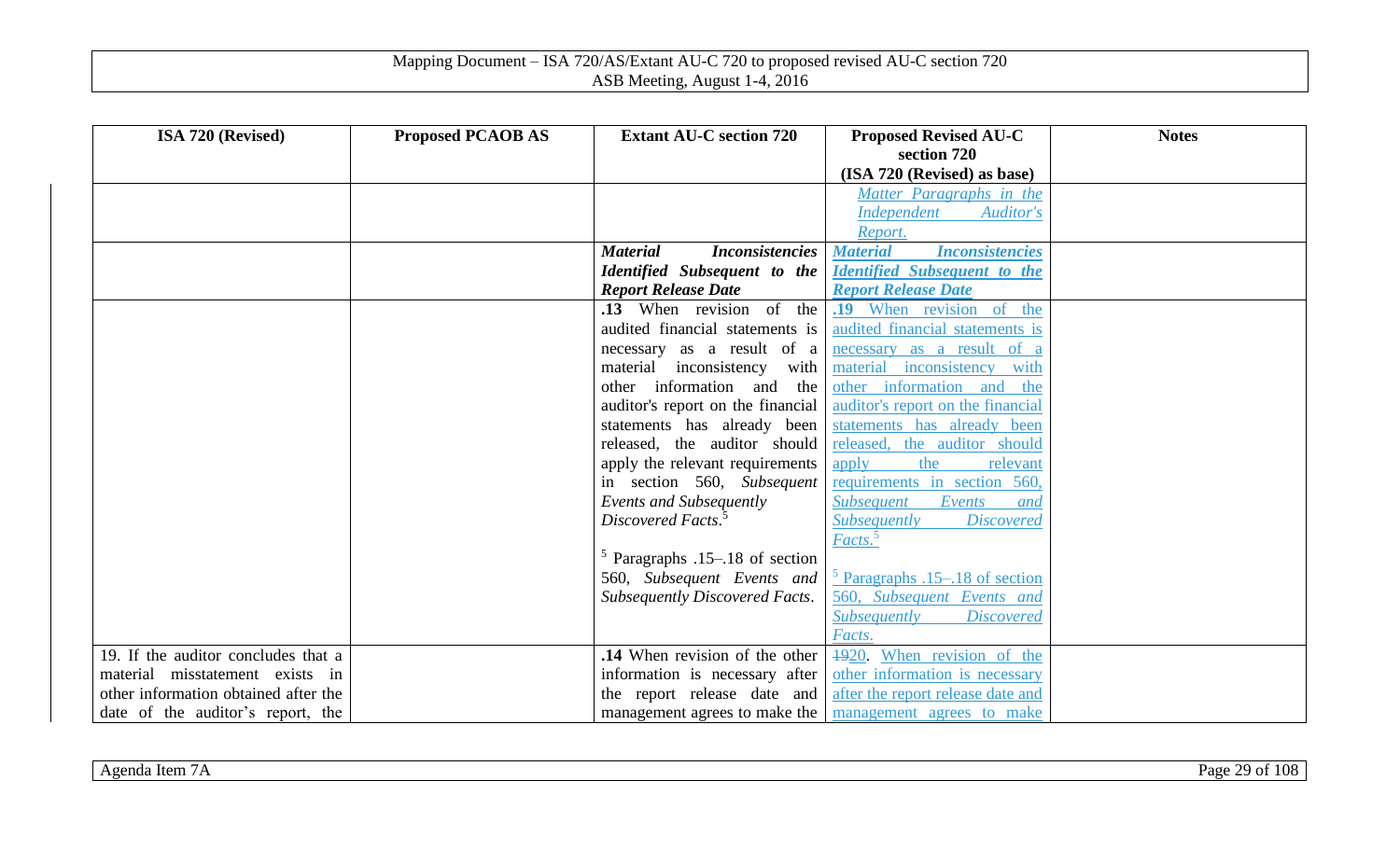| ISA 720 (Revised)                   | <b>Proposed PCAOB AS</b> | <b>Extant AU-C section 720</b>    | <b>Proposed Revised AU-C</b><br>section 720 | <b>Notes</b> |
|-------------------------------------|--------------------------|-----------------------------------|---------------------------------------------|--------------|
|                                     |                          |                                   | (ISA 720 (Revised) as base)                 |              |
| auditor shall:                      |                          | revision, the auditor should      | the revision, the auditor should            |              |
|                                     |                          | the procedures<br>carry out       | carry out the procedures                    |              |
| (a) If the other information is     |                          | under<br>the<br>necessary         | under<br>the<br>necessary                   |              |
| perform<br>corrected,<br>the        |                          | circumstances. (Ref: par. A9)     | circumstances. (Ref: par. A10)              |              |
| procedures necessary in the         |                          |                                   |                                             |              |
| circumstances; or (Ref: Para.       |                          | .15 When revision of the other    | .21 When revision of the other              |              |
| A48                                 |                          | information is necessary after    | information is necessary after              |              |
|                                     |                          | the report release date but       | the report release date but                 |              |
| (b) If the other information is not |                          | management refuses to make        | management refuses to make                  |              |
| corrected after communicating       |                          | the revision, the auditor should  | the revision, the auditor should            |              |
| with those charged with             |                          | notify those charged with         | notify those charged with                   |              |
| governance, take appropriate        |                          | governance of the auditor's       | governance of the auditor's                 |              |
| action considering the auditor's    |                          | concerns regarding the other      | concerns regarding the other                |              |
| legal rights and obligations, to    |                          | information and take any          | information and take any                    |              |
| seek to have the uncorrected        |                          | further appropriate action. (Ref: | further appropriate action.                 |              |
| material<br>misstatement            |                          | . A10)<br>par.                    | (Ref: par. . A11)                           |              |
| appropriately brought to the        |                          |                                   |                                             |              |
| attention of users for whom the     |                          |                                   | If the auditor concludes that a             |              |
| auditor's report is prepared.       |                          |                                   | material misstatement exists in             |              |
| (Ref: Para. A49–A50)                |                          |                                   | other information obtained                  |              |
|                                     |                          |                                   | after the date of the auditor's             |              |
|                                     |                          |                                   | report, the auditor shall:                  |              |
|                                     |                          |                                   |                                             |              |
|                                     |                          |                                   | (a) If the other information is             |              |
|                                     |                          |                                   | corrected, perform the                      |              |
|                                     |                          |                                   | procedures necessary in the                 |              |
|                                     |                          |                                   | eireumstances; or (Ref:                     |              |
|                                     |                          |                                   | Para. A48)                                  |              |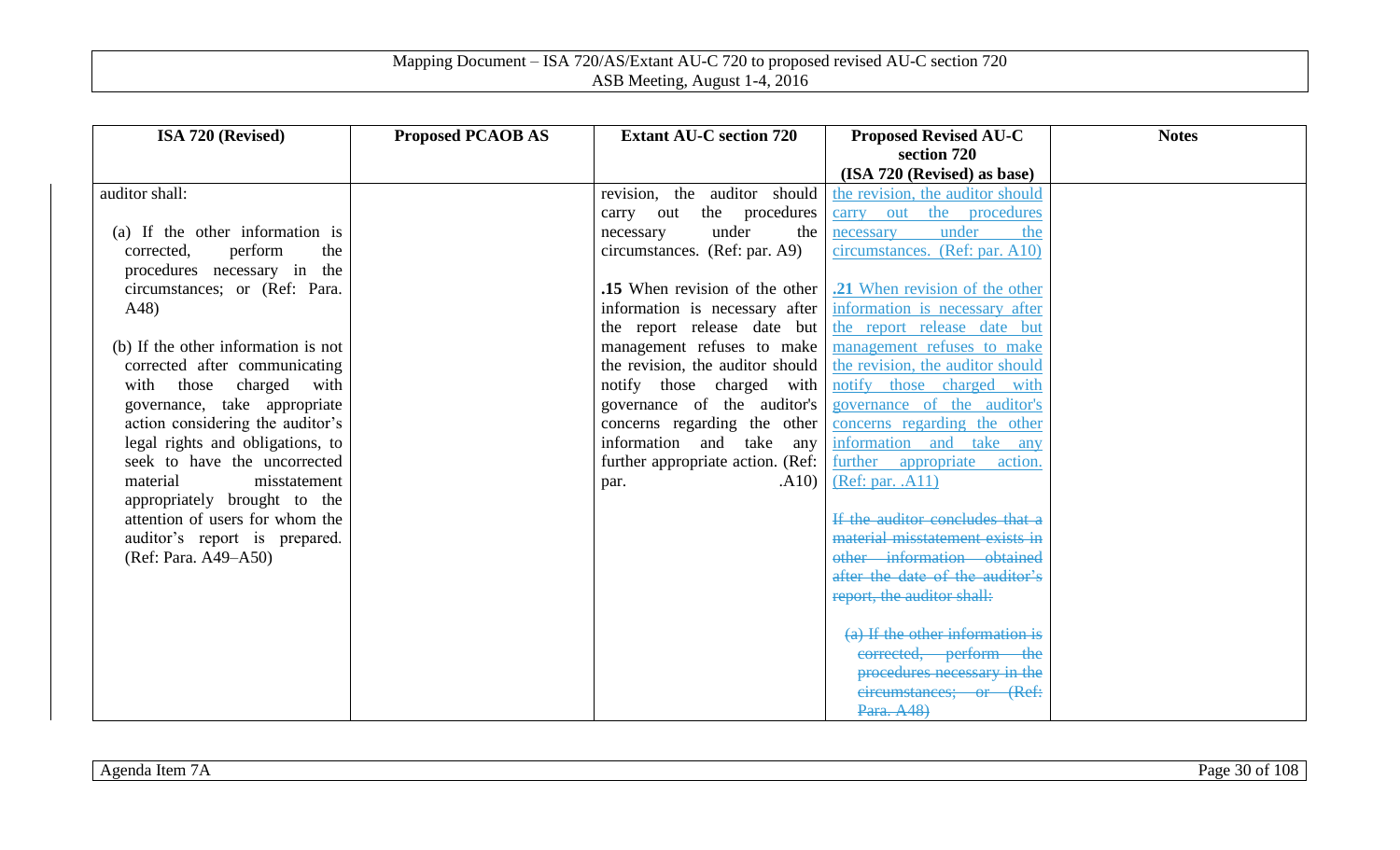| Mapping Document – ISA 720/AS/Extant AU-C 720 to proposed revised AU-C section 720 |  |
|------------------------------------------------------------------------------------|--|
| ASB Meeting, August 1-4, 2016                                                      |  |

| ISA 720 (Revised) | <b>Proposed PCAOB AS</b>                                                                                                                                                                                                                                 | <b>Extant AU-C section 720</b> | <b>Proposed Revised AU-C</b><br>section 720<br>(ISA 720 (Revised) as base)                                                                                                                                                                                                                                                                                                                     | <b>Notes</b> |
|-------------------|----------------------------------------------------------------------------------------------------------------------------------------------------------------------------------------------------------------------------------------------------------|--------------------------------|------------------------------------------------------------------------------------------------------------------------------------------------------------------------------------------------------------------------------------------------------------------------------------------------------------------------------------------------------------------------------------------------|--------------|
|                   |                                                                                                                                                                                                                                                          |                                | (b) If the other information is<br>not corrected after<br>communicating with those<br>charged with governance,<br>take appropriate action<br>considering the auditor's<br>legal rights and<br>obligations, to seek to have<br>the uncorrected material<br>misstatement appropriately<br>brought to the attention of<br>users for whom the<br>auditor's report is<br>prepared. (Ref: Para. A49- |              |
|                   | Responding When the Other<br>Information Is Not Available<br>Prior to the Issuance of the<br><b>Auditor's Report</b>                                                                                                                                     |                                | A50                                                                                                                                                                                                                                                                                                                                                                                            |              |
|                   | 10. If management does not<br>appropriately revise the other<br>information, the auditor should<br>material<br>communicate<br>the<br>inconsistency,<br>material<br>the<br>misstatement of fact, or both to<br>the audit committee in a timely<br>manner. |                                |                                                                                                                                                                                                                                                                                                                                                                                                |              |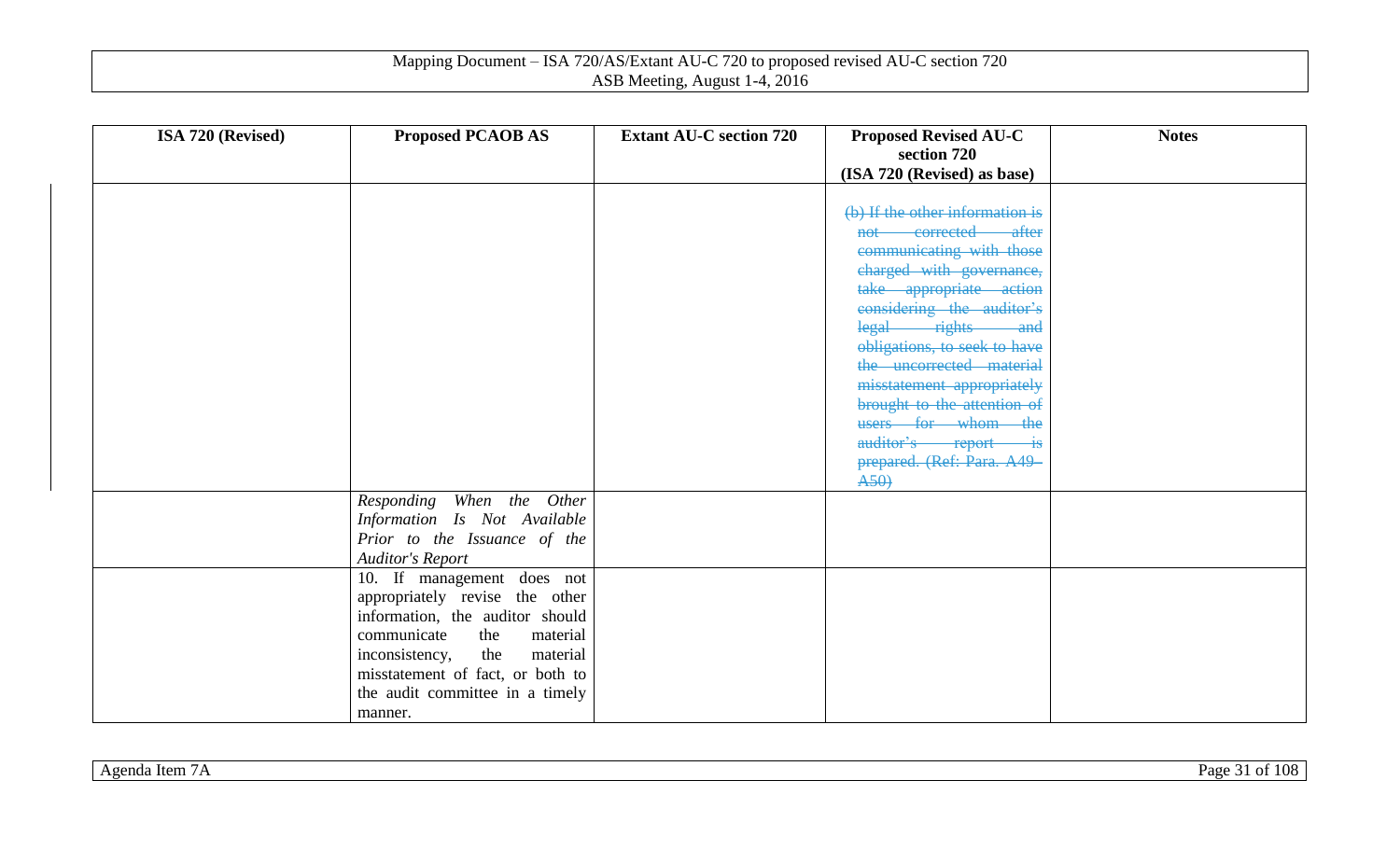| ISA 720 (Revised)                                                               | <b>Proposed PCAOB AS</b>            | <b>Extant AU-C section 720</b> | <b>Proposed Revised AU-C</b>       | <b>Notes</b> |
|---------------------------------------------------------------------------------|-------------------------------------|--------------------------------|------------------------------------|--------------|
|                                                                                 |                                     |                                | section 720                        |              |
|                                                                                 |                                     |                                | (ISA 720 (Revised) as base)        |              |
|                                                                                 | 11. If the other information is not |                                |                                    |              |
|                                                                                 | appropriately revised after the     |                                |                                    |              |
|                                                                                 | auditor has communicated the        |                                |                                    |              |
|                                                                                 | material<br>the<br>inconsistency,   |                                |                                    |              |
|                                                                                 | material misstatement of fact, or   |                                |                                    |              |
|                                                                                 | both to the audit committee, the    |                                |                                    |              |
|                                                                                 | auditor:                            |                                |                                    |              |
|                                                                                 |                                     |                                |                                    |              |
|                                                                                 | a. Must determine the auditor's     |                                |                                    |              |
|                                                                                 | responsibilities<br>under           |                                |                                    |              |
|                                                                                 | 10A<br>of the<br>Section            |                                |                                    |              |
|                                                                                 | Exchange Act, 15 U.S.C. §           |                                |                                    |              |
|                                                                                 | $78j-1$ ; and                       |                                |                                    |              |
|                                                                                 |                                     |                                |                                    |              |
|                                                                                 | b. Should apply the procedures      |                                |                                    |              |
|                                                                                 | in AU sec. 561, Subsequent          |                                |                                    |              |
|                                                                                 | Discovery of Facts Existing         |                                |                                    |              |
|                                                                                 | at the Date of the Auditor's        |                                |                                    |              |
|                                                                                 | Report.                             |                                |                                    |              |
| <b>Responding</b><br>When a Material                                            | <b>Responding When the Auditor</b>  |                                | <b>Responding When a Material</b>  |              |
| Misstatement in the Financial                                                   | Determines That There Is a          |                                | Misstatement in the                |              |
| <b>Exists</b><br>the<br><b>Statements</b><br><b>or</b>                          | Potential Misstatement in the       |                                | <b>Financial Statements Exists</b> |              |
| Auditor's                                                                       | <b>Audited Financial Statements</b> |                                | or the Auditor's                   |              |
| Understanding of the Entity and                                                 |                                     |                                | <b>Understanding of the Entity</b> |              |
| Its Environment Needs to Be                                                     |                                     |                                | and Its Environment Needs          |              |
| <b>Updated</b>                                                                  |                                     |                                | to Be Updated                      |              |
| 20. If, as a result of performing the $\vert$ 12. If, as a result of procedures |                                     |                                | 20. If, as a result of performing  |              |
| procedures in paragraphs $14-16$ , the performed under this standard,           |                                     |                                | the procedures in paragraphs       |              |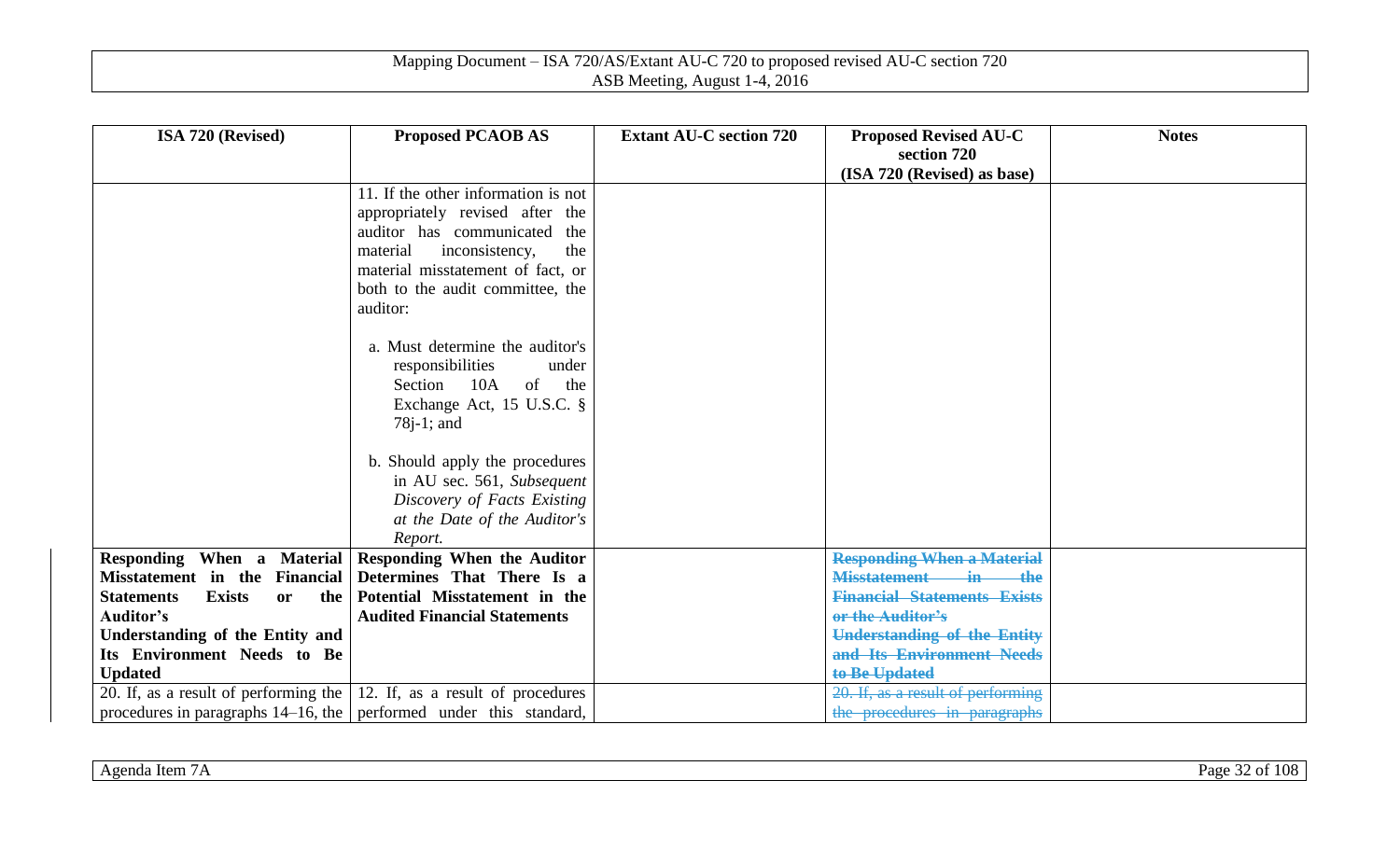| ISA 720 (Revised)                   | <b>Proposed PCAOB AS</b>           | <b>Extant AU-C section 720</b>                                | <b>Proposed Revised AU-C</b><br>section 720 | <b>Notes</b> |
|-------------------------------------|------------------------------------|---------------------------------------------------------------|---------------------------------------------|--------------|
|                                     |                                    |                                                               | (ISA 720 (Revised) as base)                 |              |
| auditor concludes that a material   | the auditor determines that there  |                                                               | 14 16, the auditor concludes                |              |
| misstatement in the financial       | is a potential misstatement in the |                                                               | that a material misstatement in             |              |
| statements exists or the auditor's  | audited financial statements, the  |                                                               | the financial statements exists             |              |
| understanding of the entity and its | auditor should refer to the        |                                                               | or the auditor's understanding              |              |
| environment needs to be updated,    | requirements of:                   |                                                               | of the entity and its                       |              |
| auditor<br>shall<br>respond<br>the  |                                    |                                                               | environment needs to be                     |              |
| appropriately in accordance with    | a. Auditing Standard No. 14,       |                                                               | updated, the auditor shall                  |              |
| the other ISAs. (Ref: Para. A51)    | Evaluating Audit Results,          |                                                               | respond appropriately in                    |              |
|                                     | and AU sec. 508, [new              |                                                               | accordance with the other                   |              |
|                                     | proposed title] Departures         |                                                               | ISAs. (Ref: Para. A51)                      |              |
|                                     | from Unqualified Opinions          |                                                               |                                             |              |
|                                     | Other<br>Reporting<br>and          |                                                               |                                             |              |
|                                     | if<br>Circumstances,<br>the        |                                                               |                                             |              |
|                                     | auditor's report on<br>the         |                                                               |                                             |              |
|                                     | financial statements has not       |                                                               |                                             |              |
|                                     | been issued; or                    |                                                               |                                             |              |
|                                     | b. AU sec. 561 if the auditor's    |                                                               |                                             |              |
|                                     | report on the financial            |                                                               |                                             |              |
|                                     | statements has been issued.        |                                                               |                                             |              |
|                                     |                                    | <b>Material</b><br>Misstatements of                           | <b>Material</b><br>Misstatements of         |              |
|                                     |                                    | Fact                                                          | <b>Fact</b>                                 |              |
|                                     |                                    | .16 If, on reading the other                                  | 22. If, on reading the other                |              |
|                                     |                                    | information for the purpose of                                | information for the purpose of              |              |
|                                     |                                    | identifying<br>material                                       | identifying<br>material                     |              |
|                                     |                                    | inconsistencies, the auditor                                  | inconsistencies, the auditor                |              |
|                                     |                                    | becomes aware of an apparent                                  | becomes aware of an apparent                |              |
|                                     |                                    | material misstatement of fact, material misstatement of fact, |                                             |              |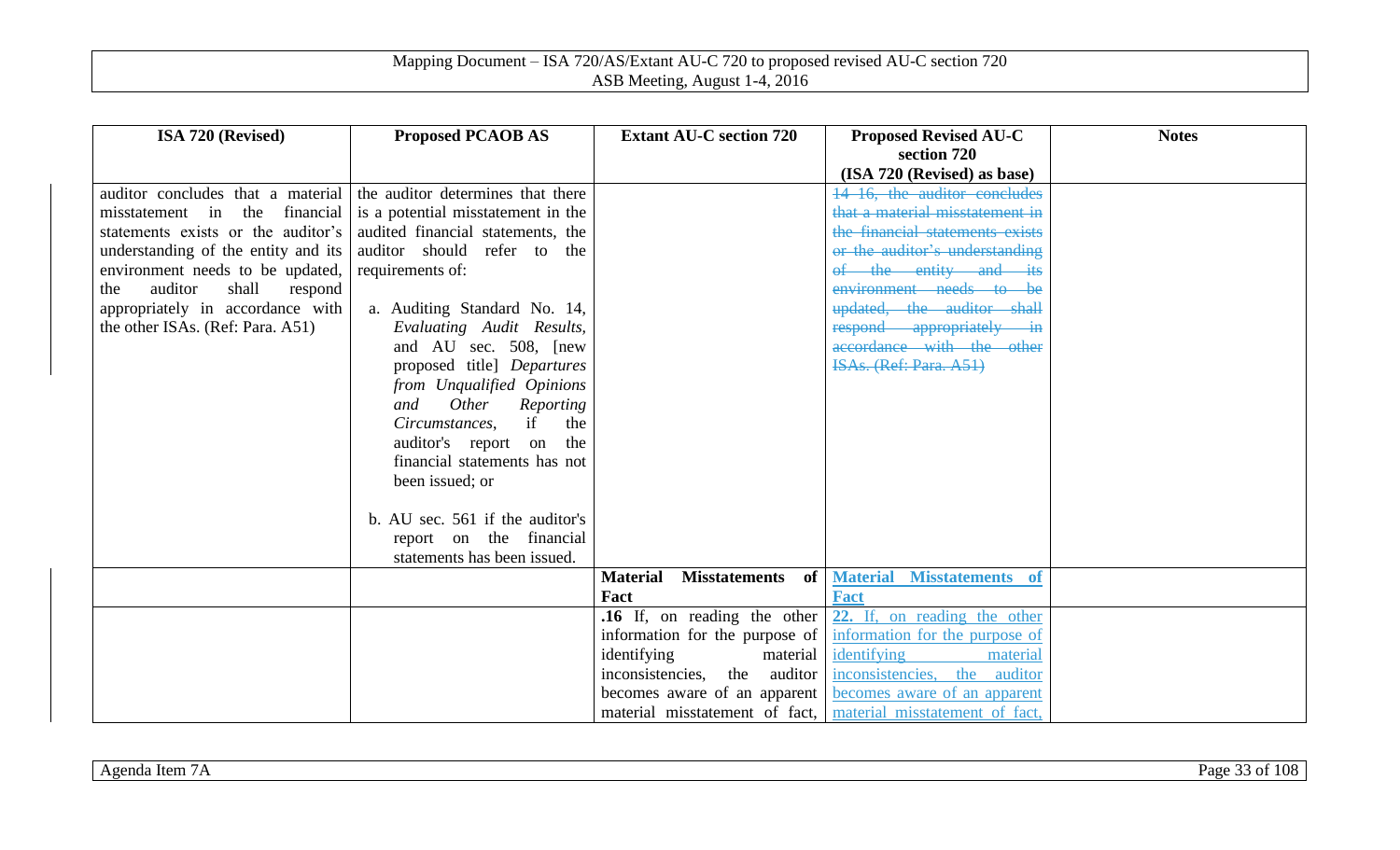| ISA 720 (Revised) | <b>Proposed PCAOB AS</b> | <b>Extant AU-C section 720</b>                                     | <b>Proposed Revised AU-C</b>               | <b>Notes</b> |
|-------------------|--------------------------|--------------------------------------------------------------------|--------------------------------------------|--------------|
|                   |                          |                                                                    | section 720<br>(ISA 720 (Revised) as base) |              |
|                   |                          | the auditor should discuss the                                     | the auditor should discuss the             |              |
|                   |                          | matter with management. (Ref:                                      | matter with management. (Ref:              |              |
|                   |                          | par. $.A11)$                                                       | par. .A12)                                 |              |
|                   |                          | .17 When, following such                                           | 23. When, following such                   |              |
|                   |                          | discussions, the auditor still discussions, the auditor still      |                                            |              |
|                   |                          | considers that there is an considers that there is an              |                                            |              |
|                   |                          | apparent material misstatement apparent material misstatement      |                                            |              |
|                   |                          | of fact, the auditor should of fact, the auditor should            |                                            |              |
|                   |                          | request management to consult <u>request management to consult</u> |                                            |              |
|                   |                          | with a qualified third party, with a qualified third party,        |                                            |              |
|                   |                          | such as the entity's legal such as the entity's legal              |                                            |              |
|                   |                          | counsel, and the auditor should   counsel, and the auditor should  |                                            |              |
|                   |                          | consider the advice received by consider the advice received       |                                            |              |
|                   |                          | the entity in determining by the entity in determining             |                                            |              |
|                   |                          | whether such matter is a whether such matter is a                  |                                            |              |
|                   |                          | material misstatement of fact.                                     | material misstatement of fact.             |              |
|                   |                          | .18 When the auditor concludes                                     | 24. When<br>the<br>auditor                 |              |
|                   |                          | that there is a material                                           | concludes that there is a                  |              |
|                   |                          | misstatement of fact in the other                                  | material misstatement of fact              |              |
|                   |                          | information that management                                        | in the other information that              |              |
|                   |                          | refuses to correct, the auditor                                    | management refuses to correct,             |              |
|                   |                          | should notify those charged                                        | the auditor should notify those            |              |
|                   |                          | with governance of the auditor's                                   | charged with governance of                 |              |
|                   |                          | concerns regarding the other                                       | auditor's<br>the<br>concerns               |              |
|                   |                          | information and take any                                           | regarding the other information            |              |
|                   |                          | further appropriate action. (Ref:                                  | and<br>take<br>any<br>further              |              |
|                   |                          | par. .A12)                                                         | appropriate action. (Ref: par.             |              |
|                   |                          |                                                                    | A13)                                       |              |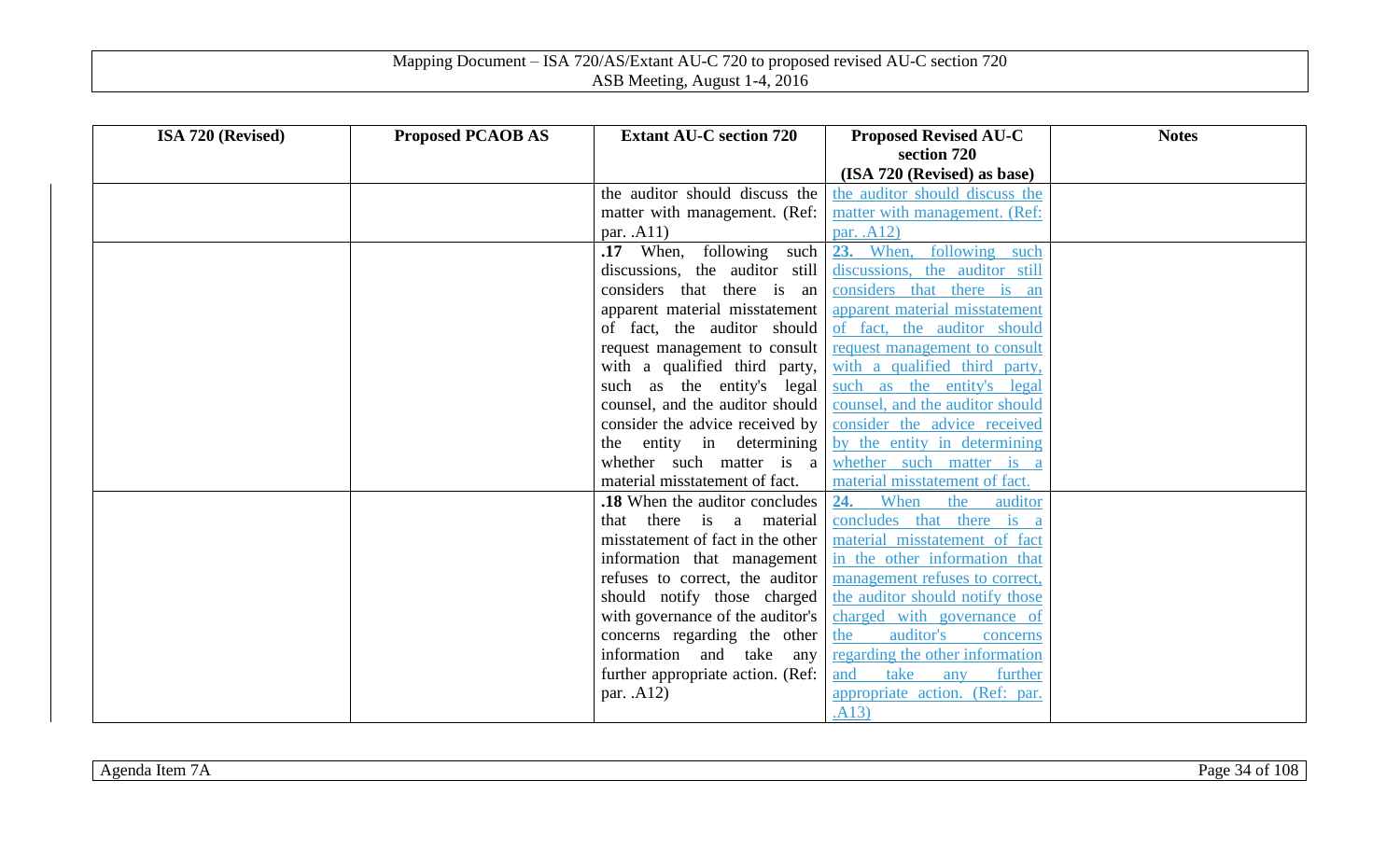| ISA 720 (Revised)                                                                                                                                                                                                                                                                                                                                                                                                                                             | <b>Proposed PCAOB AS</b>                                                                  | <b>Extant AU-C section 720</b> | <b>Proposed Revised AU-C</b><br>section 720<br>(ISA 720 (Revised) as base)                                                                                                                                                                                                                                                                                                                                                                              | <b>Notes</b>              |
|---------------------------------------------------------------------------------------------------------------------------------------------------------------------------------------------------------------------------------------------------------------------------------------------------------------------------------------------------------------------------------------------------------------------------------------------------------------|-------------------------------------------------------------------------------------------|--------------------------------|---------------------------------------------------------------------------------------------------------------------------------------------------------------------------------------------------------------------------------------------------------------------------------------------------------------------------------------------------------------------------------------------------------------------------------------------------------|---------------------------|
| <b>Reporting</b>                                                                                                                                                                                                                                                                                                                                                                                                                                              | <b>Auditor's</b><br>$\boldsymbol{i}$ n<br><b>Reporting</b><br><i>the</i><br><b>Report</b> |                                | <b>Reporting</b>                                                                                                                                                                                                                                                                                                                                                                                                                                        |                           |
| 21. The auditor's report shall<br>include a separate section with a<br>heading "Other Information", or<br>other appropriate heading, when, at<br>the date of the auditor's report:<br>(a) For an audit of financial<br>statements of a listed entity, the<br>auditor has obtained, or expects<br>to obtain, the other information;<br><sub>or</sub><br>For an audit of financial<br>(b)<br>statements of an entity other<br>than a listed entity, the auditor |                                                                                           |                                | $25\frac{1}{2}$ . The auditor's report shall<br>should include an other-matter<br>paragraph - separate section<br>with a heading "The Auditor's<br>Responsibilities Regarding<br>Other Information in the<br>Annual Report", or other<br>appropriate heading, when, at<br>the date of the auditor's report-<br>the auditor has obtained the<br>other information.<br>(a) For an audit of financial<br>statements of a listed<br>entity, the auditor has |                           |
| has obtained some or all of the<br>other information. (Ref: Para.<br>A52)<br>22. When the auditor's report is $\boxed{13}$ . When issuing an auditor's                                                                                                                                                                                                                                                                                                        |                                                                                           |                                | obtained, or expects to<br>obtain, the other<br>information; or<br>(b) For an audit of financial<br>statements of an entity<br>other than a listed entity,<br>the auditor has obtained<br>some or all of the other<br>information. (Ref: Para.<br>A52<br>$\frac{2226}{5}$ . When the auditor's Consistent                                                                                                                                               | 720<br><b>ISA</b><br>with |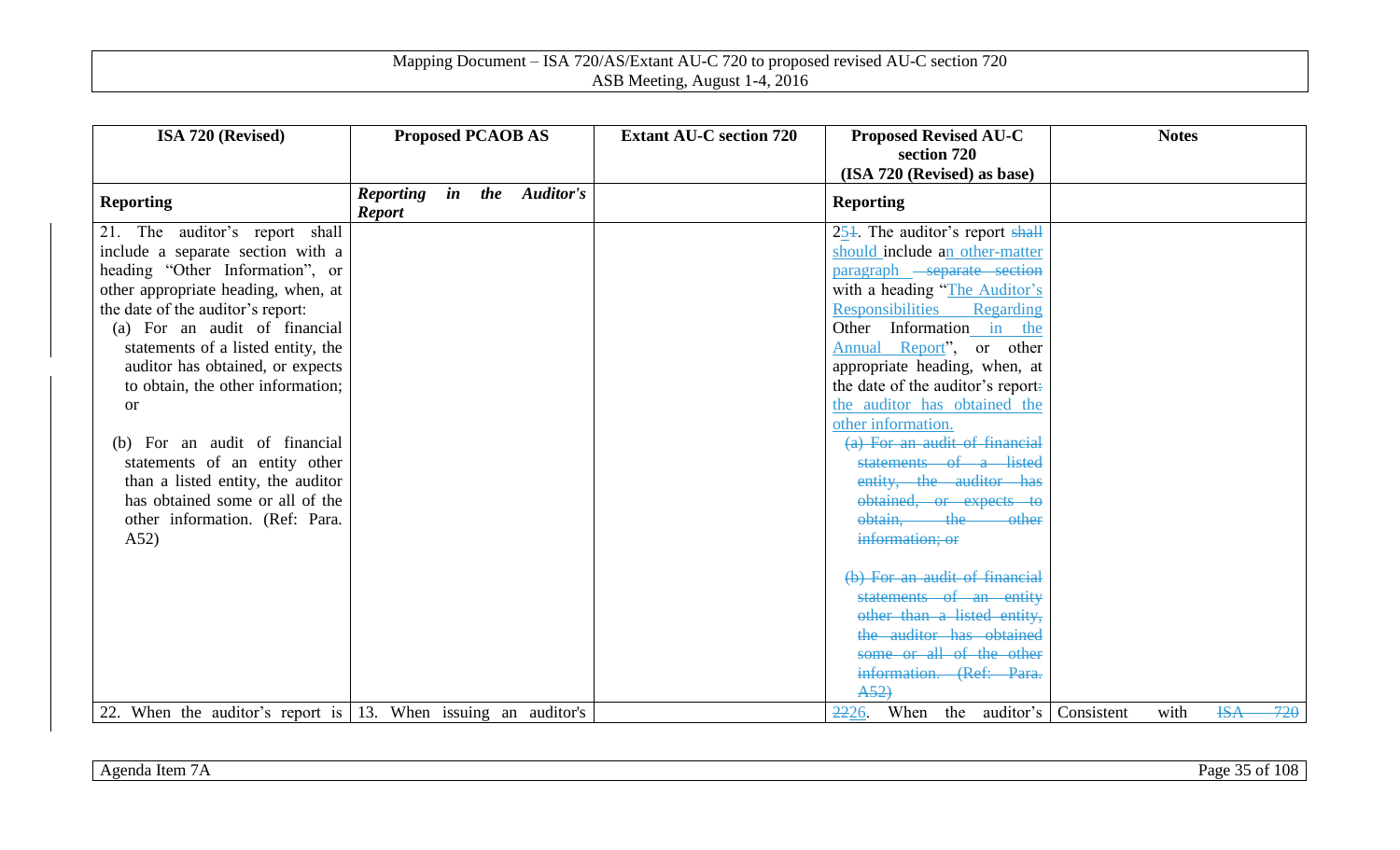| ISA 720 (Revised)                     | <b>Proposed PCAOB AS</b>                  | <b>Extant AU-C section 720</b> | <b>Proposed Revised AU-C</b>                          | <b>Notes</b>                              |
|---------------------------------------|-------------------------------------------|--------------------------------|-------------------------------------------------------|-------------------------------------------|
|                                       |                                           |                                | section 720                                           |                                           |
|                                       |                                           |                                | (ISA 720 (Revised) as base)                           |                                           |
| to include<br>an Other<br>required    | report, the auditor must include,         |                                | report is required to include an                      | (Revised).the<br><b>PCAOB</b><br>proposed |
| Information section in accordance     | in a separate section of the              |                                | other matter paragraph in                             | standard.                                 |
| with paragraph 21, this section shall | auditor's report titled<br>"The           |                                | accordance with 25, -Other                            |                                           |
| include: (Ref: Para. A53)             | Auditor's<br>Responsibilities             |                                | <b>Information</b><br>section                         |                                           |
|                                       | <b>Regarding Other</b>                    |                                | accordance with paragraph 21,                         |                                           |
| (a) A statement that management       | Information," <sup>8</sup> the following: |                                | this section shallparagraph                           | Consistent with ISA 720 (Revised).        |
| is responsible for the other          |                                           |                                | should include: (Ref: Para.                           |                                           |
| information;                          | a. A statement that, in addition          |                                | A53                                                   |                                           |
|                                       | to auditing the company's                 |                                |                                                       |                                           |
| (b) An identification of:             | financial statements [and the             |                                | statement<br>(a)<br>A<br>that                         | Consistent with subparagraph a            |
|                                       | internal<br>control<br>over               |                                | management is responsible                             | from the proposed PCAOB AS.               |
| (i) Other information, if any,        | (i f)<br>financial<br>reporting           |                                | for the other information;                            |                                           |
| obtained by the auditor prior         | applicable)], in accordance               |                                |                                                       |                                           |
| to the date of the auditor's          | with the standards of the                 |                                | A statement that, in addition                         |                                           |
| report; and                           | Public<br>Company                         |                                | <i>auditing</i><br><i>the</i><br>to                   |                                           |
|                                       | Oversight<br>Accounting                   |                                | financial<br>company's                                |                                           |
| (ii) For an audit of financial        | ("PCAOB"),<br>the<br>Board                |                                | <b><i><u>Iand</u></i></b><br>the<br><i>statements</i> |                                           |
| statements of a listed entity,        | auditor evaluated whether                 |                                | <i>internal</i><br>control<br>over                    | "evaluated"<br>Replaced<br>with           |
| other information, if any,            | information<br>other<br>the               |                                | financial<br>reporting<br>(if                         | "considered".                             |
| expected to be obtained after         | contains<br>material<br>a                 |                                | $appliedble$ ],<br>$\mathbf{1}$                       |                                           |
| the date of the auditor's             | with<br>the<br>inconsistency              |                                | with<br><i>accordance</i>                             |                                           |
| report;                               | financial<br>statements,<br>a             |                                | <b>standards</b><br><i>auditing</i>                   |                                           |
|                                       | material<br>misstatement<br>of            |                                | generally accepted in the                             |                                           |
| (c) A statement that the auditor's    | fact, or both;                            |                                | <b>United</b><br><b>States</b><br>0t                  |                                           |
| opinion does not cover the            |                                           |                                | <i>auditor</i><br><i>the</i><br>America,              | Consistent with subparagraph b            |
| other<br>information<br>and,          | b. Identification of the annual           |                                | the<br>read<br><i>other</i>                           | from the proposed PCAOB AS.               |
| accordingly, that the auditor         | report that contains the other            |                                | information in order to                               | Substantially in<br>harmony<br>with       |
| does not express (or will not         | information, and the audited              |                                | <i>identify</i><br>material                           | of ISA<br>720<br>subparagraph<br>b        |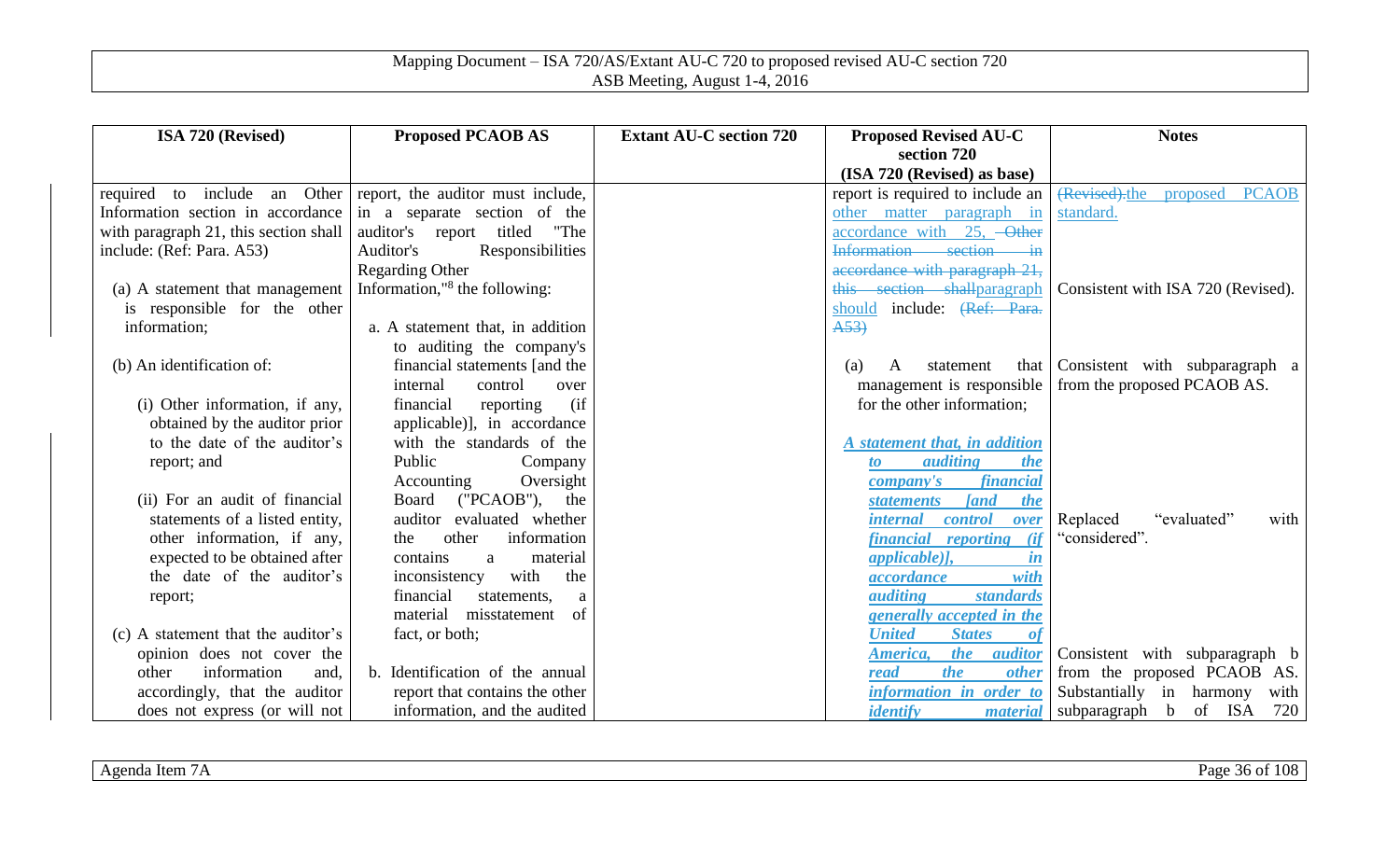| ISA 720 (Revised)                    | <b>Proposed PCAOB AS</b>            | <b>Extant AU-C section 720</b> | <b>Proposed Revised AU-C</b>       | <b>Notes</b>                        |
|--------------------------------------|-------------------------------------|--------------------------------|------------------------------------|-------------------------------------|
|                                      |                                     |                                | section 720                        |                                     |
|                                      |                                     |                                | (ISA 720 (Revised) as base)        |                                     |
| express) an audit opinion or         | financial statements and the        |                                | <i>inconsistencies, if</i><br>any, | (Revised).                          |
| form<br>of<br>any<br>assurance       | auditor's report, by referring      |                                | with<br>the<br>financial           |                                     |
| conclusion thereon;                  | to the SEC Exchange Act             |                                | statements, a material             | Consistent with subparagraph c      |
|                                      | form type and the period            |                                | misstatement of fact, or           | from the proposed PCAOB AS.         |
| (d) A description of the auditor's   | end date of the financial           |                                | both;                              | "evaluation"<br>Replaced<br>with    |
| responsibilities relating to         | statements;                         |                                |                                    | "consideration".                    |
| reading, considering<br>and          |                                     |                                | $(b)$ -c. An ildentification of    |                                     |
| reporting on other information       | c. A statement that the auditor's   |                                | the annual report<br>that          | Consistent with subparagraph d      |
| as required by this ISA; and         | evaluation<br>of<br>the<br>other    |                                | the<br>contains<br>other           | from the proposed PCAOB AS.         |
|                                      | information was based on            |                                | information.<br>the<br>and         | Added "a conclusion, or any form    |
| When other information has<br>(e)    | audit<br>evidence<br>relevant       |                                | audited<br>financial               | of assurance" to be consistent with |
| been obtained prior to the date      | and conclusions<br>obtained         |                                | and<br>the<br>statements           | disclaimer reporting language.      |
| of the auditor's report, either:     | reached during the audit;           |                                | auditor's report:                  |                                     |
|                                      |                                     |                                |                                    | Consistent with subparagraph e      |
| statement that the<br>A<br>(i)       | d. A statement that the auditor     |                                | (i) Other information, if          | from the proposed PCAOB AS.         |
| auditor has nothing to               | did not audit the other             |                                | any, obtained by the               | "evaluation"<br>Replaced<br>with    |
| report; or                           | information and does not            |                                | auditor prior to the date          | "consideration".                    |
|                                      | express an opinion on the           |                                | of the auditor's report;           |                                     |
| auditor<br>-If<br>the<br>has<br>(ii) | other information; and              |                                | and                                |                                     |
| concluded that there is an           |                                     |                                |                                    |                                     |
| uncorrected<br>material              | e. A statement that, based on the   |                                | $(ii)$ For an audit of             |                                     |
| misstatement of the other            | evaluation, the auditor:            |                                | financial statements of            |                                     |
| information, a statement             |                                     |                                | a listed entity, other             |                                     |
| describes<br>the<br>that             | Has not identified a<br>(1)         |                                | information, if any,               |                                     |
| uncorrected<br>material              | inconsistency<br>material           |                                | expected to be obtained            |                                     |
| misstatement of the other            | material<br>a<br><sub>or</sub>      |                                | after the date of the              |                                     |
| information.                         | misstatement of fact in             |                                | auditor's report;                  |                                     |
|                                      | the other information; <sup>9</sup> |                                |                                    |                                     |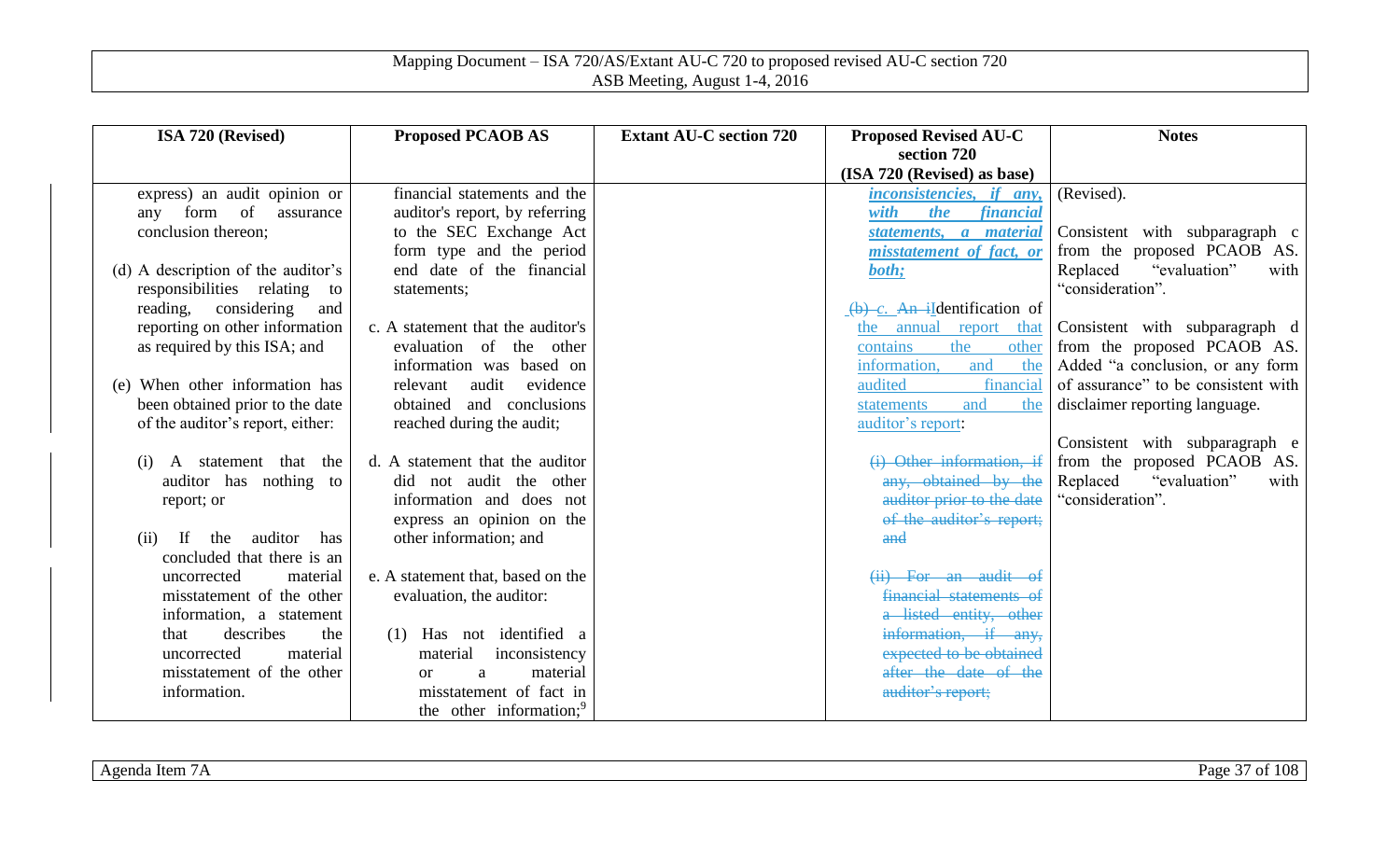| Mapping Document – ISA 720/AS/Extant AU-C 720 to proposed revised AU-C section 720 |
|------------------------------------------------------------------------------------|
| ASB Meeting, August 1-4, 2016                                                      |

| ISA 720 (Revised) | <b>Proposed PCAOB AS</b>                      | <b>Extant AU-C section 720</b> | <b>Proposed Revised AU-C</b><br>section 720        | <b>Notes</b> |
|-------------------|-----------------------------------------------|--------------------------------|----------------------------------------------------|--------------|
|                   |                                               |                                | (ISA 720 (Revised) as base)                        |              |
|                   | <b>or</b>                                     |                                | $(e)$ -d. A statement that the                     |              |
|                   |                                               |                                | auditor's did not audit or                         |              |
|                   | (2) Has identified a material                 |                                | the<br>review<br>other                             |              |
|                   | inconsistency, a material                     |                                | information and therefore                          |              |
|                   | misstatement of fact, or                      |                                | opinion does not cover                             |              |
|                   | both in<br>the other                          |                                | the other information                              |              |
|                   | information that has not                      |                                | and, accordingly, that the                         |              |
|                   | appropriately<br>been                         |                                | auditor-does not express                           |              |
|                   | revised and a description                     |                                | (or will not express) an                           |              |
|                   | of<br>the<br>material                         |                                | audit opinion,<br><sub>a</sub>                     |              |
|                   | the<br>inconsistency,                         |                                | conclusion, or any form<br>of assurance conclusion |              |
|                   | material misstatement of                      |                                |                                                    |              |
|                   | fact, or both.                                |                                | thereonon the<br>other                             |              |
|                   |                                               |                                | information and;                                   |              |
|                   | This reporting requirement                    |                                |                                                    |              |
|                   | applies to an auditor's report other          |                                | e. If the auditor has identified                   |              |
|                   | than a report to disclaim an                  |                                | a material inconsistency,                          |              |
|                   | opinion. See AU sec. 508.61.                  |                                | a material misstatement                            |              |
|                   | <sup>9</sup> This statement is appropriate in |                                | of fact, or both in the                            |              |
|                   | situations in which the auditor $(1)$         |                                | other information that                             |              |
|                   | has not identified a material                 |                                | not<br>been<br>has.                                |              |
|                   | inconsistency or a material                   |                                | appropriately<br>revised.                          |              |
|                   | misstatement of fact or $(2)$ has             |                                | include and a description                          |              |
|                   | identified<br>material<br>a                   |                                | the<br>material<br>οť                              |              |
|                   | material<br>inconsistency,<br>a               |                                | inconsistency,<br>the                              |              |
|                   | misstatement of fact, or both that            |                                | material misstatement of                           |              |
|                   | has<br>revised                                |                                | fact, or both.                                     |              |
|                   | management                                    |                                |                                                    |              |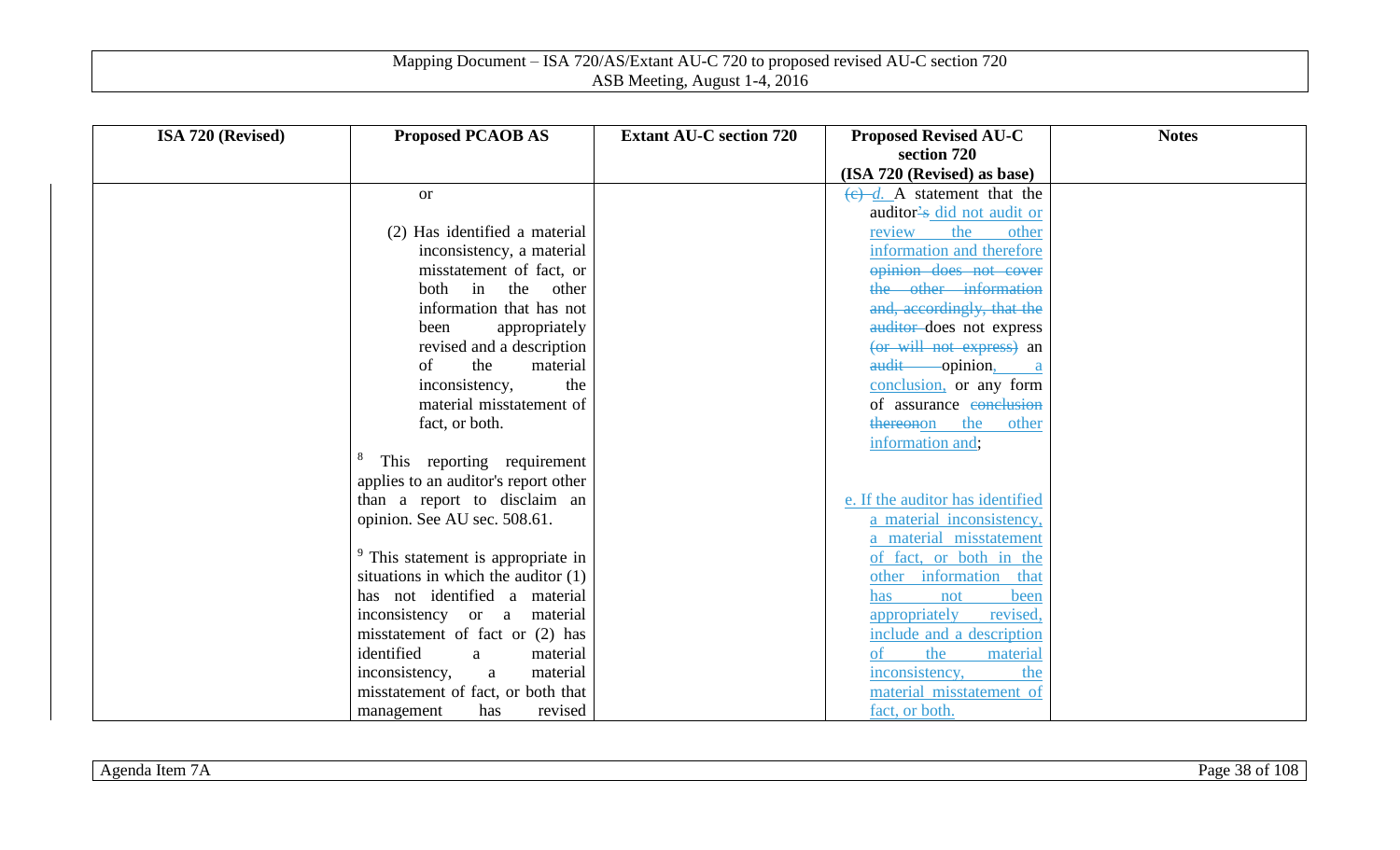| Mapping Document – ISA 720/AS/Extant AU-C 720 to proposed revised AU-C section 720 |
|------------------------------------------------------------------------------------|
| ASB Meeting, August 1-4, 2016                                                      |

| ISA 720 (Revised) | <b>Proposed PCAOB AS</b>            | <b>Extant AU-C section 720</b> | <b>Proposed Revised AU-C</b> | <b>Notes</b> |
|-------------------|-------------------------------------|--------------------------------|------------------------------|--------------|
|                   |                                     |                                | section 720                  |              |
|                   |                                     |                                | (ISA 720 (Revised) as base)  |              |
|                   | appropriately prior to the issuance |                                | (d) A description of the     |              |
|                   | of the auditor's report.            |                                | auditor's responsibilities   |              |
|                   |                                     |                                | relating to reading,         |              |
|                   |                                     |                                | considering and reporting    |              |
|                   |                                     |                                | on other information as      |              |
|                   |                                     |                                | required by this ISA; and    |              |
|                   |                                     |                                |                              |              |
|                   |                                     |                                | (e) When other information   |              |
|                   |                                     |                                | has been obtained prior      |              |
|                   |                                     |                                | to the date of the           |              |
|                   |                                     |                                | auditor's report, either:    |              |
|                   |                                     |                                | (i) A statement that the     |              |
|                   |                                     |                                | auditor has nothing to       |              |
|                   |                                     |                                | report; or                   |              |
|                   |                                     |                                |                              |              |
|                   |                                     |                                | (ii) If the auditor has      |              |
|                   |                                     |                                | concluded that there         |              |
|                   |                                     |                                | is an uncorrected            |              |
|                   |                                     |                                | material misstatement        |              |
|                   |                                     |                                | of the other                 |              |
|                   |                                     |                                | information,                 |              |
|                   |                                     |                                | that<br>statement            |              |
|                   |                                     |                                | describes-<br>the            |              |
|                   |                                     |                                | uncorrected material         |              |
|                   |                                     |                                | misstatement of the          |              |
|                   |                                     |                                | other information.           |              |
|                   | 14. The following is an example     |                                |                              |              |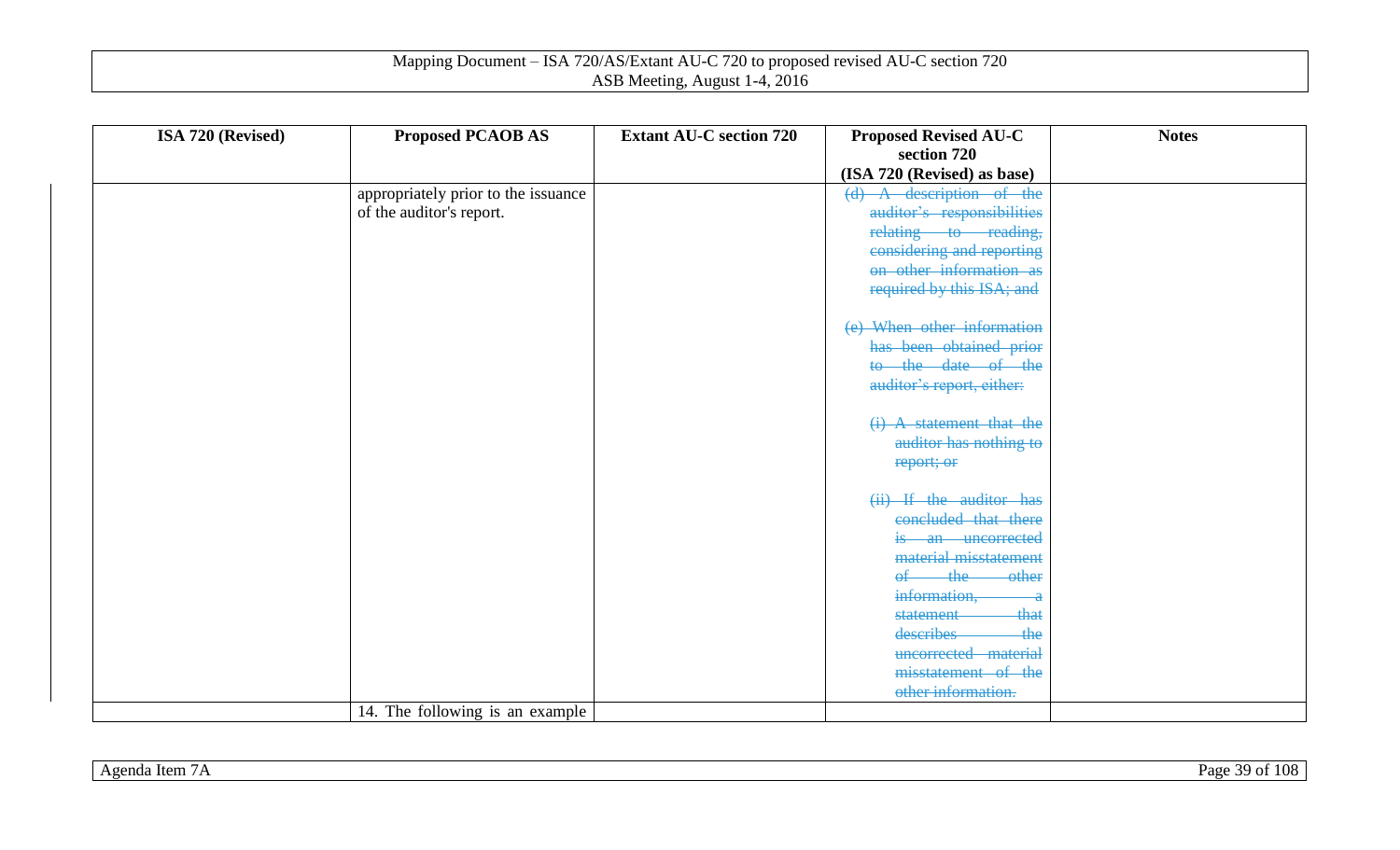| Mapping Document – ISA 720/AS/Extant AU-C 720 to proposed revised AU-C section 720 |
|------------------------------------------------------------------------------------|
| ASB Meeting, August 1-4, 2016                                                      |

| ISA 720 (Revised) | <b>Proposed PCAOB AS</b>                                | <b>Extant AU-C section 720</b> | <b>Proposed Revised AU-C</b><br>section 720<br>(ISA 720 (Revised) as base) | <b>Notes</b> |
|-------------------|---------------------------------------------------------|--------------------------------|----------------------------------------------------------------------------|--------------|
|                   | of "The Auditor's Responsibilities                      |                                |                                                                            |              |
|                   | Regarding Other Information"                            |                                |                                                                            |              |
|                   | section of the auditor's report:                        |                                |                                                                            |              |
|                   | Illustrative language for<br>a.<br>paragraphs 13.a.-d.: |                                |                                                                            |              |
|                   | Auditor's<br><i>The</i>                                 |                                |                                                                            |              |
|                   | Responsibilities Regarding                              |                                |                                                                            |              |
|                   | Other Information                                       |                                |                                                                            |              |
|                   |                                                         |                                |                                                                            |              |
|                   | In addition to auditing the                             |                                |                                                                            |              |
|                   | company's<br>financial                                  |                                |                                                                            |              |
|                   | [and<br>internal<br>statements                          |                                |                                                                            |              |
|                   | control<br>financial<br>over                            |                                |                                                                            |              |
|                   | reporting (if applicable)], in                          |                                |                                                                            |              |
|                   | accordance<br>with<br>the                               |                                |                                                                            |              |
|                   | standards of the PCAOB,                                 |                                |                                                                            |              |
|                   | we evaluated whether the                                |                                |                                                                            |              |
|                   | other information, included                             |                                |                                                                            |              |
|                   | in the annual report on [SEC]                           |                                |                                                                            |              |
|                   | Exchange Act form type]                                 |                                |                                                                            |              |
|                   | filed with the SEC that                                 |                                |                                                                            |              |
|                   | contains both the [period                               |                                |                                                                            |              |
|                   | date]<br>financial<br>end                               |                                |                                                                            |              |
|                   | statements and our audit                                |                                |                                                                            |              |
|                   | report on those financial                               |                                |                                                                            |              |
|                   | contains<br>statements,<br>a                            |                                |                                                                            |              |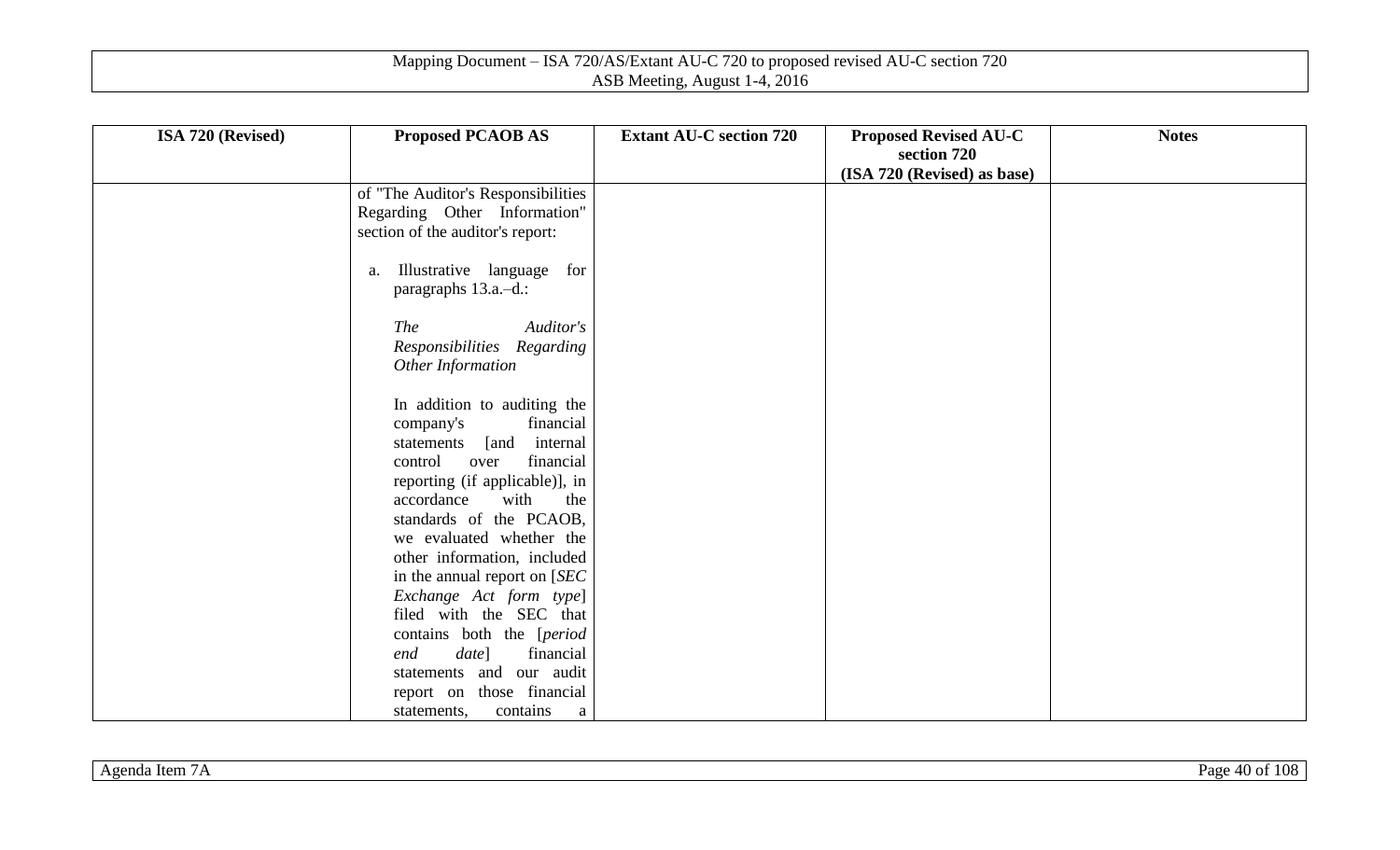| Mapping Document – ISA 720/AS/Extant AU-C 720 to proposed revised AU-C section 720 |
|------------------------------------------------------------------------------------|
| ASB Meeting, August 1-4, 2016                                                      |

| ISA 720 (Revised) | <b>Proposed PCAOB AS</b>                                                                                                                                                                                  | <b>Extant AU-C section 720</b> | <b>Proposed Revised AU-C</b><br>section 720<br>(ISA 720 (Revised) as base) | <b>Notes</b> |
|-------------------|-----------------------------------------------------------------------------------------------------------------------------------------------------------------------------------------------------------|--------------------------------|----------------------------------------------------------------------------|--------------|
|                   | material inconsistency with                                                                                                                                                                               |                                |                                                                            |              |
|                   | the financial statements, a<br>material misstatement of                                                                                                                                                   |                                |                                                                            |              |
|                   | fact, or both. Our evaluation                                                                                                                                                                             |                                |                                                                            |              |
|                   | was based on relevant audit                                                                                                                                                                               |                                |                                                                            |              |
|                   | obtained<br>evidence<br>and                                                                                                                                                                               |                                |                                                                            |              |
|                   | conclusions reached during                                                                                                                                                                                |                                |                                                                            |              |
|                   | the audit. We did not audit                                                                                                                                                                               |                                |                                                                            |              |
|                   | the other information and do                                                                                                                                                                              |                                |                                                                            |              |
|                   | not express an opinion on                                                                                                                                                                                 |                                |                                                                            |              |
|                   | the other information.                                                                                                                                                                                    |                                |                                                                            |              |
|                   | Illustrative language for<br>b.<br>paragraph $13.e.(1)$ when the<br>auditor has not identified a<br>material inconsistency or a<br>material misstatement of<br>in<br>the<br>other<br>fact<br>information: |                                |                                                                            |              |
|                   | Based on our evaluation, we<br>have not identified a<br>material inconsistency or a<br>material misstatement of<br>fact in the other information.                                                         |                                |                                                                            |              |
|                   | Illustrative language for<br>$\mathbf{c}$ .                                                                                                                                                               |                                |                                                                            |              |
|                   | paragraph $13.e.(2)$ when the                                                                                                                                                                             |                                |                                                                            |              |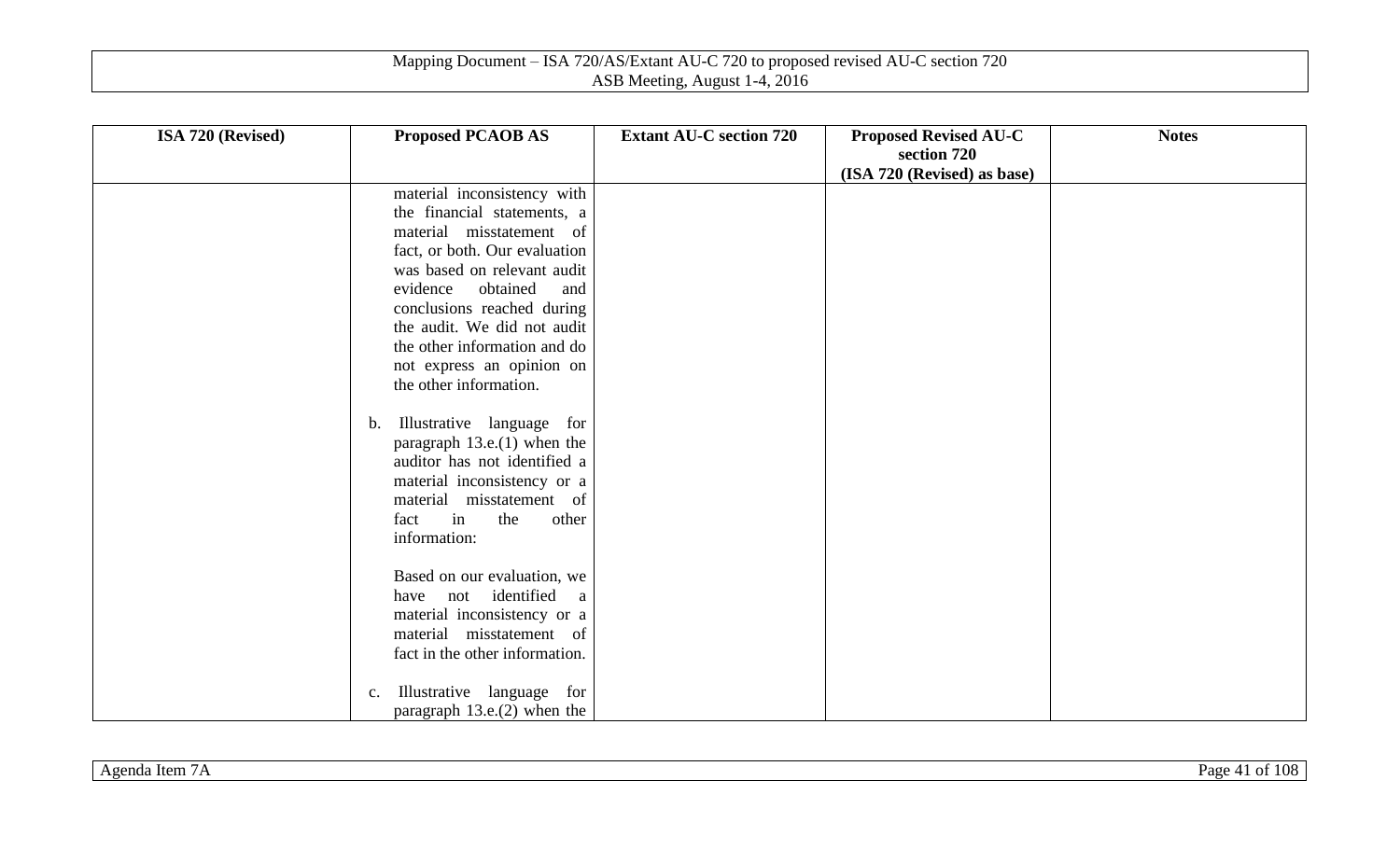| <b>ISA 720 (Revised)</b> | <b>Proposed PCAOB AS</b>                   | <b>Extant AU-C section 720</b> | <b>Proposed Revised AU-C</b><br>section 720<br>(ISA 720 (Revised) as base) | <b>Notes</b> |
|--------------------------|--------------------------------------------|--------------------------------|----------------------------------------------------------------------------|--------------|
|                          | has identified a<br>auditor                |                                |                                                                            |              |
|                          | material<br>inconsistency,<br>a            |                                |                                                                            |              |
|                          | material misstatement of                   |                                |                                                                            |              |
|                          | fact, or both in the other                 |                                |                                                                            |              |
|                          | information:                               |                                |                                                                            |              |
|                          | Based on our evaluation, we                |                                |                                                                            |              |
|                          | identified<br>[a material]                 |                                |                                                                            |              |
|                          | inconsistency, a material                  |                                |                                                                            |              |
|                          | misstatement of fact, or                   |                                |                                                                            |              |
|                          | $\dot{m}$<br>the<br><i>both</i> ]<br>other |                                |                                                                            |              |
|                          | information that has not                   |                                |                                                                            |              |
|                          | been appropriately revised.                |                                |                                                                            |              |
|                          | [Describe the<br>material                  |                                |                                                                            |              |
|                          | inconsistency, the material                |                                |                                                                            |              |
|                          | misstatement of fact, or                   |                                |                                                                            |              |
|                          | <i>both</i> .] We<br>have not              |                                |                                                                            |              |
|                          | identified<br>[a material]                 |                                |                                                                            |              |
|                          | inconsistency or material                  |                                |                                                                            |              |
|                          | misstatement of fact (this                 |                                |                                                                            |              |
|                          | statement would indicate the               |                                |                                                                            |              |
|                          | that was not<br>situation                  |                                |                                                                            |              |
|                          | identified in the sentence                 |                                |                                                                            |              |
|                          | above)] in<br>the<br>other                 |                                |                                                                            |              |
|                          | information. <sup>10</sup>                 |                                |                                                                            |              |
|                          |                                            |                                |                                                                            |              |
|                          | 10<br>This sentence is appropriate         |                                |                                                                            |              |
|                          | only when the auditor has                  |                                |                                                                            |              |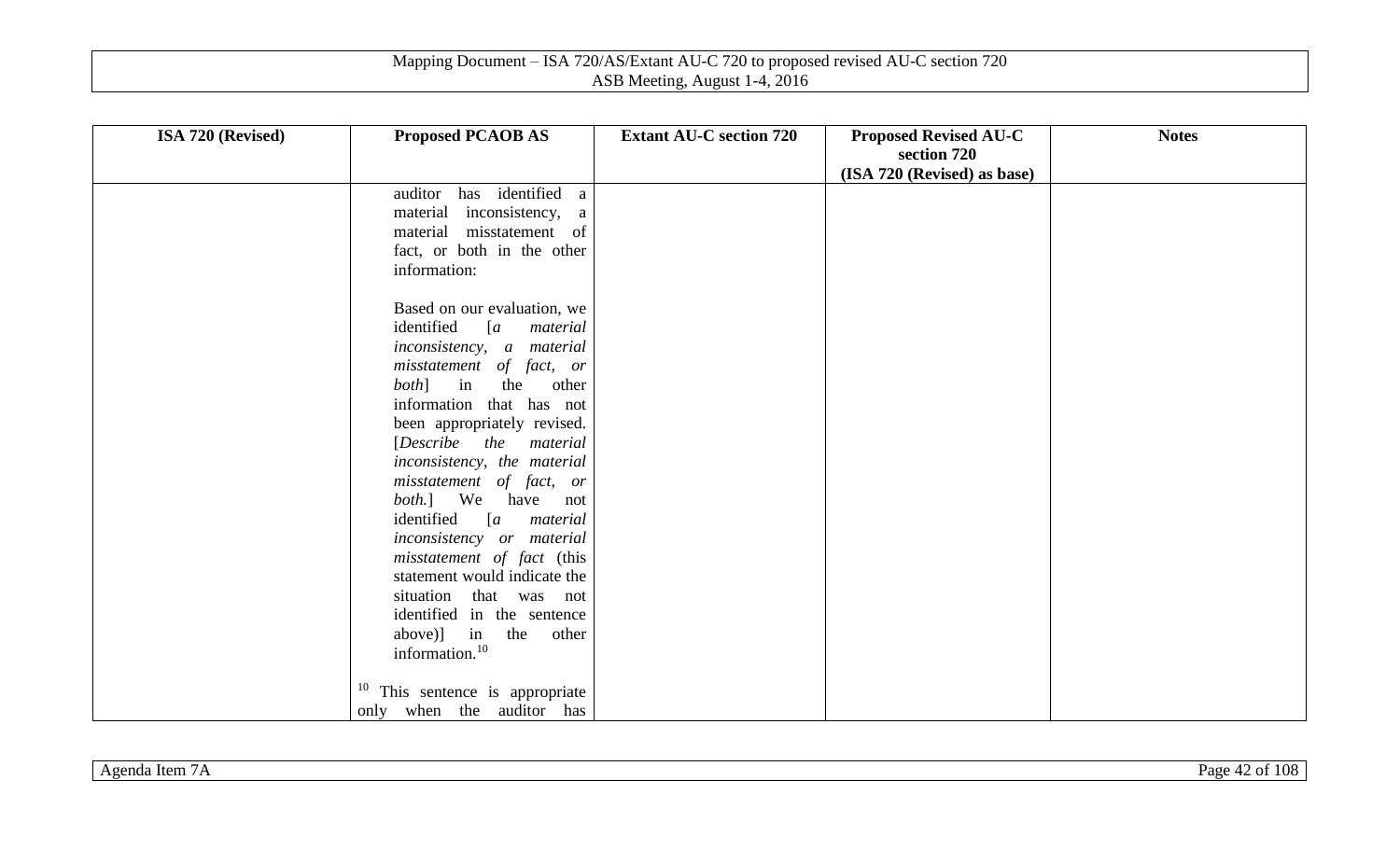| ISA 720 (Revised)                                    | <b>Proposed PCAOB AS</b>            | <b>Extant AU-C section 720</b> | <b>Proposed Revised AU-C</b>                 | <b>Notes</b> |
|------------------------------------------------------|-------------------------------------|--------------------------------|----------------------------------------------|--------------|
|                                                      |                                     |                                | section 720                                  |              |
|                                                      |                                     |                                | (ISA 720 (Revised) as base)                  |              |
|                                                      | identified<br>material<br>a         |                                |                                              |              |
|                                                      | inconsistency or a<br>material      |                                |                                              |              |
|                                                      | misstatement of fact, but not both. |                                |                                              |              |
|                                                      | If the auditor identifies both a    |                                |                                              |              |
|                                                      | material inconsistency and a        |                                |                                              |              |
|                                                      | material misstatement of fact, the  |                                |                                              |              |
|                                                      | auditor's report should describe    |                                |                                              |              |
|                                                      | both the material inconsistency     |                                |                                              |              |
|                                                      | and the material misstatement of    |                                |                                              |              |
|                                                      | fact.                               |                                |                                              |              |
| 23. When the auditor expresses a                     |                                     |                                | 23. When the auditor expresses               |              |
| qualified or adverse opinion in                      |                                     |                                | a qualified or adverse opinion               |              |
| accordance<br>with<br><b>ISA</b><br>705              |                                     |                                | in accordance with ISA 705                   |              |
| $(Revised),$ <sup>3</sup><br>the auditor<br>shall    |                                     |                                | $(Revised)$ , <sup>3</sup> the auditor shall |              |
| consider the implications of the                     |                                     |                                | consider the implications of                 |              |
| matter giving rise to<br>the                         |                                     |                                | the matter giving rise to the                |              |
| modification of opinion for the                      |                                     |                                | modification of opinion for the              |              |
| statement required in paragraph                      |                                     |                                | statement required<br>$\frac{1}{10}$         |              |
| 22(e). (Ref: Para. A54–A58)                          |                                     |                                | paragraph 22(e). (Ref: Para.                 |              |
|                                                      |                                     |                                | A54-A58)                                     |              |
| <sup>3</sup> ISA 705 (Revised), <i>Modifications</i> |                                     |                                |                                              |              |
| to the Opinion in the Independent                    |                                     |                                | <b>ISA</b> 705 (Revised).                    |              |
| <b>Auditor's Report</b>                              |                                     |                                | <b>Modifications to the Opinion</b>          |              |
|                                                      |                                     |                                | in the Independent Auditor's                 |              |
|                                                      |                                     |                                | Report                                       |              |
| Reporting Prescribed by Law or                       |                                     |                                | Reporting Prescribed by Law                  |              |
| Regulation                                           |                                     |                                | or Regulation                                |              |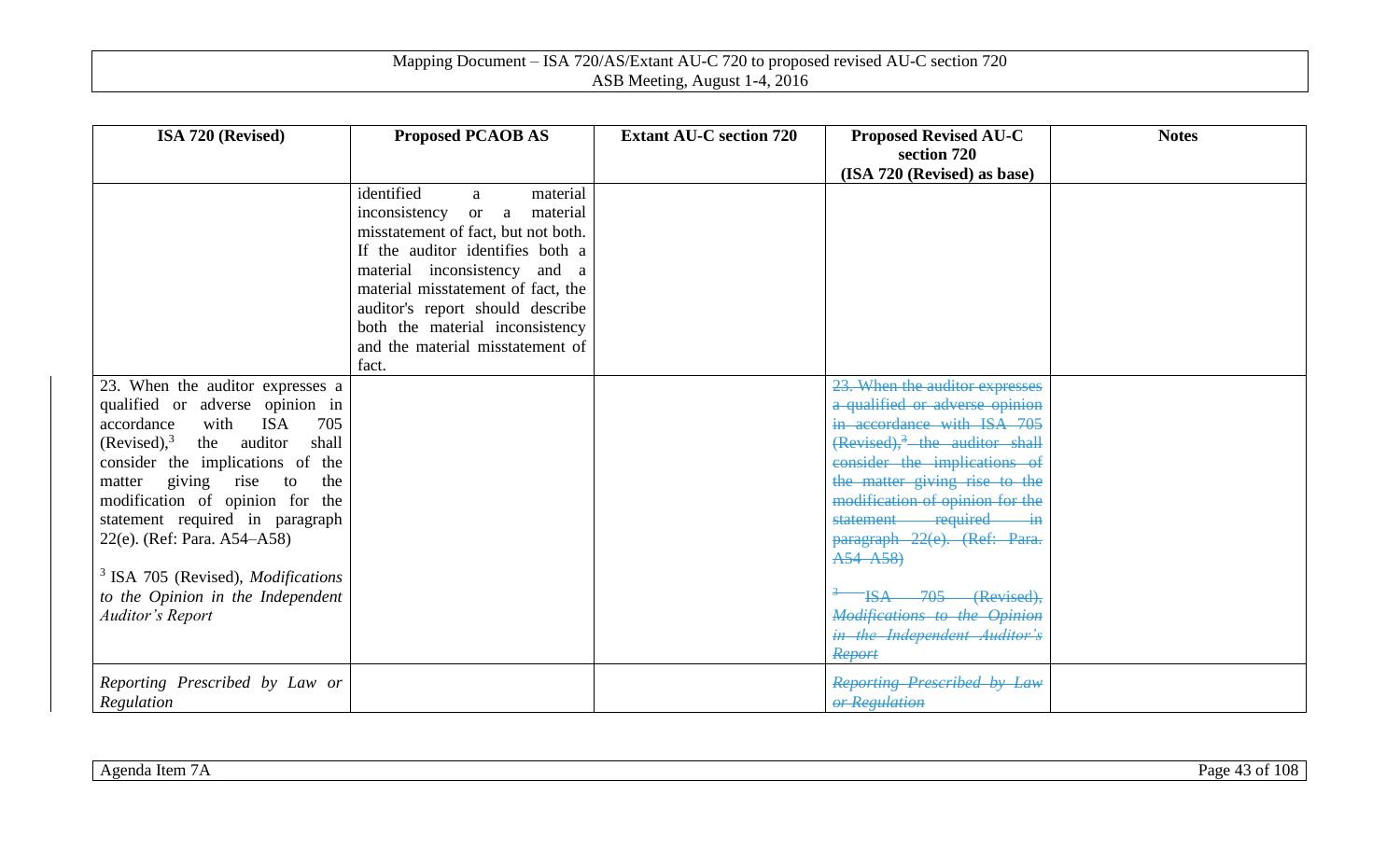| ISA 720 (Revised)                                   | <b>Proposed PCAOB AS</b> | <b>Extant AU-C section 720</b> | <b>Proposed Revised AU-C</b>               | <b>Notes</b> |
|-----------------------------------------------------|--------------------------|--------------------------------|--------------------------------------------|--------------|
|                                                     |                          |                                | section 720<br>(ISA 720 (Revised) as base) |              |
| 24. If the auditor is required by law               |                          |                                | 24. If the auditor is required by          |              |
| regulation of a specific                            |                          |                                | law or regulation of a specific            |              |
| <sub>or</sub><br>jurisdiction to refer to the other |                          |                                | jurisdiction to refer to the other         |              |
| information in the auditor's report                 |                          |                                | information in the auditor's               |              |
|                                                     |                          |                                |                                            |              |
| using a specific layout or wording,                 |                          |                                | report using a specific layout             |              |
| the auditor's report shall refer to                 |                          |                                | or wording, the auditor's report           |              |
| <b>International Standards on Auditing</b>          |                          |                                | shall refer to International               |              |
| only if the auditor's report includes,              |                          |                                | <b>Standards on Auditing only if</b>       |              |
| at a minimum: (Ref: Para. A59)                      |                          |                                | the auditor's report includes, at          |              |
|                                                     |                          |                                | a minimum: (Ref: Para. A59)                |              |
| (a) Identification of the other                     |                          |                                |                                            |              |
| information obtained by the                         |                          |                                | (a) Identification of the                  |              |
| auditor prior to the date of                        |                          |                                | other information                          |              |
| the auditor's report;                               |                          |                                | obtained by the auditor                    |              |
|                                                     |                          |                                | prior to the date of the                   |              |
| A description of the<br>(b)                         |                          |                                | auditor's report;                          |              |
| auditor's<br>responsibilities                       |                          |                                |                                            |              |
| with respect to the other                           |                          |                                | (b) A description of the                   |              |
| information; and                                    |                          |                                | auditor's                                  |              |
|                                                     |                          |                                | responsibilities with                      |              |
| An explicit<br>statement<br>(c)                     |                          |                                | respect to the other                       |              |
| addressing the outcome of                           |                          |                                | information; and                           |              |
| the auditor's work for this                         |                          |                                |                                            |              |
| purpose.                                            |                          |                                | (e) An explicit statement                  |              |
|                                                     |                          |                                | addressing the outcome                     |              |
|                                                     |                          |                                | of the auditor's work                      |              |
|                                                     |                          |                                | for this purpose.                          |              |
| <b>Documentation</b>                                |                          |                                | <b>Documentation</b>                       |              |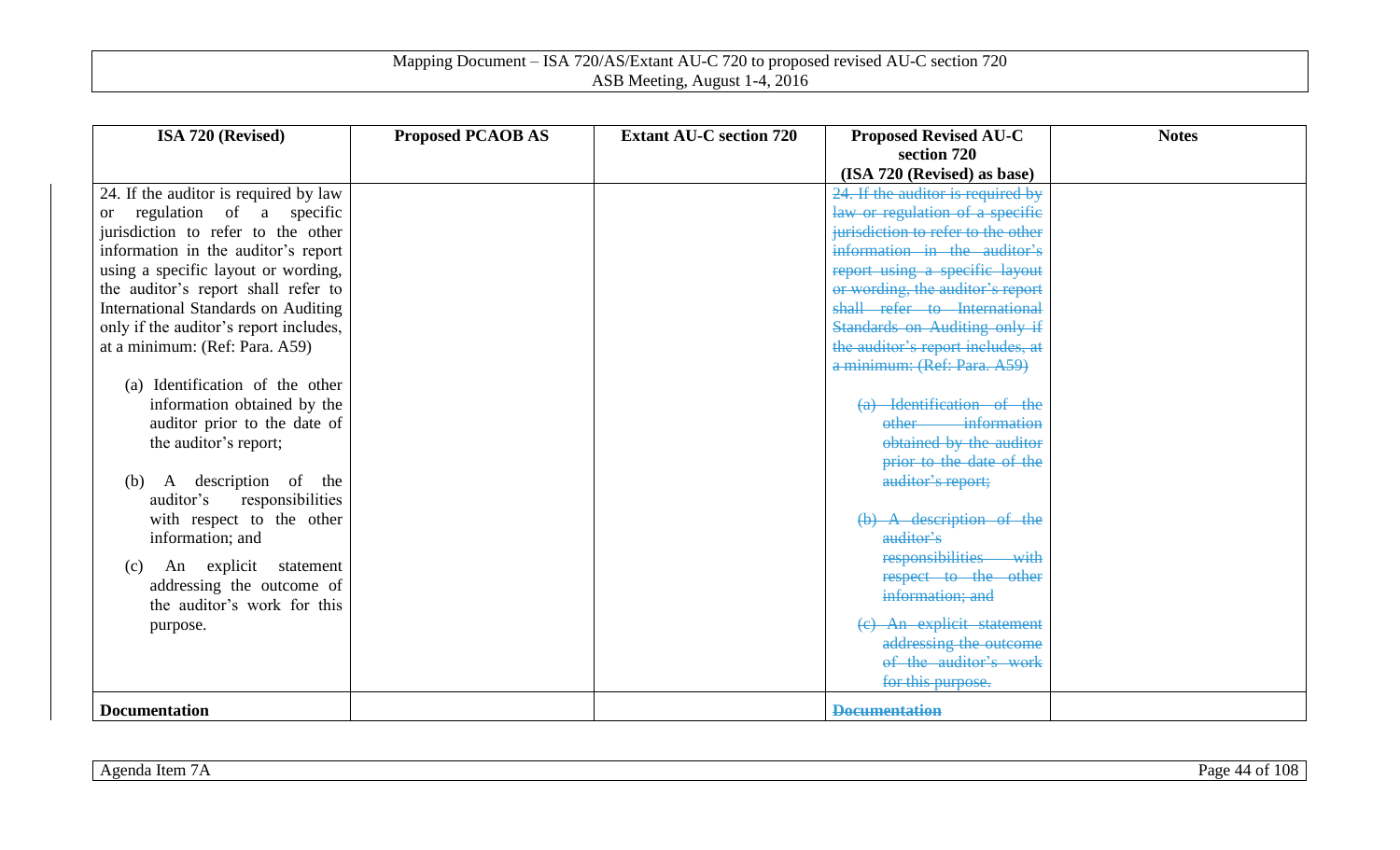| ISA 720 (Revised)                         | <b>Proposed PCAOB AS</b> | <b>Extant AU-C section 720</b>              | <b>Proposed Revised AU-C</b><br>section 720 | <b>Notes</b> |
|-------------------------------------------|--------------------------|---------------------------------------------|---------------------------------------------|--------------|
|                                           |                          |                                             | (ISA 720 (Revised) as base)                 |              |
| 25. In addressing the requirements        |                          |                                             | $25.$ In addressing<br>the                  |              |
| of ISA $230^4$ as it applies to this      |                          |                                             | requirements of ISA 230 <sup>4</sup> as it  |              |
| ISA, the auditor shall include in the     |                          |                                             | applies to this ISA, the auditor            |              |
| audit documentation:                      |                          |                                             | shall include in the audit                  |              |
|                                           |                          |                                             | documentation:                              |              |
| Documentation of the<br>(a)               |                          |                                             |                                             |              |
| procedures performed under                |                          |                                             | (a) Documentation of the                    |              |
| this ISA; and                             |                          |                                             | procedures performed                        |              |
| The final version of the<br>(b)           |                          |                                             | under this ISA: and                         |              |
| other information on which                |                          |                                             | (b) The final version of the                |              |
| the auditor has performed                 |                          |                                             | other information on                        |              |
| the work required under this              |                          |                                             | which the auditor has                       |              |
| ISA.                                      |                          |                                             | performed the work                          |              |
|                                           |                          |                                             | required under this                         |              |
| ISA 230, Audit Documentation,             |                          |                                             | ISA.                                        |              |
| paragraphs 8-11                           |                          |                                             |                                             |              |
|                                           |                          |                                             | 230, Audit<br>-ISA                          |              |
|                                           |                          |                                             | Documentation, paragraphs 8-                |              |
|                                           |                          |                                             | $\overline{11}$                             |              |
| ***                                       |                          |                                             | ***                                         |              |
| <b>Other</b><br><b>Application</b><br>and |                          | Other<br>Application<br>and                 | <b>Other</b><br>and<br><b>Application</b>   |              |
| <b>Explanatory Material</b>               |                          | <b>Explanatory Material</b>                 | <b>Explanatory Material</b>                 |              |
|                                           |                          | Scope of This Section (Ref: par.            | Scope of This Section (Ref:                 |              |
|                                           |                          | $.01 - .02)$                                | par. $.01-.02$ )                            |              |
|                                           |                          | A1 This section also addresses              | .A1 This SAS also addresses                 |              |
|                                           |                          | other information for which a               | other information for which a               |              |
|                                           |                          | designated accounting standard              | designated accounting standard              |              |
|                                           |                          | setter <sup>6</sup> has issued standards or | setter <sup>6</sup> has issued standards or |              |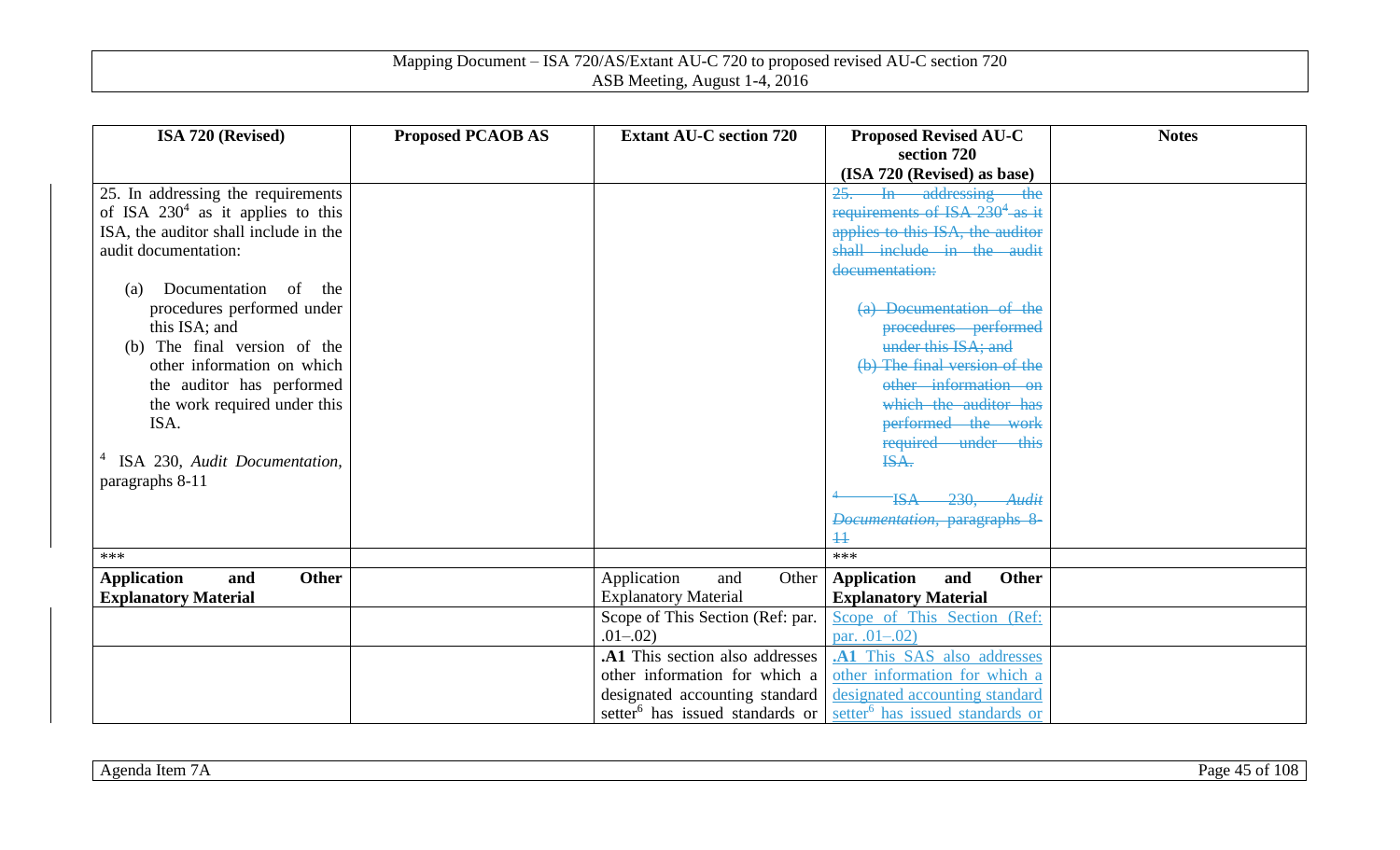| Mapping Document – ISA 720/AS/Extant AU-C 720 to proposed revised AU-C section 720 |
|------------------------------------------------------------------------------------|
| ASB Meeting, August 1-4, 2016                                                      |

| <b>ISA 720 (Revised)</b> | <b>Proposed PCAOB AS</b> | <b>Extant AU-C section 720</b>                                   | <b>Proposed Revised AU-C</b><br>section 720<br>(ISA 720 (Revised) as base) | <b>Notes</b>                       |
|--------------------------|--------------------------|------------------------------------------------------------------|----------------------------------------------------------------------------|------------------------------------|
|                          |                          | guidance regarding the format                                    | guidance regarding the format                                              |                                    |
|                          |                          | to be used and content to be                                     | to be used and content to be                                               |                                    |
|                          |                          | included when such information                                   | included<br>when<br>such                                                   |                                    |
|                          |                          | is voluntarily presented in a                                    | is voluntarily<br>information                                              |                                    |
|                          |                          | containing<br>document                                           | the presented in an annual report.                                         |                                    |
|                          |                          | audited financial statements and                                 | The auditor's responsibility for                                           |                                    |
|                          |                          | the auditor's report thereon. The other information presented in |                                                                            |                                    |
|                          |                          | auditor's responsibility for other an annual report that is      |                                                                            |                                    |
|                          |                          | information presented in a                                       | required to be included by a                                               |                                    |
|                          |                          | document containing audited                                      | designated<br>accounting                                                   |                                    |
|                          |                          | financial statements that is                                     | standards setter is addressed in                                           |                                    |
|                          |                          | required to be included by a                                     | 730,<br>section<br>Required                                                |                                    |
|                          |                          | designated accounting standards                                  | <b>Supplementary Information.</b>                                          |                                    |
|                          |                          | setter is addressed in section                                   |                                                                            |                                    |
|                          |                          | 730, Required Supplementary                                      | 6<br>Designated<br><i>accounting</i>                                       |                                    |
|                          |                          | Information.                                                     | standards setter is defined in                                             |                                    |
|                          |                          |                                                                  | paragraph .04 of section 730.                                              |                                    |
|                          |                          | Designated<br>accounting                                         |                                                                            |                                    |
|                          |                          | standards setter is defined in                                   |                                                                            |                                    |
|                          |                          | paragraph .04 of section 730.                                    |                                                                            |                                    |
|                          |                          | .A2 The auditor is not required                                  |                                                                            | Paragraph A2 will be reinstated if |
|                          |                          | to make reference to the other                                   |                                                                            | the ASB determines that the        |
|                          |                          | information in the auditor's                                     |                                                                            | reporting requirements from extant |
|                          |                          | financial<br>the<br>report on                                    |                                                                            | AU-C section 720 should be         |
|                          |                          | However,<br>statements.<br>the                                   |                                                                            | retained.                          |
|                          |                          | auditor may include an other-                                    |                                                                            |                                    |
|                          |                          | matter paragraph disclaiming an                                  |                                                                            |                                    |
|                          |                          | opinion<br>other<br>the<br><sub>on</sub>                         |                                                                            |                                    |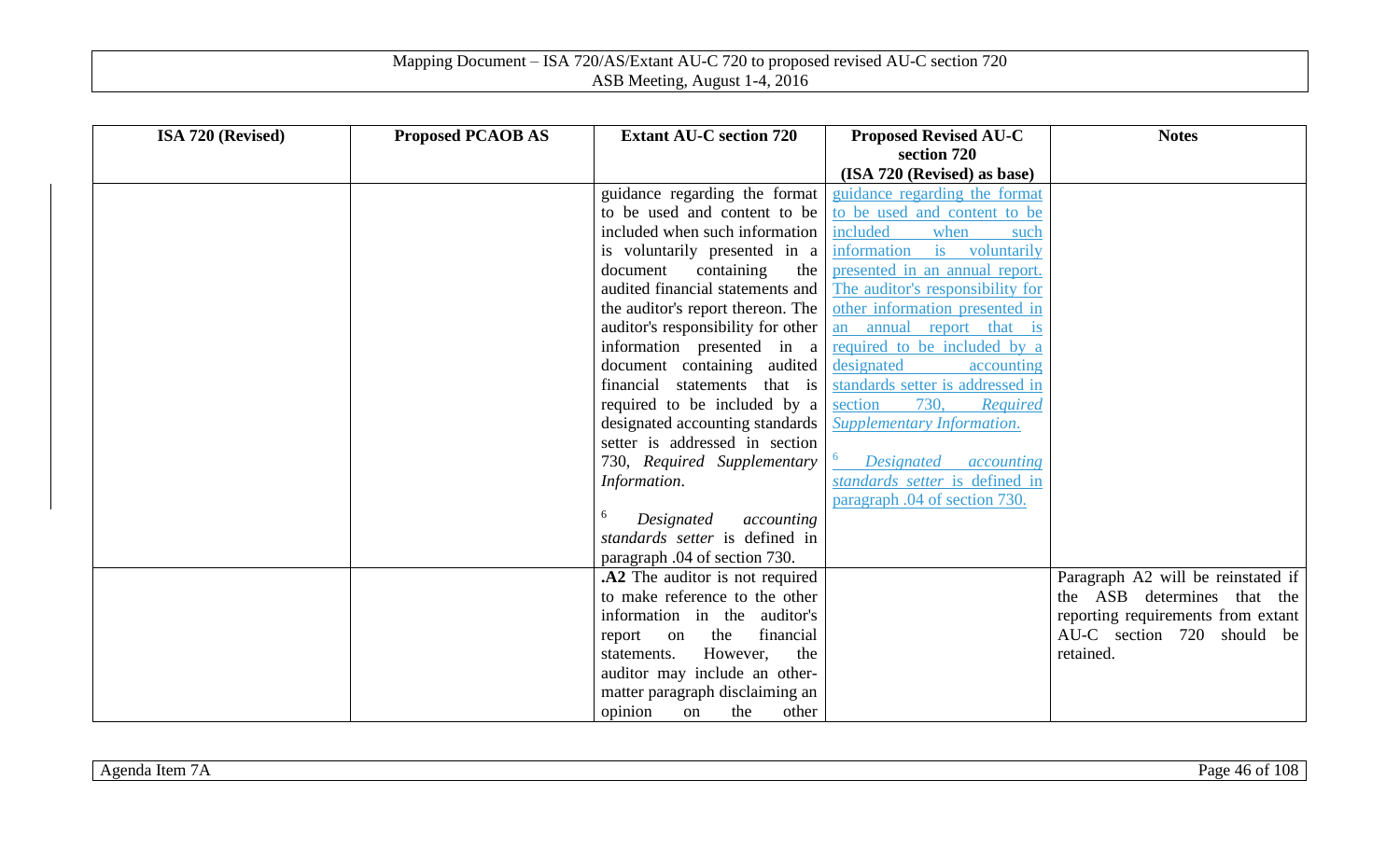| Mapping Document – ISA 720/AS/Extant AU-C 720 to proposed revised AU-C section 720 |
|------------------------------------------------------------------------------------|
| ASB Meeting, August 1-4, 2016                                                      |

| ISA 720 (Revised) | <b>Proposed PCAOB AS</b> | <b>Extant AU-C section 720</b>     | <b>Proposed Revised AU-C</b><br>section 720 | <b>Notes</b>                        |
|-------------------|--------------------------|------------------------------------|---------------------------------------------|-------------------------------------|
|                   |                          |                                    | (ISA 720 (Revised) as base)                 |                                     |
|                   |                          | information. For example, an       |                                             |                                     |
|                   |                          | auditor may choose to include a    |                                             |                                     |
|                   |                          | disclaimer<br>the<br>other<br>on   |                                             |                                     |
|                   |                          | information when the auditor       |                                             |                                     |
|                   |                          | believes that the auditor could    |                                             |                                     |
|                   |                          | associated<br>with<br>the<br>be    |                                             |                                     |
|                   |                          | information and the user may       |                                             |                                     |
|                   |                          | infer a level of assurance that is |                                             |                                     |
|                   |                          | Exhibit<br>intended.<br>A,<br>not  |                                             |                                     |
|                   |                          | "Example of an Other-Matter        |                                             |                                     |
|                   |                          | Paragraph to Disclaim<br>an        |                                             |                                     |
|                   |                          | Opinion on Other Information,"     |                                             |                                     |
|                   |                          | has an example of how an           |                                             |                                     |
|                   |                          | auditor may word such a            |                                             |                                     |
|                   |                          | disclaimer of opinion on other     |                                             |                                     |
|                   |                          | information.                       |                                             |                                     |
|                   |                          | .A3 Other information<br>may       | .A2 Other information may                   | ISA 720 (Revised) includes an       |
|                   |                          | comprise the following:            | comprise the following:                     | appendix with examples of amounts   |
|                   |                          |                                    |                                             | or other items that may be included |
|                   |                          | • A report by management or        | • A report by management or                 | in other information. The draft     |
|                   |                          | charged<br>with<br>those           | charged<br>those<br>with                    | revised AU-C section 720 will       |
|                   |                          | governance on operations           | governance on operations                    | include that appendix.              |
|                   |                          |                                    |                                             |                                     |
|                   |                          | Financial<br>summaries or          | Financial summaries or                      |                                     |
|                   |                          | highlights                         | highlights                                  |                                     |
|                   |                          |                                    |                                             |                                     |
|                   |                          | • Employment data                  | • Employment data                           |                                     |
|                   |                          |                                    |                                             |                                     |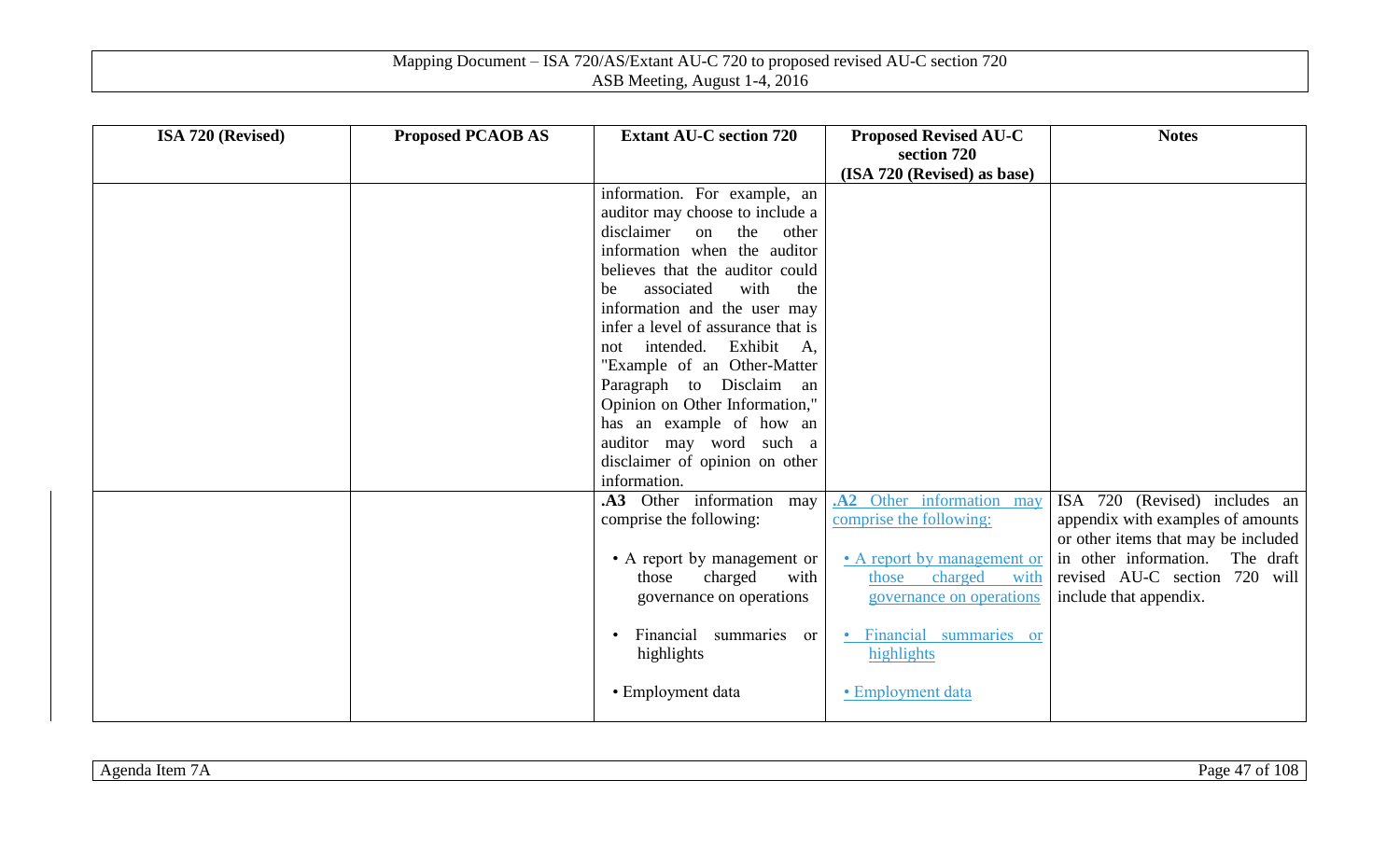| ISA 720 (Revised) | <b>Proposed PCAOB AS</b> | <b>Extant AU-C section 720</b>      | <b>Proposed Revised AU-C</b>                                    | <b>Notes</b>                        |
|-------------------|--------------------------|-------------------------------------|-----------------------------------------------------------------|-------------------------------------|
|                   |                          |                                     | section 720                                                     |                                     |
|                   |                          |                                     | (ISA 720 (Revised) as base)                                     |                                     |
|                   |                          | • Planned capital expenditures      | Planned<br>capital                                              |                                     |
|                   |                          |                                     | expenditures                                                    |                                     |
|                   |                          | • Financial ratios                  |                                                                 |                                     |
|                   |                          |                                     | • Financial ratios                                              |                                     |
|                   |                          | Names of officers and               |                                                                 |                                     |
|                   |                          | directors                           | • Names of officers and                                         |                                     |
|                   |                          |                                     | directors                                                       |                                     |
|                   |                          | • Selected quarterly data           |                                                                 |                                     |
|                   |                          |                                     | • Selected quarterly data                                       |                                     |
|                   |                          | .A4 For purposes of GAAS,           | .A3 For purposes of GAAS,                                       | ISA 720 (Revised) includes an       |
|                   |                          | other information does not          | other information does not                                      | appendix with examples of amounts   |
|                   |                          | encompass, for example, the         | encompass, for example, the                                     | or other items that may be included |
|                   |                          | following:                          | following:                                                      | in other information. The draft     |
|                   |                          |                                     |                                                                 | revised AU-C section<br>720 will    |
|                   |                          | • A press release or similar        | • A press release or similar                                    | include that appendix.              |
|                   |                          | memorandum or cover                 | memorandum or cover                                             |                                     |
|                   |                          | letter accompanying the             | letter accompanying the                                         |                                     |
|                   |                          | document<br>containing              | document<br>containing                                          |                                     |
|                   |                          | audited<br>financial                | audited<br>financial                                            |                                     |
|                   |                          | the<br>and<br>statements            | and<br>the<br>statements                                        |                                     |
|                   |                          | auditor's report thereon.           | auditor's report thereon.                                       |                                     |
|                   |                          |                                     |                                                                 |                                     |
|                   |                          | Information contained in            | · Information contained in                                      |                                     |
|                   |                          | analyst briefings.                  | analyst briefings.                                              |                                     |
|                   |                          |                                     |                                                                 |                                     |
|                   |                          |                                     | • Information contained on the   • Information contained on the |                                     |
|                   |                          | entity's website. Websites          | entity's website. Websites are a                                |                                     |
|                   |                          | are a means of distributing   means | <sub>of</sub><br>distributing                                   |                                     |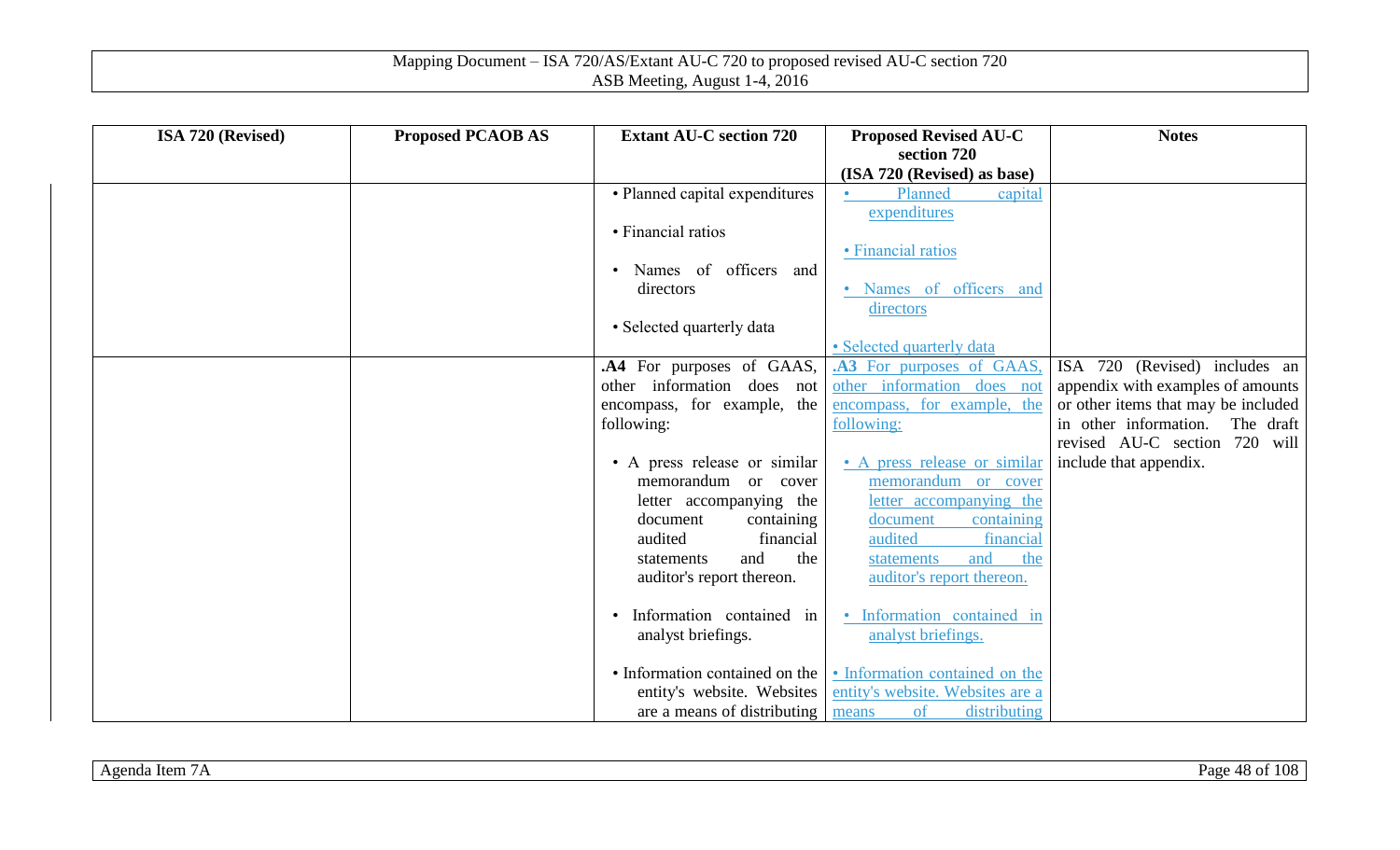| ISA 720 (Revised)                     | <b>Proposed PCAOB AS</b> | <b>Extant AU-C section 720</b>       | <b>Proposed Revised AU-C</b>                | <b>Notes</b> |
|---------------------------------------|--------------------------|--------------------------------------|---------------------------------------------|--------------|
|                                       |                          |                                      | section 720                                 |              |
|                                       |                          |                                      | (ISA 720 (Revised) as base)                 |              |
|                                       |                          | information and are not.             | information and<br>are<br>not.              |              |
|                                       |                          | themselves.<br>documents             | themselves,<br>documents                    |              |
|                                       |                          | containing<br>audited                | containing audited financial                |              |
|                                       |                          | financial statements.                | statements.                                 |              |
|                                       |                          | <b>Considerations</b> Specific<br>to | <b>Considerations</b> Specific<br><i>to</i> |              |
|                                       |                          | Governmental Entities (Ref:          | <b>Governmental Entities (Ref:</b>          |              |
|                                       |                          | par. $.02)$                          | par. $.02)$                                 |              |
|                                       |                          | A5 The term annual reports of        | .A4 The term annual reports of              |              |
|                                       |                          | <i>governments</i> is intended to    | <i>governments</i> is intended to           |              |
|                                       |                          | include comprehensive annual         | include comprehensive annual                |              |
|                                       |                          | reports or other annual financial    | reports or other annual                     |              |
|                                       |                          | reports that include<br>the          | financial reports that include              |              |
|                                       |                          | government's<br>financial            | the government's financial                  |              |
|                                       |                          | statements and the auditor's         | statements and the auditor's                |              |
|                                       |                          | report thereon.                      | report thereon.                             |              |
| <b>Definitions</b>                    |                          |                                      | <b>Definitions</b>                          |              |
| Annual Report (Ref: Para. 12(a))      |                          |                                      | Annual Report (Ref: Para.                   |              |
|                                       |                          |                                      | $\frac{12(a)}{11}$                          |              |
| A1. Law, regulation or custom may     |                          |                                      | A1. Law, regulation or custom               |              |
| define the content of an annual       |                          |                                      | may define the content of an                |              |
| report, and the name by which it is   |                          |                                      | annual report, and the name by              |              |
| to                                    |                          |                                      | which it is to                              |              |
| be referred, for entities in a        |                          |                                      | be referred, for entities in a              |              |
| particular jurisdiction; however, the |                          |                                      | particular jurisdiction;                    |              |
| content and the name may vary         |                          |                                      | however, the content and the                |              |
| within a jurisdiction and from one    |                          |                                      | name may vary within a                      |              |
| jurisdiction to another.              |                          |                                      | jurisdiction and from one                   |              |
|                                       |                          |                                      | jurisdiction to another.                    |              |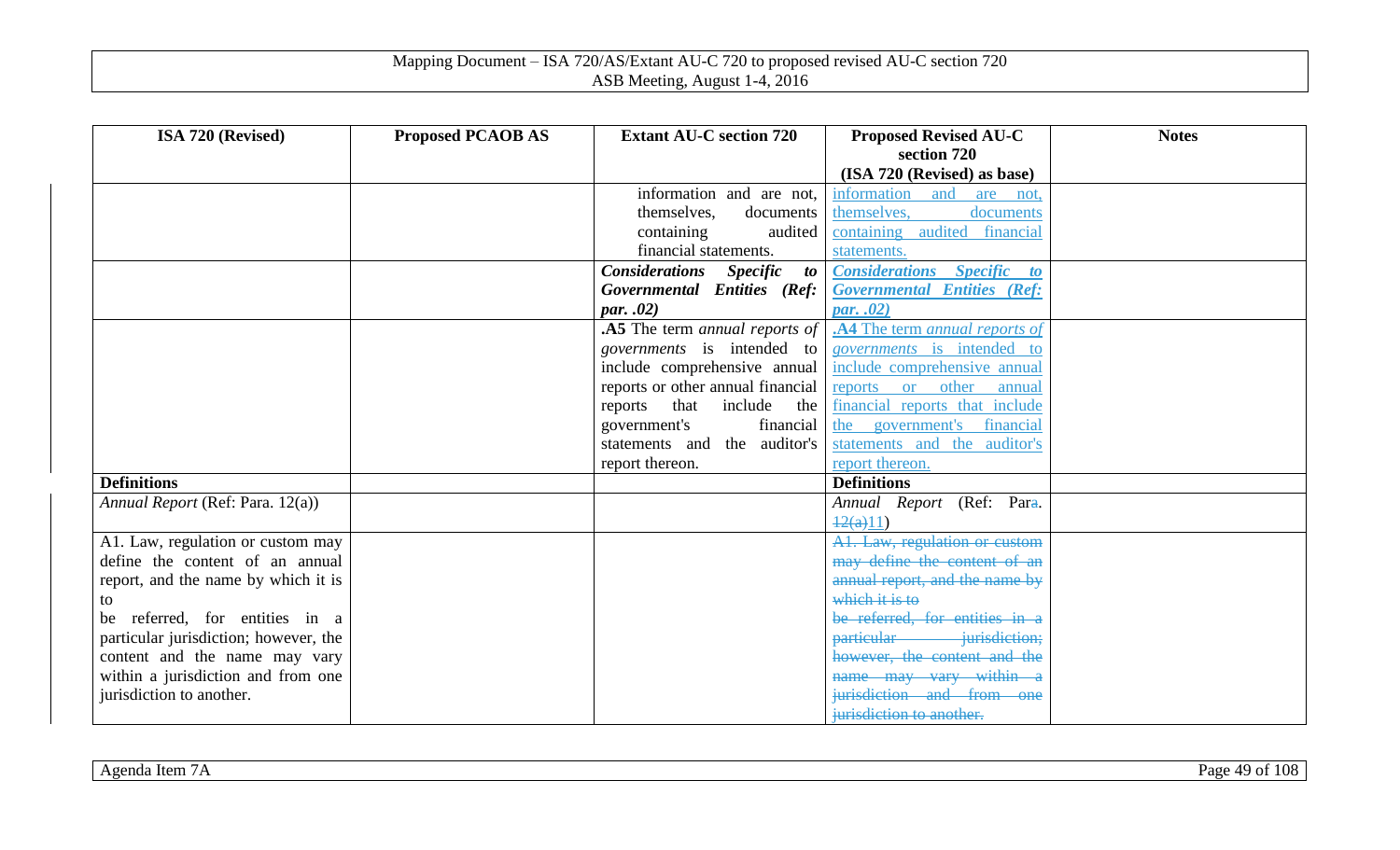| ISA 720 (Revised)                     | <b>Proposed PCAOB AS</b> | <b>Extant AU-C section 720</b> | <b>Proposed Revised AU-C</b>            | <b>Notes</b> |
|---------------------------------------|--------------------------|--------------------------------|-----------------------------------------|--------------|
|                                       |                          |                                | section 720                             |              |
|                                       |                          |                                | (ISA 720 (Revised) as base)             |              |
| A2. An annual report is typically     |                          |                                | $\overline{A2A5}$ . An annual report is |              |
| prepared on an annual basis.          |                          |                                | typically prepared on an                |              |
| However, when the financial           |                          |                                | annual basis. However, when             |              |
| being audited<br>statements<br>are    |                          |                                | the financial statements being          |              |
| prepared for a period less than or    |                          |                                | audited are prepared for a              |              |
| more than a year, an annual report    |                          |                                | period less than or more than a         |              |
| may also be prepared that covers      |                          |                                | year, an annual report may also         |              |
| the same period as the financial      |                          |                                | be prepared that covers the             |              |
| statements.                           |                          |                                | same period as the financial            |              |
|                                       |                          |                                | statements.                             |              |
| A3. In some cases, an entity's        |                          |                                | A3. In some cases, an entity's          |              |
| annual report may be a single         |                          |                                | annual report may be a single           |              |
| document and referred to by the       |                          |                                | document and referred to by             |              |
| title "annual report" or by some      |                          |                                | the title "annual report" or by         |              |
| other title. In other cases, law,     |                          |                                | some other title. In other cases.       |              |
| regulation or custom may require      |                          |                                | law, regulation or custom may           |              |
| the entity to report to owners (or    |                          |                                | require the entity to report to         |              |
| similar stakeholders) information     |                          |                                | owners (or similar                      |              |
| on the entity's operations and the    |                          |                                | stakeholders) information on            |              |
| entity's financial results and        |                          |                                | the entity's operations and the         |              |
| financial position as set out in the  |                          |                                | entity's financial results and          |              |
| financial statements (i.e., an annual |                          |                                | financial position as set out in        |              |
| report) by way of a single            |                          |                                | the financial statements (i.e.,         |              |
| document, or by way of two or         |                          |                                | an annual report) by way of a           |              |
| more separate documents that in       |                          |                                | single document, or by way of           |              |
| combination serve the same            |                          |                                | two or more separate                    |              |
| purpose. For example, depending       |                          |                                | documents that in combination           |              |
| on law, regulation or custom in a     |                          |                                | serve the same purpose. For             |              |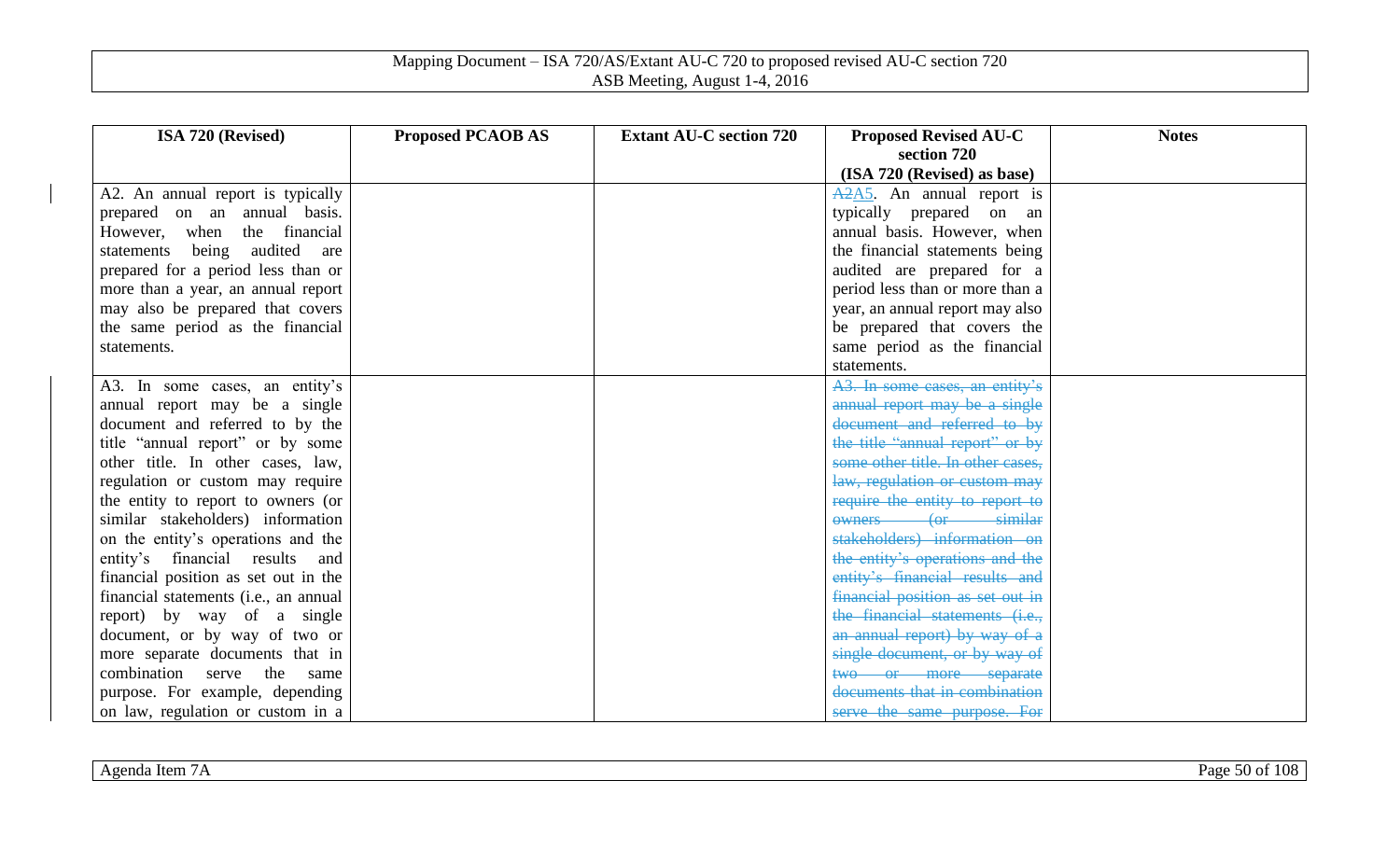| ISA 720 (Revised)                    | <b>Proposed PCAOB AS</b> | <b>Extant AU-C section 720</b> | <b>Proposed Revised AU-C</b>          | <b>Notes</b> |
|--------------------------------------|--------------------------|--------------------------------|---------------------------------------|--------------|
|                                      |                          |                                | section 720                           |              |
|                                      |                          |                                | (ISA 720 (Revised) as base)           |              |
| particular jurisdiction, one or more |                          |                                | example, depending on law,            |              |
| of the following documents may       |                          |                                | regulation or custom in a             |              |
| form part of the annual report:      |                          |                                | particular jurisdiction, one or       |              |
| Management<br>$\bullet$<br>report,   |                          |                                | more of the following                 |              |
| management commentary,               |                          |                                | documents may form part of            |              |
| or operating and financial           |                          |                                | the annual report:                    |              |
| review or similar reports by         |                          |                                | • Management -<br>-report,            |              |
| charged<br>with<br>those             |                          |                                | management                            |              |
| governance (for example, a           |                          |                                | commentary,<br>$-\Theta$ $\mathbf{f}$ |              |
| directors' report).                  |                          |                                | operating and financial               |              |
|                                      |                          |                                | review or similar                     |              |
| Chairman's statement.                |                          |                                | those<br>reports by                   |              |
|                                      |                          |                                | charged<br>with                       |              |
| Corporate<br>governance              |                          |                                | $-$ (for<br>governance                |              |
| statement.                           |                          |                                | example, a directors'                 |              |
|                                      |                          |                                | report).                              |              |
| Internal control and risk            |                          |                                |                                       |              |
| assessment reports.                  |                          |                                | Chairman's statement.                 |              |
|                                      |                          |                                |                                       |              |
|                                      |                          |                                | Corporate governance                  |              |
|                                      |                          |                                | statement.                            |              |
|                                      |                          |                                |                                       |              |
|                                      |                          |                                | Internal control and                  |              |
|                                      |                          |                                | risk assessment reports.              |              |
| A4. An annual report may be made     |                          |                                | A4A6. An annual report may            |              |
| available to users in printed form,  |                          |                                | be made available to users in         |              |
| or electronically, including on the  |                          |                                | printed form, or electronically,      |              |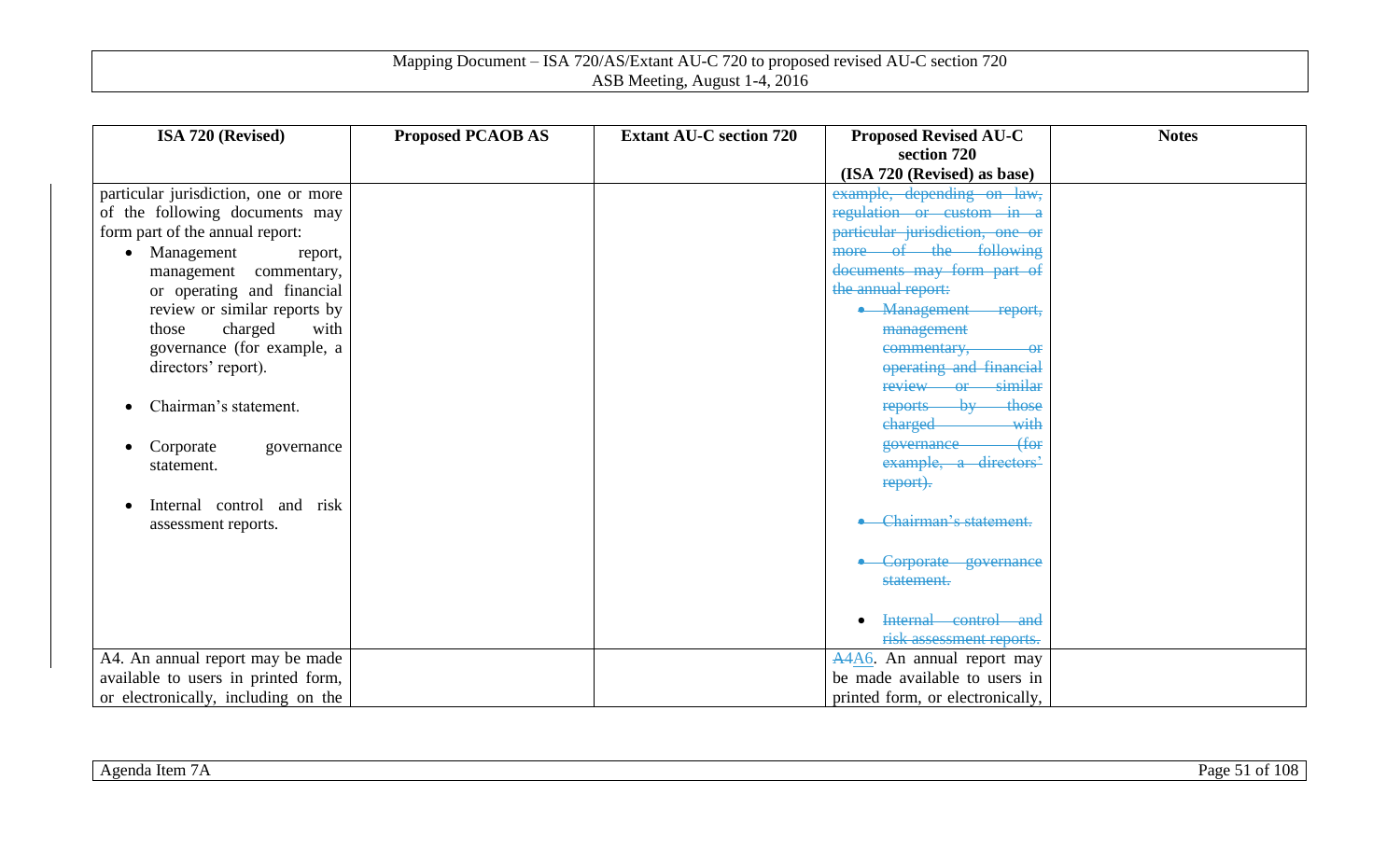| ISA 720 (Revised)                     | <b>Proposed PCAOB AS</b> | <b>Extant AU-C section 720</b> | <b>Proposed Revised AU-C</b><br>section 720 | <b>Notes</b> |
|---------------------------------------|--------------------------|--------------------------------|---------------------------------------------|--------------|
|                                       |                          |                                | (ISA 720 (Revised) as base)                 |              |
| entity's website. A document (or      |                          |                                | including on the entity's                   |              |
| combination of documents) may         |                          |                                | website. A document $\overline{\omega}$     |              |
| meet the definition of an annual      |                          |                                | combination of documents)                   |              |
| report, irrespective of the manner in |                          |                                | may meet the definition of an               |              |
| which it is made available to users.  |                          |                                | annual report, irrespective of              |              |
|                                       |                          |                                | the manner in which it is made              |              |
|                                       |                          |                                | available to users.                         |              |
| A5. An annual report is different in  |                          |                                | A5. An annual report is                     |              |
| nature, purpose and content from      |                          |                                | different in nature, purpose and            |              |
| other reports, such as a report       |                          |                                | content from other reports,                 |              |
| prepared to meet the information      |                          |                                | such as a report prepared to                |              |
| needs of a specific stakeholder       |                          |                                | meet the information needs of               |              |
| group or a report prepared to         |                          |                                | a specific stakeholder group or             |              |
| comply with a specific regulatory     |                          |                                | a report prepared to comply                 |              |
| reporting objective (even when        |                          |                                | with a specific regulatory                  |              |
| such a report is required to be       |                          |                                | reporting objective (even when              |              |
| publicly available). Examples of      |                          |                                | such a report is required to be             |              |
| reports that, when issued as          |                          |                                | publicly available). Examples               |              |
| standalone documents, are<br>not      |                          |                                | of reports that, when issued as             |              |
| typically part of the combination of  |                          |                                | standalone documents, are not               |              |
| documents that comprise an annual     |                          |                                | typically part of the                       |              |
| report (subject to law, regulation or |                          |                                | combination of documents that               |              |
| custom), and that, therefore, are not |                          |                                | comprise an annual report                   |              |
| other information within the scope    |                          |                                | (subject to law, regulation or              |              |
| of this ISA, include:                 |                          |                                | eustom), and that, therefore,               |              |
|                                       |                          |                                | are not other information                   |              |
| Separate<br>industry<br><b>or</b>     |                          |                                | within the scope of this ISA,               |              |
| (for<br>regulatory<br>reports         |                          |                                | include:                                    |              |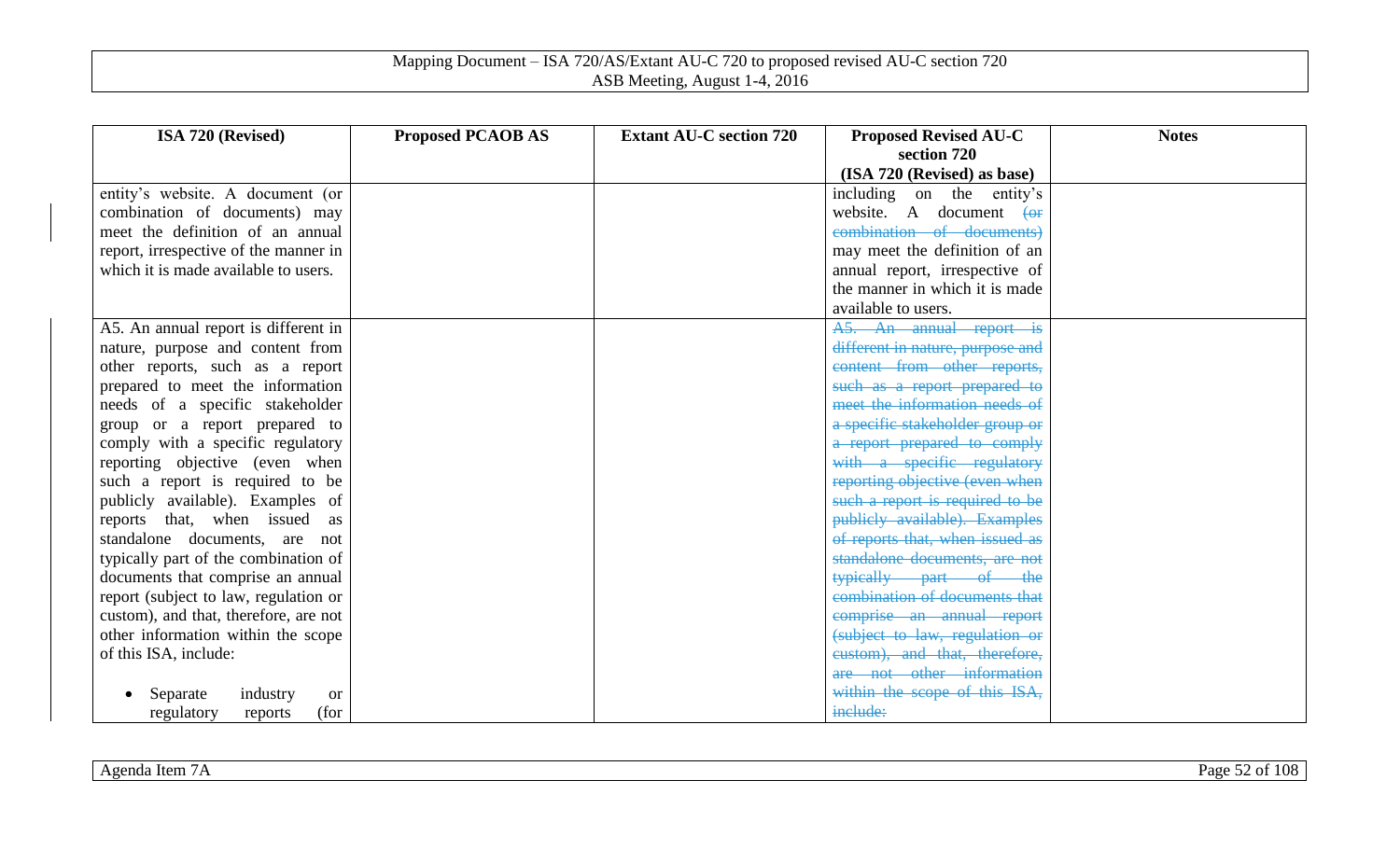| ISA 720 (Revised)                                                                                                                                          | <b>Proposed PCAOB AS</b> | <b>Extant AU-C section 720</b> | <b>Proposed Revised AU-C</b>                                                                                                                       | <b>Notes</b> |
|------------------------------------------------------------------------------------------------------------------------------------------------------------|--------------------------|--------------------------------|----------------------------------------------------------------------------------------------------------------------------------------------------|--------------|
|                                                                                                                                                            |                          |                                | section 720<br>(ISA 720 (Revised) as base)                                                                                                         |              |
| example, capital adequacy<br>reports), such as may be<br>prepared in the<br>banking,<br>insurance,<br>and<br>pension<br>industries.<br>Corporate<br>social |                          |                                | Separate industry or<br>regulatory reports (for<br>example, capital<br>adequacy reports), such<br>as may be prepared in<br>the banking, insurance, |              |
| responsibility reports.                                                                                                                                    |                          |                                | and pension industries.                                                                                                                            |              |
| Sustainability reports.                                                                                                                                    |                          |                                | Corporate<br><del>social</del><br>responsibility reports.                                                                                          |              |
| Diversity<br>and<br>equal<br>opportunity reports.<br>responsibility<br>Product<br>reports.                                                                 |                          |                                | Sustainability reports.<br>Diversity and equal<br>opportunity reports.                                                                             |              |
| Labor practices and working<br>conditions reports.                                                                                                         |                          |                                | Product responsibility<br>reports.                                                                                                                 |              |
| Human rights reports.                                                                                                                                      |                          |                                | Labor practices and<br>working<br>conditions<br>reports.<br>Human rights reports.                                                                  |              |
| Other<br>the<br>$\sigma f$<br><b>Misstatement</b>                                                                                                          |                          |                                | Misstatement of the<br>$-\theta$ ther                                                                                                              |              |
| <i>Information</i> (Ref: Para. 12(b))                                                                                                                      |                          |                                | Information (Ref: Para, 12(b))                                                                                                                     |              |
| A6. When a particular matter is                                                                                                                            |                          |                                | A6. When a particular matter                                                                                                                       |              |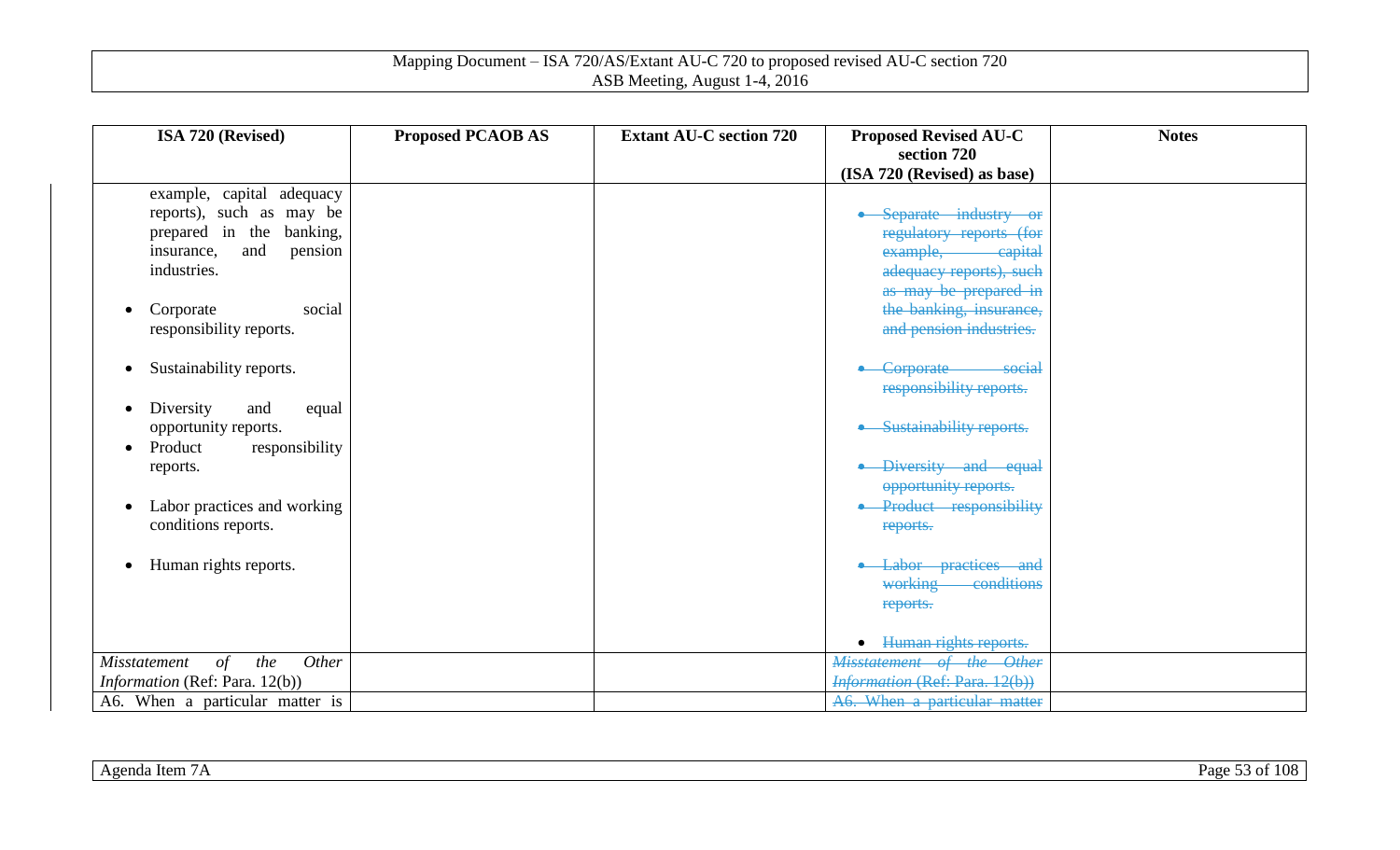| ISA 720 (Revised)                      | <b>Proposed PCAOB AS</b> | <b>Extant AU-C section 720</b> | <b>Proposed Revised AU-C</b>     | <b>Notes</b> |
|----------------------------------------|--------------------------|--------------------------------|----------------------------------|--------------|
|                                        |                          |                                | section 720                      |              |
|                                        |                          |                                | (ISA 720 (Revised) as base)      |              |
| disclosed in the other information,    |                          |                                | is disclosed in the other        |              |
| the other information may omit or      |                          |                                | information, the other           |              |
| information<br>obscure<br>that is      |                          |                                | information may omit or          |              |
| for<br>necessary<br>a<br>proper        |                          |                                | obscure information that is      |              |
| understanding of that matter. For      |                          |                                | necessary for a proper           |              |
| example, if the other information      |                          |                                | understanding of that matter.    |              |
| purports to address the key            |                          |                                | For example, if the other        |              |
| performance indicators used by         |                          |                                | information purports to address  |              |
| management, then omission of a         |                          |                                | the key performance indicators   |              |
| key performance indicator used by      |                          |                                | used by management, then         |              |
| management could indicate that the     |                          |                                | omission of a key performance    |              |
| other information is misleading.       |                          |                                | indicator used by management     |              |
|                                        |                          |                                | could indicate that the other    |              |
|                                        |                          |                                | information is misleading.       |              |
| A7. The concept of materiality may     |                          |                                | A7. The concept of materiality   |              |
| be discussed in a framework            |                          |                                | may be discussed in a            |              |
| applicable to the other information    |                          |                                | framework applicable to the      |              |
| and, if so, such a framework may       |                          |                                | other information and, if so,    |              |
| provide a frame of reference for the   |                          |                                | such a framework may provide     |              |
| auditor in making judgments about      |                          |                                | a frame of reference for the     |              |
| materiality under this ISA. In many    |                          |                                | auditor in making judgments      |              |
| cases, however, there may be no        |                          |                                | about materiality under this     |              |
| applicable framework that includes     |                          |                                | ISA. In many cases, however,     |              |
| a discussion of the concept of         |                          |                                | there may be no applicable       |              |
| materiality as it applies to the other |                          |                                | framework that includes a        |              |
| information. In such circumstances,    |                          |                                | discussion of the concept of     |              |
| following<br>characteristics<br>the    |                          |                                | materiality as it applies to the |              |
| provide the auditor with a frame of    |                          |                                | other information. In such       |              |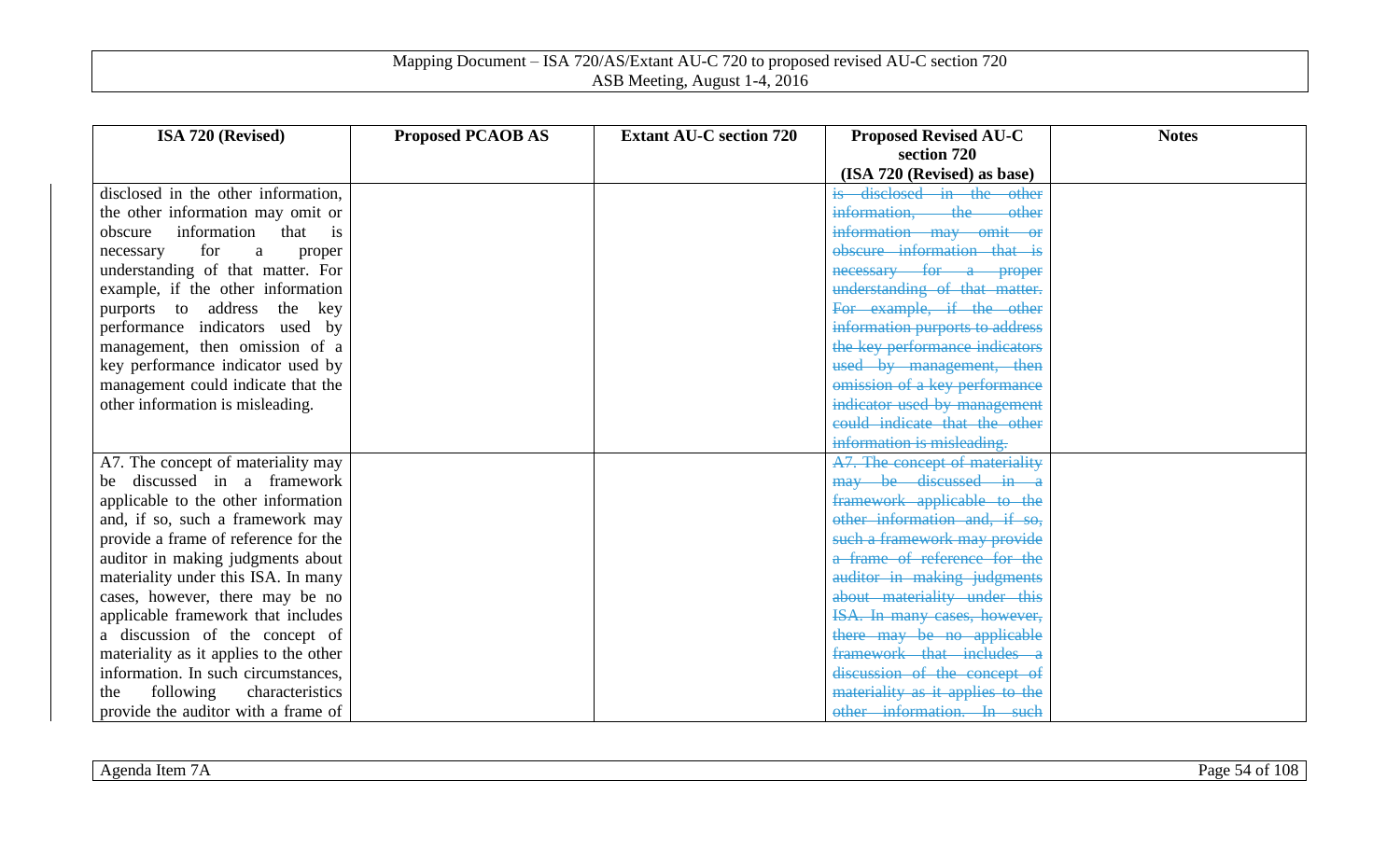| ISA 720 (Revised)                         | <b>Proposed PCAOB AS</b> | <b>Extant AU-C section 720</b> | <b>Proposed Revised AU-C</b>          | <b>Notes</b> |
|-------------------------------------------|--------------------------|--------------------------------|---------------------------------------|--------------|
|                                           |                          |                                | section 720                           |              |
|                                           |                          |                                | (ISA 720 (Revised) as base)           |              |
| if a<br>determining<br>reference in       |                          |                                | eircumstances, the following          |              |
| of<br>the<br>misstatement<br>other        |                          |                                | characteristics provide the           |              |
| information is material:                  |                          |                                | auditor with a frame of               |              |
|                                           |                          |                                | reference in determining if a         |              |
| Materiality is considered in<br>$\bullet$ |                          |                                | misstatement of the other             |              |
| the context of the common                 |                          |                                | information is material:              |              |
| information needs of users                |                          |                                |                                       |              |
| as a group. The users of the              |                          |                                | <b>Materiality</b><br>$-$ is          |              |
| information<br>other<br>are               |                          |                                | considered in<br>$-$ the              |              |
| expected to be the same as                |                          |                                | context of the common                 |              |
| the users of the financial                |                          |                                | information needs of                  |              |
| statements as such users                  |                          |                                | users as a group. The                 |              |
| may be expected to read the               |                          |                                | users of the other                    |              |
| other information to provide              |                          |                                | information <b>information</b><br>are |              |
| context to the financial                  |                          |                                | expected to be the same               |              |
| statements.                               |                          |                                | as the users of the                   |              |
|                                           |                          |                                | financial statements as               |              |
| Judgments about materiality               |                          |                                | such users may be                     |              |
| into<br>account<br>the<br>take            |                          |                                | expected to read the                  |              |
| specific circumstances of                 |                          |                                | other information to                  |              |
| the<br>misstatement,                      |                          |                                | provide context to the                |              |
| considering whether users                 |                          |                                | financial statements.                 |              |
| would be influenced by the                |                          |                                |                                       |              |
| effect of the uncorrected                 |                          |                                | Judgments about                       |              |
| <b>Not</b><br>all<br>misstatement.        |                          |                                | materiality take into                 |              |
| misstatements will influence              |                          |                                | account the specific                  |              |
| the economic decisions of                 |                          |                                | circumstances of the                  |              |
| users.                                    |                          |                                | misstatement.                         |              |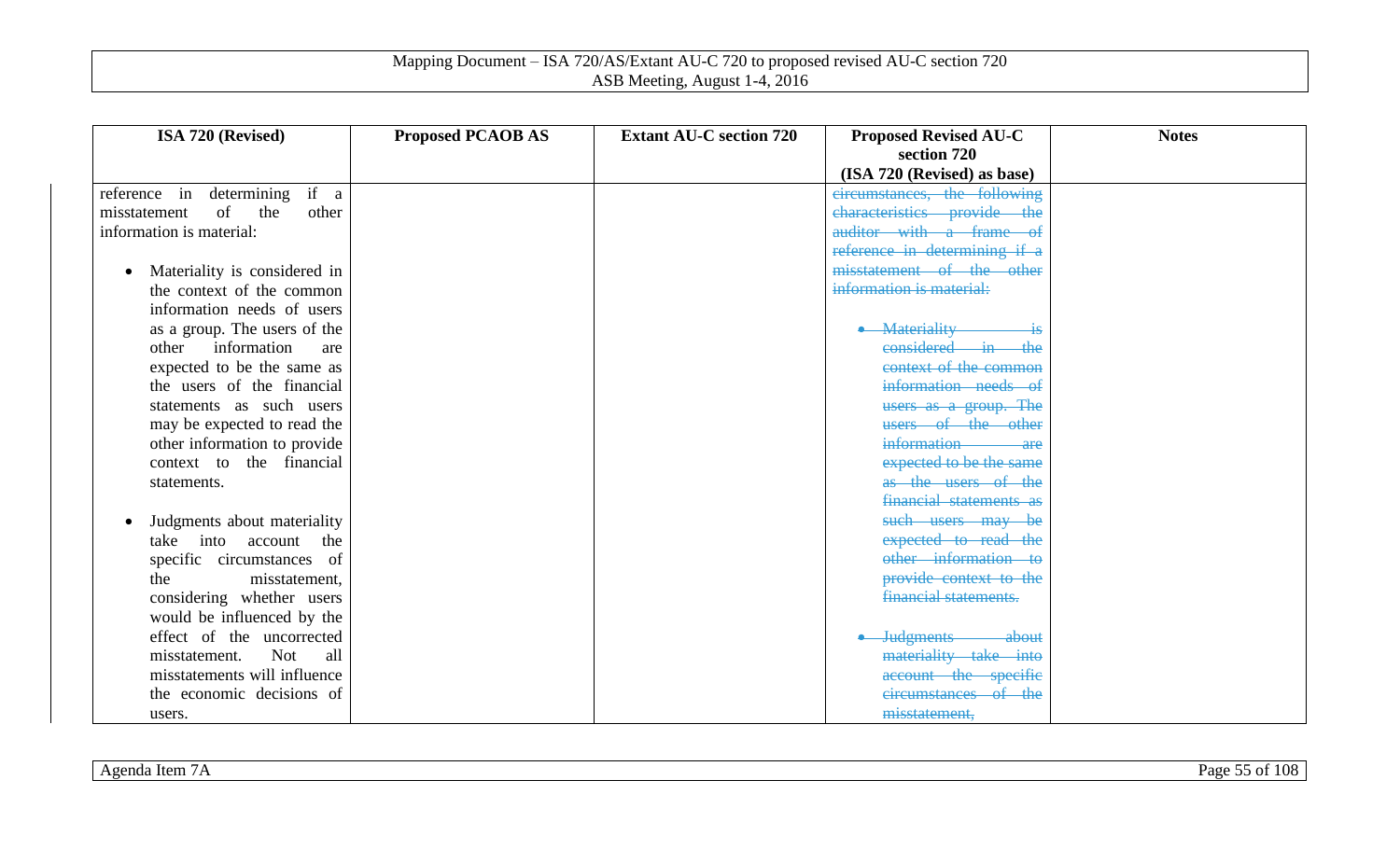| Mapping Document – ISA 720/AS/Extant AU-C 720 to proposed revised AU-C section 720 |  |
|------------------------------------------------------------------------------------|--|
| ASB Meeting, August 1-4, 2016                                                      |  |

| ISA 720 (Revised)                    | <b>Proposed PCAOB AS</b> | <b>Extant AU-C section 720</b> | <b>Proposed Revised AU-C</b>     | <b>Notes</b> |
|--------------------------------------|--------------------------|--------------------------------|----------------------------------|--------------|
|                                      |                          |                                | section 720                      |              |
|                                      |                          |                                | (ISA 720 (Revised) as base)      |              |
|                                      |                          |                                | considering whether              |              |
| Judgments about materiality          |                          |                                | users would be                   |              |
| involve both qualitative and         |                          |                                | influenced by the effect         |              |
| quantitative considerations.         |                          |                                | of the uncorrected               |              |
| Accordingly,<br>such                 |                          |                                | misstatement. Not all            |              |
| judgments may take into              |                          |                                | misstatements will               |              |
| account the nature<br>$\alpha$       |                          |                                | influence the economic           |              |
| magnitude of the items that          |                          |                                | decisions of users.              |              |
| other<br>information<br>the          |                          |                                |                                  |              |
| addresses in the context of          |                          |                                | <b>Judgments</b><br><u>about</u> |              |
| the entity's annual report.          |                          |                                | materiality involve              |              |
|                                      |                          |                                | both qualitative and             |              |
|                                      |                          |                                | quantitative                     |              |
|                                      |                          |                                | considerations.                  |              |
|                                      |                          |                                | Accordingly, such                |              |
|                                      |                          |                                | judgments may take               |              |
|                                      |                          |                                | into account the nature          |              |
|                                      |                          |                                | or magnitude of the              |              |
|                                      |                          |                                | items that the other             |              |
|                                      |                          |                                | information addresses            |              |
|                                      |                          |                                | in the context of the            |              |
|                                      |                          |                                | entity's annual report.          |              |
| Other Information<br>(Ref: Para.     |                          |                                | Other Information (Ref: Para.    |              |
| 12(c)                                |                          |                                | 42(e)                            |              |
| A8. Appendix 1 contains examples     |                          |                                | A8. Appendix 1 contains          |              |
| of amounts or other items that may   |                          |                                | examples of amounts or other     |              |
| included<br>in<br>other<br>the<br>be |                          |                                | items that may be included in    |              |
| information.                         |                          |                                | the other information.           |              |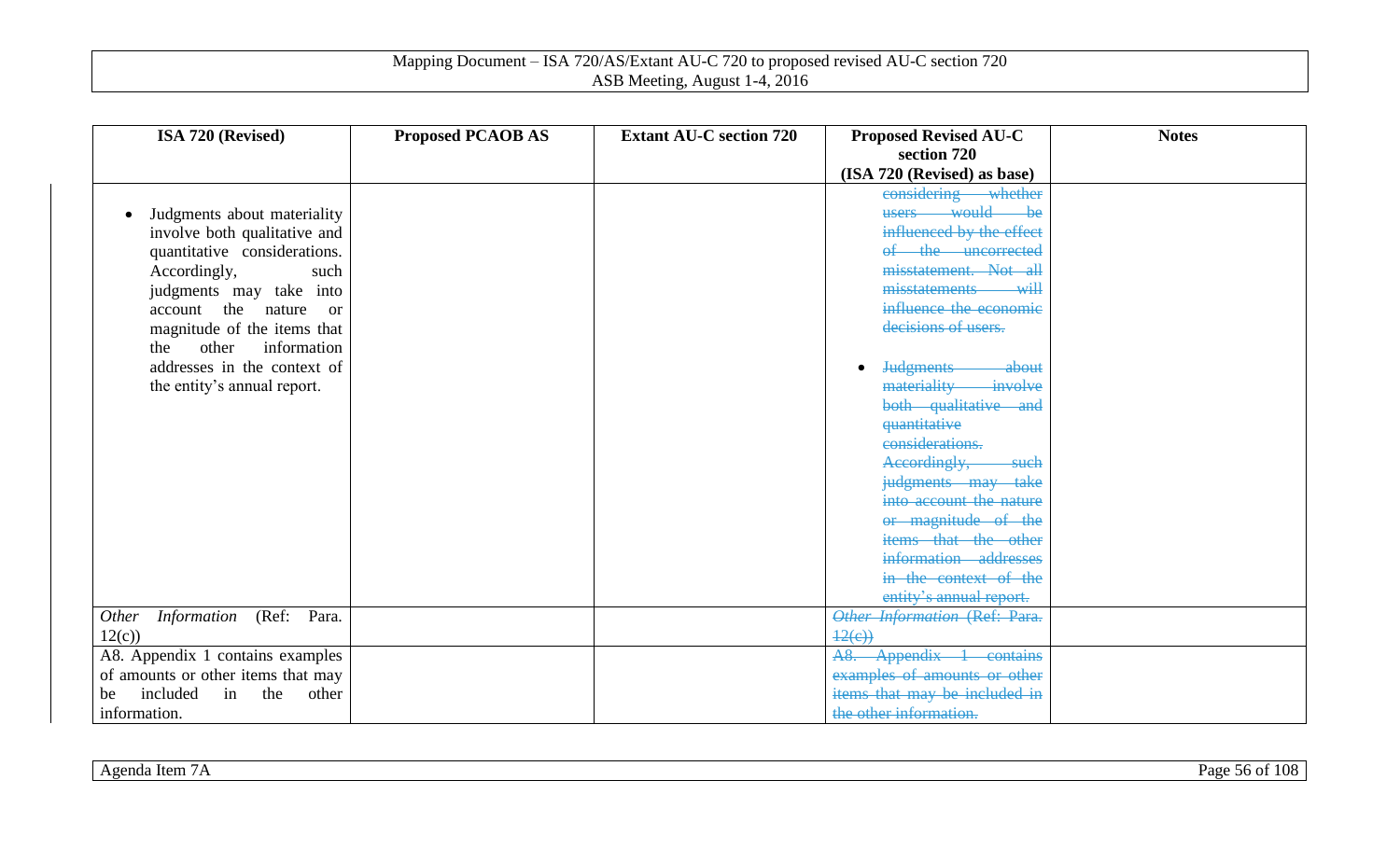| ISA 720 (Revised)                                  | <b>Proposed PCAOB AS</b> | <b>Extant AU-C section 720</b> | <b>Proposed Revised AU-C</b><br>section 720 | <b>Notes</b> |
|----------------------------------------------------|--------------------------|--------------------------------|---------------------------------------------|--------------|
|                                                    |                          |                                | (ISA 720 (Revised) as base)                 |              |
| A9. In some cases, the applicable                  |                          |                                | A9. In some cases, the                      |              |
| financial reporting framework may                  |                          |                                | applicable financial reporting              |              |
| require specific disclosures but                   |                          |                                | framework may require                       |              |
| permit them to be located outside of               |                          |                                | specific disclosures but                    |              |
| the financial statements. <sup>5</sup> As such     |                          |                                | permit them to be located                   |              |
| disclosures are required by the                    |                          |                                | outside of the financial                    |              |
| applicable financial reporting                     |                          |                                | statements. <sup>5</sup> As such            |              |
| framework, they form part of the                   |                          |                                | disclosures are required by the             |              |
| financial statements. Accordingly,                 |                          |                                | applicable financial reporting              |              |
| they do not constitute other                       |                          |                                | framework, they form part of                |              |
| information for the purpose of this                |                          |                                | the financial statements.                   |              |
| ISA.                                               |                          |                                | Accordingly, they do not                    |              |
|                                                    |                          |                                | constitute other information for            |              |
| <sup>5</sup> For example, IFRS 7, <i>Financial</i> |                          |                                | the purpose of this ISA.                    |              |
| Instruments: Disclosures, permits                  |                          |                                |                                             |              |
| certain disclosures required by the                |                          |                                | $5$ For example, IFRS 7,                    |              |
| IFRS <sub>s</sub> to either be given in the        |                          |                                | Financial Instruments:                      |              |
| financial statements or incorporated               |                          |                                | Disclosures, permits certain                |              |
| by cross-reference from<br>the                     |                          |                                | disclosures required by the                 |              |
| financial statements to some other                 |                          |                                | IFRSs to either be given in the             |              |
| statement, such as a management                    |                          |                                | financial statements or                     |              |
| commentary or risk report, that is                 |                          |                                | incorporated by cross-                      |              |
| available to users of the financial                |                          |                                | reference from the financial                |              |
| statements on the same terms as the                |                          |                                | statements to some other                    |              |
| financial statements and at the same               |                          |                                | statement, such as a                        |              |
| time.                                              |                          |                                | management commentary or                    |              |
|                                                    |                          |                                | risk report, that is available to           |              |
|                                                    |                          |                                | users of the financial                      |              |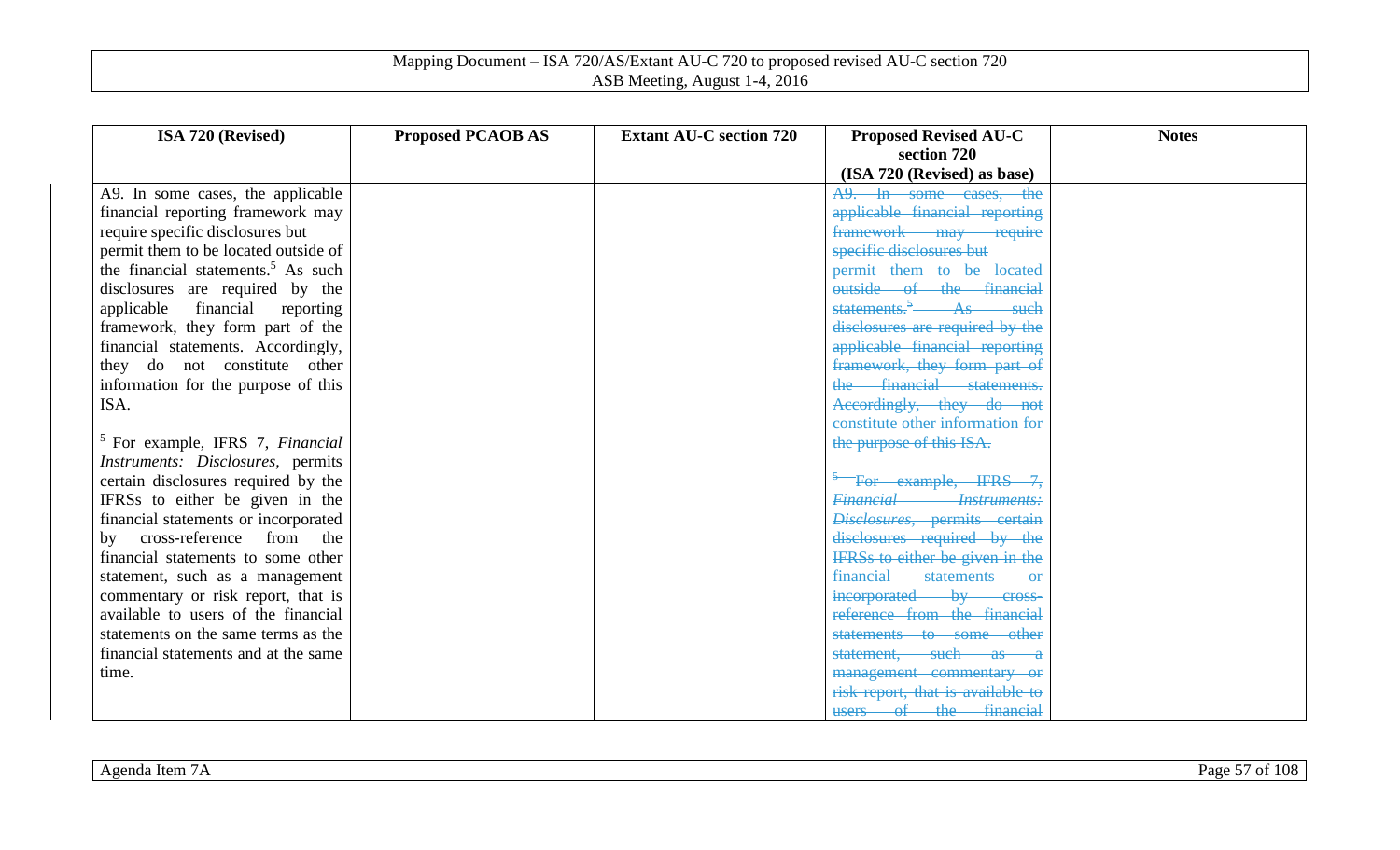| ISA 720 (Revised)                      | <b>Proposed PCAOB AS</b> | <b>Extant AU-C section 720</b> | <b>Proposed Revised AU-C</b><br>section 720 | <b>Notes</b> |
|----------------------------------------|--------------------------|--------------------------------|---------------------------------------------|--------------|
|                                        |                          |                                | (ISA 720 (Revised) as base)                 |              |
|                                        |                          |                                | statements on the same terms                |              |
|                                        |                          |                                | as the financial statements and             |              |
|                                        |                          |                                | at the same time.                           |              |
| eXtensible<br><b>Business</b><br>A10.  |                          |                                | <b>Business</b><br>A10. eXtensible          |              |
| Reporting Language (XBRL) tags         |                          |                                | Reporting Language (XBRL)                   |              |
| do not represent other information     |                          |                                | tags do not represent other                 |              |
| as defined in this ISA.                |                          |                                | information as defined in this              |              |
|                                        |                          |                                | ISA.                                        |              |
| <b>Obtaining the Other Information</b> |                          |                                | <b>Obtaining</b><br>the Other               |              |
| (Ref: Para. 13)                        |                          |                                | <b>Information (Ref: Para. 13)</b>          |              |
| A11. Determining the document(s)       |                          |                                | A11. Determining<br>the                     |              |
| that is or comprises the annual        |                          |                                | $d$ ocument $(s)$ that is or                |              |
| report is often clear based on law,    |                          |                                | comprises the annual report is              |              |
| regulation or custom. In many          |                          |                                | often clear based on law.                   |              |
| cases, management or those             |                          |                                | regulation or custom. In many               |              |
| charged with governance may have       |                          |                                | cases, management or those                  |              |
| customarily issued a package of        |                          |                                | charged with governance may                 |              |
| documents that together comprise       |                          |                                | have customarily issued a                   |              |
| the annual report, or may have         |                          |                                | package of documents that                   |              |
| committed to do so. In some cases,     |                          |                                | together comprise the annual                |              |
| however, it may not be clear which     |                          |                                | report, or may have committed               |              |
| document(s) is or comprises the        |                          |                                | to do so. In some cases,                    |              |
| annual report. In such cases, the      |                          |                                | however, it may not be clear                |              |
| timing and purpose of<br>the           |                          |                                | which document(s) is or                     |              |
| documents (and for whom they are       |                          |                                | comprises the annual report. In             |              |
| intended) are matters that may be      |                          |                                | such cases, the timing and                  |              |
| auditor's<br>relevant<br>the<br>to     |                          |                                | purpose of the documents (and               |              |
| which<br>determination<br>of           |                          |                                | for whom they are                           |              |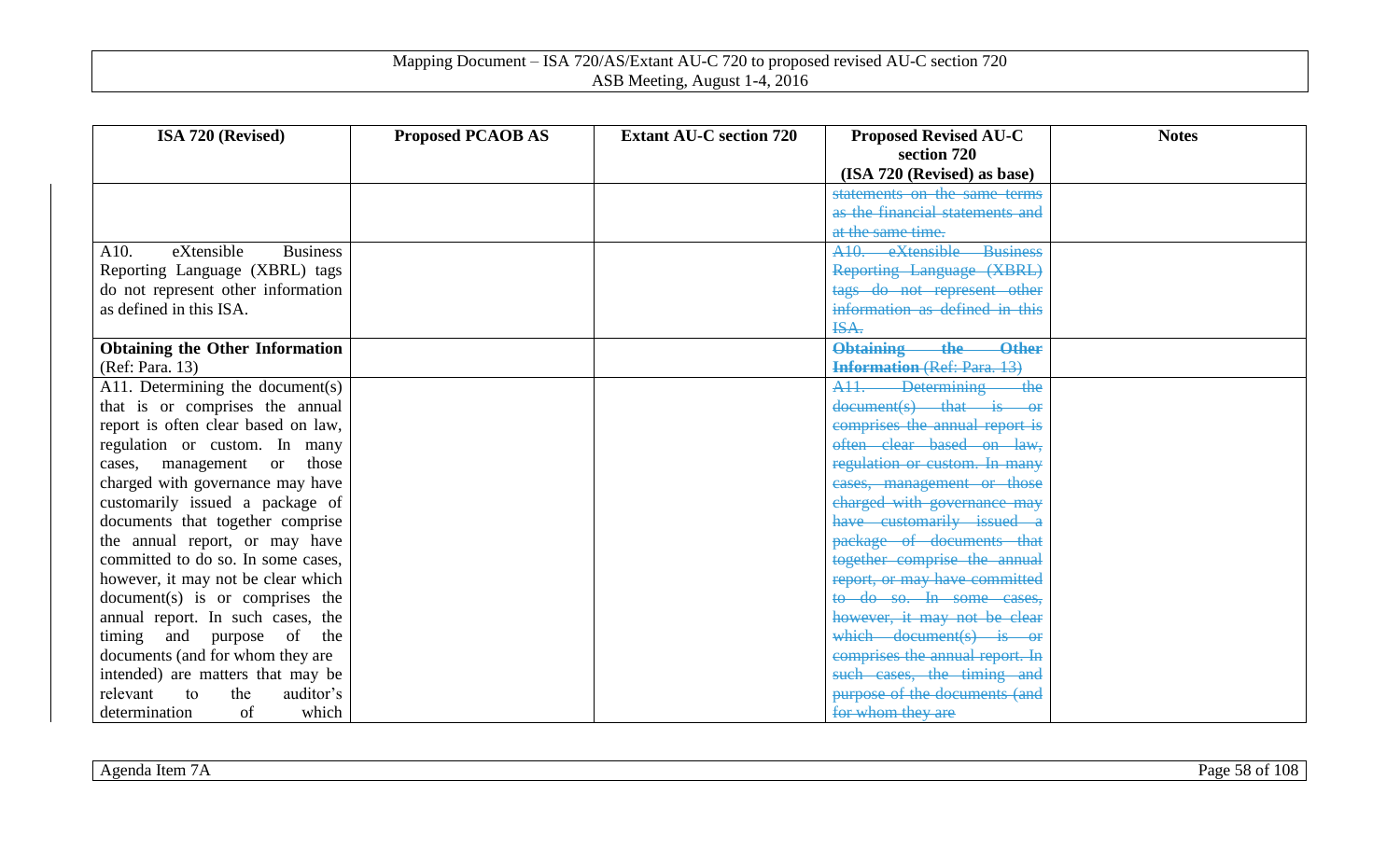| ISA 720 (Revised)                             | <b>Proposed PCAOB AS</b> | <b>Extant AU-C section 720</b> | <b>Proposed Revised AU-C</b><br>section 720 | <b>Notes</b> |
|-----------------------------------------------|--------------------------|--------------------------------|---------------------------------------------|--------------|
|                                               |                          |                                | (ISA 720 (Revised) as base)                 |              |
| document(s) is or comprises the               |                          |                                | intended) are matters that may              |              |
| annual report.                                |                          |                                | be relevant to the auditor's                |              |
|                                               |                          |                                | determination of which                      |              |
|                                               |                          |                                | document(s) is or comprises                 |              |
|                                               |                          |                                | the annual report.                          |              |
| A12. When the annual report is                |                          |                                | A12. When the annual report is              |              |
| translated into other languages               |                          |                                | translated into other languages             |              |
| pursuant to law or regulation (such           |                          |                                | pursuant to law or regulation               |              |
| as may occur when a jurisdiction              |                          |                                | (such as may occur when a                   |              |
| has more than one official                    |                          |                                | jurisdiction has more than one              |              |
| language), or when multiple                   |                          |                                | official language), or when                 |              |
| "annual reports" are prepared under           |                          |                                | multiple "annual reports" are               |              |
| different legislation (for example,           |                          |                                | prepared under different                    |              |
| when an entity is listed in more than         |                          |                                | legislation (for example, when              |              |
| one jurisdiction), consideration may          |                          |                                | an entity is listed in more than            |              |
| need to be given as to whether one,           |                          |                                | one jurisdiction), consideration            |              |
| or more than one of the "annual"              |                          |                                | may need to be given as to                  |              |
| reports" form part of the other               |                          |                                | whether one, or more than one               |              |
| information. Local<br>law<br><sub>or</sub>    |                          |                                | of the "annual reports" form                |              |
| regulation may provide further                |                          |                                | part of the other information.              |              |
| guidance in this respect.                     |                          |                                | Local law or regulation may                 |              |
|                                               |                          |                                | provide further guidance in                 |              |
|                                               |                          |                                | this respect.                               |              |
| A13.<br>those<br>Management,<br><sub>or</sub> |                          |                                | A13. Management, or those                   |              |
| charged<br>with governance,<br>1S             |                          |                                | charged with governance, is                 |              |
| responsible for preparing the annual          |                          |                                | responsible for preparing the               |              |
| auditor<br>The<br>report.<br>may              |                          |                                | annual report. The auditor may              |              |
| communicate with management or                |                          |                                | communicate example<br>with                 |              |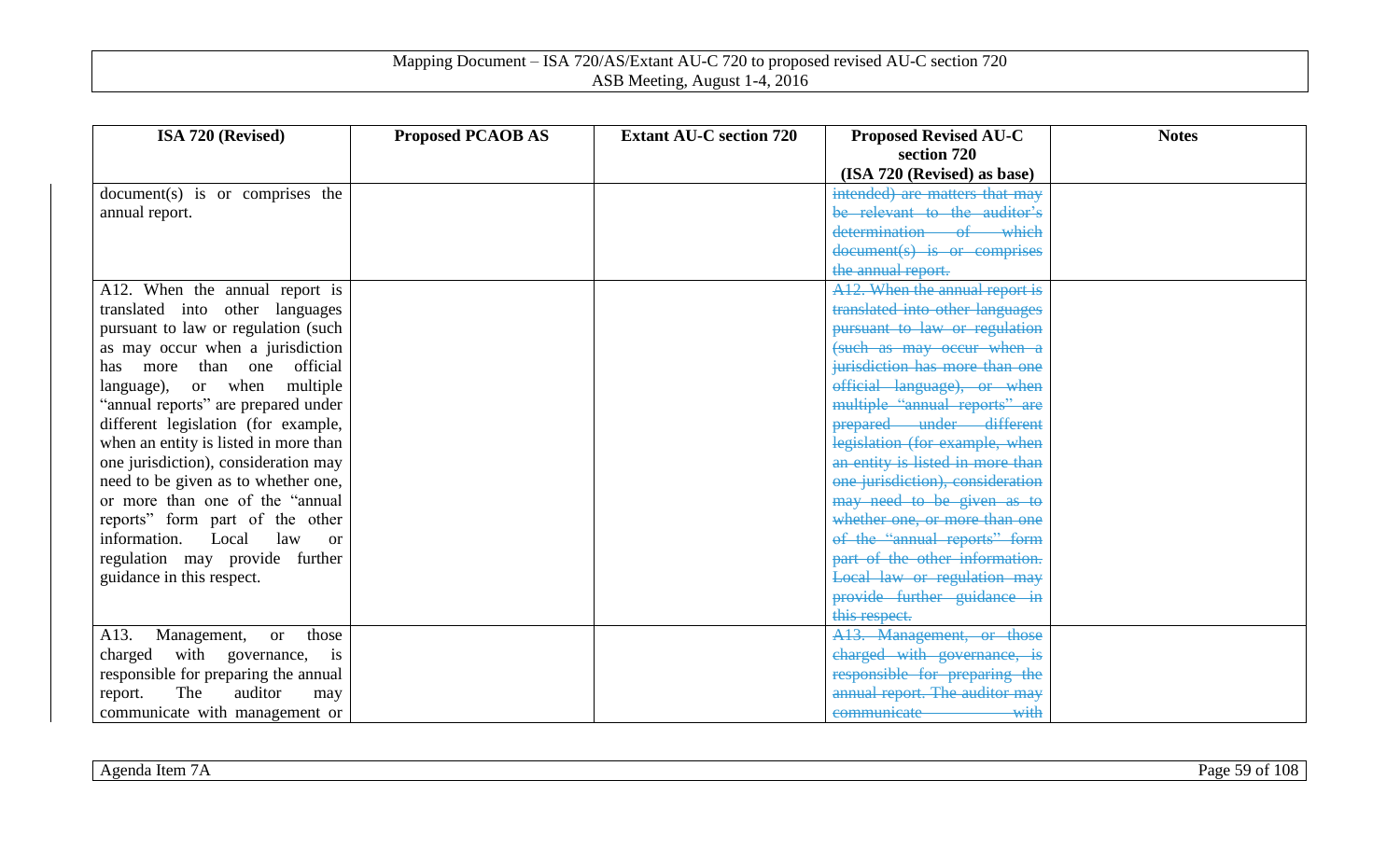| ISA 720 (Revised)                 | <b>Proposed PCAOB AS</b> | <b>Extant AU-C section 720</b> | <b>Proposed Revised AU-C</b><br>section 720<br>(ISA 720 (Revised) as base) | <b>Notes</b> |
|-----------------------------------|--------------------------|--------------------------------|----------------------------------------------------------------------------|--------------|
| those charged with governance:    |                          |                                | management or those charged                                                |              |
|                                   |                          |                                | with governance:                                                           |              |
| The auditor's expectations        |                          |                                |                                                                            |              |
| in relation to obtaining the      |                          |                                | The auditor's                                                              |              |
| final version of the annual       |                          |                                | expectations in relation                                                   |              |
| <i>(including)</i><br>report<br>a |                          |                                | to obtaining the final                                                     |              |
| combination of documents          |                          |                                | version of the annual                                                      |              |
| that together comprise the        |                          |                                | report (including                                                          |              |
| annual report) in a timely        |                          |                                | combination-                                                               |              |
| manner prior to the date of       |                          |                                | documents <b>suppliers</b><br><u>that</u>                                  |              |
| the auditor's report such that    |                          |                                | together comprise the                                                      |              |
| the auditor can complete the      |                          |                                | annual report) in a                                                        |              |
| procedures required by this       |                          |                                | timely manner prior to                                                     |              |
| ISA before the date of the        |                          |                                | the date of the auditor's                                                  |              |
| auditor's report, or if that is   |                          |                                | report such that the                                                       |              |
| not possible, as soon as          |                          |                                | auditor can complete                                                       |              |
| practicable and in any case       |                          |                                | the procedures required                                                    |              |
| prior to the entity's issuance    |                          |                                | by this ISA before the                                                     |              |
| of such information.              |                          |                                | date of the auditor's                                                      |              |
|                                   |                          |                                | report, or if that is not                                                  |              |
| The possible implications         |                          |                                | possible, as soon as                                                       |              |
| when the other information        |                          |                                | practicable and in any                                                     |              |
| is obtained after the date of     |                          |                                | ease prior to the                                                          |              |
| the auditor's report.             |                          |                                | entity's issuance of                                                       |              |
|                                   |                          |                                | such information.                                                          |              |
|                                   |                          |                                |                                                                            |              |
|                                   |                          |                                | <b>possible</b><br><del>The-</del>                                         |              |
|                                   |                          |                                | implications when the                                                      |              |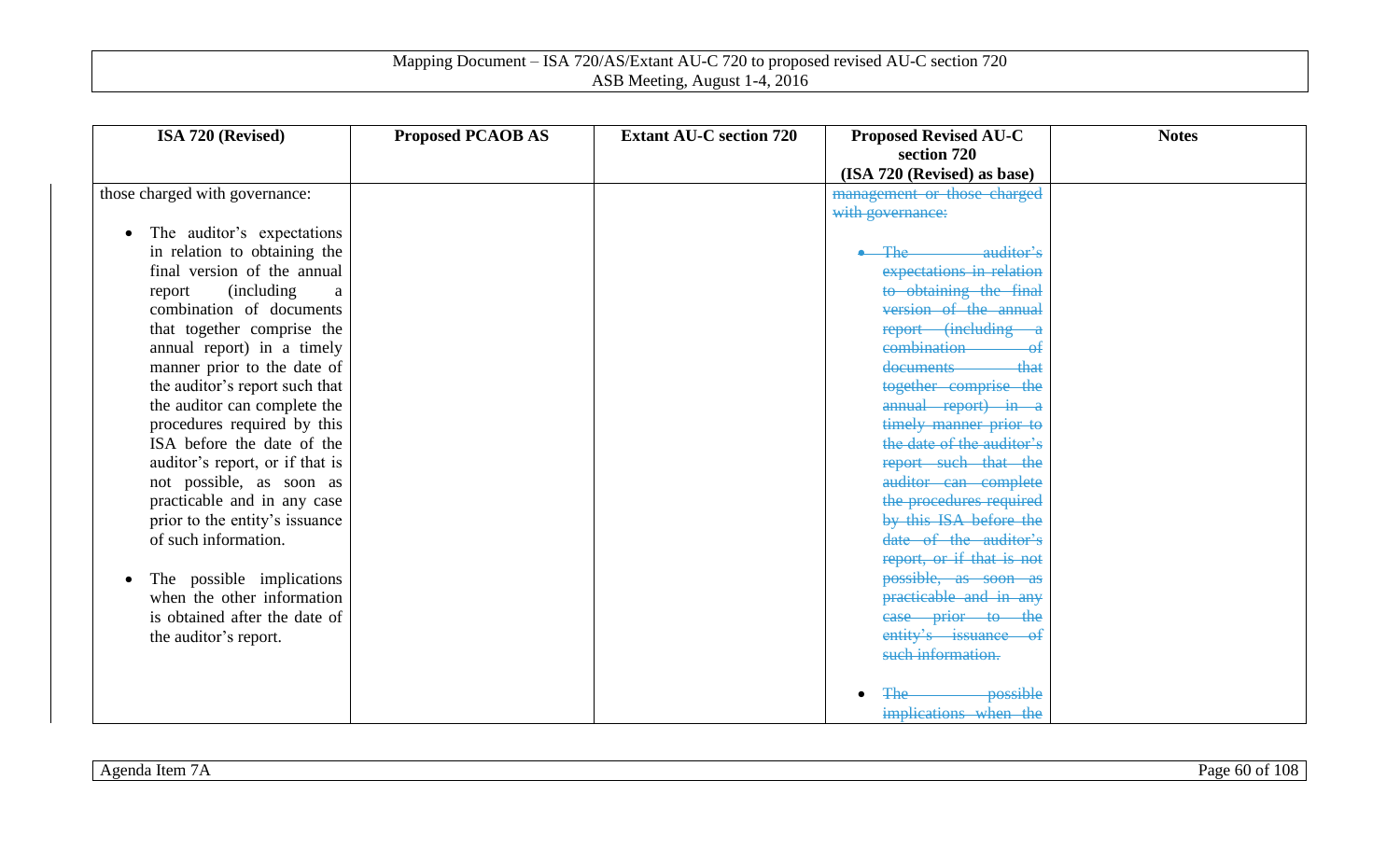| ISA 720 (Revised)                                                                                                                                                                                                                                                 | <b>Proposed PCAOB AS</b> | <b>Extant AU-C section 720</b> | <b>Proposed Revised AU-C</b><br>section 720<br>(ISA 720 (Revised) as base)                                                                                                                                               | <b>Notes</b> |
|-------------------------------------------------------------------------------------------------------------------------------------------------------------------------------------------------------------------------------------------------------------------|--------------------------|--------------------------------|--------------------------------------------------------------------------------------------------------------------------------------------------------------------------------------------------------------------------|--------------|
|                                                                                                                                                                                                                                                                   |                          |                                | other information is<br>obtained after the date<br>of the auditor's report.                                                                                                                                              |              |
| A14. The communications referred<br>to in paragraph A13 may be<br>particularly<br>appropriate<br>for<br>example:<br>initial<br>audit<br>In<br>an<br>$\bullet$<br>engagement.                                                                                      |                          |                                | The communications<br>A <sub>14</sub> .<br>referred to in paragraph A13<br>may be particularly appropriate<br>for example:<br>• In an initial audit<br>engagement.                                                       |              |
| When there has been a<br>$\bullet$<br>change in management or<br>charged<br>with<br>those<br>governance.                                                                                                                                                          |                          |                                | When there has been a<br>change in management<br>or those charged with<br>governance.                                                                                                                                    |              |
| When other information is<br>expected to be obtained after<br>the date of the auditor's<br>report.                                                                                                                                                                |                          |                                | When other<br>information is expected<br>to be obtained after the<br>date of the auditor's<br>report.                                                                                                                    |              |
| A15. Where those charged with<br>governance are to approve the other<br>information prior to its issuance by<br>the entity, the final version of such<br>other information is the one that has<br>been approved by those charged<br>with governance for issuance. |                          |                                | Where those charged<br>A15.<br>with governance are to<br>approve the other information<br>prior to its issuance by<br>the entity, the final version of<br>such other information is the<br>one that has been approved by |              |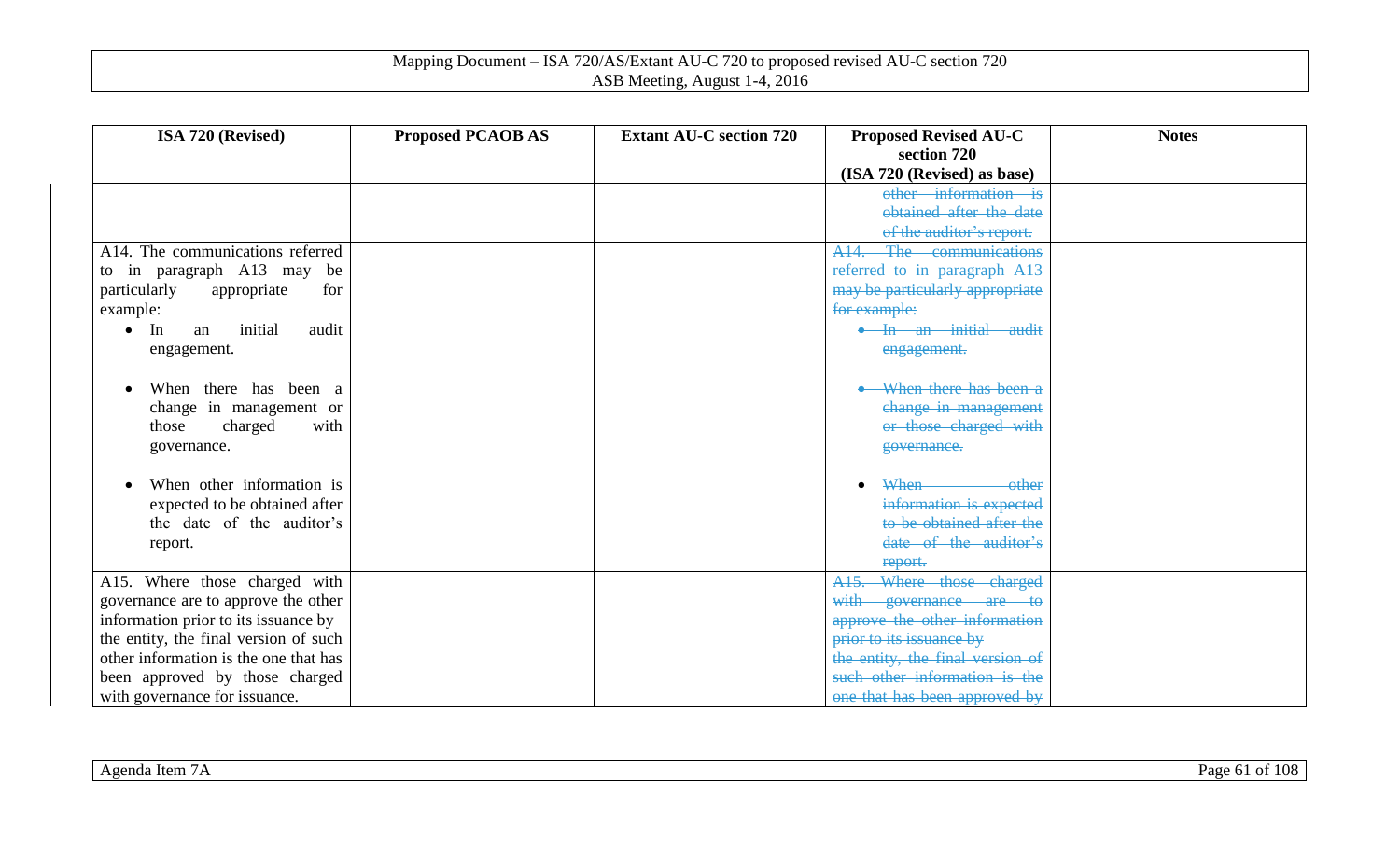| ISA 720 (Revised)                      | <b>Proposed PCAOB AS</b> | <b>Extant AU-C section 720</b> | <b>Proposed Revised AU-C</b>             | <b>Notes</b> |
|----------------------------------------|--------------------------|--------------------------------|------------------------------------------|--------------|
|                                        |                          |                                | section 720                              |              |
|                                        |                          |                                | (ISA 720 (Revised) as base)              |              |
|                                        |                          |                                | those charged with governance            |              |
|                                        |                          |                                | for issuance.                            |              |
| A16. In some cases, the entity's       |                          |                                | A16. In some cases, the                  |              |
| annual report may be a single          |                          |                                | entity's annual report may be a          |              |
| document to be released, in            |                          |                                | single document to be released,          |              |
| accordance with law or regulation      |                          |                                | in accordance with law or                |              |
| or the entity's reporting practice,    |                          |                                | regulation or the entity's               |              |
| shortly after the entity's financial   |                          |                                | reporting practice, shortly after        |              |
| reporting period such that it is       |                          |                                | the entity's financial reporting         |              |
| available to the auditor prior to the  |                          |                                | period such that it is available         |              |
| date of the auditor's report. In other |                          |                                | to the auditor prior to the date         |              |
| cases, such a document may not be      |                          |                                | of the auditor's report. In other        |              |
| required to be released until a later  |                          |                                | cases, such a document may               |              |
| time, or at a time of the entity's     |                          |                                | not be required to be released           |              |
| choosing. There may also be            |                          |                                | until a later time, or at a time         |              |
| circumstances when the entity's        |                          |                                | of the entity's choosing. There          |              |
| annual report is a combination of      |                          |                                | may also be circumstances                |              |
| documents, each subject to different   |                          |                                | when the entity's annual report          |              |
| requirements or reporting practice     |                          |                                | is a combination of documents,           |              |
| by the entity with respect to the      |                          |                                | each subject to different                |              |
| timing of their release.               |                          |                                | requirements or reporting                |              |
|                                        |                          |                                | practice by the entity with              |              |
|                                        |                          |                                | respect to the timing of their           |              |
|                                        |                          |                                | release.                                 |              |
| A17. There may be circumstances        |                          |                                | <b>There</b><br>A17.<br>be<br><b>may</b> |              |
| when, at the date of the auditor's     |                          |                                | circumstances when, at the               |              |
| report, the entity is considering the  |                          |                                | date of the auditor's report, the        |              |
| development of a document that         |                          |                                | entity is considering the                |              |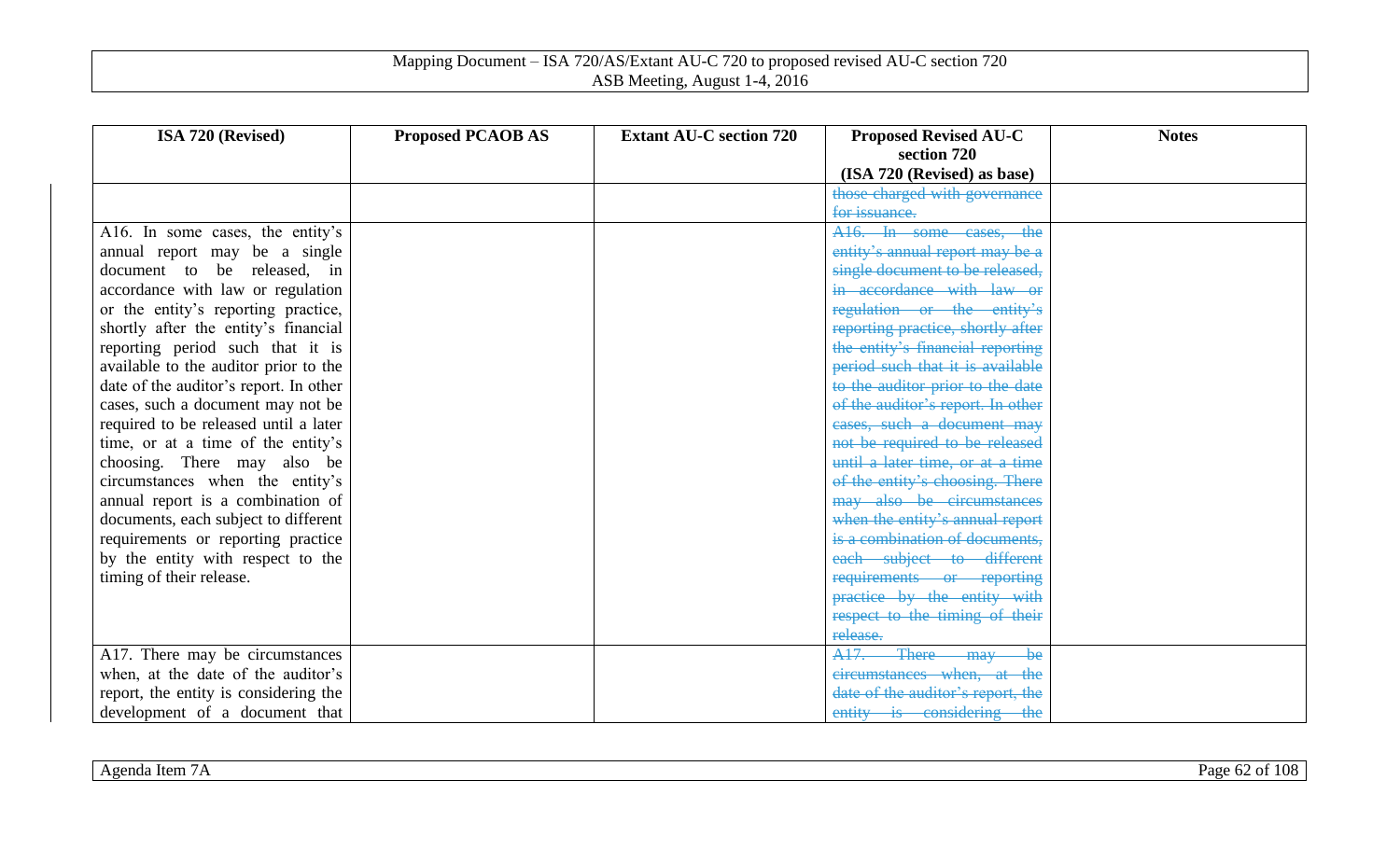| ISA 720 (Revised)                            | <b>Proposed PCAOB AS</b> | <b>Extant AU-C section 720</b> | <b>Proposed Revised AU-C</b>             | <b>Notes</b> |
|----------------------------------------------|--------------------------|--------------------------------|------------------------------------------|--------------|
|                                              |                          |                                | section 720                              |              |
|                                              |                          |                                | (ISA 720 (Revised) as base)              |              |
| may be part of the entity's annual           |                          |                                | development of a document                |              |
| report (for example, a voluntary             |                          |                                | that may be part of the entity's         |              |
| report to stakeholders)<br>but               |                          |                                | annual report (for example, a            |              |
| management is unable to confirm to           |                          |                                | voluntary-<br><u>report</u>              |              |
| the auditor the purpose or timing of         |                          |                                | stakeholders) but management             |              |
| such a document. If the auditor is           |                          |                                | is unable to confirm to the              |              |
| unable to ascertain the purpose or           |                          |                                | auditor the purpose or timing            |              |
| timing of such a document, the               |                          |                                | of such a document. If the               |              |
| document is not considered other             |                          |                                | auditor is unable to ascertain           |              |
| information for purposes of this             |                          |                                | the purpose or timing of such a          |              |
| ISA.                                         |                          |                                | document, the document is not            |              |
|                                              |                          |                                | considered other information             |              |
|                                              |                          |                                | for purposes of this ISA.                |              |
| Obtaining<br>A18.<br>other<br>the            |                          |                                | A18. Obtaining the other                 |              |
| information in a timely manner               |                          |                                | information in a timely manner           |              |
| prior to the date of the auditor's           |                          |                                | prior to the date of the                 |              |
| report enables any revisions that are        |                          |                                | auditor's report enables any             |              |
| found to be necessary to be made to          |                          |                                | revisions that are found to be           |              |
| financial statements,<br>the<br>the          |                          |                                | necessary to be made to the              |              |
| auditor's report, or the other               |                          |                                | financial statements,                    |              |
| information prior to their issuance.         |                          |                                | auditor's report, or the other           |              |
| The audit engagement letter <sup>6</sup> may |                          |                                | information prior to their               |              |
| make reference to an agreement               |                          |                                | issuance. The audit                      |              |
| with management to make available            |                          |                                | engagement letter <sup>6</sup> -may make |              |
| to the auditor the other information         |                          |                                | reference to an agreement with           |              |
| in a timely manner, and if possible          |                          |                                | management to make available             |              |
| prior to the date of the auditor's           |                          |                                | to the auditor the other                 |              |
| report.                                      |                          |                                | information in a timely                  |              |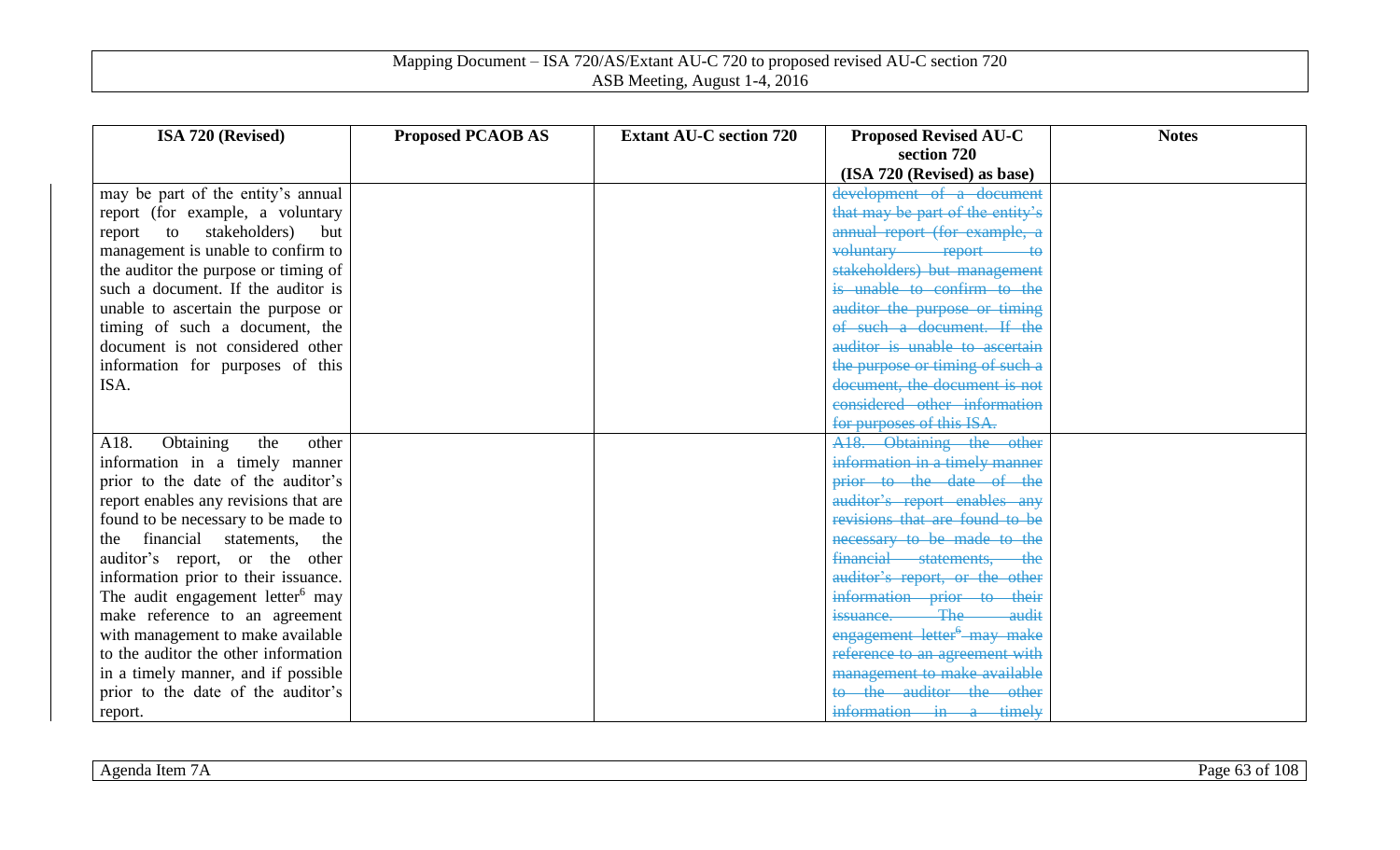| ISA 720 (Revised)                         | <b>Proposed PCAOB AS</b> | <b>Extant AU-C section 720</b> | <b>Proposed Revised AU-C</b>             | <b>Notes</b> |
|-------------------------------------------|--------------------------|--------------------------------|------------------------------------------|--------------|
|                                           |                          |                                | section 720                              |              |
|                                           |                          |                                | (ISA 720 (Revised) as base)              |              |
|                                           |                          |                                | manner, and if possible prior to         |              |
| $6$ ISA 210, Agreeing the Terms of        |                          |                                | the date of the auditor's report.        |              |
| Audit Engagements, paragraph A23          |                          |                                |                                          |              |
|                                           |                          |                                | <sup>6</sup> ISA 210, Agreeing the Terms |              |
|                                           |                          |                                | of Audit Engagements,                    |              |
|                                           |                          |                                | paragraph A23                            |              |
| A19. When other information is            |                          |                                | A19. When other information              |              |
| only made available to users via the      |                          |                                | is only made available to users          |              |
| entity's website, the version of the      |                          |                                | via the entity's website, the            |              |
| other information obtained from the       |                          |                                | version of the other                     |              |
| entity, rather than directly from the     |                          |                                | information obtained from the            |              |
| entity's website, is the relevant         |                          |                                | entity, rather than directly from        |              |
| document on which the auditor             |                          |                                | the entity's website, is the             |              |
| would perform procedures in               |                          |                                | relevant document on which               |              |
| accordance with this ISA. The             |                          |                                | the auditor would perform                |              |
| auditor has no responsibility under       |                          |                                | procedures in accordance with            |              |
| this ISA to search for other              |                          |                                | this ISA. The auditor has no             |              |
| information,<br>including<br>other        |                          |                                | responsibility under this ISA to         |              |
| information that may be on the            |                          |                                | search for other information,            |              |
| entity's website, nor to perform any      |                          |                                | including other information              |              |
| procedures to confirm that other          |                          |                                | that may be on the entity's              |              |
| information<br>is appropriately           |                          |                                | website, nor to perform any              |              |
| displayed on the entity's website or      |                          |                                | procedures to confirm that               |              |
| otherwise has been appropriately          |                          |                                | other information                        |              |
| transmitted<br>displayed<br><sub>or</sub> |                          |                                | appropriately displayed on the           |              |
| electronically.                           |                          |                                | entity's website or otherwise            |              |
|                                           |                          |                                | has been appropriately                   |              |
|                                           |                          |                                | transmitted or displayed                 |              |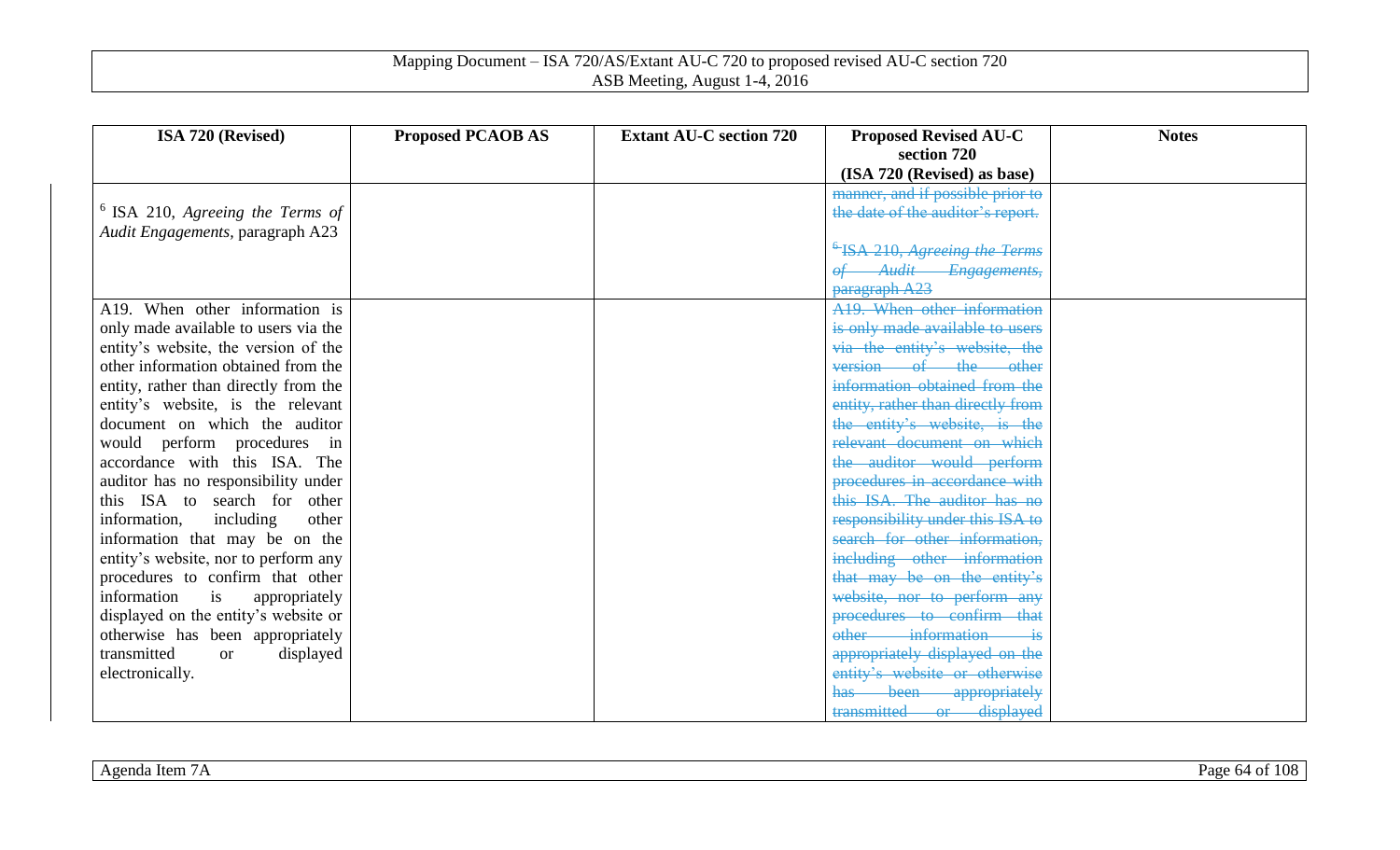| ISA 720 (Revised)                                     | <b>Proposed PCAOB AS</b> | <b>Extant AU-C section 720</b> | <b>Proposed Revised AU-C</b>            | <b>Notes</b> |
|-------------------------------------------------------|--------------------------|--------------------------------|-----------------------------------------|--------------|
|                                                       |                          |                                | section 720                             |              |
|                                                       |                          |                                | (ISA 720 (Revised) as base)             |              |
|                                                       |                          |                                | electronically.                         |              |
| A20. The auditor is not precluded                     |                          |                                | A20. The auditor is not                 |              |
| from dating or issuing the auditor's                  |                          |                                | precluded from dating or                |              |
| report if the auditor has not                         |                          |                                | issuing the auditor's report if         |              |
| obtained some or all of the other                     |                          |                                | the auditor has not obtained            |              |
| information.                                          |                          |                                | some or all of the other                |              |
|                                                       |                          |                                | information.                            |              |
| A21. When the other information is                    |                          |                                | A21. When the other                     |              |
| obtained after the date of the                        |                          |                                | information is obtained after           |              |
| auditor's report, the auditor is not                  |                          |                                | the date of the auditor's report,       |              |
| required to update the procedures                     |                          |                                | the auditor is not required to          |              |
| performed in accordance with                          |                          |                                | update the procedures                   |              |
| paragraphs 6 and 7 of ISA 560.7                       |                          |                                | performed in accordance with            |              |
|                                                       |                          |                                | paragraphs 6 and 7 of ISA               |              |
| ISA 560, Subsequent Events                            |                          |                                | $560^{-7}$                              |              |
|                                                       |                          |                                |                                         |              |
|                                                       |                          |                                | <sup>7</sup> ISA 560, Subsequent Events |              |
| <b>ISA</b><br>580 <sup>8</sup><br>establishes<br>A22. |                          |                                | A22. ISA 580 <sup>8</sup> establishes   |              |
| requirements and provides guidance                    |                          |                                | requirements and provides               |              |
| the<br>use<br>of<br>written<br>on                     |                          |                                | guidance on the use of written          |              |
| The<br>written<br>representations.                    |                          |                                | representations. The written            |              |
| representation required<br>to be                      |                          |                                | representation required to be           |              |
| requested by paragraph $13(c)$                        |                          |                                | requested by paragraph 13(c)            |              |
| regarding other information that                      |                          |                                | regarding other information             |              |
| will be available only after the date                 |                          |                                | that will be available only after       |              |
| of the auditor's report is intended to                |                          |                                | the date of the auditor's report        |              |
| support the auditor's ability to                      |                          |                                | is intended to support the              |              |
| complete the procedures required                      |                          |                                | auditor's ability to complete           |              |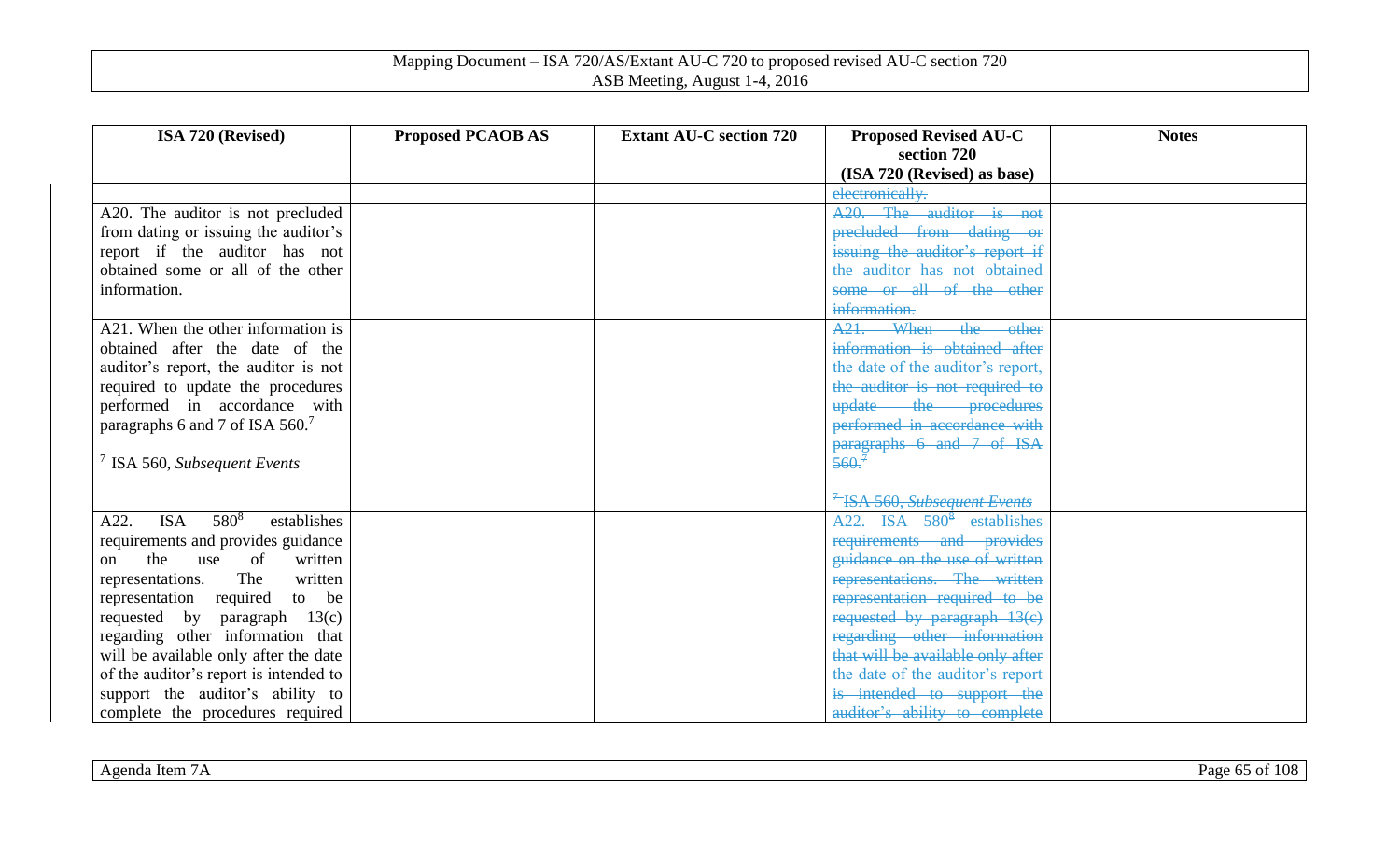| ISA 720 (Revised)                     | <b>Proposed PCAOB AS</b> | <b>Extant AU-C section 720</b> | <b>Proposed Revised AU-C</b><br>section 720 | <b>Notes</b> |
|---------------------------------------|--------------------------|--------------------------------|---------------------------------------------|--------------|
|                                       |                          |                                | (ISA 720 (Revised) as base)                 |              |
| by this ISA with respect to such      |                          |                                | the procedures required by this             |              |
| information. In addition, the auditor |                          |                                | ISA with respect to such                    |              |
| may find it useful to request other   |                          |                                | information. In addition, the               |              |
| written<br>representations,<br>for    |                          |                                | auditor may find it useful to               |              |
| example, that:                        |                          |                                | request other written                       |              |
|                                       |                          |                                | representations, for example,               |              |
| Management has informed               |                          |                                | that:                                       |              |
| the auditor of all the                |                          |                                |                                             |              |
| documents that it expects to          |                          |                                | Management has                              |              |
| issue that may comprise               |                          |                                | informed the auditor of                     |              |
| other information;                    |                          |                                | all the documents that                      |              |
|                                       |                          |                                | it expects to issue that                    |              |
| The financial statements and          |                          |                                | may comprise other                          |              |
| information<br>other<br>any           |                          |                                | information;                                |              |
| obtained by the auditor prior         |                          |                                |                                             |              |
| to the date of the auditor's          |                          |                                | The financial                               |              |
| report are consistent with            |                          |                                | statements and any                          |              |
| one another, and the other            |                          |                                | other information                           |              |
| information does not contain          |                          |                                | obtained by the auditor                     |              |
| any material misstatements;           |                          |                                | prior to the date of the                    |              |
| and                                   |                          |                                | auditor's report are                        |              |
|                                       |                          |                                | consistent with one                         |              |
| With regard to other                  |                          |                                | another, and the other                      |              |
| information that has not              |                          |                                | information does not                        |              |
| been obtained by the auditor          |                          |                                | contain any material                        |              |
| prior to the date of the              |                          |                                | misstatements; and                          |              |
| auditor's<br>that<br>report,          |                          |                                |                                             |              |
| management intends<br>to              |                          |                                | • With regard to other                      |              |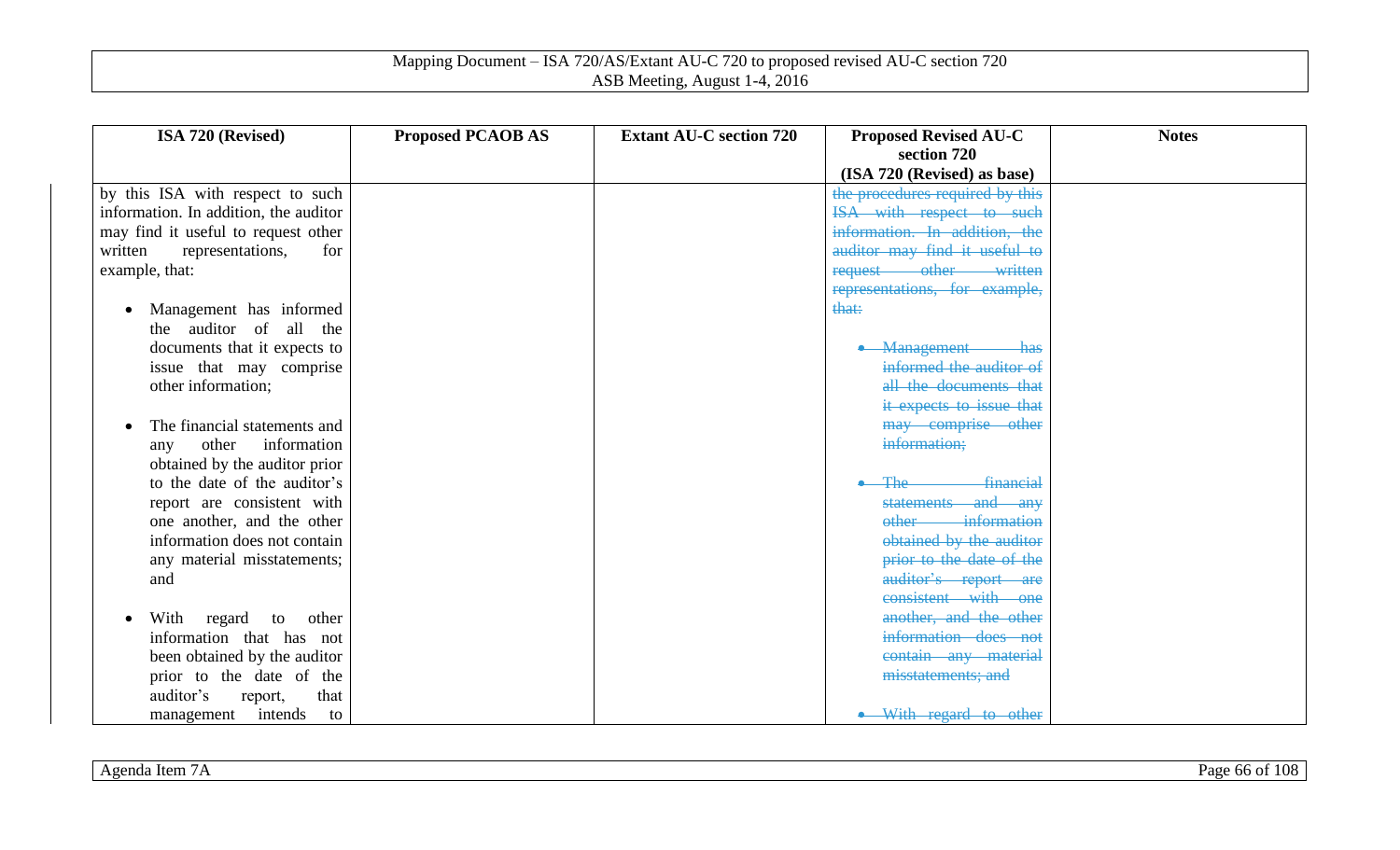| ISA 720 (Revised)                             | <b>Proposed PCAOB AS</b> | <b>Extant AU-C section 720</b>                                        | <b>Proposed Revised AU-C</b>       | <b>Notes</b> |
|-----------------------------------------------|--------------------------|-----------------------------------------------------------------------|------------------------------------|--------------|
|                                               |                          |                                                                       | section 720                        |              |
|                                               |                          |                                                                       | (ISA 720 (Revised) as base)        |              |
| prepare and issue such other                  |                          |                                                                       | information that has not           |              |
| information<br>and<br>the                     |                          |                                                                       | been obtained by the               |              |
| expected timing of such                       |                          |                                                                       | auditor prior to the date          |              |
| issuance.                                     |                          |                                                                       | of the auditor's report,           |              |
|                                               |                          |                                                                       | that management                    |              |
| <sup>8</sup> ISA 580, Written Representations |                          |                                                                       | intends to prepare and             |              |
|                                               |                          |                                                                       | issue such other                   |              |
|                                               |                          |                                                                       | information and the                |              |
|                                               |                          |                                                                       | expected timing of such            |              |
|                                               |                          |                                                                       | <i>issuance.</i>                   |              |
|                                               |                          |                                                                       |                                    |              |
|                                               |                          |                                                                       | $-580.$<br>Written<br><b>ISA</b>   |              |
|                                               |                          |                                                                       | <b>Representations</b>             |              |
| Reading and Considering the                   |                          | Other<br>Information<br>Reading                                       | <b>Reading and Considering the</b> |              |
| <b>Other Information</b> (Ref: Para. 14–      |                          | (Ref: par. .07)                                                       | Other Information<br>(Ref:         |              |
| 15)                                           |                          |                                                                       | Para $\frac{14 - 1513}{2}$         |              |
| A23. The auditor is required by ISA           |                          | Obtaining<br>the<br>other<br>.A6                                      | A23A7. Obtaining the other         |              |
| $200^9$ to plan and perform the audit         |                          | information prior to the report                                       | information prior to the report    |              |
| with<br>professional<br>skepticism.           |                          | release date enables the auditor                                      | release date enables the auditor   |              |
| Maintaining<br>professional                   |                          | to resolve possible material                                          | to resolve possible material       |              |
| skepticism when reading and                   |                          | inconsistencies and apparent inconsistencies and apparent             |                                    |              |
| considering the other information             |                          | material misstatements of fact                                        | material misstatements of fact     |              |
| includes, for example, recognizing            |                          | with management on a timely                                           | with management on a timely        |              |
| that management may be overly                 |                          | basis. An agreement with                                              | basis. An agreement<br>with        |              |
| optimistic about the success of its           |                          | management regarding when                                             | management regarding when          |              |
| plans, and<br>being<br>alert<br>to            |                          | other information will be                                             | other information will be          |              |
| information<br>that<br>be<br>may              |                          | available may be helpful. The                                         | available may be helpful. The      |              |
| inconsistent with:                            |                          | auditor may delay the release of <u>auditor</u> may delay the release |                                    |              |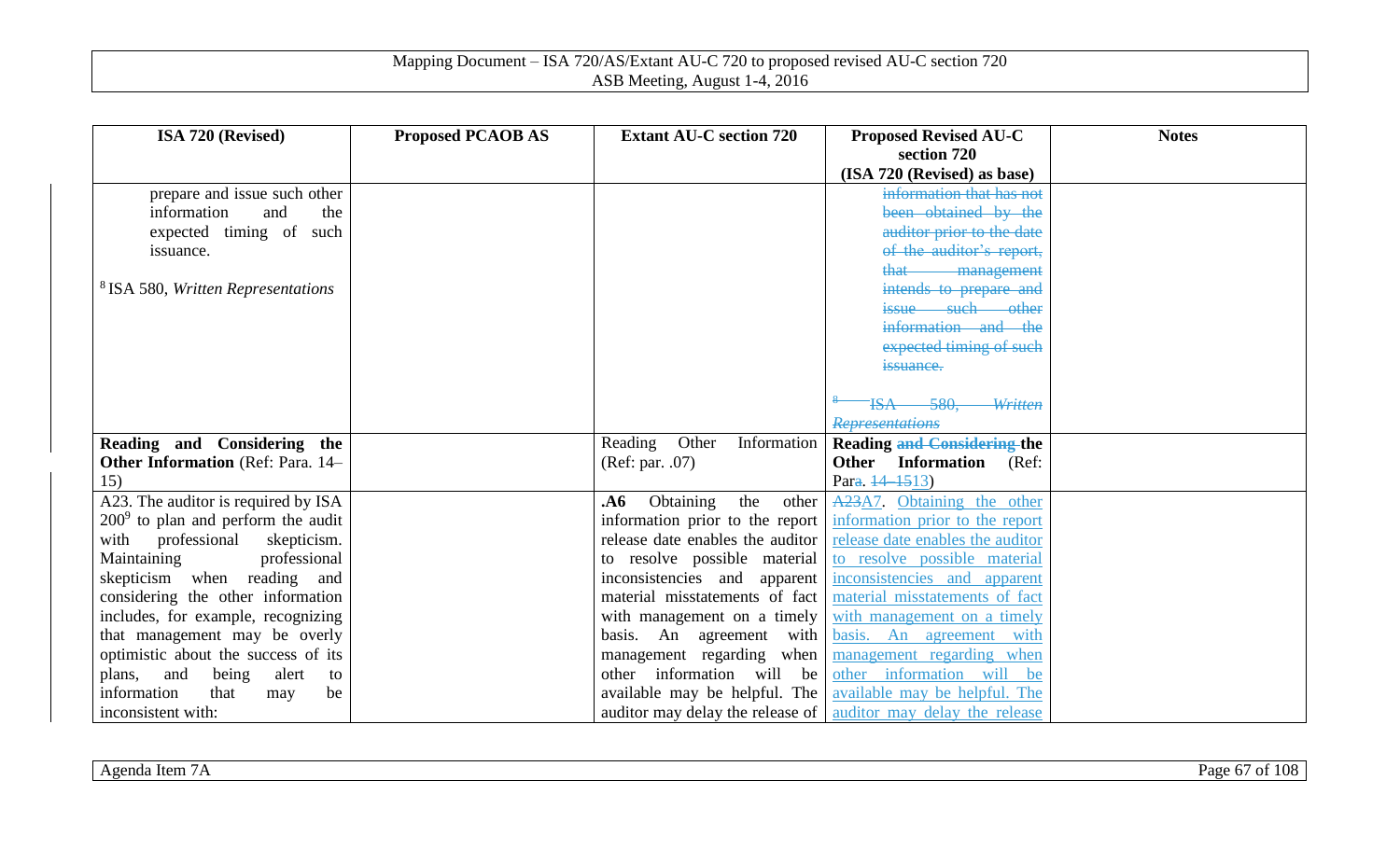| ISA 720 (Revised)                                                                    | <b>Proposed PCAOB AS</b> | <b>Extant AU-C section 720</b>                                                                      | <b>Proposed Revised AU-C</b><br>section 720<br>(ISA 720 (Revised) as base)                    | <b>Notes</b> |
|--------------------------------------------------------------------------------------|--------------------------|-----------------------------------------------------------------------------------------------------|-----------------------------------------------------------------------------------------------|--------------|
| (a) The financial statements; or                                                     |                          | auditor's<br>until<br>report<br>the<br>management provides the other<br>information to the auditor. | of the auditor's report until<br>management provides the other<br>information to the auditor. |              |
| (b) The auditor's knowledge<br>obtained in the audit.                                |                          |                                                                                                     | The auditor is required by ISA<br>$200^9$ to plan and perform the                             |              |
| $9$ ISA 200, paragraph 15                                                            |                          |                                                                                                     | audit with professional<br>skepticism. Maintaining<br>professional skepticism when            |              |
|                                                                                      |                          |                                                                                                     | reading and considering the<br>other information includes, for                                |              |
|                                                                                      |                          |                                                                                                     | example, recognizing that<br>management may be overly<br>optimistic about the success of      |              |
|                                                                                      |                          |                                                                                                     | its plans, and being alert to<br>information that may be<br>inconsistent with:                |              |
|                                                                                      |                          |                                                                                                     | financial<br>$The -$                                                                          |              |
|                                                                                      |                          |                                                                                                     | statements; or<br>The auditor's                                                               |              |
|                                                                                      |                          |                                                                                                     | knowledge obtained in<br>the audit.                                                           |              |
|                                                                                      |                          |                                                                                                     | $^{9}$ ISA 200, paragraph 15                                                                  |              |
| A24. In accordance with ISA 220, <sup>10</sup><br>the engagement partner is required |                          |                                                                                                     | A24. In accordance with ISA<br>220, <sup>10</sup> -the engagement partner                     |              |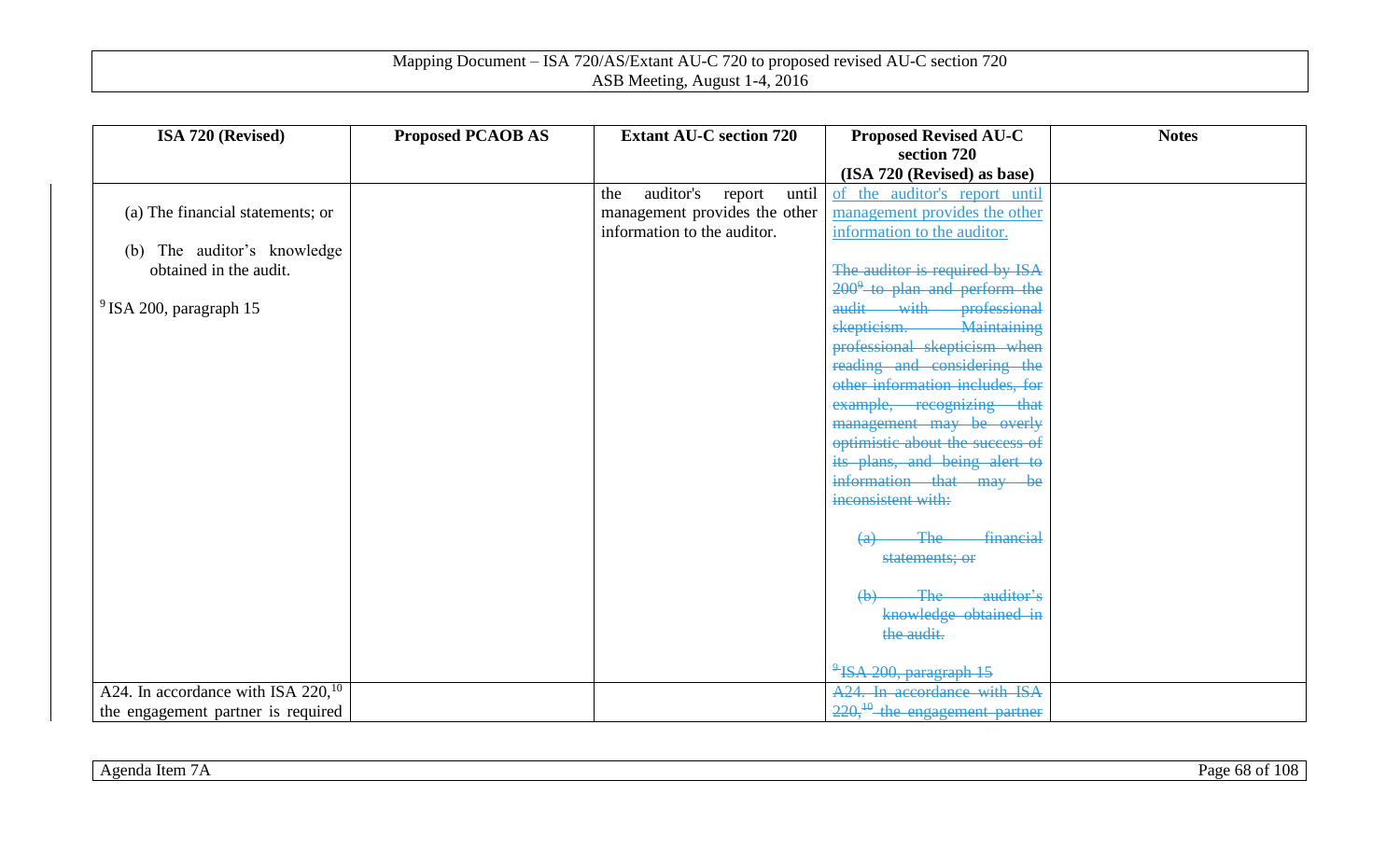| ISA 720 (Revised)                       | <b>Proposed PCAOB AS</b> | <b>Extant AU-C section 720</b> | <b>Proposed Revised AU-C</b>               | <b>Notes</b> |
|-----------------------------------------|--------------------------|--------------------------------|--------------------------------------------|--------------|
|                                         |                          |                                | section 720<br>(ISA 720 (Revised) as base) |              |
| take responsibility for the<br>to       |                          |                                | required to take                           |              |
| direction,<br>supervision<br>and        |                          |                                | responsibility for the direction,          |              |
| of<br>performance<br>the<br>audit       |                          |                                | supervision and performance                |              |
| engagement in compliance<br>with        |                          |                                | of the audit engagement in                 |              |
| professional<br>standards<br>and        |                          |                                | compliance with professional               |              |
| applicable legal and regulatory         |                          |                                | standards and applicable legal             |              |
| requirements. In the context of this    |                          |                                | and regulatory requirements.               |              |
| ISA, factors that may be taken into     |                          |                                | In the context of this ISA,                |              |
| account when determining<br>the         |                          |                                | factors that may be taken into             |              |
| appropriate<br>engagement<br>team       |                          |                                | account when determining the               |              |
| address<br>the<br>members<br>to         |                          |                                | appropriate engagement team                |              |
| requirements of paragraphs 14–15,       |                          |                                | members to address the                     |              |
| include:                                |                          |                                | requirements of paragraphs                 |              |
|                                         |                          |                                | 14–15, include:                            |              |
| The relative experience of<br>$\bullet$ |                          |                                |                                            |              |
| engagement team members.                |                          |                                | The relative experience                    |              |
|                                         |                          |                                | of engagement team                         |              |
| Whether the engagement                  |                          |                                | members.                                   |              |
| members<br>be<br>to<br>team             |                          |                                |                                            |              |
| assigned the tasks have the             |                          |                                | Whether<br>$-$ the                         |              |
| relevant<br>knowledge                   |                          |                                | engagement<br><del>-team</del>             |              |
| obtained in the audit to                |                          |                                | members to be assigned                     |              |
| identify<br>inconsistencies             |                          |                                | the tasks have the                         |              |
| other<br>between<br>the                 |                          |                                | relevant knowledge                         |              |
| information<br>that<br>and              |                          |                                | obtained in the audit to                   |              |
| knowledge.                              |                          |                                | identify inconsistencies                   |              |
|                                         |                          |                                | between the other                          |              |
| The<br>degree of judgment               |                          |                                | information and that                       |              |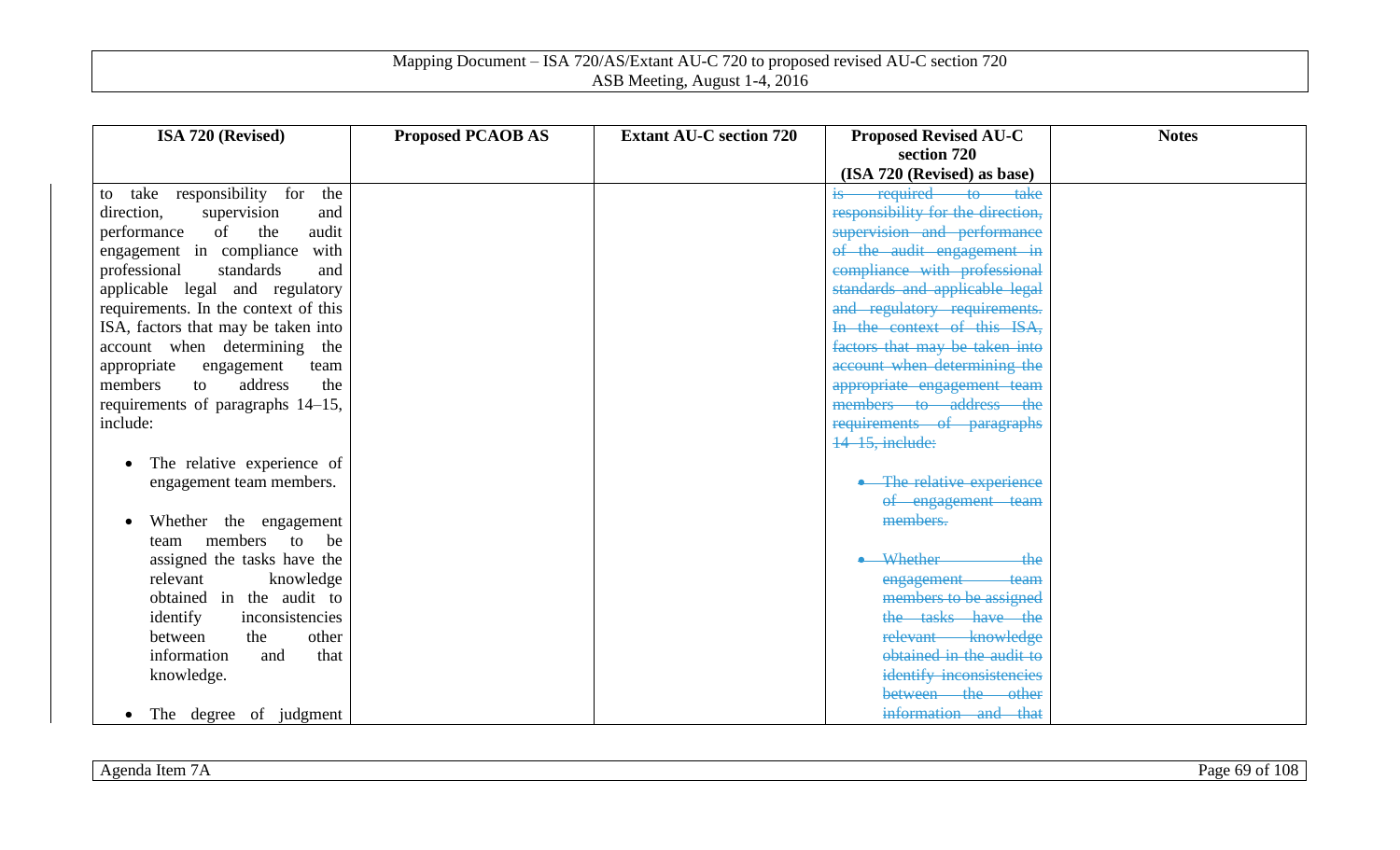| ISA 720 (Revised)              | <b>Proposed PCAOB AS</b> | <b>Extant AU-C section 720</b> | <b>Proposed Revised AU-C</b>        | <b>Notes</b> |
|--------------------------------|--------------------------|--------------------------------|-------------------------------------|--------------|
|                                |                          |                                | section 720                         |              |
|                                |                          |                                | (ISA 720 (Revised) as base)         |              |
| involved in addressing the     |                          |                                | knowledge.                          |              |
| requirements of paragraph      |                          |                                |                                     |              |
| $14 - 15$ .<br>For<br>example, |                          |                                | The degree of judgment              |              |
| performing procedures to       |                          |                                | involved in addressing              |              |
| evaluate the consistency of    |                          |                                | the requirements of                 |              |
| amounts in<br>the other        |                          |                                | paragraph 14-15. For                |              |
| information<br>that<br>are     |                          |                                | example, performing                 |              |
| intended to be the same as     |                          |                                | procedures to evaluate              |              |
| amounts in the financial       |                          |                                | the consistency of                  |              |
| statements may be carried      |                          |                                | amounts in the other                |              |
| out by less experienced        |                          |                                | information that are                |              |
| engagement team members.       |                          |                                | intended to be the same             |              |
|                                |                          |                                | as amounts in the                   |              |
| Whether, in the case of a      |                          |                                | financial statements                |              |
| group audit, it is necessary   |                          |                                | may be carried out by               |              |
| to make inquiries of a         |                          |                                | less experienced                    |              |
| auditor<br>in<br>component     |                          |                                | engagement team                     |              |
| addressing<br>the<br>other     |                          |                                | members.                            |              |
| information related to that    |                          |                                |                                     |              |
| component.                     |                          |                                | Whether, in the case of             |              |
|                                |                          |                                | a group audit, it is                |              |
|                                |                          |                                | necessary to make                   |              |
|                                |                          |                                | inquiries of a                      |              |
|                                |                          |                                | component auditor in                |              |
|                                |                          |                                | addressing the other                |              |
|                                |                          |                                | information related to              |              |
|                                |                          |                                | that component.                     |              |
| Considering Whether There is a |                          |                                | <b>Considering Whether There is</b> |              |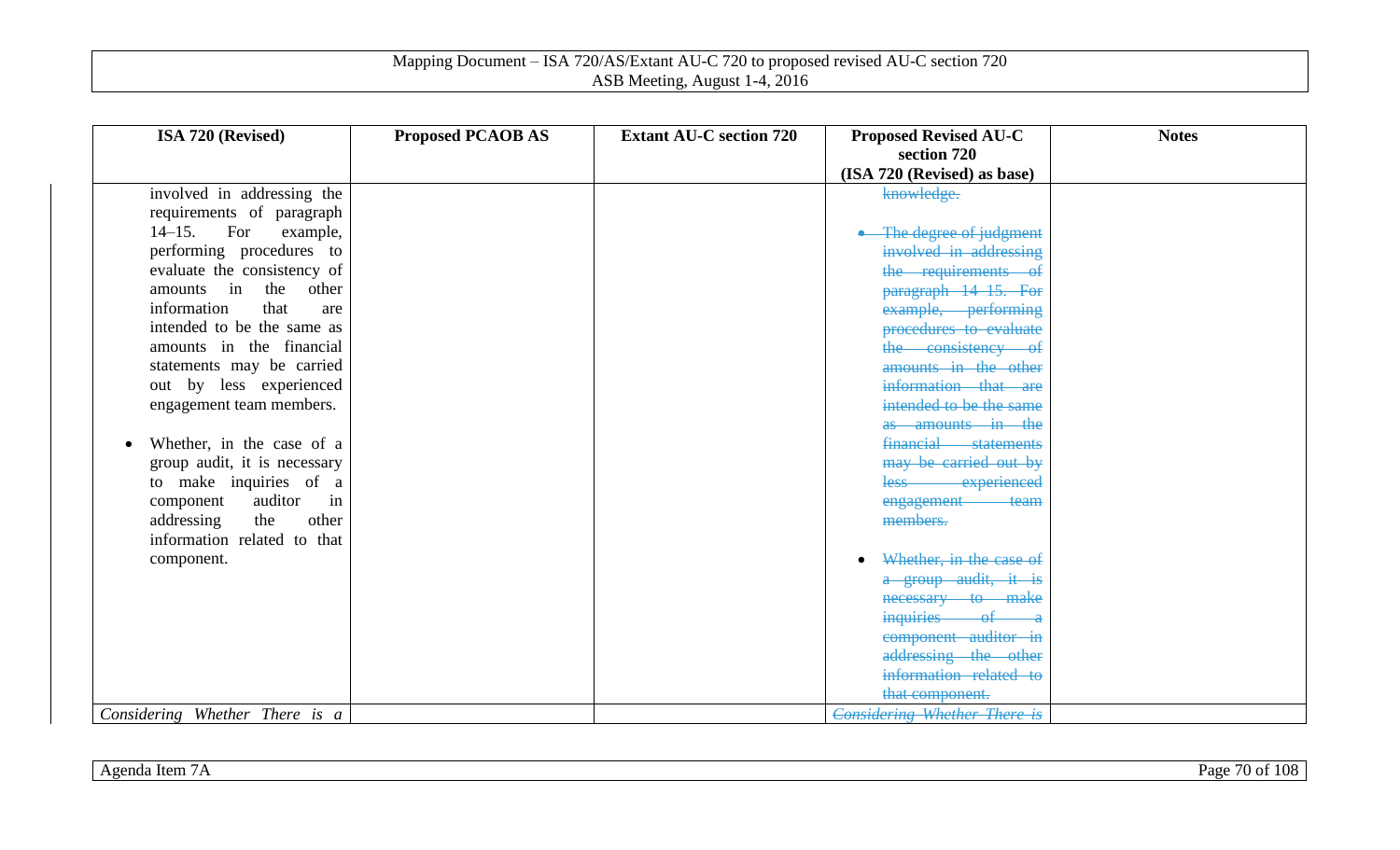| ISA 720 (Revised)                          | <b>Proposed PCAOB AS</b> | <b>Extant AU-C section 720</b> | <b>Proposed Revised AU-C</b>   | <b>Notes</b> |
|--------------------------------------------|--------------------------|--------------------------------|--------------------------------|--------------|
|                                            |                          |                                | section 720                    |              |
|                                            |                          |                                | (ISA 720 (Revised) as base)    |              |
| Material Inconsistency between the         |                          |                                | a Material Inconsistency       |              |
| Other Information and<br>the               |                          |                                | between the Other Information  |              |
| Financial                                  |                          |                                | and the Financial              |              |
| <i>Statements</i> (Ref: Para. 14(a))       |                          |                                | Statements (Ref: Para, 14(a))  |              |
| A25. Other information<br>may              |                          |                                | A25. Other information may     |              |
| include amounts or other items that        |                          |                                | include amounts or other items |              |
| are intended to be the same as, to         |                          |                                | that are intended to be the    |              |
| summarize, or to provide greater           |                          |                                | same as, to summarize, or to   |              |
| detail about, the amounts or other         |                          |                                | provide greater detail about,  |              |
| items in the financial statements.         |                          |                                | the amounts or other items in  |              |
| Examples of such amounts or other          |                          |                                | the financial statements.      |              |
| items may include:                         |                          |                                | Examples of such amounts or    |              |
|                                            |                          |                                | other items may include:       |              |
| Tables, charts or graphs                   |                          |                                |                                |              |
| containing extracts of the                 |                          |                                | Tables, charts or graphs       |              |
| financial statements.                      |                          |                                | containing extracts of         |              |
|                                            |                          |                                | the financial                  |              |
| providing<br>disclosure                    |                          |                                | statements.                    |              |
| greater detail<br>about a                  |                          |                                |                                |              |
| balance or account shown in                |                          |                                | A disclosure providing         |              |
| financial statements,                      |                          |                                | greater detail about a         |              |
| such as "Revenue for 20X1"                 |                          |                                | balance or account             |              |
| comprised XXX million                      |                          |                                | shown in the financial         |              |
| from product X and YYY                     |                          |                                | statements, such as            |              |
| million from product Y."                   |                          |                                | "Revenue for 20X1              |              |
|                                            |                          |                                | comprised XXX                  |              |
| Descriptions of the financial<br>$\bullet$ |                          |                                | million from product X         |              |
|                                            |                          |                                | and YYY million from           |              |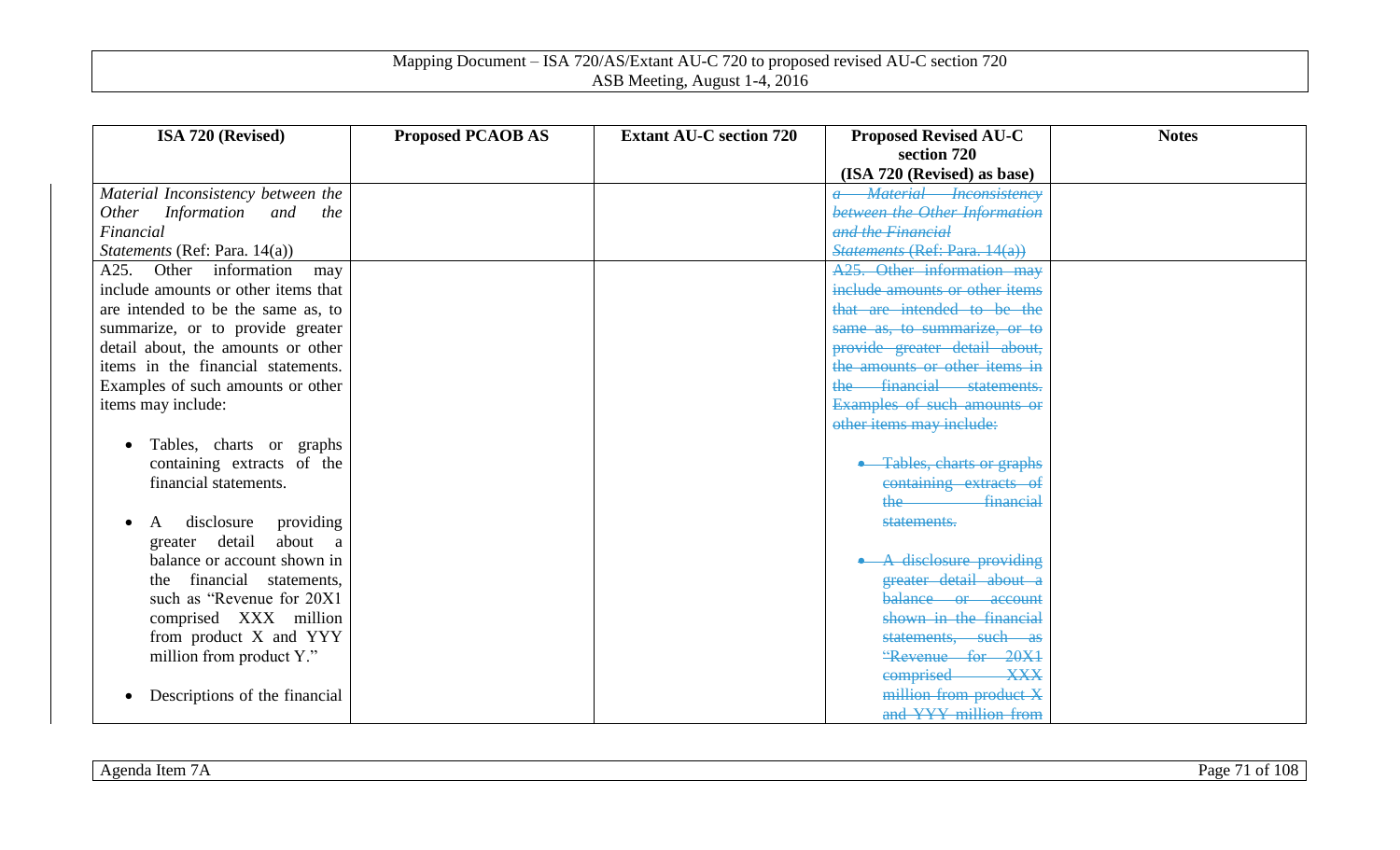| ISA 720 (Revised)                    | <b>Proposed PCAOB AS</b> | <b>Extant AU-C section 720</b> | <b>Proposed Revised AU-C</b><br>section 720 | <b>Notes</b> |
|--------------------------------------|--------------------------|--------------------------------|---------------------------------------------|--------------|
|                                      |                          |                                | (ISA 720 (Revised) as base)                 |              |
| "Total<br>such<br>results,<br>as     |                          |                                | product Y."                                 |              |
| and development<br>research          |                          |                                |                                             |              |
| XXX in<br>was<br>expense             |                          |                                | Descriptions of the                         |              |
| 20X1."                               |                          |                                | financial results, such                     |              |
|                                      |                          |                                | as "Total research and                      |              |
|                                      |                          |                                | development expense                         |              |
|                                      |                          |                                | was XXX in 20X1."                           |              |
| A26. In evaluating the consistency   |                          |                                | A26. In evaluating<br>$-$ the               |              |
| of selected amounts or other items   |                          |                                | consistency of selected                     |              |
| in the other information with the    |                          |                                | amounts or other items in the               |              |
| financial statements, the auditor is |                          |                                | other information with the                  |              |
| not required to compare all amounts  |                          |                                | financial statements, the                   |              |
| or other items in the other          |                          |                                | auditor is not required to                  |              |
| information that are intended to be  |                          |                                | compare all amounts or other                |              |
| the same as, to summarize, or to     |                          |                                | items in the other information              |              |
| provide greater detail about, the    |                          |                                | that are intended to be the                 |              |
| amounts or other items in the        |                          |                                | same as, to summarize, or to                |              |
| financial statements, with such      |                          |                                | provide greater detail about,               |              |
| amounts or other items in the        |                          |                                | the amounts or other items in               |              |
| financial statements.                |                          |                                | the financial statements, with              |              |
|                                      |                          |                                | such amounts or other items in              |              |
|                                      |                          |                                | the financial statements.                   |              |
| A27. Selecting the amounts or other  |                          |                                | A27. Selecting the amounts or               |              |
| items to compare is a matter of      |                          |                                | other items to compare is a                 |              |
| professional judgment.<br>Factors    |                          |                                | matter of professional                      |              |
| relevant to this judgment include:   |                          |                                | judgment. Factors relevant to               |              |
|                                      |                          |                                | this judgment include:                      |              |
| • The significance of the            |                          |                                |                                             |              |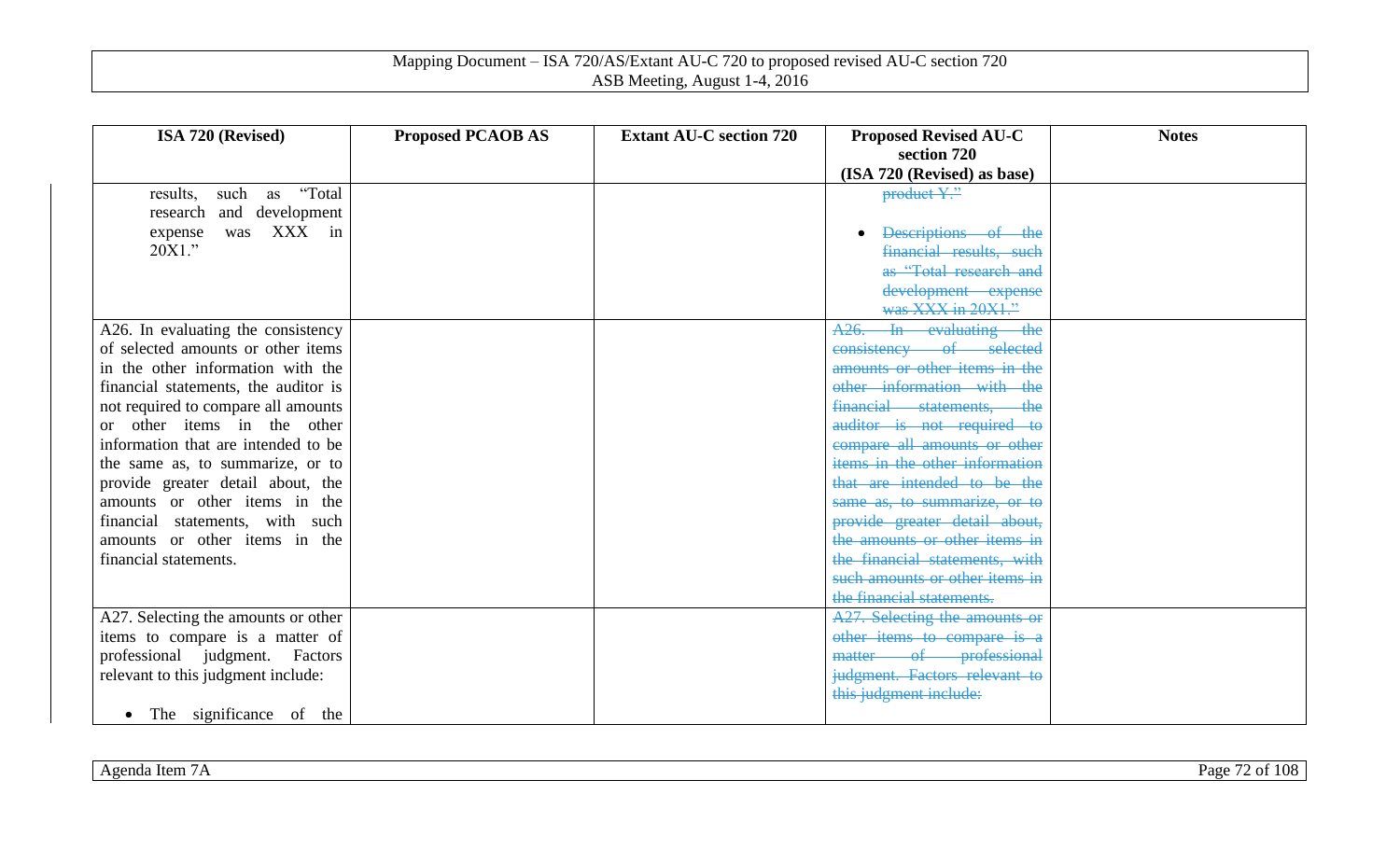| ISA 720 (Revised)                 | <b>Proposed PCAOB AS</b> | <b>Extant AU-C section 720</b> | <b>Proposed Revised AU-C</b><br>section 720<br>(ISA 720 (Revised) as base) | <b>Notes</b> |
|-----------------------------------|--------------------------|--------------------------------|----------------------------------------------------------------------------|--------------|
| amount or other item in the       |                          |                                | • The significance of the                                                  |              |
| context in which it is            |                          |                                | amount or other item in                                                    |              |
| presented, which may affect       |                          |                                | the context in which it                                                    |              |
| the importance that users         |                          |                                | is presented, which                                                        |              |
| would attach to the amount        |                          |                                | may affect the                                                             |              |
| or other item (for example, a     |                          |                                | importance that users                                                      |              |
| key ratio or amount).             |                          |                                | would attach to the                                                        |              |
|                                   |                          |                                | amount or other item                                                       |              |
| If quantitative, the relative     |                          |                                | (for example, a key                                                        |              |
| of<br>the<br>amount<br>size       |                          |                                | ratio or amount).                                                          |              |
| compared with accounts or         |                          |                                |                                                                            |              |
| financial<br>items in<br>the      |                          |                                | If quantitative, the                                                       |              |
| or the other<br>statements        |                          |                                | relative size of the                                                       |              |
| information to which they         |                          |                                | amount compared with                                                       |              |
| relate.                           |                          |                                | accounts or items in the                                                   |              |
|                                   |                          |                                | financial statements or                                                    |              |
| The sensitivity of the            |                          |                                | the other information to                                                   |              |
| particular amount or other        |                          |                                | which they relate.                                                         |              |
| $\dot{m}$<br>the<br>other<br>item |                          |                                |                                                                            |              |
| information, for example,         |                          |                                | The sensitivity of the                                                     |              |
| share based payments for          |                          |                                | particular amount or                                                       |              |
| senior management.                |                          |                                | other item in the other                                                    |              |
|                                   |                          |                                | information, for                                                           |              |
|                                   |                          |                                | example, share based                                                       |              |
|                                   |                          |                                | payments for senior                                                        |              |
|                                   |                          |                                | management.                                                                |              |
| A28. Determining the nature and   |                          |                                | Determining the nature<br>A <sub>28</sub> .                                |              |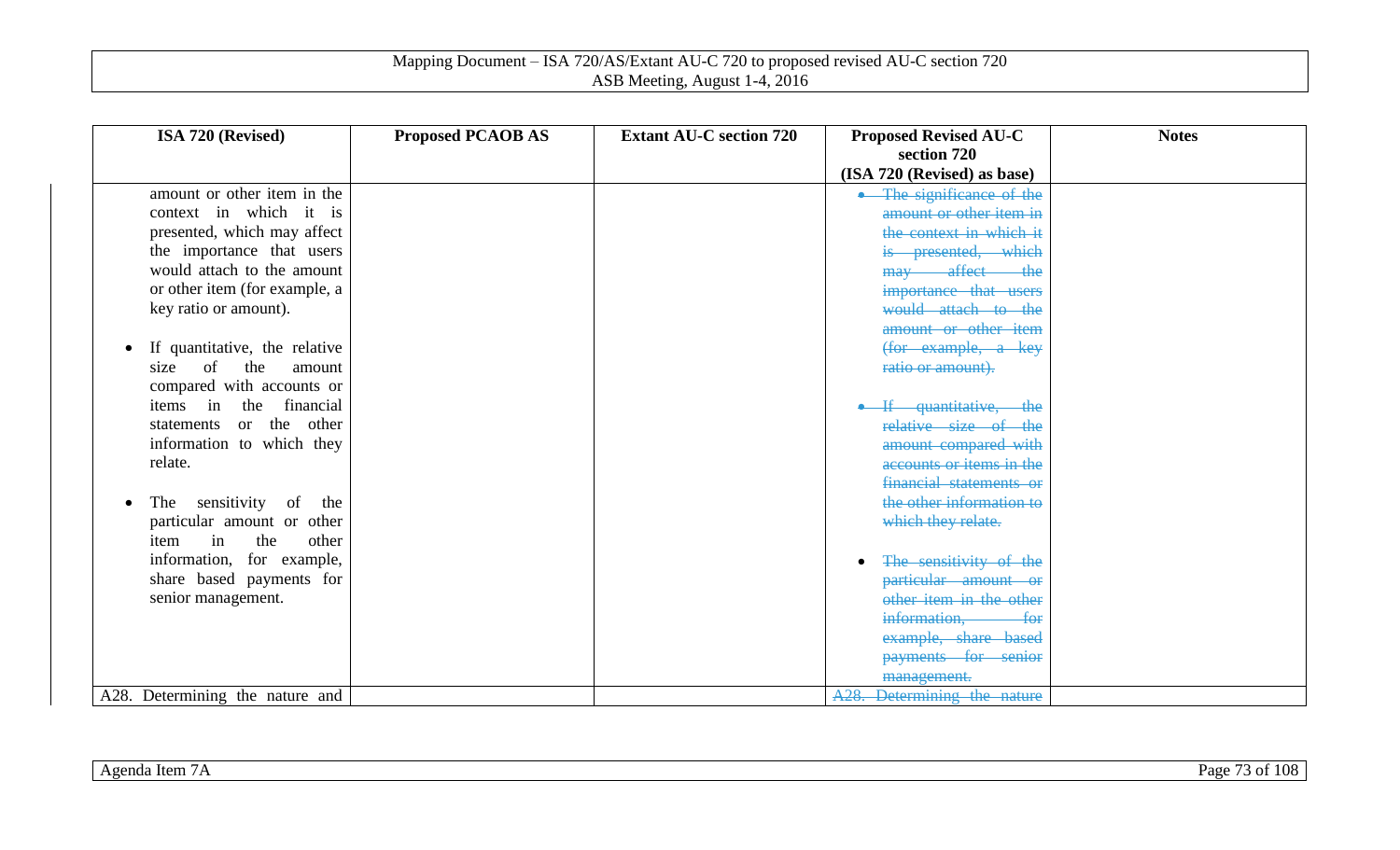| ISA 720 (Revised)                        | <b>Proposed PCAOB AS</b> | <b>Extant AU-C section 720</b> | <b>Proposed Revised AU-C</b>     | <b>Notes</b> |
|------------------------------------------|--------------------------|--------------------------------|----------------------------------|--------------|
|                                          |                          |                                | section 720                      |              |
|                                          |                          |                                | (ISA 720 (Revised) as base)      |              |
| extent of procedures to address the      |                          |                                | and extent of procedures to      |              |
| requirement in paragraph $14(a)$ is a    |                          |                                | address the requirement in       |              |
| matter of professional judgment,         |                          |                                | paragraph $14(a)$ is a matter of |              |
| recognizing that the auditor's           |                          |                                | professional judgment,           |              |
| responsibilities under this ISA do       |                          |                                | recognizing that the auditor's   |              |
| constitute<br>an<br>assurance<br>not     |                          |                                | responsibilities under this ISA  |              |
| the<br>other<br>engagement<br>on         |                          |                                | do not constitute an assurance   |              |
| information or impose an obligation      |                          |                                | engagement on the other          |              |
| to obtain assurance about the other      |                          |                                | information or impose an         |              |
| information. Examples of such            |                          |                                | obligation to obtain assurance   |              |
| procedures include:                      |                          |                                | about the other information.     |              |
|                                          |                          |                                | Examples of such procedures      |              |
| For information that is<br>$\bullet$     |                          |                                | include:                         |              |
| intended to be the same as               |                          |                                |                                  |              |
| information in the financial             |                          |                                | For information that is          |              |
| statements, comparing the                |                          |                                | intended to be the same          |              |
| information to the financial             |                          |                                | as information in the            |              |
| statements.                              |                          |                                | financial statements,            |              |
|                                          |                          |                                | the<br>comparing ——              |              |
| For information intended to<br>$\bullet$ |                          |                                | information to the               |              |
| convey the same meaning as               |                          |                                | financial statements.            |              |
| disclosures in the financial             |                          |                                |                                  |              |
| statements, comparing the                |                          |                                | For information                  |              |
| words used and considering               |                          |                                | intended to convey the           |              |
| significance<br>the<br>of                |                          |                                | same meaning as                  |              |
| differences in wording used              |                          |                                | disclosures in the               |              |
| whether<br>and<br>such                   |                          |                                | financial statements,            |              |
| differences imply different              |                          |                                | comparing the words              |              |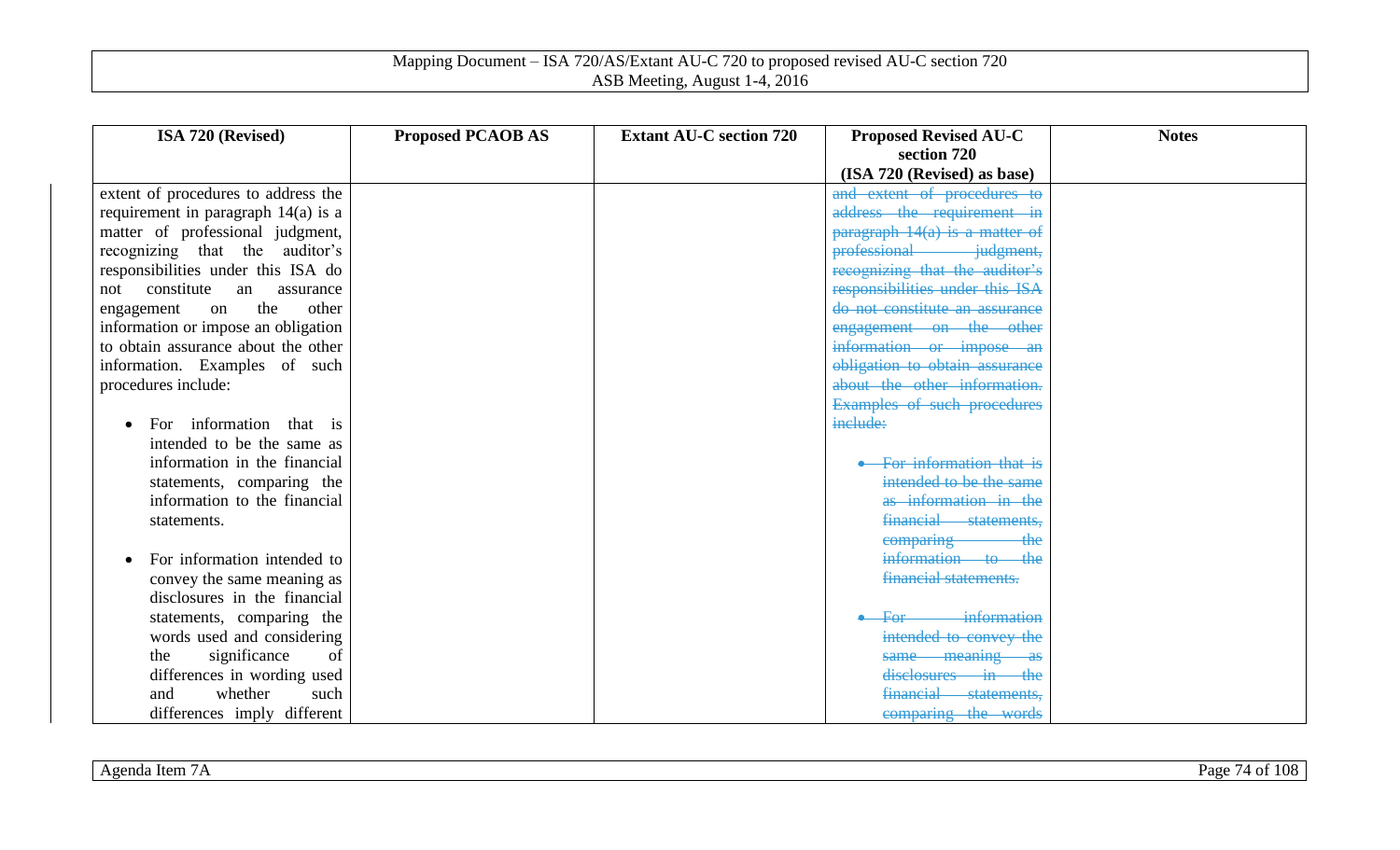| ISA 720 (Revised)                                                                                                                                                                                                                                    | <b>Proposed PCAOB AS</b> | <b>Extant AU-C section 720</b> | <b>Proposed Revised AU-C</b><br>section 720<br>(ISA 720 (Revised) as base)                                                                                                                                 | <b>Notes</b> |
|------------------------------------------------------------------------------------------------------------------------------------------------------------------------------------------------------------------------------------------------------|--------------------------|--------------------------------|------------------------------------------------------------------------------------------------------------------------------------------------------------------------------------------------------------|--------------|
| meanings.                                                                                                                                                                                                                                            |                          |                                | used and considering                                                                                                                                                                                       |              |
| Obtaining a reconciliation<br>$\bullet$<br>between an amount within<br>the other information and<br>financial statements<br>the<br>from management and:<br>Comparing items in the<br>$\circ$<br>reconciliation to<br>the<br>financial statements and |                          |                                | the significance of<br>differences in wording<br>used and whether such<br>differences imply<br>different meanings.<br>Obtaining<br>reconciliation between<br>an amount within the<br>other information and |              |
| the other information;<br>and                                                                                                                                                                                                                        |                          |                                | the financial statements<br>from management and:                                                                                                                                                           |              |
| Checking whether the<br>$\circ$<br>calculations within the<br>reconciliation<br>are<br>arithmetically accurate.                                                                                                                                      |                          |                                | Comparing items in<br>the reconciliation to<br>financial<br>the<br>statements and the<br>other information;<br>and                                                                                         |              |
|                                                                                                                                                                                                                                                      |                          |                                | Checking whether<br>O<br>the calculations<br>within<br>the<br>reconciliation are<br>arithmetically<br>accurate.                                                                                            |              |
| A29. Evaluating the consistency of                                                                                                                                                                                                                   |                          |                                | Evaluating<br>the<br>A <sub>29</sub>                                                                                                                                                                       |              |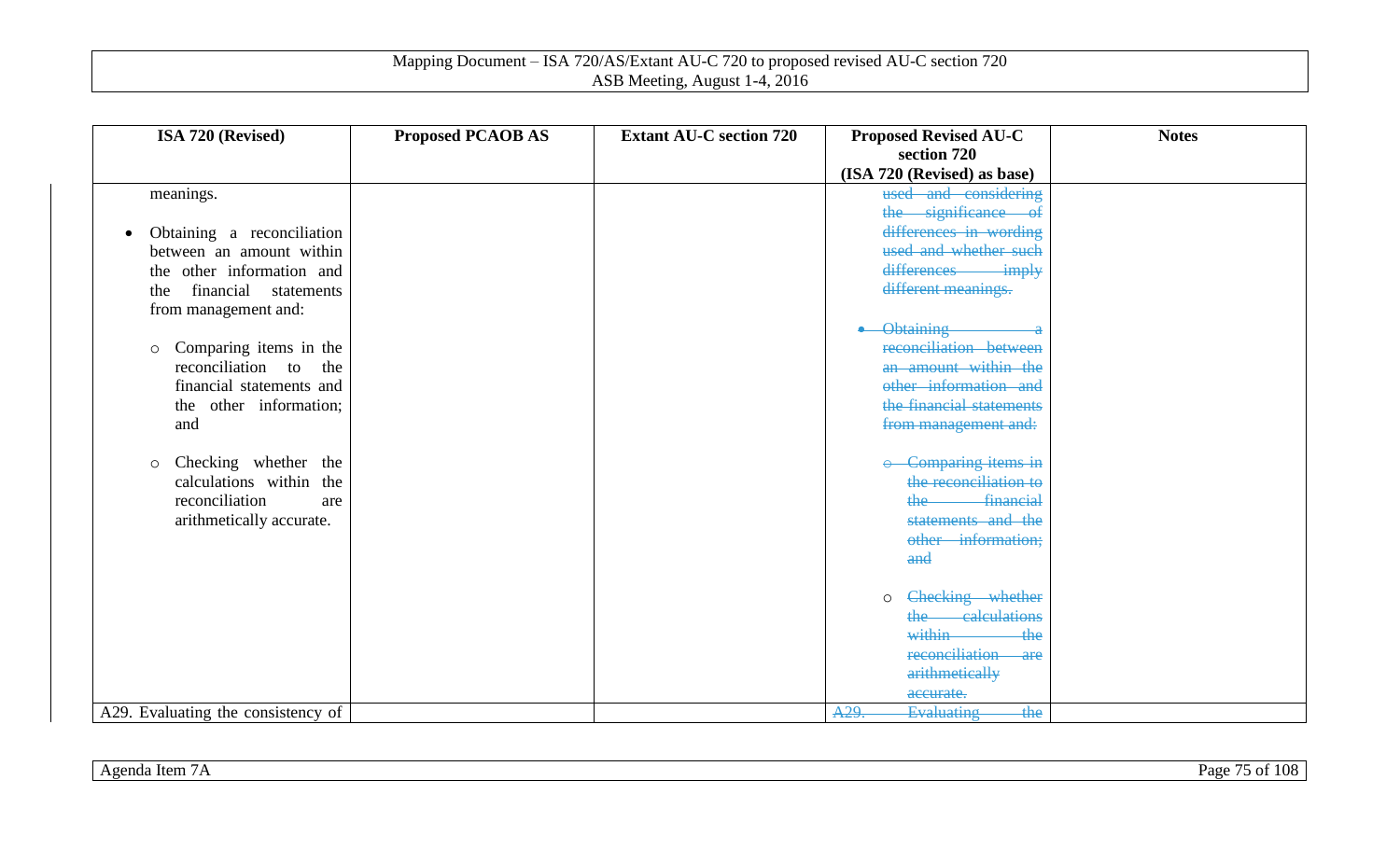| ISA 720 (Revised)                      | <b>Proposed PCAOB AS</b> | <b>Extant AU-C section 720</b> | <b>Proposed Revised AU-C</b>        | <b>Notes</b> |
|----------------------------------------|--------------------------|--------------------------------|-------------------------------------|--------------|
|                                        |                          |                                | section 720                         |              |
|                                        |                          |                                | (ISA 720 (Revised) as base)         |              |
| selected amounts or other items in     |                          |                                | consistency of selected             |              |
| the other information with the         |                          |                                | amounts or other items in the       |              |
| financial statements includes, when    |                          |                                | other information with the          |              |
| relevant given the nature of the       |                          |                                | financial statements includes,      |              |
| other information, the manner of       |                          |                                | when relevant given the nature      |              |
| their presentation compared to the     |                          |                                | of the other information, the       |              |
| financial statements.                  |                          |                                | manner of their presentation        |              |
|                                        |                          |                                | compared to the financial           |              |
|                                        |                          |                                | statements.                         |              |
| Considering Whether There Is a         |                          |                                | <b>Considering Whether There Is</b> |              |
| Material Inconsistency between the     |                          |                                | a Material Inconsistency            |              |
| Other Information and the              |                          |                                | between the Other Information       |              |
| Auditor's                              |                          |                                | and the Auditor's                   |              |
| Knowledge Obtained in the Audit        |                          |                                | Knowledge Obtained in the           |              |
| (Ref: Para. 14(b))                     |                          |                                | Audit (Ref: Para. 14(b))            |              |
| Other information<br>A30.<br>may       |                          |                                | A30. Other information may          |              |
| include amounts or items that are      |                          |                                | include amounts or items that       |              |
| related to the auditor's knowledge     |                          |                                | are related to the auditor's        |              |
| obtained in the audit (other than      |                          |                                | knowledge obtained in the           |              |
| those in paragraph $14(a)$ ). Examples |                          |                                | audit (other than those in          |              |
| of such amounts or items may           |                          |                                | paragraph $14(a)$ ). Examples of    |              |
| include:                               |                          |                                | such amounts or items may           |              |
|                                        |                          |                                | include:                            |              |
| A disclosure of the units              |                          |                                |                                     |              |
| produced, or a<br>table                |                          |                                | A disclosure of the                 |              |
| summarizing<br>such                    |                          |                                | units produced, or a                |              |
| production by geographical             |                          |                                | table summarizing such              |              |
| region.                                |                          |                                | production ——<br>$\rightarrow$      |              |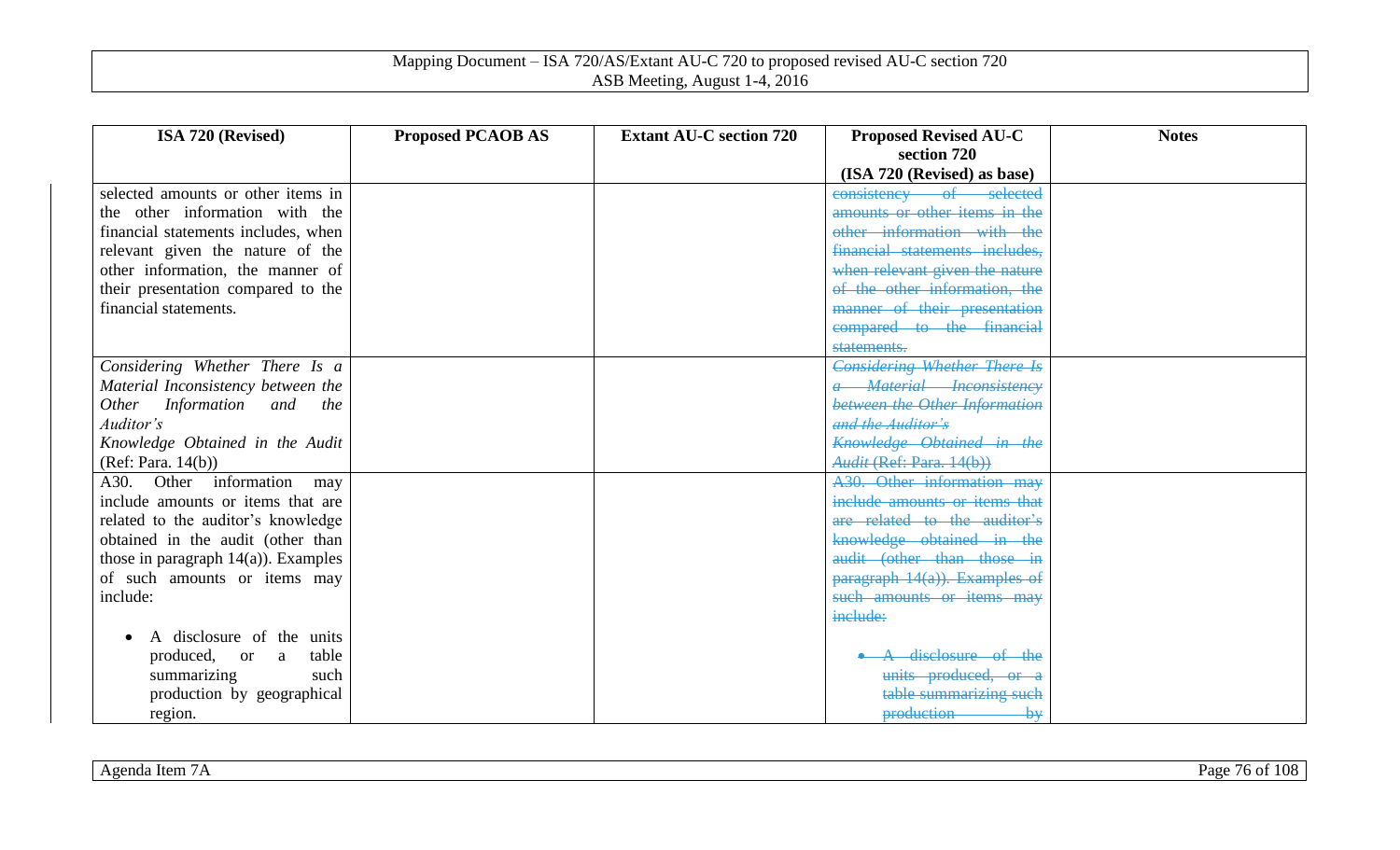| ISA 720 (Revised)                             | <b>Proposed PCAOB AS</b> | <b>Extant AU-C section 720</b> | <b>Proposed Revised AU-C</b>              | <b>Notes</b> |
|-----------------------------------------------|--------------------------|--------------------------------|-------------------------------------------|--------------|
|                                               |                          |                                | section 720                               |              |
|                                               |                          |                                | (ISA 720 (Revised) as base)               |              |
|                                               |                          |                                | geographical region.                      |              |
| "The<br>statement<br>that                     |                          |                                |                                           |              |
| company introduced product                    |                          |                                | A statement that "The                     |              |
| X and product Y during the                    |                          |                                | company introduced                        |              |
| year."                                        |                          |                                | product X and product                     |              |
|                                               |                          |                                | Y during the year."                       |              |
| A summary of the locations                    |                          |                                |                                           |              |
| of<br>the<br>entity's<br>major                |                          |                                | A summary of the                          |              |
| "the<br>operations, such as                   |                          |                                | locations of the entity's                 |              |
| entity's major center of                      |                          |                                | major operations, such                    |              |
| operation is in country X,                    |                          |                                | as "the entity's major                    |              |
| and there are also operations                 |                          |                                | center of operation is in                 |              |
| in countries Y and Z."                        |                          |                                | country X, and there                      |              |
|                                               |                          |                                | are also operations in                    |              |
|                                               |                          |                                | countries Y and Z."                       |              |
| A31. The auditor's knowledge                  |                          |                                | A31. The auditor's knowledge              |              |
| obtained in the audit includes the            |                          |                                | obtained in the audit includes            |              |
| auditor's understanding of the                |                          |                                | the auditor's understanding of            |              |
| its<br>environment,<br>entity<br>and          |                          |                                | the entity and its environment,           |              |
| including the entity's internal               |                          |                                | including the entity's internal           |              |
| control, obtained in accordance               |                          |                                | control, obtained in accordance           |              |
| with ISA 315 (Revised). <sup>11</sup> ISA 315 |                          |                                | with ISA 315 (Revised). <sup>11</sup> ISA |              |
| (Revised) sets out the auditor's              |                          |                                | 315 (Revised) sets out the                |              |
| which<br>understanding,<br>required           |                          |                                | auditor's required                        |              |
| includes such matters as obtaining            |                          |                                | understanding, which includes             |              |
| an understanding of:                          |                          |                                | such matters as obtaining an              |              |
|                                               |                          |                                | understanding of:                         |              |
| The relevant industry,<br>(a)                 |                          |                                |                                           |              |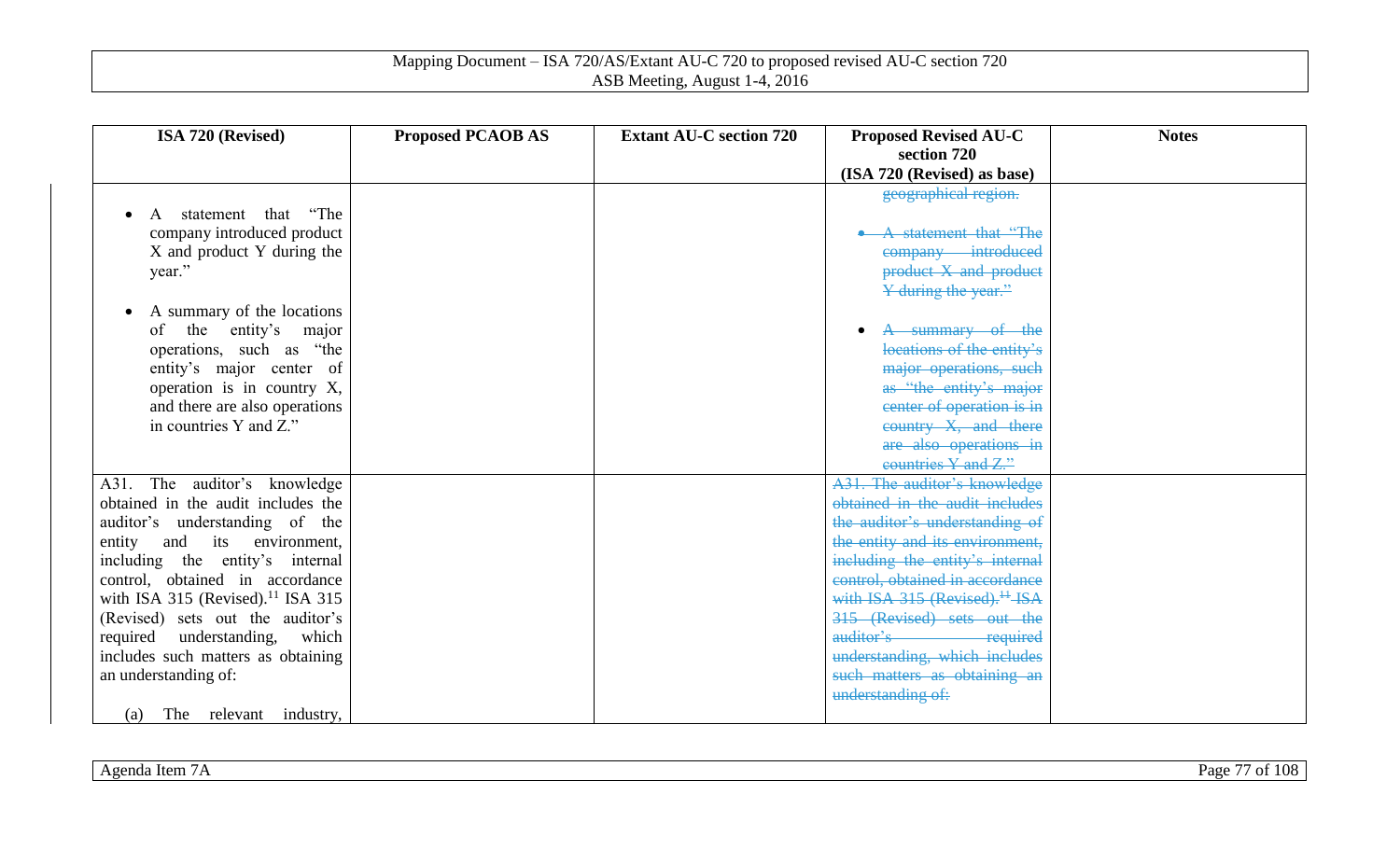| ISA 720 (Revised)                   | <b>Proposed PCAOB AS</b> | <b>Extant AU-C section 720</b> | <b>Proposed Revised AU-C</b><br>section 720 | <b>Notes</b> |
|-------------------------------------|--------------------------|--------------------------------|---------------------------------------------|--------------|
|                                     |                          |                                | (ISA 720 (Revised) as base)                 |              |
| other<br>regulatory,<br>and         |                          |                                | (a) The relevant industry,                  |              |
| external factors;                   |                          |                                | regulatory, and other                       |              |
|                                     |                          |                                | external factors:                           |              |
| (b) The nature of the entity;       |                          |                                |                                             |              |
|                                     |                          |                                | (b) The nature of the entity;               |              |
| (c) The entity's selection and      |                          |                                |                                             |              |
| application of accounting           |                          |                                | (e) The entity's selection                  |              |
| policies;                           |                          |                                | and application of                          |              |
|                                     |                          |                                | accounting policies;                        |              |
| (d) The entity's objectives and     |                          |                                |                                             |              |
| strategies;                         |                          |                                | (d) The entity's objectives                 |              |
|                                     |                          |                                | and strategies;                             |              |
| The<br>measurement and<br>(e)       |                          |                                |                                             |              |
| of the entity's<br>review           |                          |                                | (e) The measurement and                     |              |
| financial performance; and          |                          |                                | review of the entity's                      |              |
|                                     |                          |                                | financial performance;                      |              |
|                                     |                          |                                |                                             |              |
| (f) The entity's internal control.  |                          |                                | and                                         |              |
|                                     |                          |                                |                                             |              |
| ISA 315 (Revised), Identifying      |                          |                                | $(f)$ The entity's internal                 |              |
| and Assessing the Risks of Material |                          |                                | control.                                    |              |
| Misstatement<br>through             |                          |                                |                                             |              |
| Understanding the Entity and Its    |                          |                                | <b>ISA</b> 315 (Revised).                   |              |
| Environment, paragraphs 11-12.      |                          |                                | <b>Hantifying and Assessing the</b>         |              |
|                                     |                          |                                | <b>Risks of Material Misstatement</b>       |              |
|                                     |                          |                                | through Understanding the                   |              |
|                                     |                          |                                | Entity and Its Environment,                 |              |
|                                     |                          |                                | paragraphs 11-12.                           |              |
| A32. The auditor's knowledge        |                          |                                | A32. The auditor's knowledge                |              |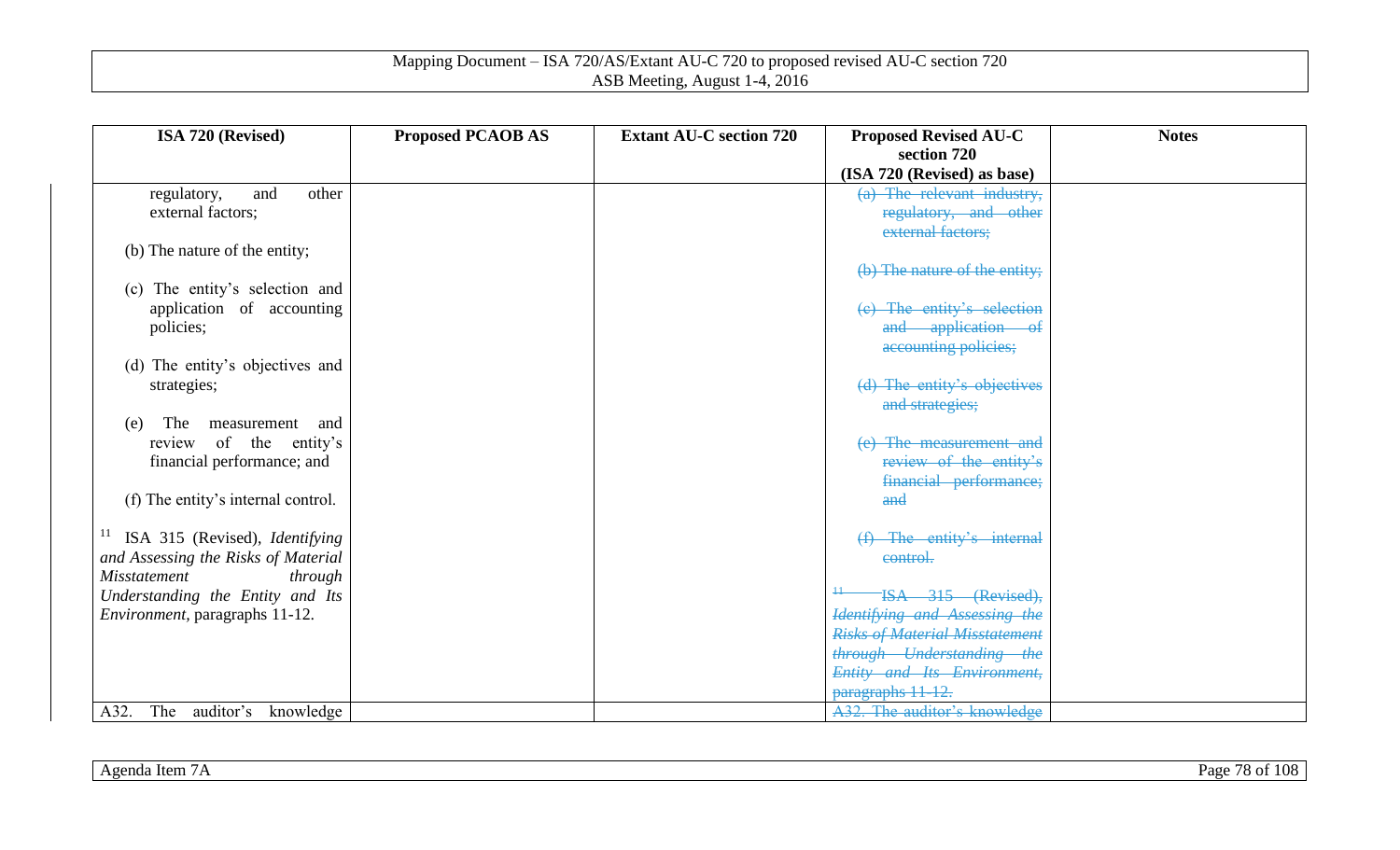| ISA 720 (Revised)                     | <b>Proposed PCAOB AS</b> | <b>Extant AU-C section 720</b> | <b>Proposed Revised AU-C</b>     | <b>Notes</b> |
|---------------------------------------|--------------------------|--------------------------------|----------------------------------|--------------|
|                                       |                          |                                | section 720                      |              |
|                                       |                          |                                | (ISA 720 (Revised) as base)      |              |
| obtained in the audit may also        |                          |                                | obtained in the audit may also   |              |
| include matters that are prospective  |                          |                                | include matters that are         |              |
| in nature. Such matters may           |                          |                                | prospective in nature. Such      |              |
| include, for example, business        |                          |                                | matters may include, for         |              |
| prospects and future cash flows that  |                          |                                | example, business prospects      |              |
| the auditor considered when           |                          |                                | and future cash flows that the   |              |
| evaluating the assumptions used by    |                          |                                | auditor considered when          |              |
| management in<br>performing           |                          |                                | evaluating the assumptions       |              |
| impairment tests on intangible        |                          |                                | used by management in            |              |
| assets such as goodwill, or when      |                          |                                | performing impairment tests      |              |
| evaluating<br>management's            |                          |                                | on intangible assets such as     |              |
| assessment of the entity's ability to |                          |                                | goodwill, or when evaluating     |              |
| continue as a going concern.          |                          |                                | management's assessment of       |              |
|                                       |                          |                                | the entity's ability to continue |              |
|                                       |                          |                                | as a going concern.              |              |
| A33. In considering whether there     |                          |                                | A33. In considering whether      |              |
| is a material inconsistency between   |                          |                                | there is a material              |              |
| the other information and the         |                          |                                | inconsistency between the        |              |
| auditor's knowledge obtained in the   |                          |                                | other information and the        |              |
| audit, the auditor may focus on       |                          |                                | auditor's knowledge obtained     |              |
| those matters in the other            |                          |                                | in the audit, the auditor may    |              |
| information that are of sufficient    |                          |                                | focus on those matters in the    |              |
| importance that a misstatement of     |                          |                                | other information that are of    |              |
| the other information in relation to  |                          |                                | sufficient importance that a     |              |
| that matter could be material.        |                          |                                | misstatement of the other        |              |
|                                       |                          |                                | information in relation to that  |              |
|                                       |                          |                                | matter could be material.        |              |
| A34. In relation to many matters in   |                          |                                | A34. In relation to many         |              |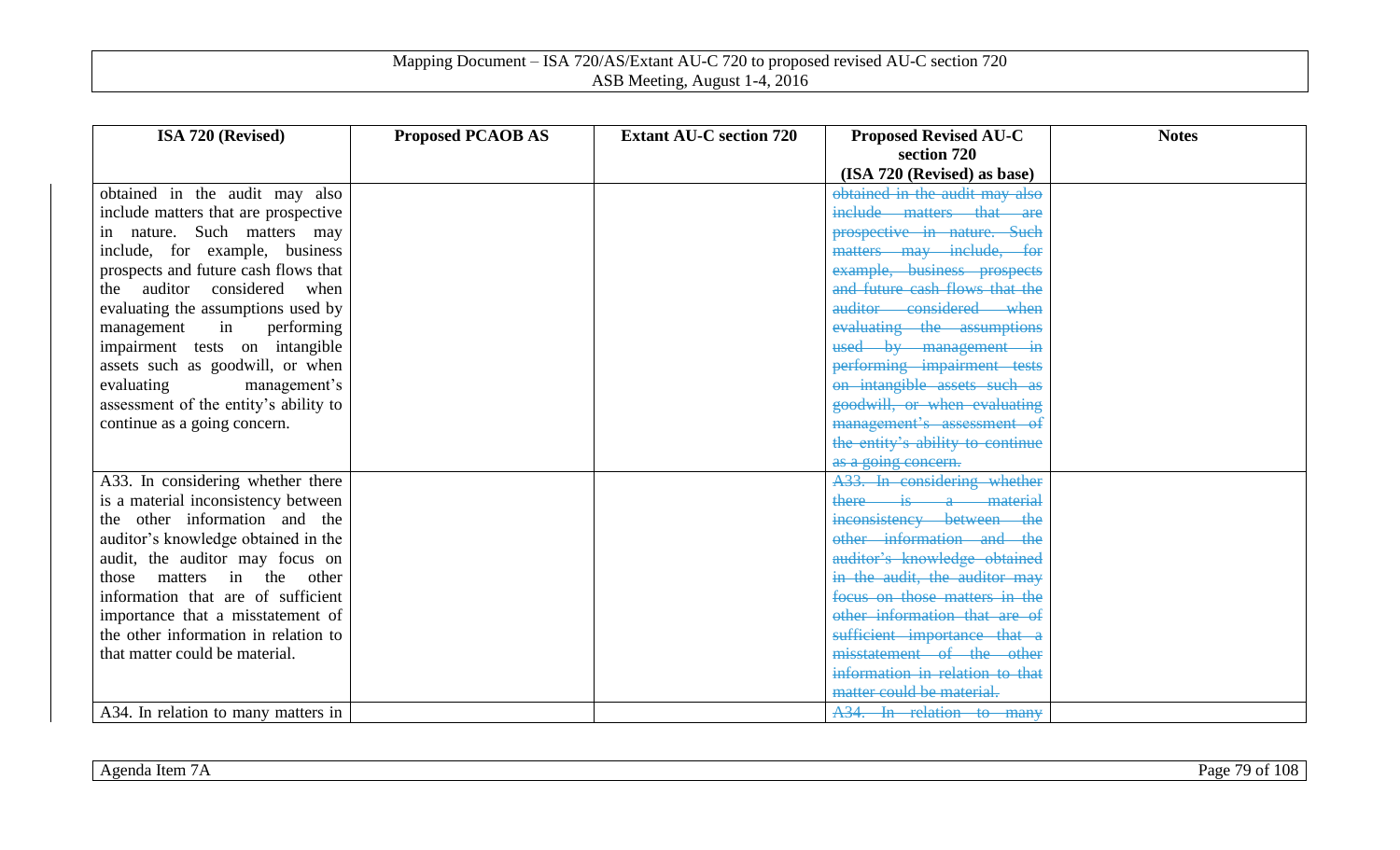| ISA 720 (Revised)                     | <b>Proposed PCAOB AS</b> | <b>Extant AU-C section 720</b> | <b>Proposed Revised AU-C</b>     | <b>Notes</b> |
|---------------------------------------|--------------------------|--------------------------------|----------------------------------|--------------|
|                                       |                          |                                | section 720                      |              |
|                                       |                          |                                | (ISA 720 (Revised) as base)      |              |
| the other information, the auditor's  |                          |                                | matters in the<br><b>other</b>   |              |
| recollection of the audit evidence    |                          |                                | information, the auditor's       |              |
| obtained and conclusions reached in   |                          |                                | recollection of the audit        |              |
| the audit may be sufficient to        |                          |                                | evidence obtained and            |              |
| enable the auditor to consider        |                          |                                | conclusions reached in the       |              |
| whether there is a material           |                          |                                | audit may be sufficient to       |              |
| inconsistency between the other       |                          |                                | enable the auditor to consider   |              |
| information and the auditor's         |                          |                                | whether there is a material      |              |
| knowledge obtained in the audit.      |                          |                                | inconsistency between the        |              |
| The more experienced and the more     |                          |                                | other information and the        |              |
| familiar with the key aspects of the  |                          |                                | auditor's knowledge obtained     |              |
| audit the auditor is, the more likely |                          |                                | in the audit. The more           |              |
| it is that the auditor's recollection |                          |                                | experienced and the more         |              |
| of relevant matters will be           |                          |                                | familiar with the key aspects of |              |
| sufficient. For example, the auditor  |                          |                                | the audit the auditor is, the    |              |
| may be able to consider whether       |                          |                                | more likely it is that the       |              |
| there is a material inconsistency     |                          |                                | auditor's recollection of        |              |
| between the other information and     |                          |                                | relevant matters will be         |              |
| the auditor's knowledge obtained in   |                          |                                | sufficient. For example, the     |              |
| the audit in light of the auditor's   |                          |                                | auditor may be able to consider  |              |
| recollection of discussions held      |                          |                                | whether there is a material      |              |
| with management or those charged      |                          |                                | inconsistency between the        |              |
| with governance or findings from      |                          |                                | other information and the        |              |
| procedures carried out during the     |                          |                                | auditor's knowledge obtained     |              |
| audit such as the reading of board    |                          |                                | in the audit in light of the     |              |
| minutes, without the need to take     |                          |                                | auditor's recollection of        |              |
| further action.                       |                          |                                | discussions held with            |              |
|                                       |                          |                                | management or those charged      |              |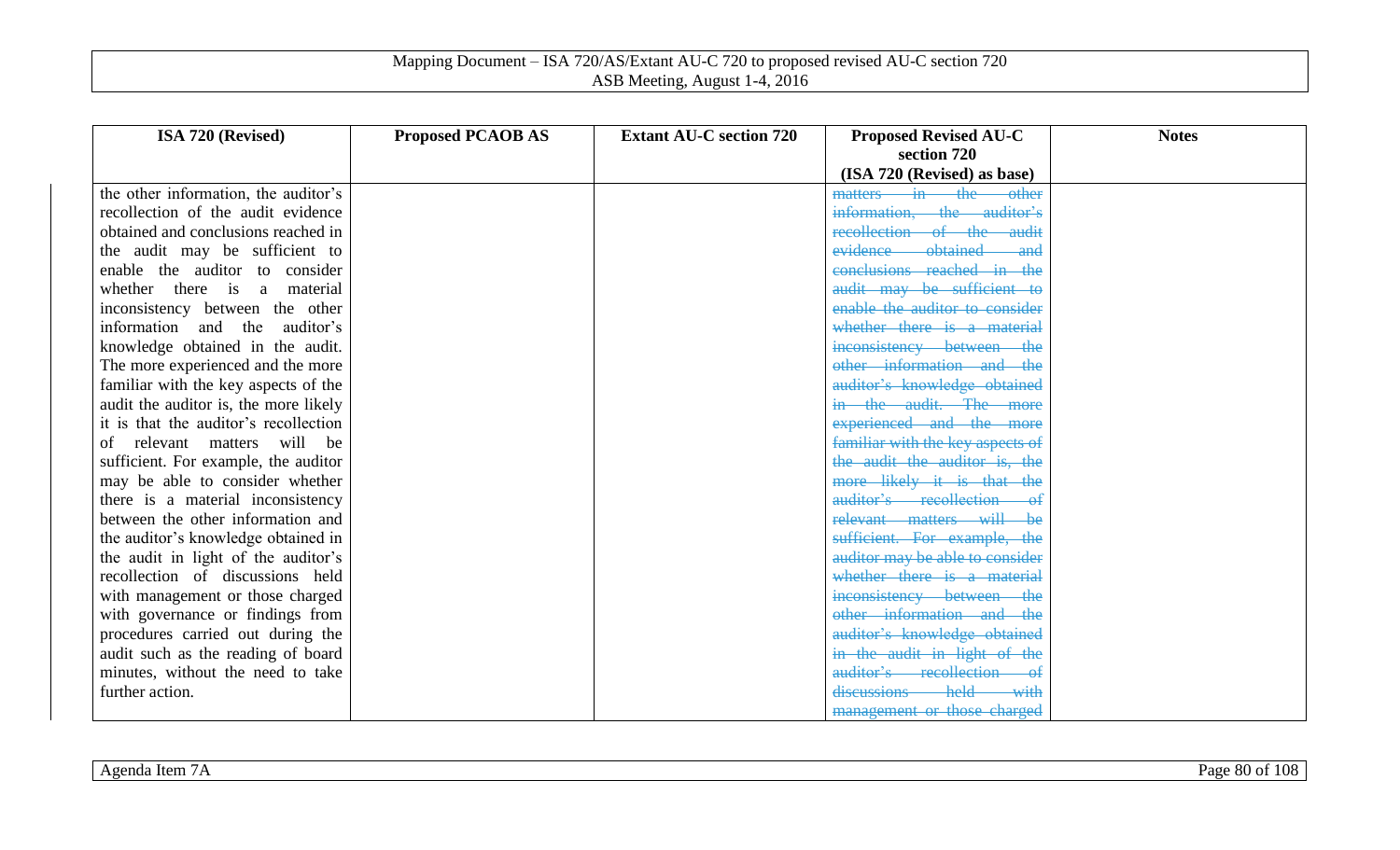| ISA 720 (Revised)                   | <b>Proposed PCAOB AS</b> | <b>Extant AU-C section 720</b> | <b>Proposed Revised AU-C</b>     | <b>Notes</b> |
|-------------------------------------|--------------------------|--------------------------------|----------------------------------|--------------|
|                                     |                          |                                | section 720                      |              |
|                                     |                          |                                | (ISA 720 (Revised) as base)      |              |
|                                     |                          |                                | with governance or findings      |              |
|                                     |                          |                                | from procedures carried out      |              |
|                                     |                          |                                | during the audit such as the     |              |
|                                     |                          |                                | reading of board minutes,        |              |
|                                     |                          |                                | without the need to take further |              |
|                                     |                          |                                | action.                          |              |
| A35. The auditor may determine      |                          |                                | A35. The auditor may             |              |
| that referring to relevant audit    |                          |                                | determine that referring to      |              |
| documentation or making inquiries   |                          |                                | relevant audit documentation     |              |
| of relevant members of the          |                          |                                | or making inquiries of relevant  |              |
| engagement team or relevant         |                          |                                | members of the engagement        |              |
| component auditors is appropriate   |                          |                                | team or relevant component       |              |
| a basis for the auditor's           |                          |                                | auditors is appropriate as a     |              |
| consideration of whether a material |                          |                                | basis for the auditor's          |              |
| inconsistency exists. For example:  |                          |                                | consideration of whether a       |              |
| When the other information          |                          |                                | material inconsistency exists.   |              |
| describes<br>the<br>planned         |                          |                                | For example:                     |              |
| cessation of a major product        |                          |                                | • When the other                 |              |
| although the<br>and,<br>line        |                          |                                | information describes            |              |
| auditor is aware of<br>the          |                          |                                | the planned cessation            |              |
| cessation,<br>the<br>planned        |                          |                                | of a major product line          |              |
| auditor may make inquiries          |                          |                                | and, although the                |              |
| of the relevant engagement          |                          |                                | auditor is aware of the          |              |
| member<br>who<br>team               |                          |                                | planned cessation, the           |              |
| audit<br>performed<br>the           |                          |                                | auditor may make                 |              |
| procedures in this area to          |                          |                                | inquiries of the relevant        |              |
| auditor's<br>the<br>support         |                          |                                | engagement<br>team               |              |
| consideration of whether the        |                          |                                | member<br>$-\mathbf{w}$ ho       |              |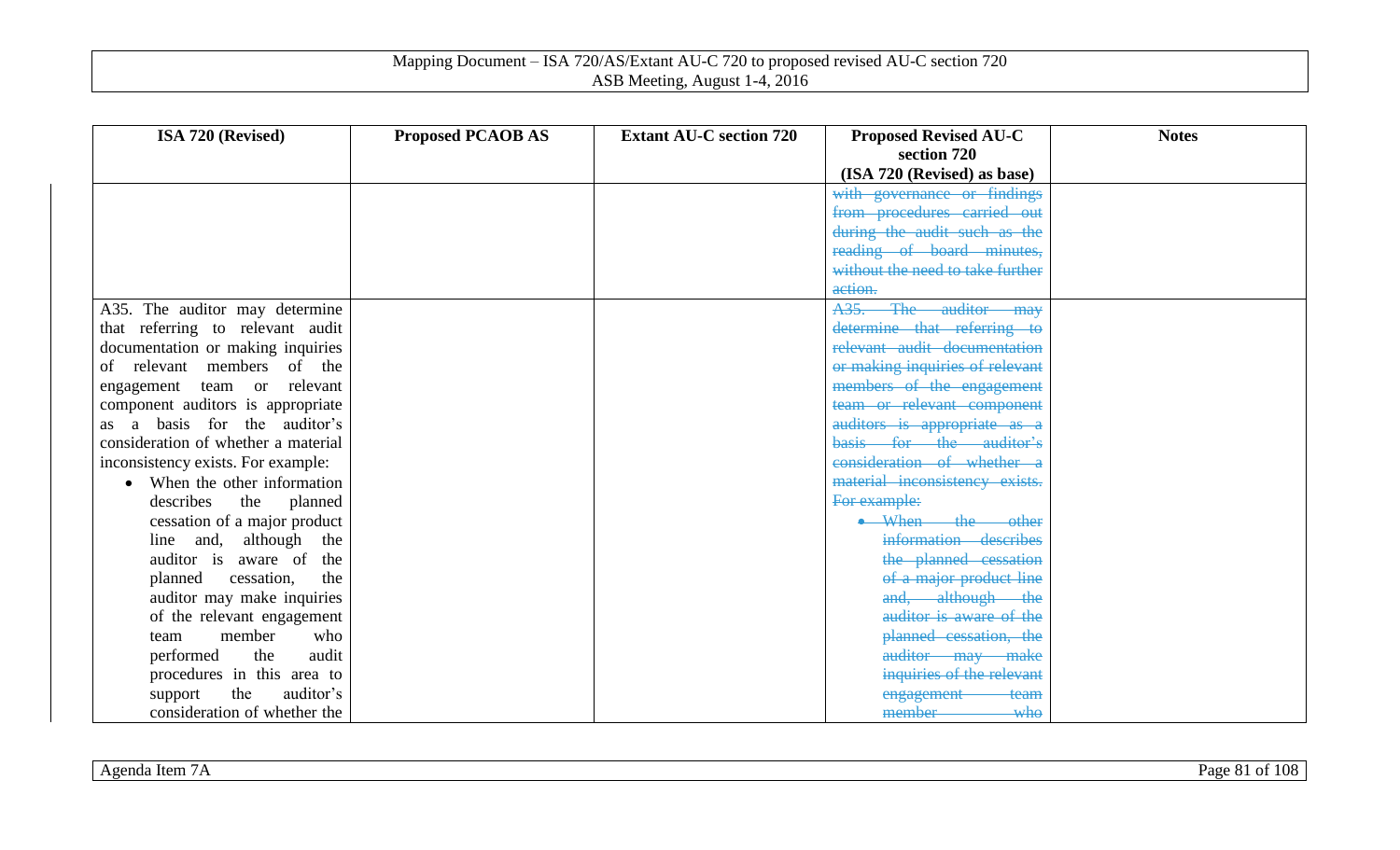| ISA 720 (Revised)                  | <b>Proposed PCAOB AS</b> | <b>Extant AU-C section 720</b> | <b>Proposed Revised AU-C</b><br>section 720<br>(ISA 720 (Revised) as base) | <b>Notes</b> |
|------------------------------------|--------------------------|--------------------------------|----------------------------------------------------------------------------|--------------|
| description is materially          |                          |                                | performed the audit                                                        |              |
|                                    |                          |                                |                                                                            |              |
| inconsistent<br>with<br>the        |                          |                                | procedures in this area                                                    |              |
| auditor's<br>knowledge             |                          |                                | to support the auditor's                                                   |              |
| obtained during the audit.         |                          |                                | consideration -<br>-e£                                                     |              |
|                                    |                          |                                | whether the description                                                    |              |
| When the other information         |                          |                                | is materially                                                              |              |
| describes important details        |                          |                                | inconsistent with the                                                      |              |
| of a lawsuit addressed in the      |                          |                                | auditor's knowledge                                                        |              |
| audit, but the auditor cannot      |                          |                                | obtained during the                                                        |              |
| recall them adequately, it         |                          |                                | audit.                                                                     |              |
| may be necessary to refer to       |                          |                                |                                                                            |              |
| audit documentation<br>the         |                          |                                | When the other                                                             |              |
| where such details are             |                          |                                | information describes                                                      |              |
| summarized to support the          |                          |                                | important details of a                                                     |              |
| auditor's recollection.            |                          |                                | lawsuit addressed in the                                                   |              |
|                                    |                          |                                | audit, but the auditor                                                     |              |
|                                    |                          |                                | cannot recall them                                                         |              |
|                                    |                          |                                | adequately, it may be                                                      |              |
|                                    |                          |                                | necessary to refer to the                                                  |              |
|                                    |                          |                                | audit documentation                                                        |              |
|                                    |                          |                                | where such details are                                                     |              |
|                                    |                          |                                | summarized to support                                                      |              |
|                                    |                          |                                | the auditor's                                                              |              |
|                                    |                          |                                | recollection.                                                              |              |
| A36. Whether, and if so the extent |                          |                                | A36. Whether, and if so the                                                |              |
| to which, the auditor refers to    |                          |                                | extent to which, the auditor                                               |              |
|                                    |                          |                                |                                                                            |              |
| relevant audit documentation, or   |                          |                                | refers to relevant audit                                                   |              |
| inquiries of relevant<br>makes     |                          |                                | documentation, or makes                                                    |              |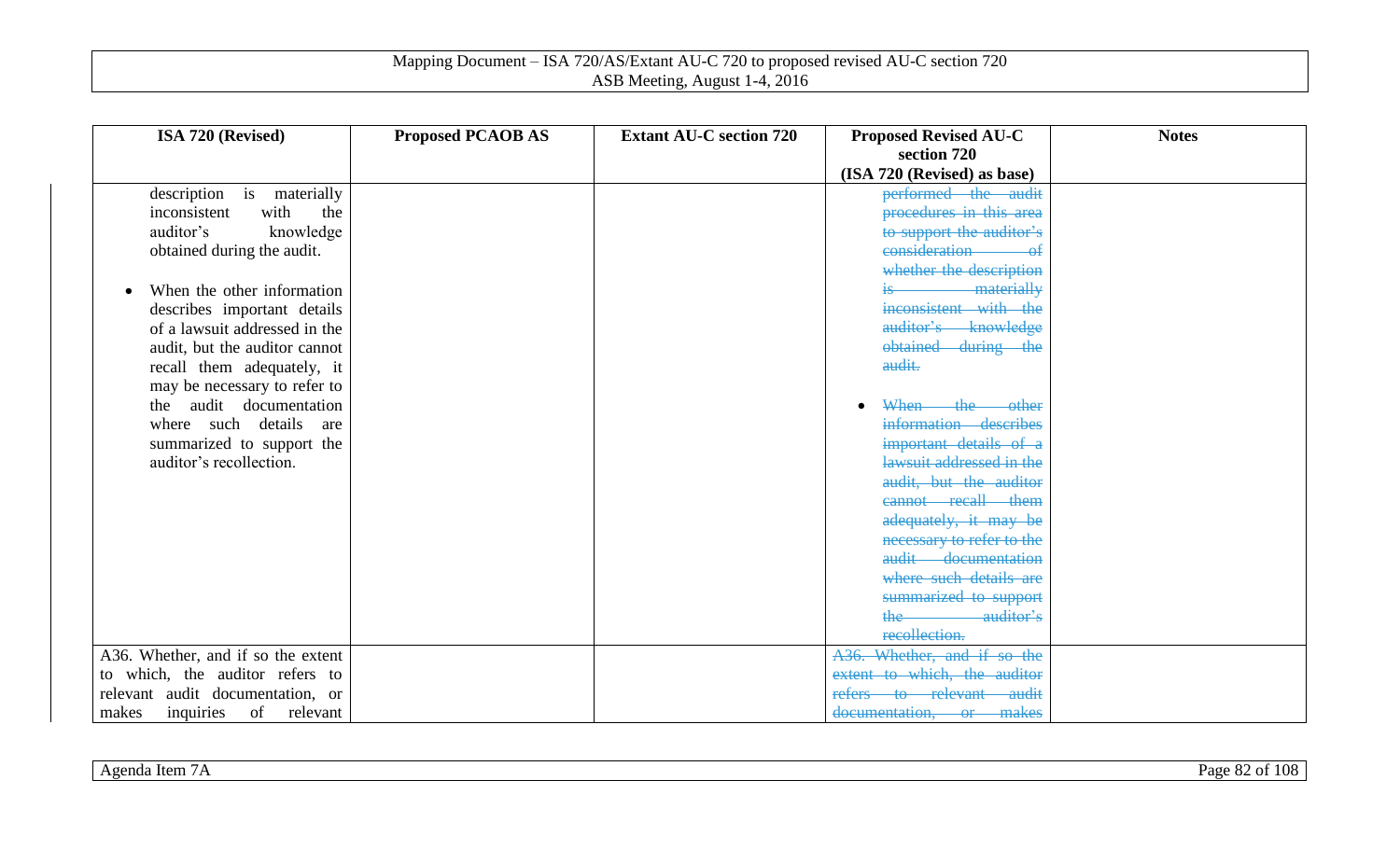| ISA 720 (Revised)                          | <b>Proposed PCAOB AS</b> | <b>Extant AU-C section 720</b> | <b>Proposed Revised AU-C</b>    | <b>Notes</b> |
|--------------------------------------------|--------------------------|--------------------------------|---------------------------------|--------------|
|                                            |                          |                                | section 720                     |              |
|                                            |                          |                                | (ISA 720 (Revised) as base)     |              |
| members of the engagement team             |                          |                                | inquiries of relevant members   |              |
| or relevant component auditors is a        |                          |                                | of the engagement team or       |              |
| matter of professional judgment.           |                          |                                | relevant component auditors is  |              |
| However, it may not be necessary           |                          |                                | a matter of professional        |              |
| for the auditor to refer to relevant       |                          |                                | judgment. However, it may not   |              |
| audit documentation, or to make            |                          |                                | be necessary for the auditor to |              |
| inquiries of relevant members of the       |                          |                                | refer to relevant audit         |              |
| engagement team or relevant                |                          |                                | documentation, or to make       |              |
| component auditors about any               |                          |                                | inquiries of relevant members   |              |
| matter included in the other               |                          |                                | of the engagement team or       |              |
| information.                               |                          |                                | relevant component auditors     |              |
|                                            |                          |                                | about any matter included in    |              |
|                                            |                          |                                | the other information.          |              |
| Remaining<br>Alert<br>for<br>Other         |                          |                                | Remaining Alert for Other       |              |
| <i>Indications</i><br>Other<br>that<br>the |                          |                                | Indications that the Other      |              |
| Be<br><i>Information</i><br>Appears<br>to  |                          |                                | Information Appears to Be       |              |
| Materially Misstated (Ref: Para. 15)       |                          |                                | Materially Misstated (Ref:      |              |
|                                            |                          |                                | Para. 15)                       |              |
| A37. Other information<br>may              |                          |                                | A37. Other information may      |              |
| include discussion of matters that         |                          |                                | include discussion of matters   |              |
| are not related to the financial           |                          |                                | that are not related to the     |              |
| statements and may also extend             |                          |                                | financial statements and may    |              |
| beyond the auditor's knowledge             |                          |                                | also extend beyond the          |              |
| obtained in the audit. For example,        |                          |                                | auditor's knowledge obtained    |              |
| the other information may include          |                          |                                | in the audit. For example, the  |              |
| statements about the entity's              |                          |                                | other information may include   |              |
| greenhouse gas emissions.                  |                          |                                | statements about the entity's   |              |
|                                            |                          |                                | greenhouse gas emissions.       |              |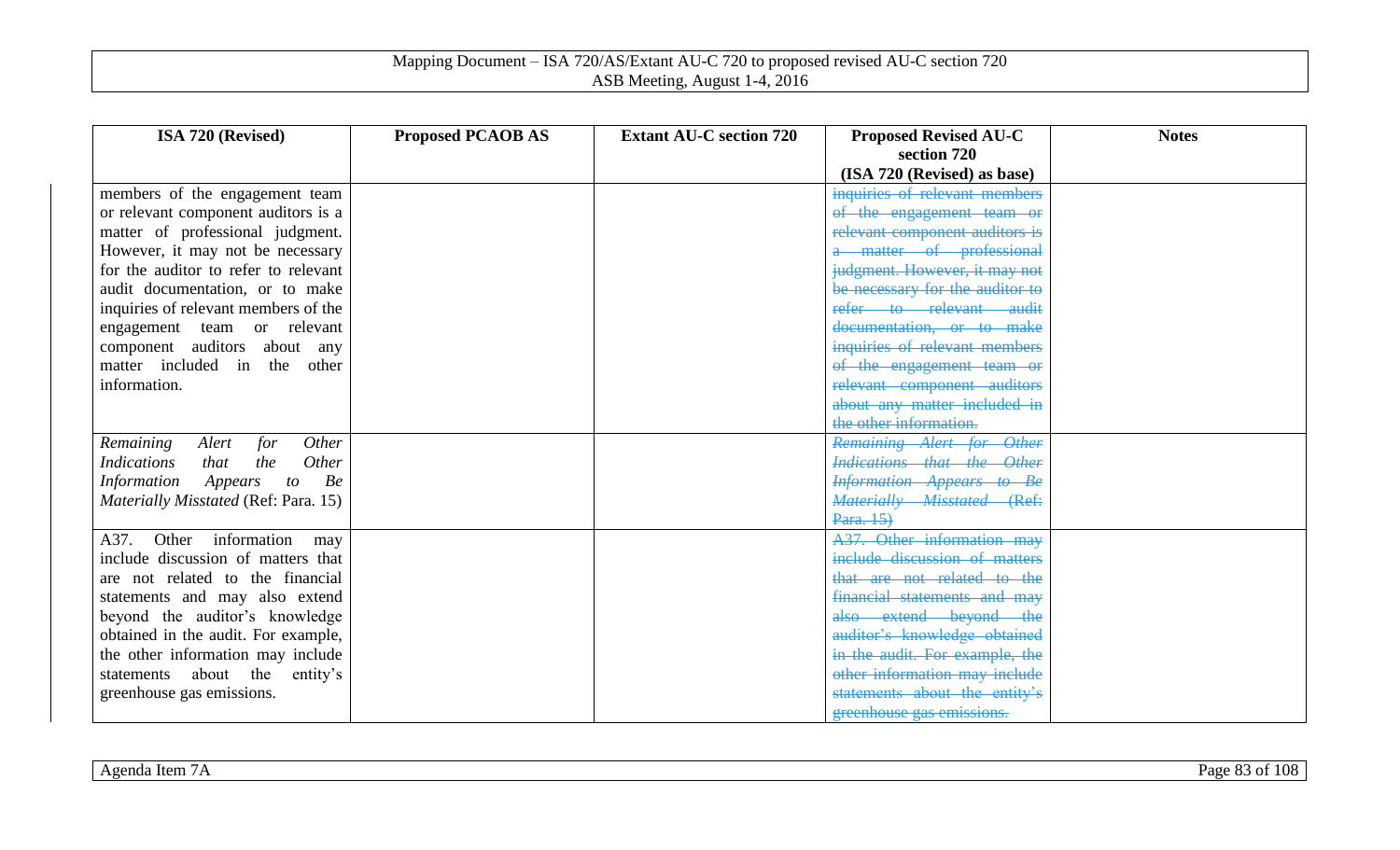| ISA 720 (Revised)                               | <b>Proposed PCAOB AS</b> | <b>Extant AU-C section 720</b> | <b>Proposed Revised AU-C</b>             | <b>Notes</b> |
|-------------------------------------------------|--------------------------|--------------------------------|------------------------------------------|--------------|
|                                                 |                          |                                | section 720                              |              |
|                                                 |                          |                                | (ISA 720 (Revised) as base)              |              |
| A38. Remaining alert for other                  |                          |                                | A38. Remaining alert for other           |              |
| indications<br>that<br>the<br>other             |                          |                                | indications that the other               |              |
| information not related to the                  |                          |                                | information not related to the           |              |
| financial statements or the auditor's           |                          |                                | financial statements or the              |              |
| knowledge obtained in the audit                 |                          |                                | auditor's knowledge obtained             |              |
| appears to be materially misstated              |                          |                                | in the audit appears to be               |              |
| assists the auditor in complying                |                          |                                | materially misstated assists the         |              |
| with relevant ethical requirements              |                          |                                | auditor in complying with                |              |
| that require the auditor to avoid               |                          |                                | relevant ethical requirements            |              |
| being knowingly associated with                 |                          |                                | that require the auditor to              |              |
| other information that the auditor              |                          |                                | avoid being knowingly                    |              |
| believes contains a materially false            |                          |                                | associated with<br><b>other</b>          |              |
| misleading statement, a<br><sub>or</sub>        |                          |                                | information that the auditor             |              |
| statement furnished recklessly, or              |                          |                                | believes contains a materially           |              |
| obscures<br>omits<br><sub>or</sub><br>necessary |                          |                                | false or misleading statement,           |              |
| such that the other<br>information              |                          |                                | statement furnished                      |              |
| misleading. $12$<br>information<br>is           |                          |                                | recklessly, or omits or                  |              |
| Remaining<br>alert<br>for<br>other              |                          |                                | obscures<br>necessary                    |              |
| indications<br>other<br>that<br>the             |                          |                                | information such that the other          |              |
| information<br>be<br>appears<br>to              |                          |                                | information is misleading. <sup>12</sup> |              |
| materially<br>could<br>misstated                |                          |                                | Remaining alert for other                |              |
| potentially result in the auditor               |                          |                                | indications that the other               |              |
| identifying such matters as:                    |                          |                                | information appears to be                |              |
|                                                 |                          |                                | materially misstated could               |              |
| Differences<br>between<br>the<br>$\bullet$      |                          |                                | potentially result in the auditor        |              |
| other information and the                       |                          |                                | identifying such matters as:             |              |
| general knowledge, apart                        |                          |                                |                                          |              |
| knowledge<br>from<br>the                        |                          |                                | • Differences between                    |              |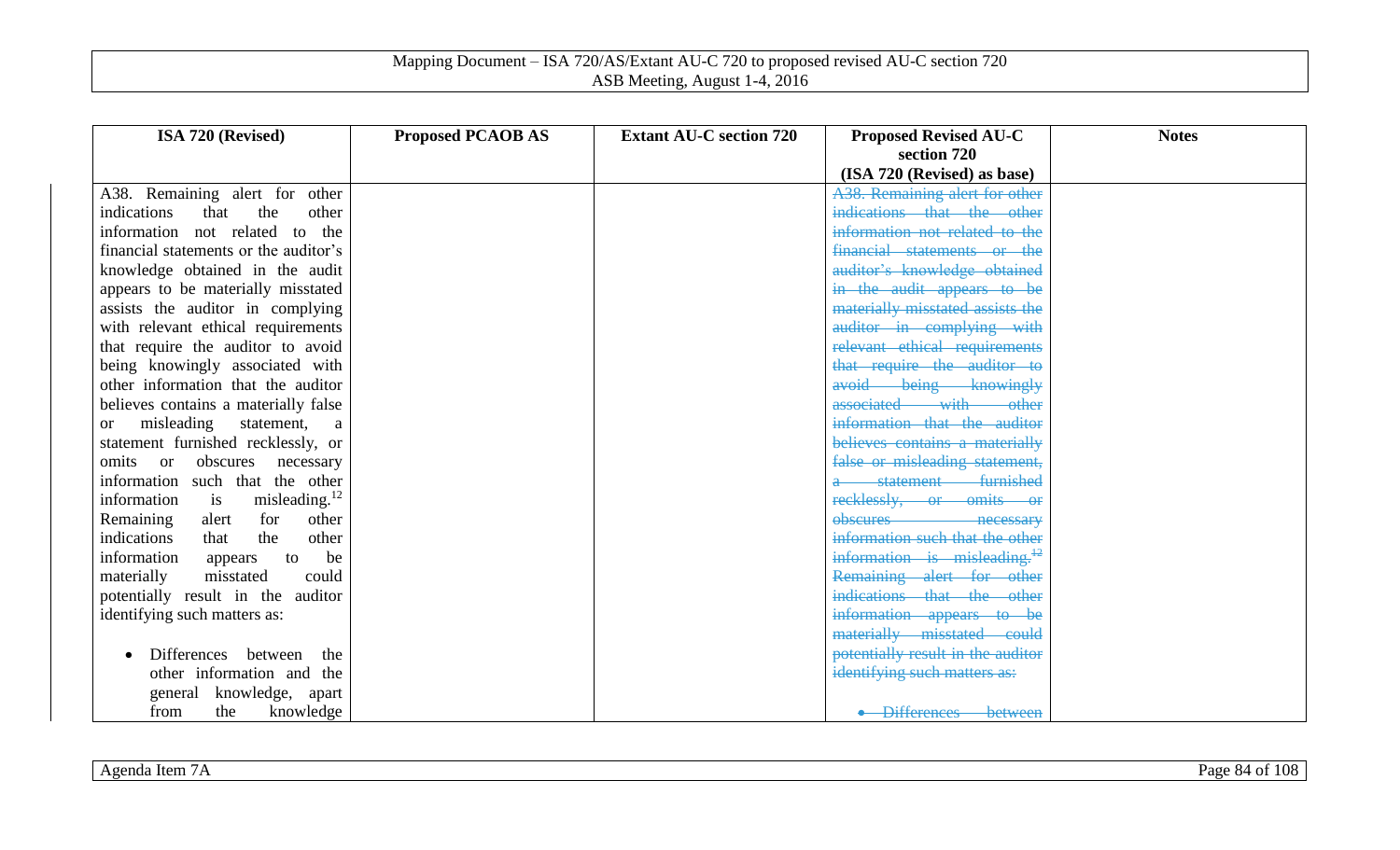| ISA 720 (Revised)                      | <b>Proposed PCAOB AS</b> | <b>Extant AU-C section 720</b> | <b>Proposed Revised AU-C</b><br>section 720<br>(ISA 720 (Revised) as base) | <b>Notes</b> |
|----------------------------------------|--------------------------|--------------------------------|----------------------------------------------------------------------------|--------------|
| obtained in the audit, of the          |                          |                                | the other information                                                      |              |
| engagement team member                 |                          |                                | and the general                                                            |              |
| reading<br>the<br>other                |                          |                                | knowledge, apart from                                                      |              |
| information that lead the              |                          |                                | the knowledge obtained                                                     |              |
| auditor to believe that the            |                          |                                | in the audit, of the                                                       |              |
| other information appears to           |                          |                                | engagement team                                                            |              |
| be materially misstated; or            |                          |                                | member reading the                                                         |              |
|                                        |                          |                                | other information that                                                     |              |
| An internal inconsistency in           |                          |                                | lead the auditor to                                                        |              |
| the other information that             |                          |                                | believe that the other                                                     |              |
| leads the auditor to believe           |                          |                                | information appears to                                                     |              |
| that the other information             |                          |                                | be materially misstated;                                                   |              |
| appears to be materially<br>misstated. |                          |                                | $\Theta$ <b>f</b>                                                          |              |
|                                        |                          |                                | <i>internal</i><br>An                                                      |              |
| International Ethics Standards         |                          |                                | inconsistency in the                                                       |              |
| Board for Accountants' (IESBA)         |                          |                                | other information that                                                     |              |
| Code of Ethics for Professional        |                          |                                | leads the auditor to                                                       |              |
| Accountants, paragraph 110.2           |                          |                                | believe that the other                                                     |              |
|                                        |                          |                                | information appears to                                                     |              |
|                                        |                          |                                | be materially misstated.                                                   |              |
|                                        |                          |                                | International Ethics                                                       |              |
|                                        |                          |                                | Standards Board<br>$f_{\theta}$                                            |              |
|                                        |                          |                                | Accountants' (IESBA) Code of                                               |              |
|                                        |                          |                                | Ethics for Professional                                                    |              |
|                                        |                          |                                | Accountants, paragraph 110.2                                               |              |
| Responding When a Material             |                          |                                | <b>Responding When a Material</b>                                          |              |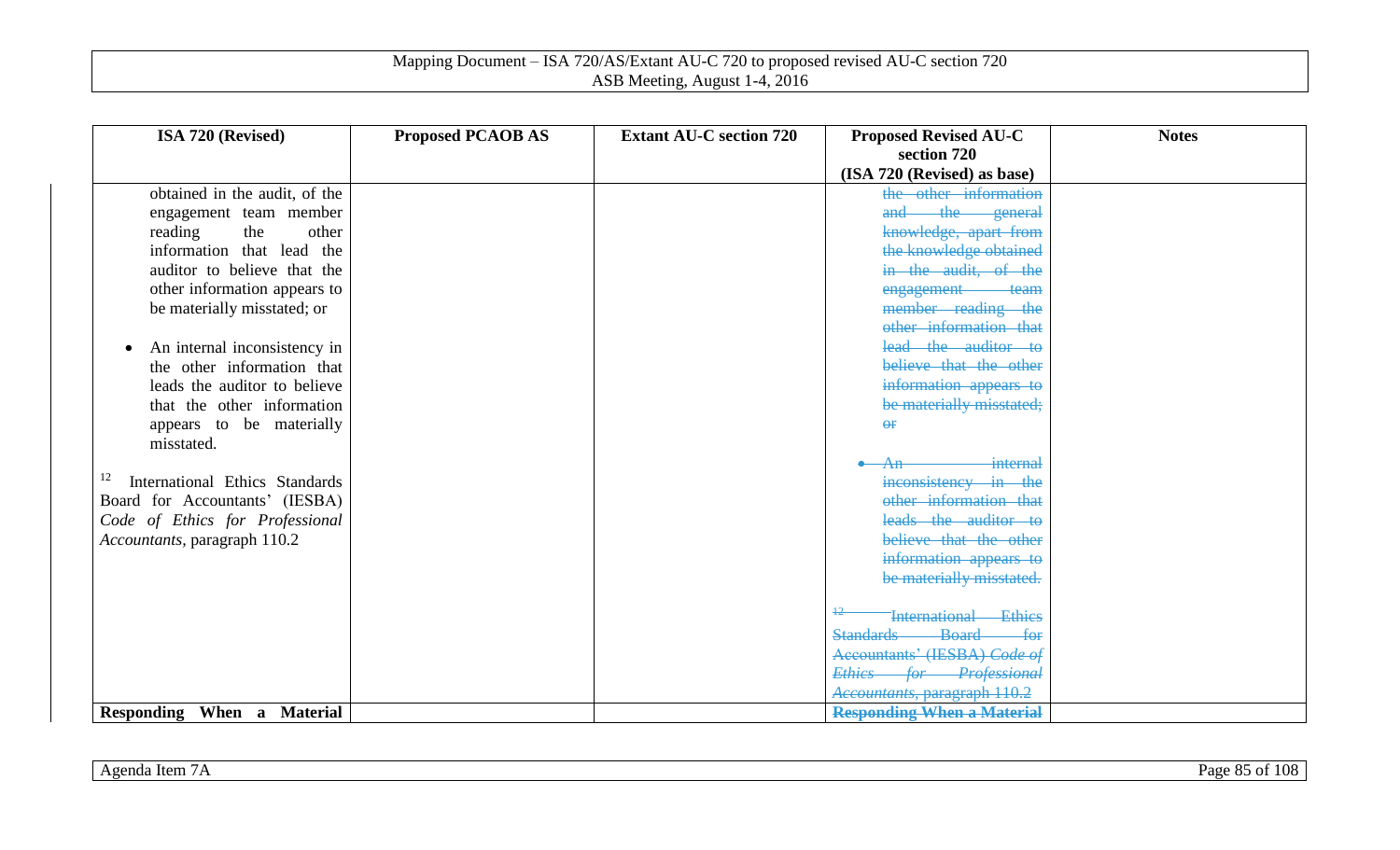| ISA 720 (Revised)                        | <b>Proposed PCAOB AS</b> | <b>Extant AU-C section 720</b> | <b>Proposed Revised AU-C</b><br>section 720 | <b>Notes</b> |
|------------------------------------------|--------------------------|--------------------------------|---------------------------------------------|--------------|
|                                          |                          |                                | (ISA 720 (Revised) as base)                 |              |
| <b>Inconsistency Appears to Exist or</b> |                          |                                | <b>Inconsistency Appears to</b>             |              |
| <b>Other Information Appears to Be</b>   |                          |                                | <b>Exist or Other Information</b>           |              |
| Materially Misstated (Ref: Para.         |                          |                                | <b>Appears to Be Materially</b>             |              |
| 16)                                      |                          |                                | <b>Misstated (Ref: Para, 16)</b>            |              |
| A39. The auditor's discussion with       |                          |                                | A39. The auditor's discussion               |              |
| management about a material              |                          |                                | with management about a                     |              |
| inconsistency (or other information      |                          |                                | material inconsistency (or                  |              |
| that appears to be materially            |                          |                                | other information that appears              |              |
| misstated) may include requesting        |                          |                                | to be materially misstated)                 |              |
| management to provide support for        |                          |                                | may include requesting                      |              |
| the basis of management's                |                          |                                | management to provide                       |              |
| statements in the other information.     |                          |                                | support for the basis of                    |              |
| Based on management's further            |                          |                                | management's statements in                  |              |
| information or explanations, the         |                          |                                | the other information. Based                |              |
| auditor may be satisfied that the        |                          |                                | on management's further                     |              |
| other information is not materially      |                          |                                | information or explanations,                |              |
| For<br>misstated.<br>example,            |                          |                                | the auditor may be satisfied                |              |
| management explanations may              |                          |                                | that the other information is               |              |
| indicate reasonable and sufficient       |                          |                                | not materially misstated. For               |              |
| grounds for valid differences of         |                          |                                | example, management                         |              |
| judgment.                                |                          |                                | explanations may indicate                   |              |
|                                          |                          |                                | reasonable and sufficient                   |              |
|                                          |                          |                                | grounds for valid differences               |              |
|                                          |                          |                                | of judgment.                                |              |
| A40. Conversely, the discussion          |                          |                                | Conversely,<br>the<br>A40.                  |              |
| with management may provide              |                          |                                | discussion with management                  |              |
| further information that supports        |                          |                                | may provide further                         |              |
| the auditor's conclusion that a          |                          |                                | information that supports the               |              |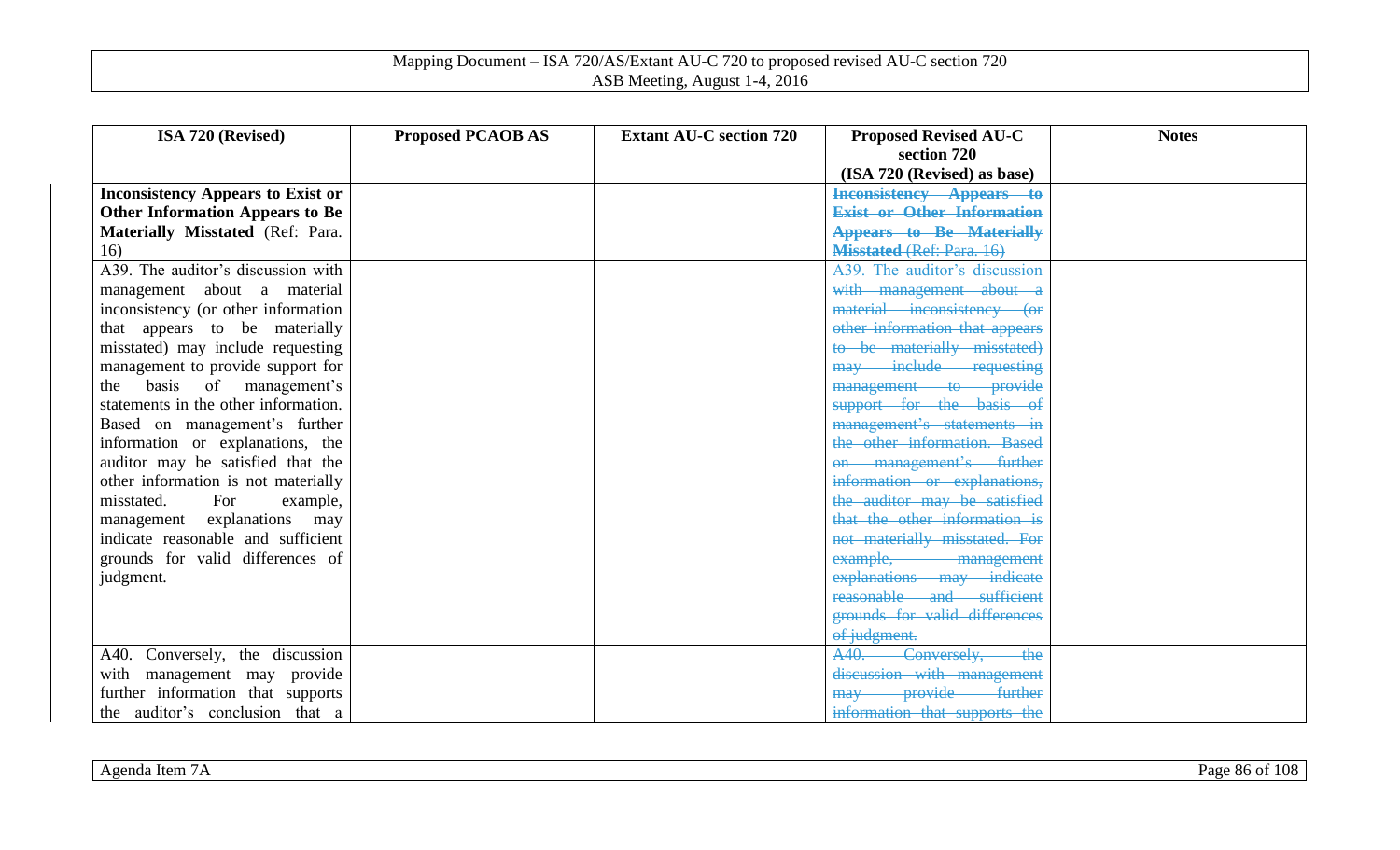| ISA 720 (Revised)                               | <b>Proposed PCAOB AS</b> | <b>Extant AU-C section 720</b> | <b>Proposed Revised AU-C</b><br>section 720 | <b>Notes</b> |
|-------------------------------------------------|--------------------------|--------------------------------|---------------------------------------------|--------------|
|                                                 |                          |                                | (ISA 720 (Revised) as base)                 |              |
| material misstatement of the other              |                          |                                | auditor's conclusion that a                 |              |
| information exists.                             |                          |                                | material misstatement of the                |              |
|                                                 |                          |                                | other information exists.                   |              |
| A41. It may be more difficult for               |                          |                                | A41. It may be more difficult               |              |
| challenge<br>auditor<br>the<br>to               |                          |                                | for the auditor to challenge                |              |
| of<br>management on matters                     |                          |                                | management on matters of                    |              |
| judgment than on those of a more                |                          |                                | judgment than on those of a                 |              |
| factual nature. However, there may              |                          |                                | more factual nature. However,               |              |
| be circumstances where the auditor              |                          |                                | there may be circumstances                  |              |
| concludes that the other information            |                          |                                | where the auditor concludes                 |              |
| contains a statement that is not                |                          |                                | that the other information                  |              |
| consistent with the<br>financial                |                          |                                | contains a statement that is not            |              |
| auditor's<br>the<br>statements<br><sub>or</sub> |                          |                                | consistent with the financial               |              |
| knowledge obtained in the audit.                |                          |                                | statements or the auditor's                 |              |
| These circumstances may raise                   |                          |                                | knowledge obtained in the                   |              |
| doubt about the other information,              |                          |                                | audit. These circumstances                  |              |
| the financial statements, or the                |                          |                                | may raise doubt about the                   |              |
| auditor's knowledge obtained in the             |                          |                                | other information, the financial            |              |
| audit.                                          |                          |                                | statements, or the auditor's                |              |
|                                                 |                          |                                | knowledge obtained in the                   |              |
|                                                 |                          |                                | audit.                                      |              |
| A42. As there is a wide range of                |                          |                                | A42. As there is a wide range               |              |
| possible material misstatements of              |                          |                                | of possible material                        |              |
| the other information, the nature               |                          |                                | misstatements of the other                  |              |
| and extent of other procedures the              |                          |                                | information, the nature and                 |              |
| auditor may perform to conclude                 |                          |                                | extent of other procedures the              |              |
| whether a material misstatement of              |                          |                                | auditor may perform to                      |              |
| the other information exists are                |                          |                                | conclude whether a material                 |              |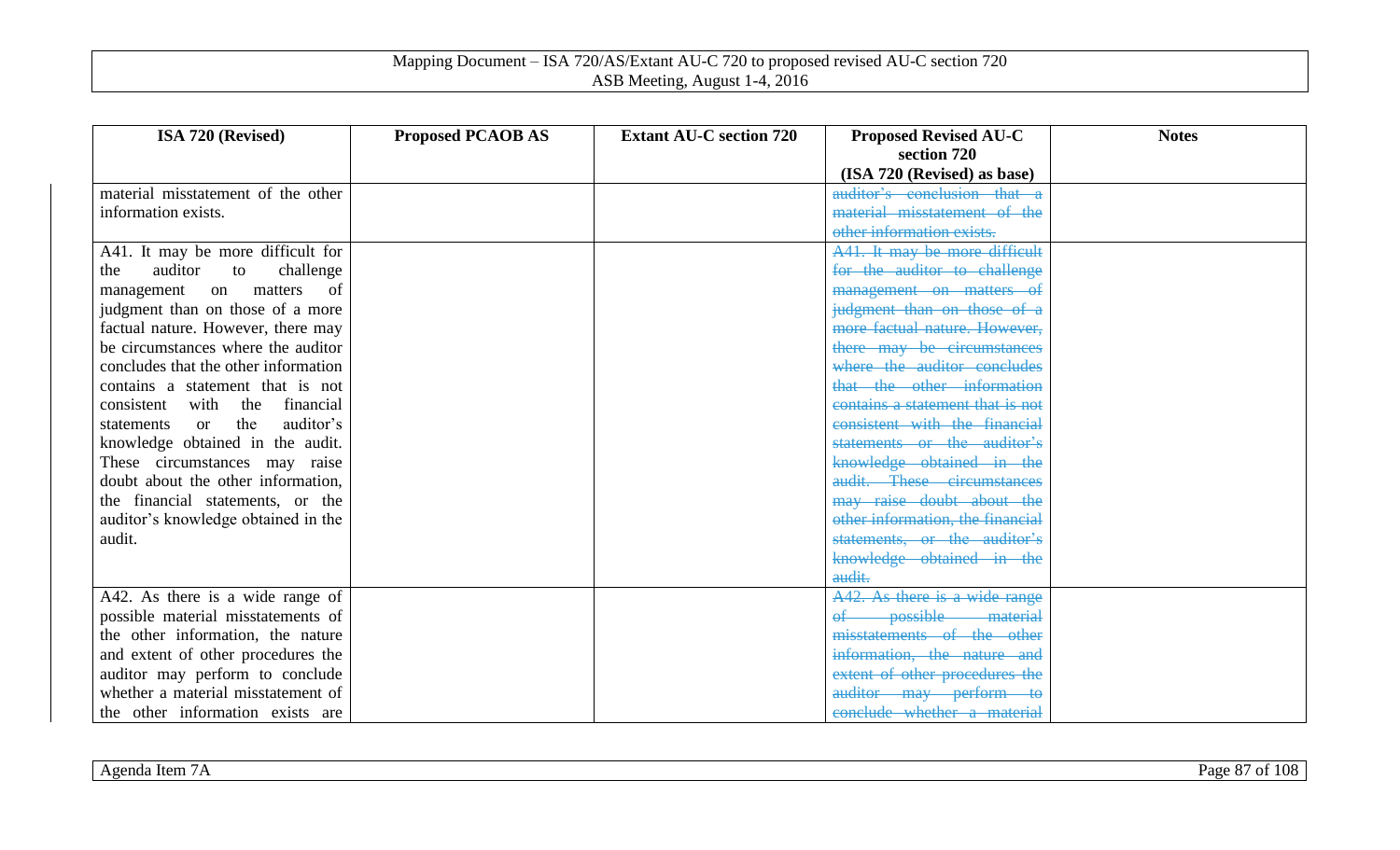| ISA 720 (Revised)                     | <b>Proposed PCAOB AS</b> | <b>Extant AU-C section 720</b> | <b>Proposed Revised AU-C</b><br>section 720 | <b>Notes</b> |
|---------------------------------------|--------------------------|--------------------------------|---------------------------------------------|--------------|
|                                       |                          |                                | (ISA 720 (Revised) as base)                 |              |
| matters of the auditor's professional |                          |                                | misstatement of the other                   |              |
| judgment in the circumstances.        |                          |                                | information exists are matters              |              |
|                                       |                          |                                | of the auditor's professional               |              |
|                                       |                          |                                | judgment in the circumstances.              |              |
| A43. When a matter is unrelated to    |                          |                                | A43. When a matter is                       |              |
| the financial statements or the       |                          |                                | unrelated to the financial                  |              |
| auditor's knowledge obtained in the   |                          |                                | statements or the auditor's                 |              |
| audit, the auditor may not be able to |                          |                                | knowledge obtained in the                   |              |
| fully<br>management's<br>assess       |                          |                                | audit, the auditor may not be               |              |
| responses to the auditor's inquiries. |                          |                                | able to fully assess                        |              |
| Nevertheless,<br>based<br>$\alpha$    |                          |                                | management's responses to the               |              |
| management's further information      |                          |                                | auditor's inquiries.                        |              |
| or explanations, or following         |                          |                                | Nevertheless, based on                      |              |
| changes                               |                          |                                | further<br>management's                     |              |
| made by management to the other       |                          |                                | information or explanations, or             |              |
| information, the auditor may be       |                          |                                | following changes                           |              |
| satisfied<br>that<br>material<br>a    |                          |                                | made by management to the                   |              |
| inconsistency no longer appears to    |                          |                                | other information, the auditor              |              |
| exist or that the other information   |                          |                                | may be satisfied that a material            |              |
| no longer appears to be materially    |                          |                                | inconsistency no longer                     |              |
| misstated. When the auditor is        |                          |                                | appears to exist or that the                |              |
| unable to conclude that a material    |                          |                                | other information no longer                 |              |
| inconsistency no longer appears to    |                          |                                | appears to be materially                    |              |
| exist or that the other information   |                          |                                | misstated. When the auditor is              |              |
| no longer appears to be materially    |                          |                                | unable to conclude that a                   |              |
| misstated, the auditor may request    |                          |                                | material inconsistency no                   |              |
| management to consult with a          |                          |                                | longer appears to exist or that             |              |
| qualified third party (for example, a |                          |                                | the other information no longer             |              |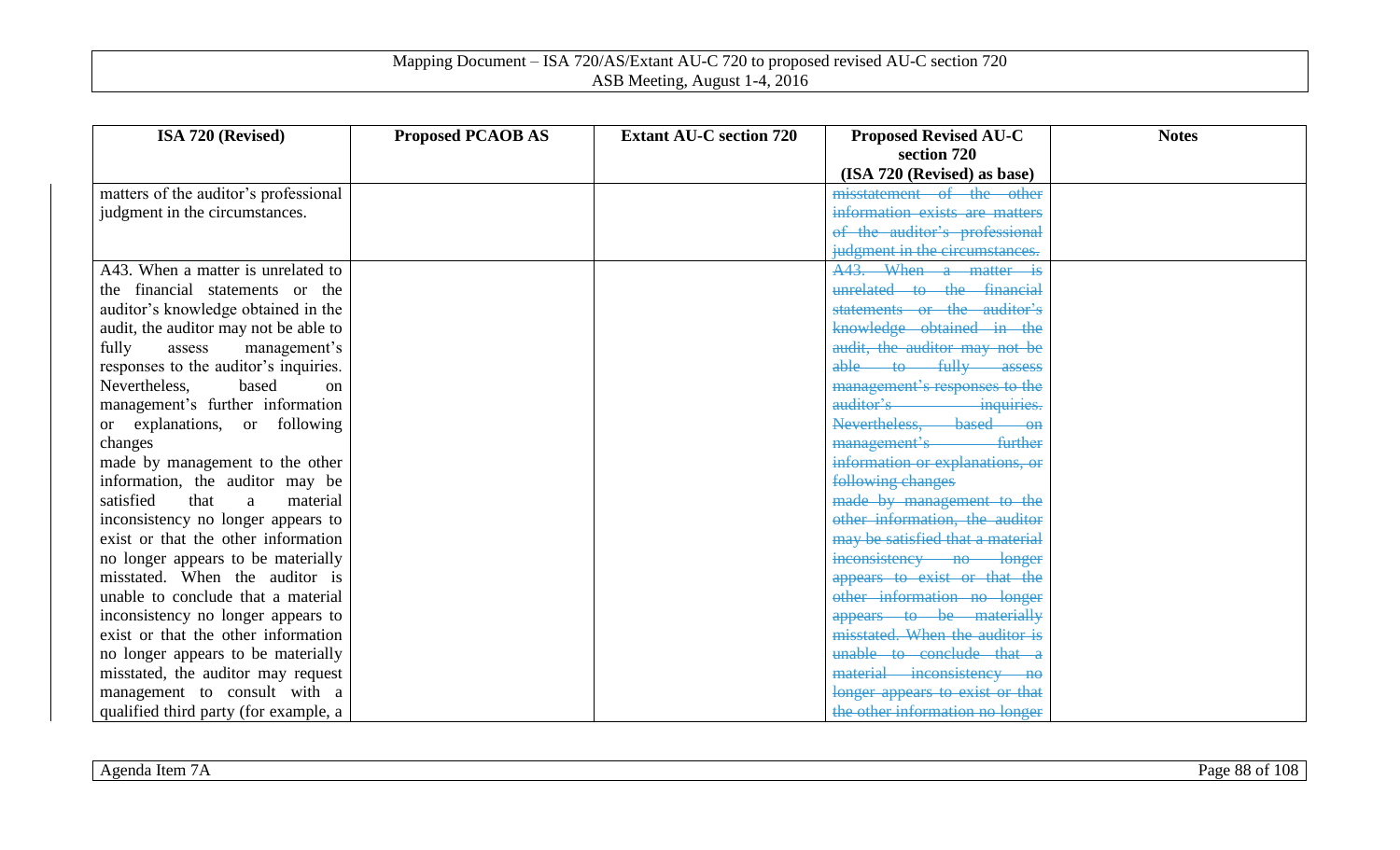| ISA 720 (Revised)                      | <b>Proposed PCAOB AS</b> | <b>Extant AU-C section 720</b> | <b>Proposed Revised AU-C</b>      | <b>Notes</b> |
|----------------------------------------|--------------------------|--------------------------------|-----------------------------------|--------------|
|                                        |                          |                                | section 720                       |              |
|                                        |                          |                                | (ISA 720 (Revised) as base)       |              |
| management's expert or<br>legal        |                          |                                | appears to be materially          |              |
| counsel). In certain cases, after      |                          |                                | misstated, the auditor may        |              |
| considering the responses<br>from      |                          |                                | request management to consult     |              |
| management's consultation,<br>the      |                          |                                | with a qualified third party (for |              |
| auditor may not be able to conclude    |                          |                                | example, a management's           |              |
| whether or<br>material<br>not a        |                          |                                | expert or legal counsel). In      |              |
| other<br>of<br>the<br>misstatement     |                          |                                | certain cases, after considering  |              |
| information exists. Actions<br>the     |                          |                                | the responses from                |              |
| auditor may then take include one      |                          |                                | management's consultation,        |              |
| or more of the following:              |                          |                                | the auditor may not be able to    |              |
|                                        |                          |                                | conclude whether or not a         |              |
| Obtaining advice from the<br>$\bullet$ |                          |                                | material misstatement of the      |              |
| auditor's legal counsel;               |                          |                                | other information exists.         |              |
|                                        |                          |                                | Actions the auditor may then      |              |
| Considering<br>the                     |                          |                                | take include one or more of the   |              |
| the<br>implications<br>for             |                          |                                | following:                        |              |
| auditor's report for example,          |                          |                                |                                   |              |
| whether to describe the                |                          |                                | Obtaining advice from             |              |
| circumstances when there is            |                          |                                | the auditor's legal               |              |
| a limitation imposed by                |                          |                                | counsel;                          |              |
| management; or                         |                          |                                |                                   |              |
|                                        |                          |                                | Considering the                   |              |
| Withdrawing from the audit,            |                          |                                | implications for the              |              |
| withdrawal<br>where<br><i>is</i>       |                          |                                | auditor's report for              |              |
| possible under applicable              |                          |                                | example, whether to               |              |
| law or regulation.                     |                          |                                | describe<br>the                   |              |
|                                        |                          |                                | circumstances when                |              |
|                                        |                          |                                | there is a limitation             |              |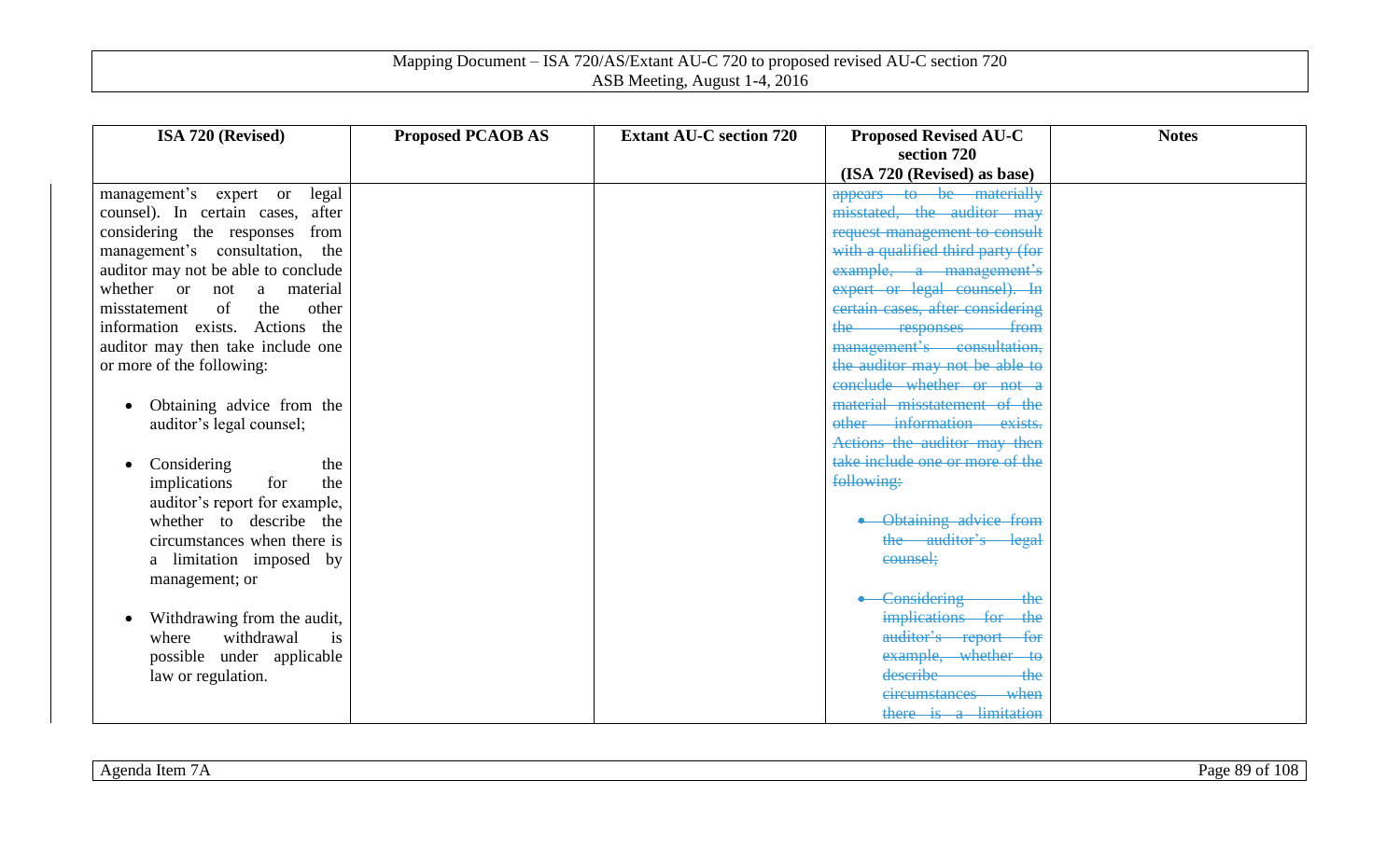| ISA 720 (Revised)                                                  | <b>Proposed PCAOB AS</b> | <b>Extant AU-C section 720</b>                                 | <b>Proposed Revised AU-C</b>                | <b>Notes</b> |
|--------------------------------------------------------------------|--------------------------|----------------------------------------------------------------|---------------------------------------------|--------------|
|                                                                    |                          |                                                                | section 720                                 |              |
|                                                                    |                          |                                                                | (ISA 720 (Revised) as base)                 |              |
|                                                                    |                          |                                                                | imposed<br>₩                                |              |
|                                                                    |                          |                                                                | management; or                              |              |
|                                                                    |                          |                                                                |                                             |              |
|                                                                    |                          |                                                                | Withdrawing from the                        |              |
|                                                                    |                          |                                                                | audit,<br><b>where</b>                      |              |
|                                                                    |                          |                                                                | withdrawal is possible                      |              |
|                                                                    |                          |                                                                | under applicable law or                     |              |
|                                                                    |                          |                                                                | regulation.                                 |              |
| Responding When the Auditor                                        |                          | <b>Material Inconsistencies</b>                                | <b>Responding When the</b>                  |              |
| <b>Concludes</b><br><b>That</b><br><b>Material</b><br>$\mathbf{a}$ |                          |                                                                | <b>Auditor Concludes That a</b>             |              |
| Other<br>Misstatement of<br>the                                    |                          |                                                                | <b>Material Misstatement of the</b>         |              |
| <b>Information Exists</b>                                          |                          |                                                                | Other Information                           |              |
|                                                                    |                          |                                                                | <b>ExistsMaterial</b>                       |              |
|                                                                    |                          |                                                                | <b>Inconsistencies</b>                      |              |
| When the<br>Auditor<br>Responding                                  |                          | <b>Material</b><br><i>Inconsistencies</i>                      | Responding When the Auditor                 |              |
| Concludes<br><b>Material</b><br>That<br>$\mathfrak{a}$             |                          | <b>Identified Prior to the Report</b>                          | Concludes That a Material                   |              |
| <i>Other</i><br>Misstatement Exists in                             |                          | Release Date (Ref: par. .11)                                   | <i>Identified</i><br><i>Inconsistencies</i> |              |
| Information Obtained Prior to the                                  |                          |                                                                | Proior to the Report Release                |              |
| Date of the Auditor's Report (Ref:                                 |                          |                                                                | Date That Require Revision of               |              |
| Para. 18)                                                          |                          |                                                                | Other<br><b>Information</b><br>the          |              |
|                                                                    |                          |                                                                | Misstatement Exists in Other                |              |
|                                                                    |                          |                                                                | <b>Information Obtained Prior to</b>        |              |
|                                                                    |                          |                                                                | the Date of the Auditor's                   |              |
|                                                                    |                          |                                                                | Report (Ref: Ppara. 18)                     |              |
| A44. The actions the auditor takes                                 |                          | A7 When management refuses                                     | Obtaining<br>the<br>other                   |              |
| if the other information is not                                    |                          | to revise the other information,                               | information prior to the report             |              |
| corrected after communicating with                                 |                          | auditor may base any<br>the                                    | release date enables the auditor            |              |
| those charged with governance are                                  |                          | decision on what further action   to resolve possible material |                                             |              |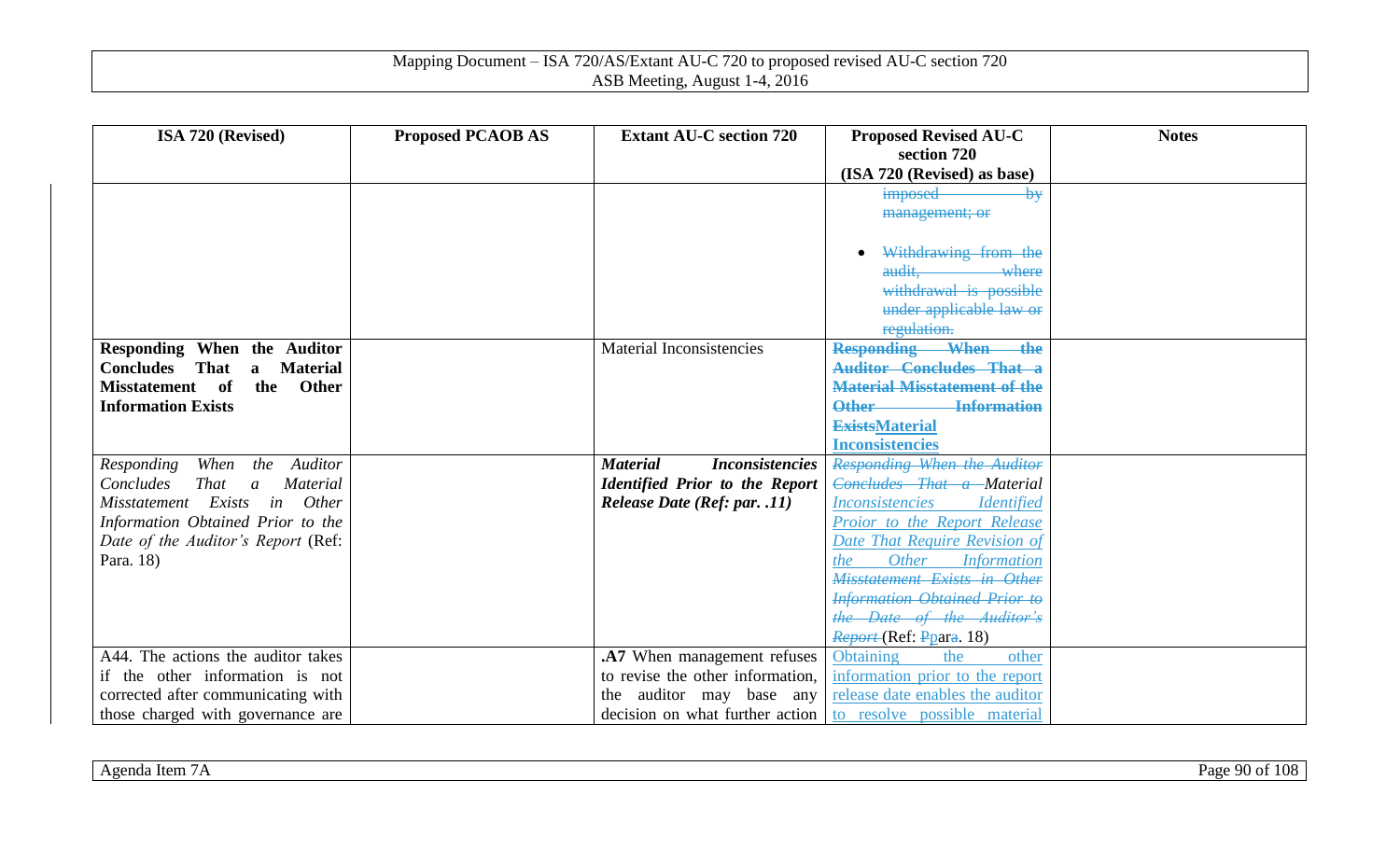| ISA 720 (Revised)                     | <b>Proposed PCAOB AS</b> | <b>Extant AU-C section 720</b> | <b>Proposed Revised AU-C</b><br>section 720<br>(ISA 720 (Revised) as base) | <b>Notes</b> |
|---------------------------------------|--------------------------|--------------------------------|----------------------------------------------------------------------------|--------------|
| auditor's<br>of<br>the<br>matter<br>a |                          | to take on advice from the     | inconsistencies and apparent                                               |              |
| professional judgment. The auditor    |                          | auditor's legal counsel.       | material misstatements of fact                                             |              |
| may take into account whether the     |                          |                                | with management on a timely                                                |              |
| rationale given by management and     |                          |                                | basis. An agreement with                                                   |              |
| those charged with governance for     |                          |                                | management regarding when                                                  |              |
| not making the correction raises      |                          |                                | other information will be                                                  |              |
| doubt about the integrity or honesty  |                          |                                | available may be helpful. The                                              |              |
| of management or those charged        |                          |                                | auditor may delay the release                                              |              |
| with governance, such as when the     |                          |                                | of the auditor's report until                                              |              |
| auditor suspects an intention to      |                          |                                | management provides the other                                              |              |
| mislead. The auditor may also         |                          |                                | information to the auditor. A44.                                           |              |
| consider it appropriate to seek legal |                          |                                | The actions the auditor takes if                                           |              |
| advice. In some cases, the auditor    |                          |                                | the other information is not                                               |              |
| may be required by law, regulation    |                          |                                | corrected after communicating                                              |              |
| or other professional standards to    |                          |                                | with those charged with                                                    |              |
| communicate the matter to a           |                          |                                | governance are a matter of the                                             |              |
| regulator or relevant professional    |                          |                                | auditor's professional                                                     |              |
| body.                                 |                          |                                | judgment. The auditor may                                                  |              |
|                                       |                          |                                | take into account whether the                                              |              |
|                                       |                          |                                | rationale given by management                                              |              |
|                                       |                          |                                | and those charged with                                                     |              |
|                                       |                          |                                | governance for not making the                                              |              |
|                                       |                          |                                | correction raises doubt about                                              |              |
|                                       |                          |                                | the integrity or honesty of                                                |              |
|                                       |                          |                                | management or those charged                                                |              |
|                                       |                          |                                | with governance, such as when                                              |              |
|                                       |                          |                                | the auditor suspects an                                                    |              |
|                                       |                          |                                | intention to mislead. The                                                  |              |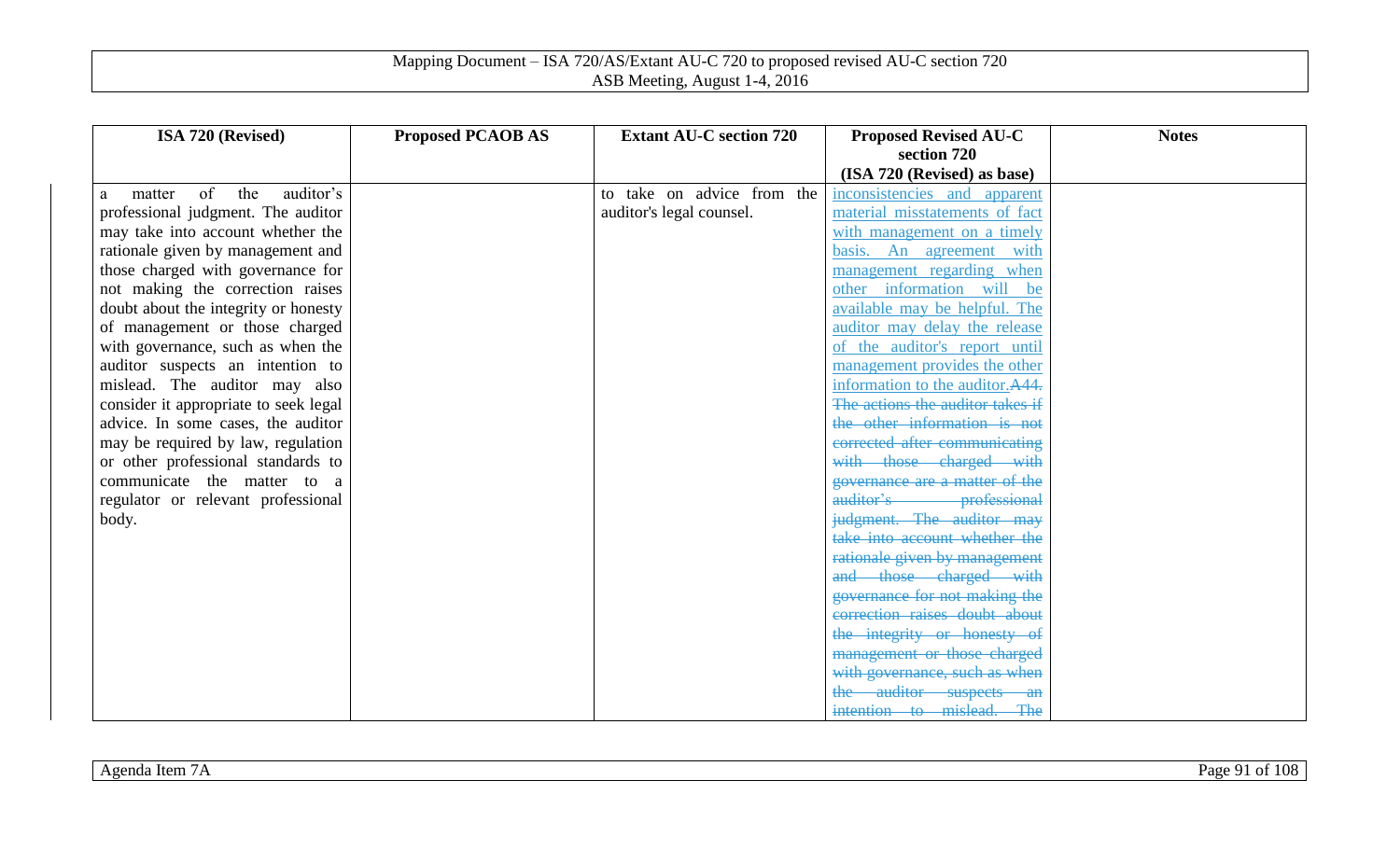| ISA 720 (Revised)                    | <b>Proposed PCAOB AS</b> | <b>Extant AU-C section 720</b> | <b>Proposed Revised AU-C</b>         | <b>Notes</b> |
|--------------------------------------|--------------------------|--------------------------------|--------------------------------------|--------------|
|                                      |                          |                                | section 720                          |              |
|                                      |                          |                                | (ISA 720 (Revised) as base)          |              |
|                                      |                          |                                | auditor may also consider it         |              |
|                                      |                          |                                | appropriate to seek legal            |              |
|                                      |                          |                                | advice. In some cases, the           |              |
|                                      |                          |                                | auditor may be required by           |              |
|                                      |                          |                                | law, regulation or other             |              |
|                                      |                          |                                | professional standards to            |              |
|                                      |                          |                                | communicate the matter to a          |              |
|                                      |                          |                                | regulator or relevant                |              |
|                                      |                          |                                | professional body.                   |              |
| Reporting Implications (Ref: Para.   |                          |                                | Reporting Implications (Ref:         |              |
| 18(a)                                |                          |                                | Para. $18(a)$                        |              |
| A45. In rare circumstances, a        |                          |                                | A45. In rare circumstances, a        |              |
| disclaimer of opinion on the         |                          |                                | disclaimer of opinion on the         |              |
| financial<br>statements<br>be<br>may |                          |                                | financial statements may be          |              |
| appropriate when the refusal to      |                          |                                | appropriate when the refusal to      |              |
| correct the material misstatement of |                          |                                | correct the material                 |              |
| the other information casts such     |                          |                                | misstatement of the other            |              |
| doubt on the integrity of            |                          |                                | information casts such doubt         |              |
| management and those charged         |                          |                                | on the integrity of management       |              |
| with governance as to call into      |                          |                                | and those charged with               |              |
| question the reliability of audit    |                          |                                | governance as to call into           |              |
| evidence in general.                 |                          |                                | question the reliability of audit    |              |
|                                      |                          |                                | evidence in general.                 |              |
| Withdrawal from the Engagement       |                          |                                | Withdrawal<br>$-$ from<br><b>the</b> |              |
| (Ref: Para. 18(b))                   |                          |                                | Engagement (Ref: Para. 18(b))        |              |
| A46.<br>Withdrawal<br>the<br>from    |                          |                                | A46. Withdrawal from the             |              |
| engagement, where withdrawal is      |                          |                                | engagement, where withdrawal         |              |
| possible under applicable law or     |                          |                                | is possible under applicable         |              |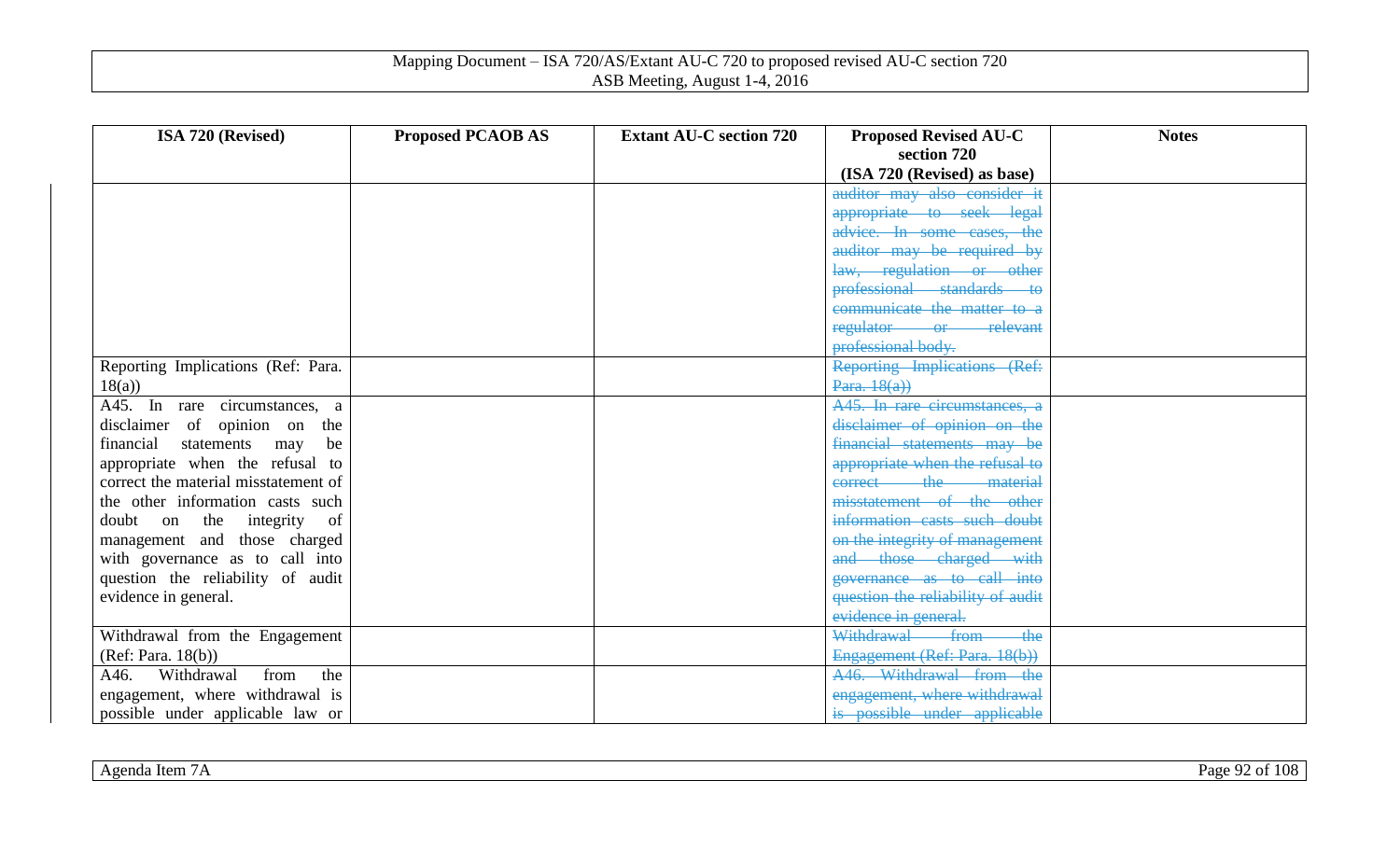| ISA 720 (Revised)                     | <b>Proposed PCAOB AS</b> | <b>Extant AU-C section 720</b>          | <b>Proposed Revised AU-C</b>                                            | <b>Notes</b> |
|---------------------------------------|--------------------------|-----------------------------------------|-------------------------------------------------------------------------|--------------|
|                                       |                          |                                         | section 720                                                             |              |
|                                       |                          |                                         | (ISA 720 (Revised) as base)                                             |              |
| regulation, may<br>be appropriate     |                          |                                         | law or regulation, may be                                               |              |
| when<br>circumstances<br>the          |                          |                                         | appropriate when the                                                    |              |
| surrounding the refusal to correct    |                          |                                         | circumstances surrounding the                                           |              |
| the material misstatement of the      |                          |                                         | refusal to correct the material                                         |              |
| other information cast such doubt     |                          |                                         | misstatement of the other                                               |              |
| on the integrity of management and    |                          |                                         | information cast such doubt on                                          |              |
| those charged with governance as to   |                          |                                         | the integrity of management                                             |              |
| call into question the reliability of |                          |                                         | and those charged with                                                  |              |
| representations obtained from them    |                          |                                         | governance as to call into                                              |              |
| during the audit.                     |                          |                                         | question the reliability of                                             |              |
|                                       |                          |                                         | representations obtained from                                           |              |
|                                       |                          |                                         | them during the audit.                                                  |              |
| Considerations specific to public     |                          |                                         | Considerations specific to                                              |              |
| sector entities (Ref: Para. 18(b))    |                          |                                         | public sector entities (Ref:                                            |              |
|                                       |                          |                                         | Para. $18(b)$                                                           |              |
| A47. In<br>the<br>public<br>sector,   |                          |                                         | A47. In the public sector,                                              |              |
| withdrawal from the engagement        |                          |                                         | withdrawal from<br>–the                                                 |              |
| may not be possible. In such cases,   |                          |                                         | engagement may not be                                                   |              |
| the auditor                           |                          |                                         | possible. In such cases, the                                            |              |
| may issue a report to the legislature |                          |                                         | auditor                                                                 |              |
| providing details of the matter or    |                          |                                         | may issue a report to the                                               |              |
| may take other appropriate actions.   |                          |                                         | legislature providing details of                                        |              |
|                                       |                          |                                         | the matter or may take other                                            |              |
|                                       |                          |                                         | appropriate actions.                                                    |              |
|                                       |                          | Considerations<br><i>Specific</i><br>to | Considerations<br><i>Specific</i><br>$\mathit{to}$                      |              |
|                                       |                          | Entities (Ref:<br>Governmental          | Governmental Entities (Ref:                                             |              |
|                                       |                          | <i>par. .11)</i>                        | <i>par.</i> .18)                                                        |              |
|                                       |                          |                                         | <b>A8</b> In audits of governmental <b>A9</b> In audits of governmental |              |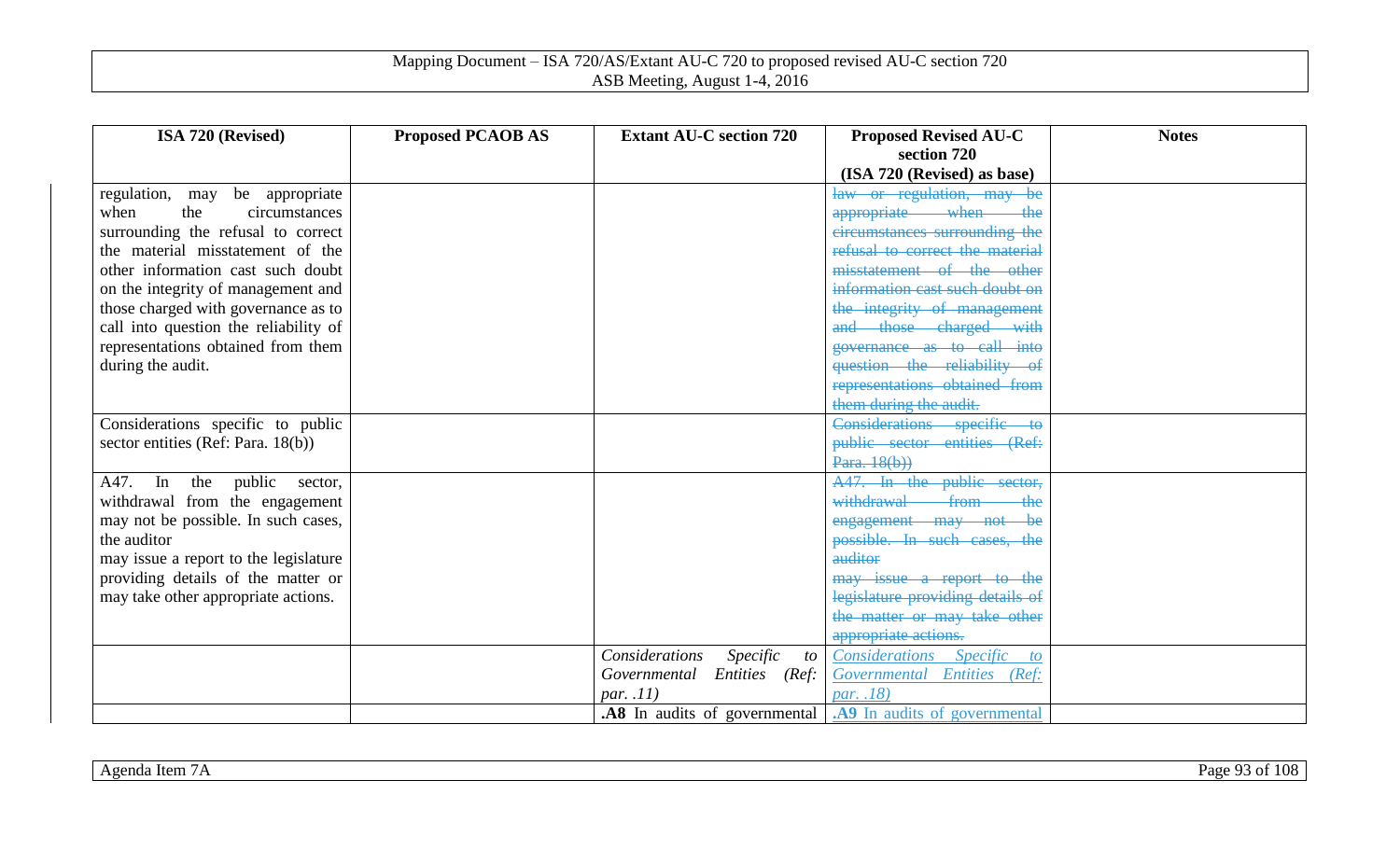| ISA 720 (Revised)                                             | <b>Proposed PCAOB AS</b> | <b>Extant AU-C section 720</b>                              | <b>Proposed Revised AU-C</b>              | <b>Notes</b> |
|---------------------------------------------------------------|--------------------------|-------------------------------------------------------------|-------------------------------------------|--------------|
|                                                               |                          |                                                             | section 720                               |              |
|                                                               |                          |                                                             | (ISA 720 (Revised) as base)               |              |
|                                                               |                          | entities, withdrawal from the                               | entities, withdrawal from the             |              |
|                                                               |                          | engagement or withholding the                               | engagement or withholding the             |              |
|                                                               |                          | auditor's report may not be                                 | auditor's report may not be               |              |
|                                                               |                          | under<br>possible<br>law<br><sub>or</sub>                   | possible<br>under<br>law<br><b>or</b>     |              |
|                                                               |                          | regulation. In such cases, the                              | regulation. In such cases, the            |              |
|                                                               |                          | auditor may issue a report to                               | auditor may issue a report to             |              |
|                                                               |                          | those charged with governance                               | those charged with governance             |              |
|                                                               |                          | and the appropriate statutory                               | and the appropriate statutory             |              |
|                                                               |                          | body, if applicable, giving                                 | body, if applicable, giving               |              |
|                                                               |                          | details of the inconsistency.                               | details of the inconsistency.             |              |
| Auditor<br>When<br>the<br>Responding                          |                          | <b>Material</b><br><b>Inconsistencies</b>                   | <b>Material</b><br><i>Inconsistencies</i> |              |
| <b>Material</b><br>Concludes<br><b>That</b><br>$\mathfrak{a}$ |                          | Identified Subsequent to the                                | <b>Identified Subsequent to the</b>       |              |
| Exists<br>in<br><i>Other</i><br><i>Misstatement</i>           |                          | Report Release Date (Ref: par.                              | <b>Report Release Date</b> (Ref: par.     |              |
| Information Obtained after the                                |                          | $.13 - .14)$                                                | 20-.21)Responding When the                |              |
| Date of the Auditor's Report (Ref:                            |                          |                                                             | Auditor Concludes That a                  |              |
| Para. 19)                                                     |                          |                                                             | Material Misstatement Exists              |              |
|                                                               |                          |                                                             | in Other Information Obtained             |              |
|                                                               |                          |                                                             | after the Date of the Auditor's           |              |
|                                                               |                          |                                                             | Report (Ref: Para. 19)                    |              |
| A48. If the auditor concludes that a                          |                          | .A9 When revision of other                                  | .A10 When revision of other               |              |
| material misstatement exists in                               |                          | information is necessary after                              | information is necessary after            |              |
| other information obtained after the                          |                          | the report release date and                                 | the report release date and               |              |
| date of the auditor's report, and                             |                          | management agrees to make the                               | management agrees to make                 |              |
| such a material misstatement has                              |                          | revision,<br>the<br>auditor's                               | the revision,<br>the<br>auditor's         |              |
| been corrected, the<br>auditor's                              |                          | include<br>procedures<br>may                                | procedures<br>include<br>may              |              |
| in the<br>procedures necessary                                |                          | reviewing the steps taken by                                | reviewing the steps taken by              |              |
| circumstances include determining                             |                          | management to ensure that                                   | management to ensure that                 |              |
| that the correction has been made                             |                          | individuals in receipt of the individuals in receipt of the |                                           |              |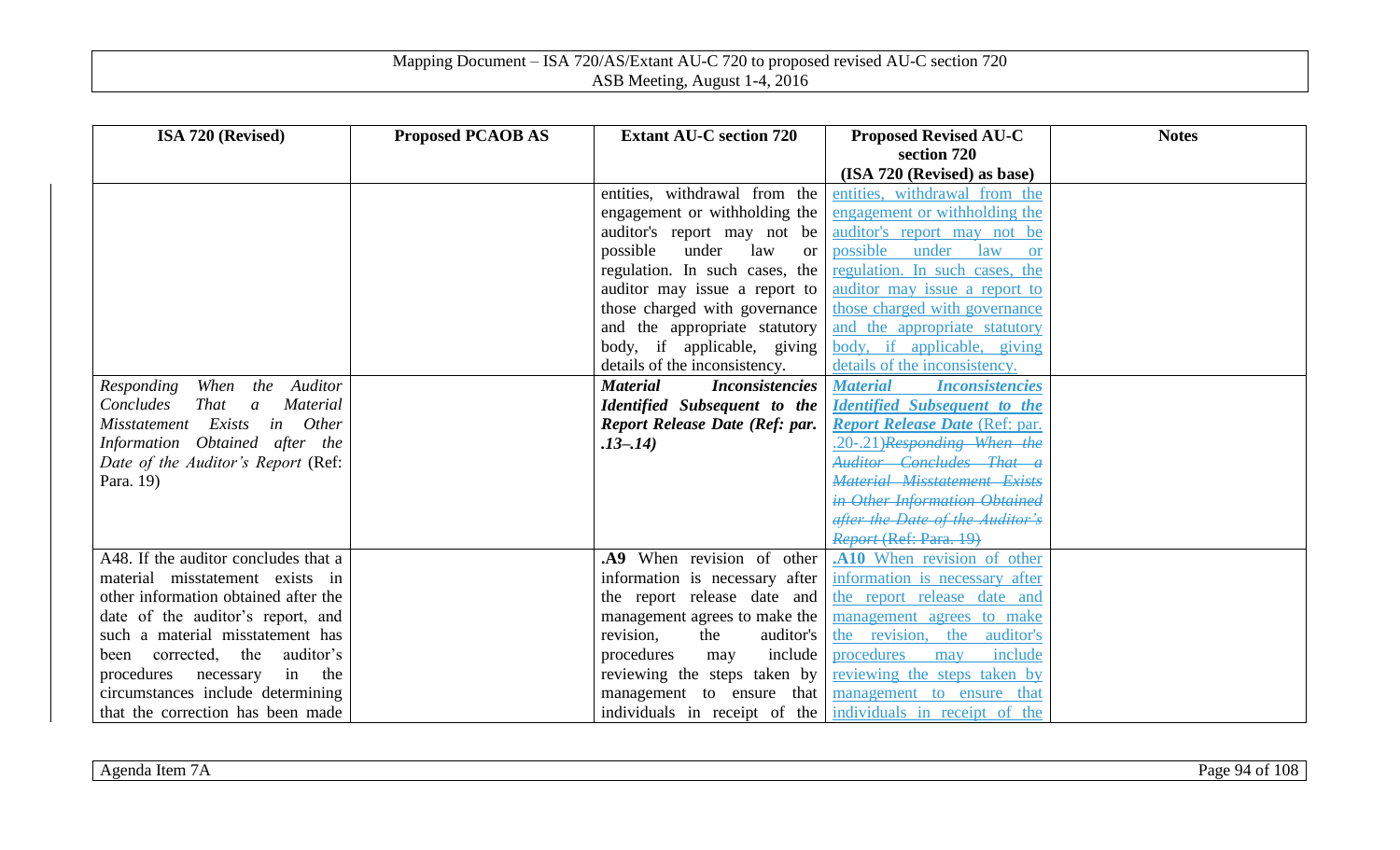| <b>Proposed PCAOB AS</b> | <b>Extant AU-C section 720</b> | <b>Proposed Revised AU-C</b><br>section 720                                                                                                                                                      | <b>Notes</b>                                                                                                                                                                                                                                                                                                                                                                                                                                                                                                                                                                                                                                                                                                                                                                                                                                           |
|--------------------------|--------------------------------|--------------------------------------------------------------------------------------------------------------------------------------------------------------------------------------------------|--------------------------------------------------------------------------------------------------------------------------------------------------------------------------------------------------------------------------------------------------------------------------------------------------------------------------------------------------------------------------------------------------------------------------------------------------------------------------------------------------------------------------------------------------------------------------------------------------------------------------------------------------------------------------------------------------------------------------------------------------------------------------------------------------------------------------------------------------------|
|                          |                                |                                                                                                                                                                                                  |                                                                                                                                                                                                                                                                                                                                                                                                                                                                                                                                                                                                                                                                                                                                                                                                                                                        |
|                          |                                |                                                                                                                                                                                                  |                                                                                                                                                                                                                                                                                                                                                                                                                                                                                                                                                                                                                                                                                                                                                                                                                                                        |
|                          |                                |                                                                                                                                                                                                  |                                                                                                                                                                                                                                                                                                                                                                                                                                                                                                                                                                                                                                                                                                                                                                                                                                                        |
|                          |                                |                                                                                                                                                                                                  |                                                                                                                                                                                                                                                                                                                                                                                                                                                                                                                                                                                                                                                                                                                                                                                                                                                        |
|                          |                                |                                                                                                                                                                                                  |                                                                                                                                                                                                                                                                                                                                                                                                                                                                                                                                                                                                                                                                                                                                                                                                                                                        |
|                          |                                |                                                                                                                                                                                                  |                                                                                                                                                                                                                                                                                                                                                                                                                                                                                                                                                                                                                                                                                                                                                                                                                                                        |
|                          |                                |                                                                                                                                                                                                  |                                                                                                                                                                                                                                                                                                                                                                                                                                                                                                                                                                                                                                                                                                                                                                                                                                                        |
|                          |                                |                                                                                                                                                                                                  |                                                                                                                                                                                                                                                                                                                                                                                                                                                                                                                                                                                                                                                                                                                                                                                                                                                        |
|                          |                                |                                                                                                                                                                                                  |                                                                                                                                                                                                                                                                                                                                                                                                                                                                                                                                                                                                                                                                                                                                                                                                                                                        |
|                          |                                |                                                                                                                                                                                                  |                                                                                                                                                                                                                                                                                                                                                                                                                                                                                                                                                                                                                                                                                                                                                                                                                                                        |
|                          |                                |                                                                                                                                                                                                  |                                                                                                                                                                                                                                                                                                                                                                                                                                                                                                                                                                                                                                                                                                                                                                                                                                                        |
|                          |                                |                                                                                                                                                                                                  |                                                                                                                                                                                                                                                                                                                                                                                                                                                                                                                                                                                                                                                                                                                                                                                                                                                        |
|                          |                                | corrected, the auditor's                                                                                                                                                                         |                                                                                                                                                                                                                                                                                                                                                                                                                                                                                                                                                                                                                                                                                                                                                                                                                                                        |
|                          |                                | procedures necessary in the                                                                                                                                                                      |                                                                                                                                                                                                                                                                                                                                                                                                                                                                                                                                                                                                                                                                                                                                                                                                                                                        |
|                          |                                | circumstances include                                                                                                                                                                            |                                                                                                                                                                                                                                                                                                                                                                                                                                                                                                                                                                                                                                                                                                                                                                                                                                                        |
|                          |                                |                                                                                                                                                                                                  |                                                                                                                                                                                                                                                                                                                                                                                                                                                                                                                                                                                                                                                                                                                                                                                                                                                        |
|                          |                                | has been made (in accordance                                                                                                                                                                     |                                                                                                                                                                                                                                                                                                                                                                                                                                                                                                                                                                                                                                                                                                                                                                                                                                                        |
|                          |                                |                                                                                                                                                                                                  |                                                                                                                                                                                                                                                                                                                                                                                                                                                                                                                                                                                                                                                                                                                                                                                                                                                        |
|                          |                                |                                                                                                                                                                                                  |                                                                                                                                                                                                                                                                                                                                                                                                                                                                                                                                                                                                                                                                                                                                                                                                                                                        |
|                          |                                |                                                                                                                                                                                                  |                                                                                                                                                                                                                                                                                                                                                                                                                                                                                                                                                                                                                                                                                                                                                                                                                                                        |
|                          |                                | communicate with those in                                                                                                                                                                        |                                                                                                                                                                                                                                                                                                                                                                                                                                                                                                                                                                                                                                                                                                                                                                                                                                                        |
|                          |                                |                                                                                                                                                                                                  |                                                                                                                                                                                                                                                                                                                                                                                                                                                                                                                                                                                                                                                                                                                                                                                                                                                        |
|                          |                                |                                                                                                                                                                                                  |                                                                                                                                                                                                                                                                                                                                                                                                                                                                                                                                                                                                                                                                                                                                                                                                                                                        |
|                          |                                |                                                                                                                                                                                                  |                                                                                                                                                                                                                                                                                                                                                                                                                                                                                                                                                                                                                                                                                                                                                                                                                                                        |
|                          |                                |                                                                                                                                                                                                  |                                                                                                                                                                                                                                                                                                                                                                                                                                                                                                                                                                                                                                                                                                                                                                                                                                                        |
|                          |                                |                                                                                                                                                                                                  |                                                                                                                                                                                                                                                                                                                                                                                                                                                                                                                                                                                                                                                                                                                                                                                                                                                        |
|                          |                                |                                                                                                                                                                                                  |                                                                                                                                                                                                                                                                                                                                                                                                                                                                                                                                                                                                                                                                                                                                                                                                                                                        |
|                          |                                |                                                                                                                                                                                                  |                                                                                                                                                                                                                                                                                                                                                                                                                                                                                                                                                                                                                                                                                                                                                                                                                                                        |
|                          |                                |                                                                                                                                                                                                  |                                                                                                                                                                                                                                                                                                                                                                                                                                                                                                                                                                                                                                                                                                                                                                                                                                                        |
|                          |                                | financial<br>issued<br>previously<br>statements, the auditor's report<br>and<br>the<br>thereon,<br>other<br>information are informed of the<br>need for revision.<br>.A10 When revision of other | (ISA 720 (Revised) as base)<br>previously issued financial<br>statements, the auditor's report<br>thereon, and<br>the other<br>information are informed of<br>the need for revision. A48. If<br>the auditor concludes that a<br>material misstatement exists in<br>other information obtained<br>after the date of the auditor's<br>report, and such a material<br>misstatement has been<br>determining that the correction<br>with paragraph $17(a)$ ) and may<br>include reviewing the steps<br>taken by management to<br>receipt of the other<br>information, if previously<br>issued, to inform them of the<br>revision.<br>.A11 When revision of other<br>information is necessary after<br>information is necessary after<br>the report release date but<br>the report release date but<br>management refuses to make management refuses to make |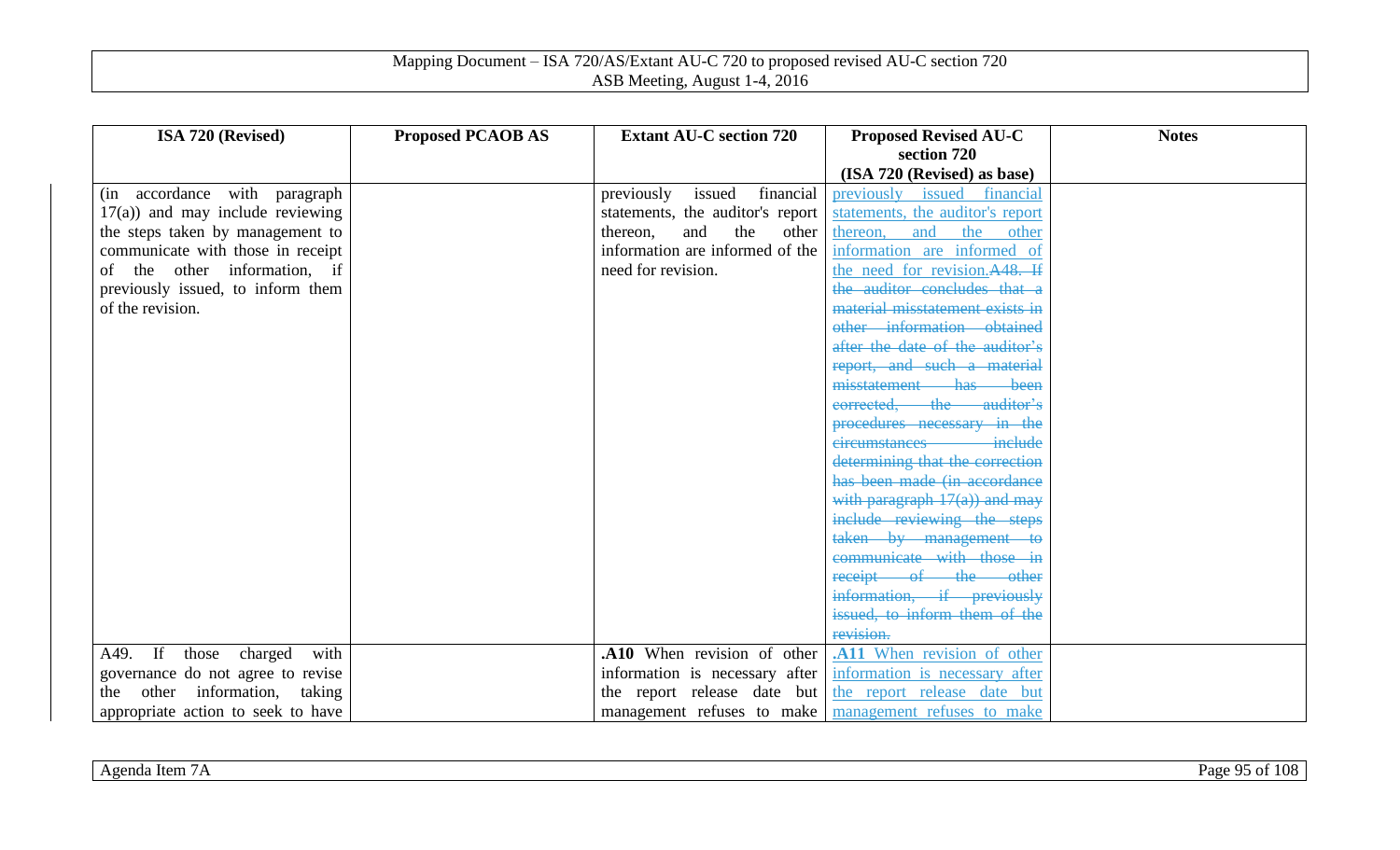| ISA 720 (Revised)                     | <b>Proposed PCAOB AS</b> | <b>Extant AU-C section 720</b>    | <b>Proposed Revised AU-C</b><br>section 720 | <b>Notes</b> |
|---------------------------------------|--------------------------|-----------------------------------|---------------------------------------------|--------------|
|                                       |                          |                                   | (ISA 720 (Revised) as base)                 |              |
| uncorrected<br>misstatement<br>the    |                          | the revision, appropriate further | revision.<br>the<br>appropriate             |              |
| appropriately<br>brought to<br>the    |                          | actions by the auditor may        | further actions by the auditor              |              |
| attention of users for whom the       |                          | include obtaining legal advice.   | may include obtaining legal                 |              |
| auditor's report is prepared requires |                          |                                   | advice.A49. If those charged                |              |
| the exercise of professional          |                          |                                   | with governance do not agree                |              |
| judgment, and may be affected by      |                          |                                   | to revise the other information.            |              |
| relevant law or regulation in the     |                          |                                   | taking appropriate action to                |              |
| jurisdiction. Accordingly,<br>the     |                          |                                   | seek to have the uncorrected                |              |
| auditor may consider it appropriate   |                          |                                   | misstatement appropriately                  |              |
| to seek legal advice about the        |                          |                                   | brought to the attention of                 |              |
| auditor's<br>legal<br>rights<br>and   |                          |                                   | users for whom the auditor's                |              |
| obligations.                          |                          |                                   | report is prepared requires the             |              |
|                                       |                          |                                   | exercise of professional                    |              |
|                                       |                          |                                   | judgment, and may be affected               |              |
|                                       |                          |                                   | by relevant law or regulation in            |              |
|                                       |                          |                                   | the jurisdiction. Accordingly,              |              |
|                                       |                          |                                   | the auditor may consider it                 |              |
|                                       |                          |                                   | appropriate to seek legal                   |              |
|                                       |                          |                                   | advice about the auditor's legal            |              |
|                                       |                          |                                   | rights and obligations.                     |              |
| A50. When a material misstatement     |                          |                                   | A50. When a material                        |              |
| of the other information remains      |                          |                                   | misstatement of the other                   |              |
| uncorrected, appropriate<br>actions   |                          |                                   | information –<br>remains                    |              |
| that                                  |                          |                                   | uncorrected,<br>appropriate                 |              |
| the auditor may take to seek to have  |                          |                                   | actions that                                |              |
| the<br>uncorrected<br>material        |                          |                                   | the auditor may take to seek to             |              |
| misstatement appropriately brought    |                          |                                   | have the uncorrected material               |              |
| to the attention of users for whom    |                          |                                   | misstatement appropriately                  |              |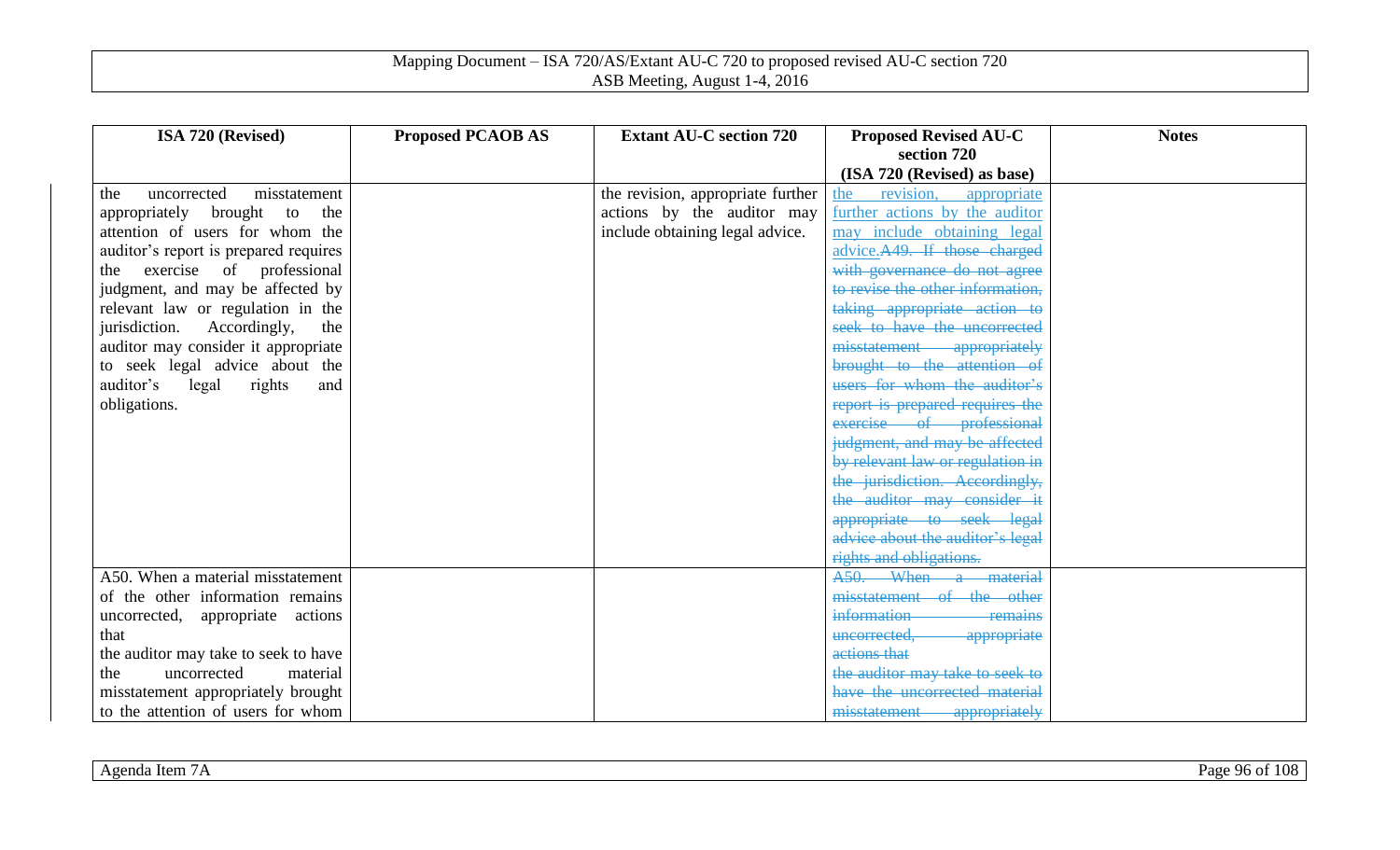| ISA 720 (Revised)                       | <b>Proposed PCAOB AS</b> | <b>Extant AU-C section 720</b> | <b>Proposed Revised AU-C</b>    | <b>Notes</b> |
|-----------------------------------------|--------------------------|--------------------------------|---------------------------------|--------------|
|                                         |                          |                                | section 720                     |              |
|                                         |                          |                                | (ISA 720 (Revised) as base)     |              |
| the auditor's report is prepared,       |                          |                                | brought to the attention of     |              |
| when permitted by law or                |                          |                                | users for whom the auditor's    |              |
| regulation,                             |                          |                                | report is prepared, when        |              |
| include, for example:                   |                          |                                | permitted by law or regulation, |              |
|                                         |                          |                                | include, for example:           |              |
| Providing a new or amended<br>$\bullet$ |                          |                                |                                 |              |
| auditor's<br>report<br>to               |                          |                                | Providing a new or              |              |
| management including<br>a               |                          |                                | amended auditor's               |              |
| modified<br>section<br>in               |                          |                                | report to management            |              |
| accordance with paragraph               |                          |                                | including a modified            |              |
| 22,<br>requesting<br>and                |                          |                                | section in accordance           |              |
| management to provide this              |                          |                                | with paragraph 22, and          |              |
| new or amended auditor's                |                          |                                | requesting management           |              |
| report to users for whom the            |                          |                                | to provide this new or          |              |
| auditor's report is prepared.           |                          |                                | amended auditor's               |              |
| In doing so, the auditor may            |                          |                                | report to users for             |              |
| need to consider the effect,            |                          |                                | whom the auditor's              |              |
| if any, on the date of the              |                          |                                | report is prepared. In          |              |
| new or amended auditor's                |                          |                                | doing so, the auditor           |              |
| report, in view of the                  |                          |                                | may need to consider            |              |
| requirements of the ISAs or             |                          |                                | the effect, if any, on the      |              |
| applicable law or regulation.           |                          |                                | date of the new or              |              |
| The auditor may also review             |                          |                                | amended auditor's               |              |
| the<br>steps<br>taken<br>by             |                          |                                | report, in view of the          |              |
| management to provide the               |                          |                                | requirements of the             |              |
| new or amended auditor's                |                          |                                | <b>ISAs or applicable law</b>   |              |
| report to such users;                   |                          |                                | or regulation. The              |              |
|                                         |                          |                                | auditor may<br><del>also</del>  |              |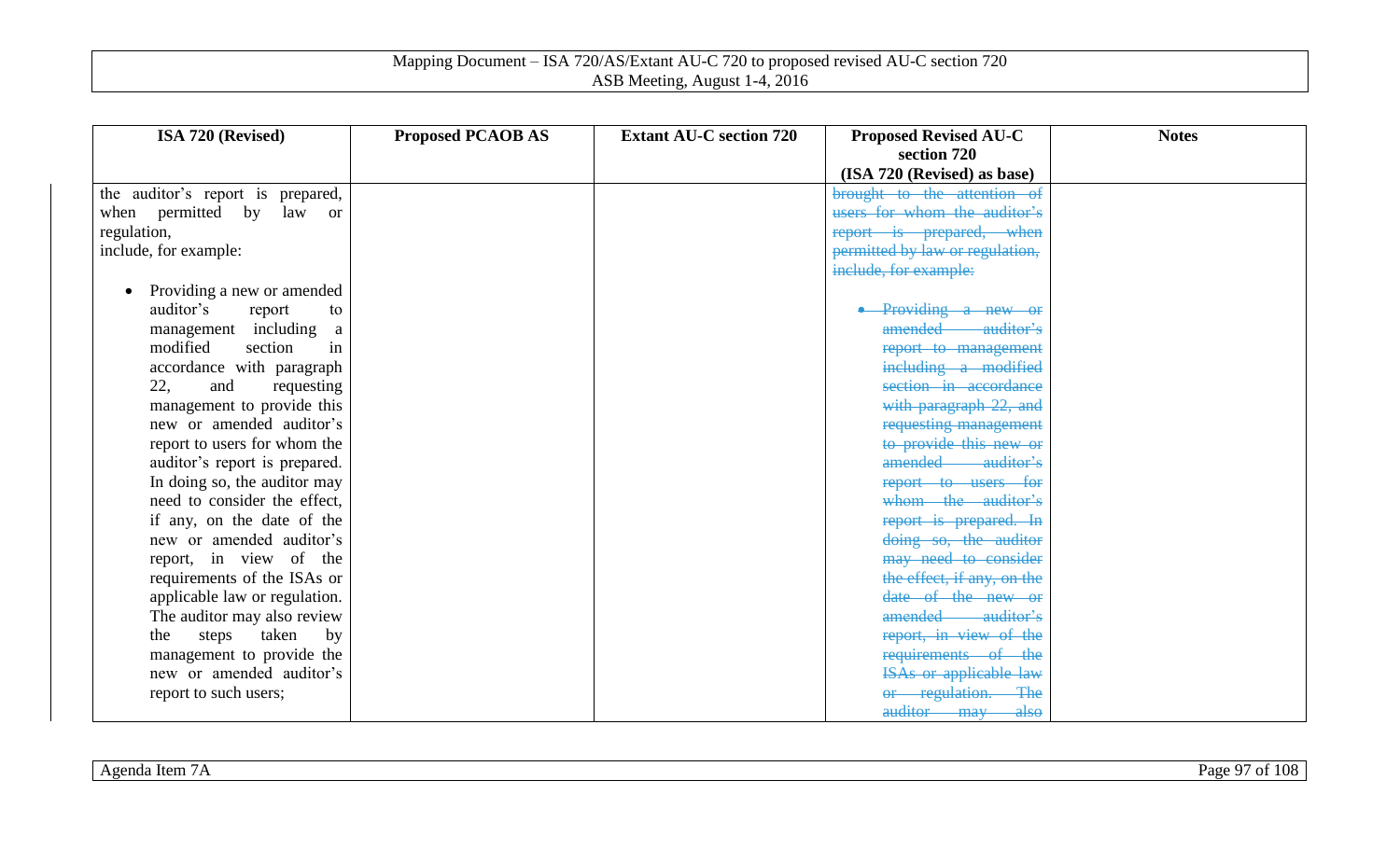| ISA 720 (Revised)                               | <b>Proposed PCAOB AS</b> | <b>Extant AU-C section 720</b> | <b>Proposed Revised AU-C</b>           | <b>Notes</b> |
|-------------------------------------------------|--------------------------|--------------------------------|----------------------------------------|--------------|
|                                                 |                          |                                | section 720                            |              |
|                                                 |                          |                                | (ISA 720 (Revised) as base)            |              |
| <b>Bringing</b><br>material<br>the<br>$\bullet$ |                          |                                | review the steps taken                 |              |
| misstatement of the other                       |                          |                                | by management to                       |              |
| information to the attention                    |                          |                                | provide the new or                     |              |
| of the users for whom the                       |                          |                                | amended auditor's                      |              |
| auditor's report is prepared                    |                          |                                | report to such users;                  |              |
| (for example, by addressing                     |                          |                                |                                        |              |
| the matter in a general                         |                          |                                | Bringing the material                  |              |
| meeting of shareholders);                       |                          |                                | misstatement of the                    |              |
|                                                 |                          |                                | other information to the               |              |
| Communicating<br>with a                         |                          |                                | attention of the users                 |              |
| regulator<br>relevant<br><b>or</b>              |                          |                                | for whom the auditor's                 |              |
| professional body about the                     |                          |                                | report is prepared (for                |              |
| uncorrected<br>material                         |                          |                                | example, by addressing                 |              |
| misstatement; or                                |                          |                                | the matter in a general                |              |
|                                                 |                          |                                | meeting<br>ə£                          |              |
| Considering<br>the<br>$\bullet$                 |                          |                                | shareholders);                         |              |
| implications for engagement                     |                          |                                |                                        |              |
| continuance<br>(see<br>also                     |                          |                                | Communicating with a                   |              |
| paragraph A46).                                 |                          |                                | regulator or relevant                  |              |
|                                                 |                          |                                | professional<br>$\longrightarrow$ body |              |
|                                                 |                          |                                | about the uncorrected                  |              |
|                                                 |                          |                                | material misstatement;                 |              |
|                                                 |                          |                                | $\Theta$ <b>F</b>                      |              |
|                                                 |                          |                                |                                        |              |
|                                                 |                          |                                | Considering<br>the                     |              |
|                                                 |                          |                                | implications<br>$f_{\theta}$           |              |
|                                                 |                          |                                | engagement                             |              |
|                                                 |                          |                                | continuance (see also                  |              |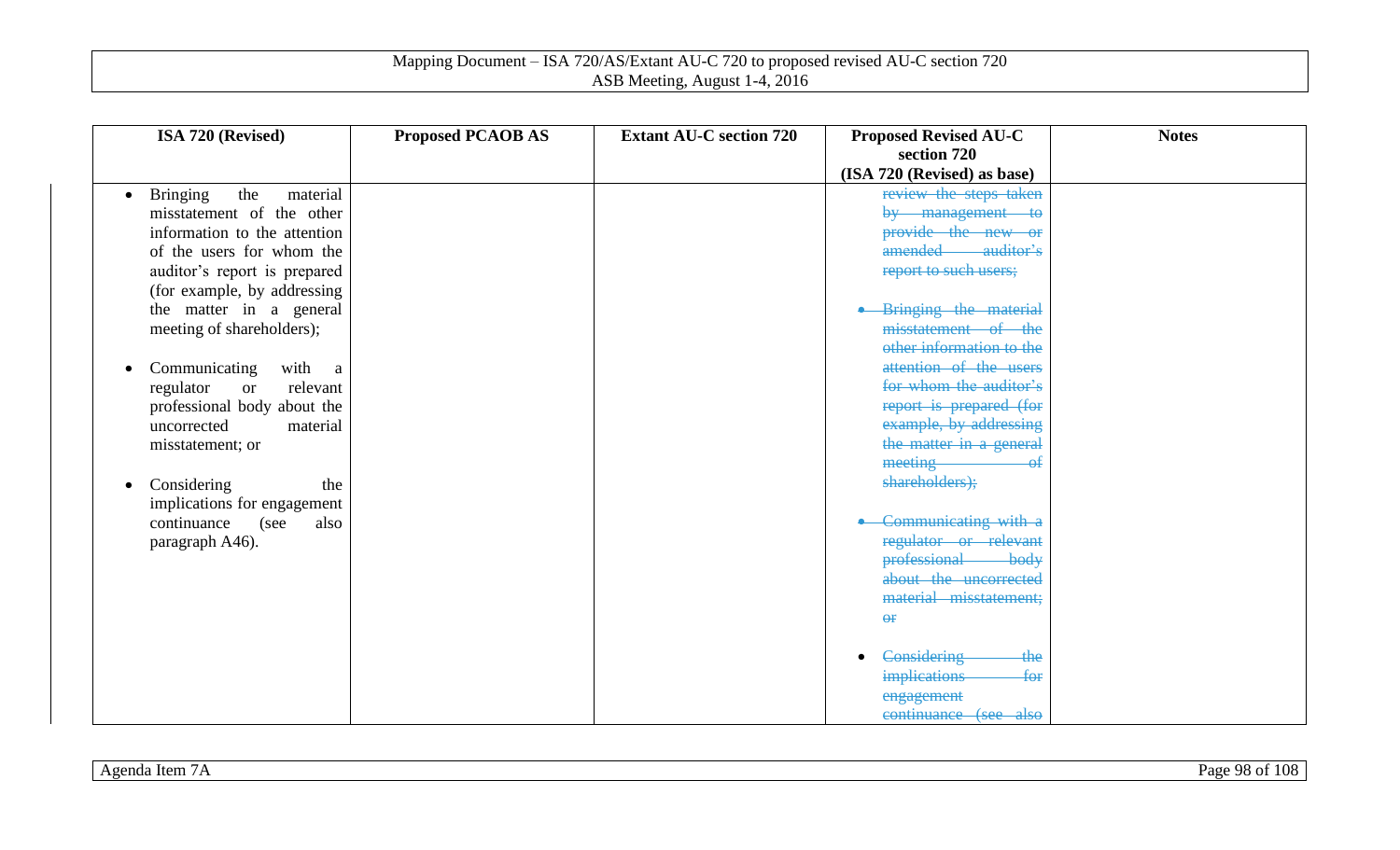| ISA 720 (Revised)                               | <b>Proposed PCAOB AS</b> | <b>Extant AU-C section 720</b> | <b>Proposed Revised AU-C</b><br>section 720 | <b>Notes</b> |
|-------------------------------------------------|--------------------------|--------------------------------|---------------------------------------------|--------------|
|                                                 |                          |                                | (ISA 720 (Revised) as base)                 |              |
|                                                 |                          |                                | paragraph A46).                             |              |
| Responding When a Material                      |                          |                                | <b>Responding When a Material</b>           |              |
| Misstatement in the Financial                   |                          |                                | Misstatement in the                         |              |
| <b>Exists</b><br><b>Statements</b><br>the<br>or |                          |                                | <b>Financial Statements Exists</b>          |              |
| Auditor's                                       |                          |                                | or the Auditor's                            |              |
| Understanding of the Entity and                 |                          |                                | Understanding of the Entity                 |              |
| Its Environment Needs to Be                     |                          |                                | and Its Environment Needs                   |              |
| <b>Updated</b> (Ref: Para. 20)                  |                          |                                | to Be Updated (Ref: Para. 20)               |              |
| A51. In reading<br>other<br>the                 |                          |                                | A51. In reading the other                   |              |
| information, the auditor<br>may                 |                          |                                | information, the auditor may                |              |
| become aware of new information                 |                          |                                | become aware of new                         |              |
| that has implications for:                      |                          |                                | information that has                        |              |
| The auditor's understanding                     |                          |                                | implications for:                           |              |
| of the entity and its                           |                          |                                | • The auditor's                             |              |
| environment<br>and,                             |                          |                                | understanding of the                        |              |
| accordingly, may indicate                       |                          |                                | entity and<br>$-$ its                       |              |
| the need to revise the                          |                          |                                | environment and.                            |              |
| auditor's risk assessment. <sup>13</sup>        |                          |                                | accordingly,<br>$-may$                      |              |
|                                                 |                          |                                | indicate the need to                        |              |
| The auditor's responsibility                    |                          |                                | revise the auditor's risk                   |              |
| to evaluate the effect of                       |                          |                                | assessment. <sup>13</sup>                   |              |
| identified misstatements on                     |                          |                                |                                             |              |
| the audit and of uncorrected                    |                          |                                | The auditor's                               |              |
| misstatements, if any, on the                   |                          |                                | responsibility                              |              |
| financial statements. <sup>14</sup>             |                          |                                | evaluate the effect of                      |              |
|                                                 |                          |                                | identified                                  |              |
| auditor's<br>The                                |                          |                                | misstatements on the                        |              |
|                                                 |                          |                                | audit and<br>$-\theta f$                    |              |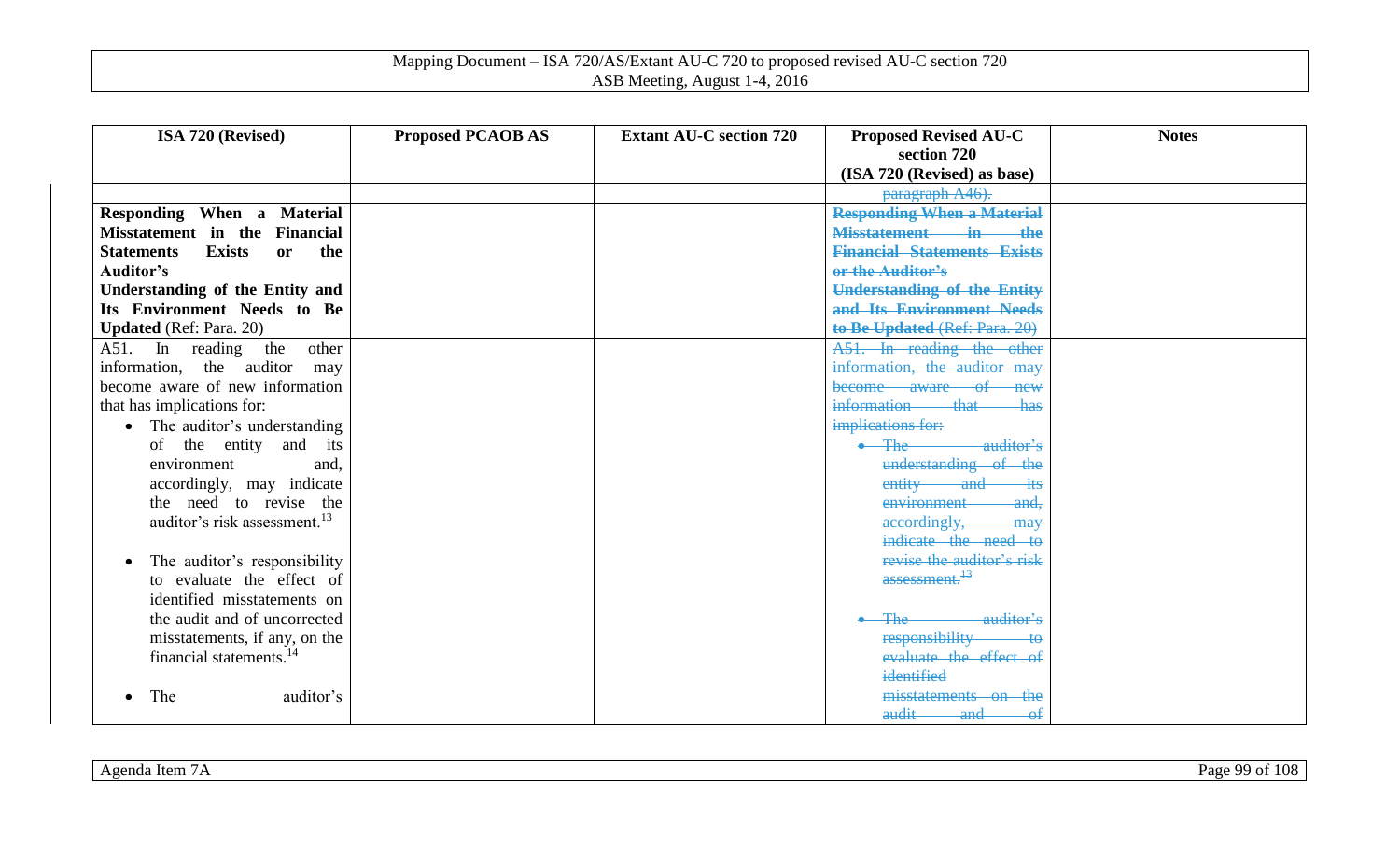| ISA 720 (Revised)                                                            | <b>Proposed PCAOB AS</b> | <b>Extant AU-C section 720</b>                                   | <b>Proposed Revised AU-C</b><br>section 720<br>(ISA 720 (Revised) as base)             | <b>Notes</b> |
|------------------------------------------------------------------------------|--------------------------|------------------------------------------------------------------|----------------------------------------------------------------------------------------|--------------|
| responsibilities relating to<br>subsequent events. <sup>15</sup>             |                          |                                                                  | uncorrected<br>misstatements, if any,<br>on the financial                              |              |
| <sup>13</sup> ISA 315 (Revised), paragraphs<br>11, 31, and A1                |                          |                                                                  | statements. <sup>44</sup>                                                              |              |
| 14<br>ISA 450, Evaluation of<br>Misstatements Identified during the<br>Audit |                          |                                                                  | The auditor's<br>responsibilities relating<br>to subsequent events. <sup>15</sup>      |              |
| <sup>15</sup> ISA 560, paragraphs 10 and 14                                  |                          |                                                                  | $^{13-}$<br>$\overline{\text{FSA}}$ 315 (Revised).<br>paragraphs 11, 31, and A1        |              |
|                                                                              |                          |                                                                  | $\frac{14}{15}$ ISA 450, Evaluation of<br>Misstatements Identified<br>during the Audit |              |
|                                                                              |                          |                                                                  | $^{15}$ ISA 560, paragraphs 10 and<br>$\overline{14}$                                  |              |
|                                                                              |                          | Material Misstatements of Fact<br>(Ref: par. .15–.17)            | <b>Material Misstatements of Fact</b><br>(Ref: par. .22 and 24)                        |              |
|                                                                              |                          | .A11 When discussing an                                          | .A12 When discussing an                                                                |              |
|                                                                              |                          | apparent material misstatement<br>of fact with management, the   | apparent material misstatement<br>of fact with management, the                         |              |
|                                                                              |                          | auditor may not be able to                                       | auditor may not be able to                                                             |              |
|                                                                              |                          | evaluate the validity of some<br>disclosures included within the | evaluate the validity of some<br>disclosures included within the                       |              |
|                                                                              |                          | information<br>other<br>and                                      | information<br>other<br>and                                                            |              |
|                                                                              |                          | management's responses to the management's responses to the      |                                                                                        |              |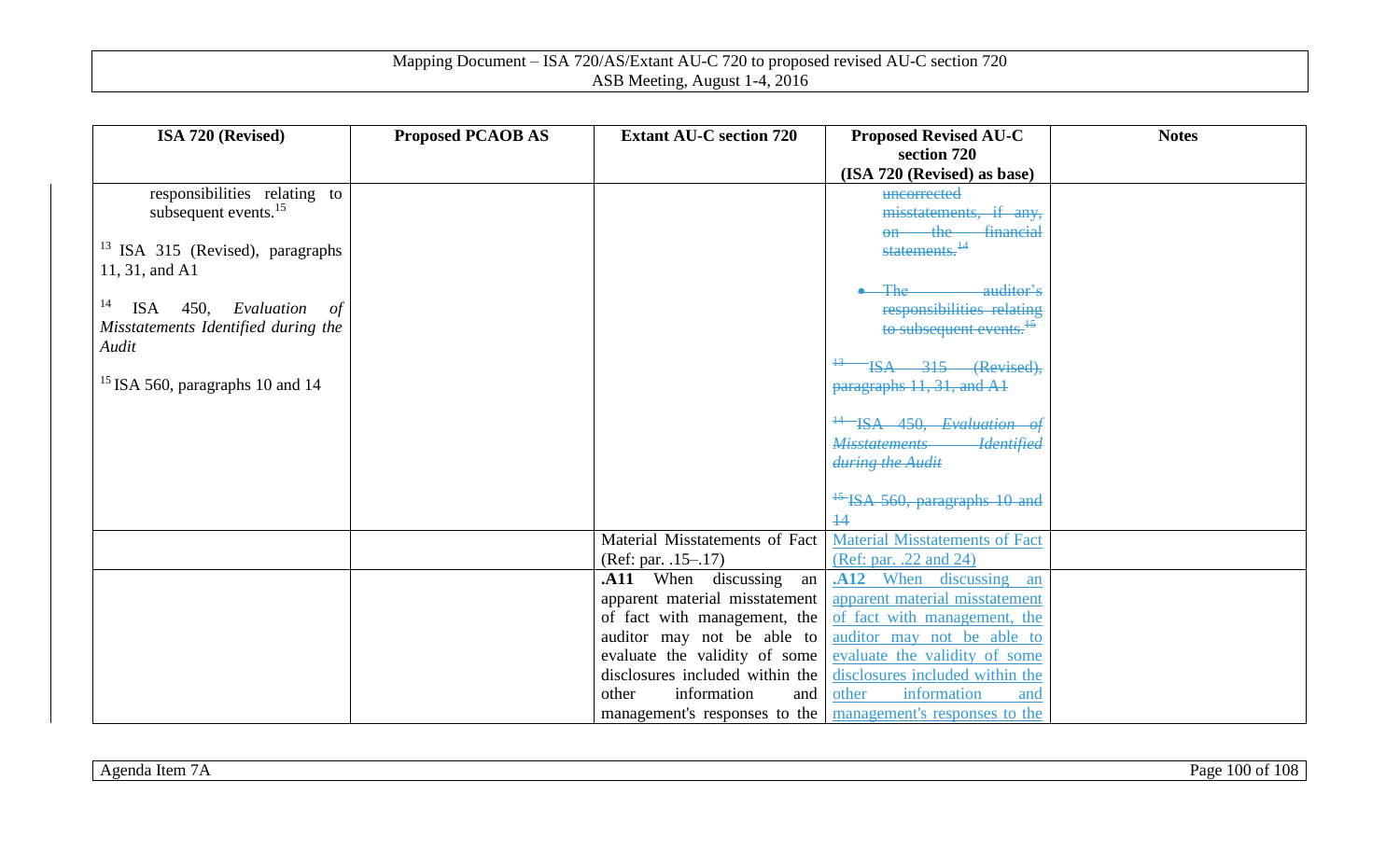| ISA 720 (Revised)                    | <b>Proposed PCAOB AS</b> | <b>Extant AU-C section 720</b>   | <b>Proposed Revised AU-C</b>      | <b>Notes</b>                     |
|--------------------------------------|--------------------------|----------------------------------|-----------------------------------|----------------------------------|
|                                      |                          |                                  | section 720                       |                                  |
|                                      |                          |                                  | (ISA 720 (Revised) as base)       |                                  |
|                                      |                          | auditor's inquiries<br>and may   | auditor's inquiries and may       |                                  |
|                                      |                          | conclude that valid differences  | conclude that valid differences   |                                  |
|                                      |                          | of judgment or opinion exist.    | of judgment or opinion exist.     |                                  |
|                                      |                          | When<br>.A12<br>auditor<br>the   | A13 When<br>the<br>auditor        |                                  |
|                                      |                          | concludes that there is a        | concludes that there is a         |                                  |
|                                      |                          | material misstatement of fact    | material misstatement of fact     |                                  |
|                                      |                          | that management refuses to       | that management refuses to        |                                  |
|                                      |                          | correct, appropriate further     | correct, appropriate further      |                                  |
|                                      |                          | actions by the auditor may       | actions by the auditor may        |                                  |
|                                      |                          | include obtaining legal advice,  | include obtaining legal advice,   |                                  |
|                                      |                          | withholding the auditor's report | withholding the auditor's report  |                                  |
|                                      |                          | if such report has not been      | if such report has not been       |                                  |
|                                      |                          | released, or withdrawing from    | released, or withdrawing from     |                                  |
|                                      |                          | the engagement.                  | the engagement.                   |                                  |
| <b>Reporting</b> (Ref: Para. 21–24)  |                          |                                  | Reporting (Ref: Para. 21-24)      |                                  |
|                                      |                          |                                  |                                   | From footnote 9 to paragraph     |
|                                      |                          |                                  |                                   | 13e(1) of the proposed PCAOB AS. |
| A52. For an audit of financial       |                          |                                  | A52. For an audit of financial    |                                  |
| statements of an entity other than a |                          |                                  | statements of an entity other     |                                  |
| listed entity, the auditor may       |                          |                                  | than a listed entity, the auditor |                                  |
| consider that the identification in  |                          |                                  | may consider that the             |                                  |
| the auditor's report of other        |                          |                                  | identification in the auditor's   |                                  |
| information that the auditor expects |                          |                                  | report of other information that  |                                  |
| to obtain after the date of the      |                          |                                  | the auditor expects to obtain     |                                  |
| auditor's<br>would<br>be<br>report   |                          |                                  | after the date of the auditor's   |                                  |
| appropriate in order to provide      |                          |                                  | report would be appropriate in    |                                  |
| additional transparency about the    |                          |                                  | order to provide additional       |                                  |
| other information that is subject to |                          |                                  | transparency about the other      |                                  |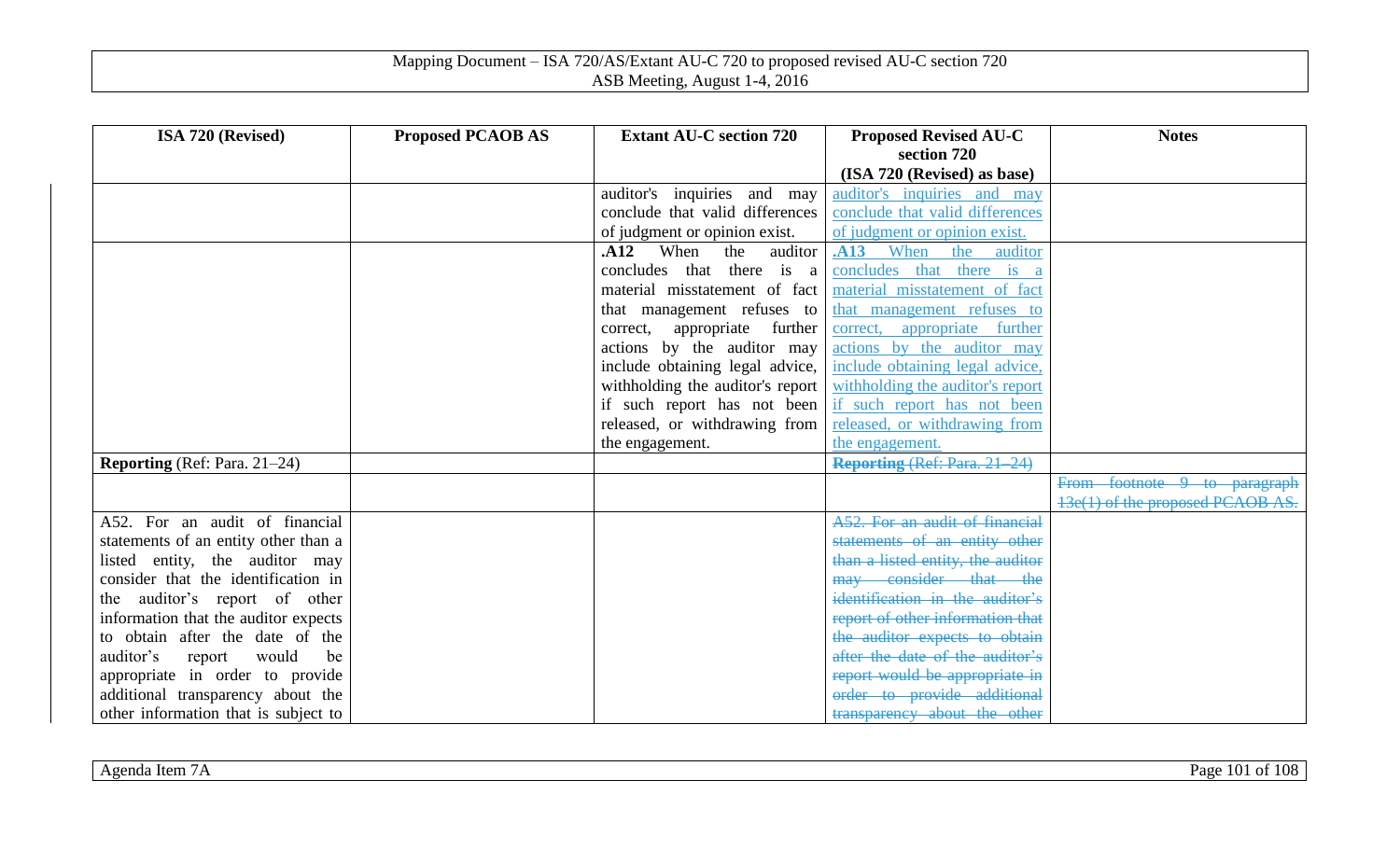| ISA 720 (Revised)                       | <b>Proposed PCAOB AS</b> | <b>Extant AU-C section 720</b> | <b>Proposed Revised AU-C</b><br>section 720 | <b>Notes</b> |
|-----------------------------------------|--------------------------|--------------------------------|---------------------------------------------|--------------|
|                                         |                          |                                | (ISA 720 (Revised) as base)                 |              |
| the auditor's responsibilities under    |                          |                                | information that is subject to              |              |
| this ISA. The auditor may consider      |                          |                                | the auditor's responsibilities              |              |
| it appropriate to do so, for example,   |                          |                                | under this ISA. The auditor                 |              |
| when management is able to              |                          |                                | may consider it appropriate to              |              |
| represent to the auditor that such      |                          |                                | do so, for example, when                    |              |
| other information will be issued        |                          |                                | management is able to                       |              |
| after the date of the auditor's report. |                          |                                | represent to the auditor that               |              |
|                                         |                          |                                | such other information will be              |              |
|                                         |                          |                                | issued after the date of the                |              |
|                                         |                          |                                | auditor's report.                           |              |
| Illustrative Statements (Ref: Para.     |                          |                                | <b>Illustrative Statements (Ref:</b>        |              |
| $21 - 22$                               |                          |                                | Para. 21 22)                                |              |
| A53. Illustrative examples of the       |                          |                                | A53. Illustrative examples of               |              |
| "Other Information" section of the      |                          |                                | the "Other Information"                     |              |
| auditor's report are included in        |                          |                                | section of the auditor's report             |              |
| Appendix 2.                             |                          |                                | are included in Appendix 2.                 |              |
| Reporting Implications When the         |                          |                                | <b>Reporting Implications When</b>          |              |
| Auditor's Opinion on the Financial      |                          |                                | the Auditor's Opinion on the                |              |
| Statements Is Qualified or Adverse      |                          |                                | <b>Financial</b> Statements                 |              |
| (Ref: Para. 23)                         |                          |                                | Qualified or Adverse                        |              |
|                                         |                          |                                | (Ref: Para. 23)                             |              |
| A54. A qualified or adverse             |                          |                                | A54. A qualified or adverse                 |              |
| auditor's opinion on the financial      |                          |                                | auditor's opinion on the                    |              |
| statements may not have an impact       |                          |                                | financial statements may not                |              |
| on the statement required by            |                          |                                | have an impact on the                       |              |
| paragraph $22(e)$ if the matter in      |                          |                                | statement required<br>$\rightarrow$         |              |
| respect of which the auditor's          |                          |                                | paragraph 22(e) if the matter in            |              |
| opinion has been modified is not        |                          |                                | respect of which the auditor's              |              |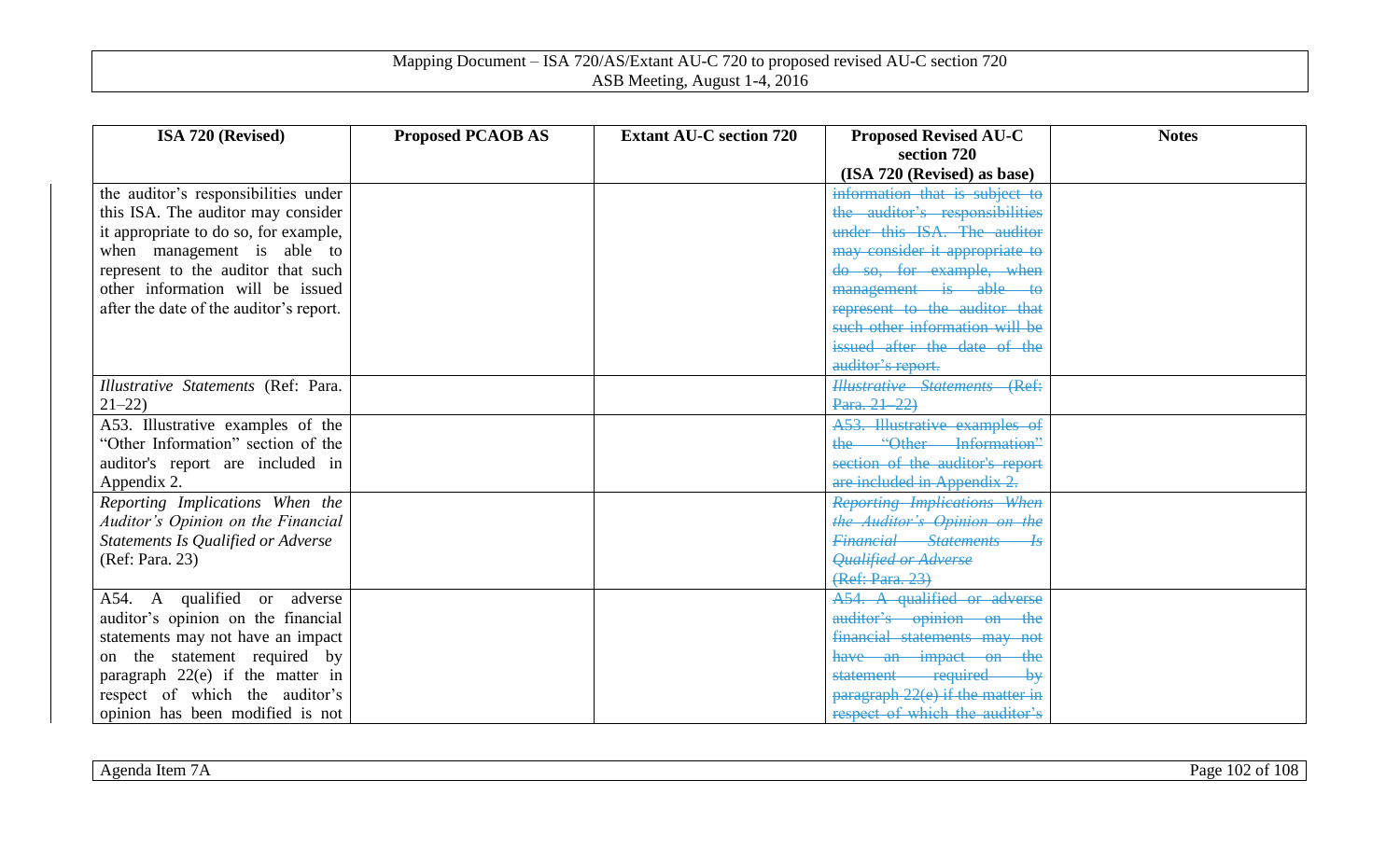| ISA 720 (Revised)                     | <b>Proposed PCAOB AS</b> | <b>Extant AU-C section 720</b> | <b>Proposed Revised AU-C</b>    | <b>Notes</b> |
|---------------------------------------|--------------------------|--------------------------------|---------------------------------|--------------|
|                                       |                          |                                | section 720                     |              |
|                                       |                          |                                | (ISA 720 (Revised) as base)     |              |
| included or otherwise addressed in    |                          |                                | opinion has been modified is    |              |
| the other information and the matter  |                          |                                | not included or otherwise       |              |
| does not affect any part of the other |                          |                                | addressed in the other          |              |
| information. For example,<br>a        |                          |                                | information and the matter      |              |
| qualified opinion on the financial    |                          |                                | does not affect any part of the |              |
| because<br>of non-<br>statements      |                          |                                | other information. For          |              |
| of<br>directors'<br>disclosure        |                          |                                | example, a qualified opinion    |              |
| remuneration as required by the       |                          |                                | on the financial statements     |              |
| applicable<br>financial<br>reporting  |                          |                                | because of non-disclosure of    |              |
| framework<br>have<br>may<br>no        |                          |                                | directors' remuneration as      |              |
| implications for the reporting        |                          |                                | required by the applicable      |              |
| required under this ISA. In other     |                          |                                | financial reporting framework   |              |
| circumstances, there may be           |                          |                                | may have no implications for    |              |
| implications for such reporting as    |                          |                                | the reporting required under    |              |
| described in paragraphs A55–A58.      |                          |                                | this ISA. In other              |              |
|                                       |                          |                                | circumstances, there may be     |              |
|                                       |                          |                                | implications for such reporting |              |
|                                       |                          |                                | as described in paragraphs      |              |
|                                       |                          |                                | A55-A58.                        |              |
| Opinion Due<br>Qualified<br>to a      |                          |                                | Qualified Opinion Due to a      |              |
| Material Misstatement in the          |                          |                                | Material Misstatement in the    |              |
| <b>Financial Statements</b>           |                          |                                | <b>Financial Statements</b>     |              |
| A55. In circumstances when the        |                          |                                | A55. In circumstances when      |              |
| auditor's opinion is qualified,       |                          |                                | the auditor's opinion is        |              |
| consideration may be given as to      |                          |                                | qualified, consideration may    |              |
| whether the other information is      |                          |                                | be given as to whether the      |              |
| also materially misstated for the     |                          |                                | other information is also       |              |
| same matter as, or a related matter   |                          |                                | materially misstated for the    |              |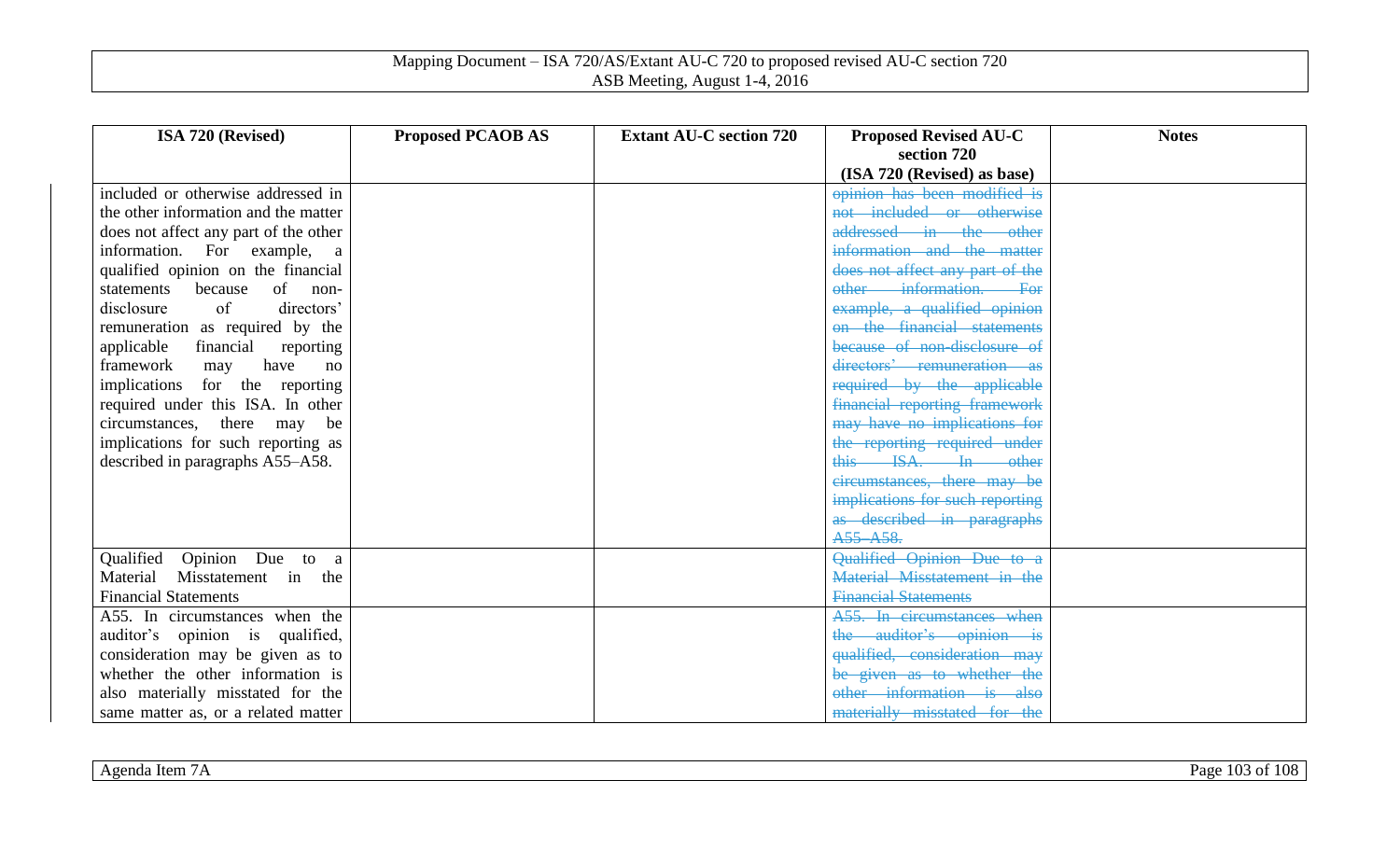| ISA 720 (Revised)                     | <b>Proposed PCAOB AS</b> | <b>Extant AU-C section 720</b> | <b>Proposed Revised AU-C</b><br>section 720 | <b>Notes</b> |
|---------------------------------------|--------------------------|--------------------------------|---------------------------------------------|--------------|
|                                       |                          |                                | (ISA 720 (Revised) as base)                 |              |
| to, the matter giving rise to the     |                          |                                | same matter as, or a related                |              |
| qualified opinion on the financial    |                          |                                | matter to, the matter giving                |              |
| statements.                           |                          |                                | rise to the qualified opinion on            |              |
|                                       |                          |                                | the financial statements.                   |              |
| Opinion<br>Qualified<br>Due<br>to     |                          |                                | Qualified Opinion Due to                    |              |
| <b>Limitation of Scope</b>            |                          |                                | <b>Limitation of Scope</b>                  |              |
| A56. When there is a limitation of    |                          |                                | A56. When there is a                        |              |
| scope with respect to a material      |                          |                                | limitation of scope with                    |              |
| item in the financial statements, the |                          |                                | respect to a material item in               |              |
| auditor will not have obtained        |                          |                                | the financial statements, the               |              |
| sufficient<br>appropriate<br>audit    |                          |                                | auditor will not have obtained              |              |
| evidence about that matter. In these  |                          |                                | sufficient appropriate audit                |              |
| circumstances, the auditor may be     |                          |                                | evidence about that matter. In              |              |
| unable to conclude whether or not     |                          |                                | these circumstances, the                    |              |
| the amounts or other items in the     |                          |                                | auditor may be unable to                    |              |
| other information related to this     |                          |                                | conclude whether or not the                 |              |
| matter result in a material           |                          |                                | amounts or other items in the               |              |
| misstatement of<br>the<br>other       |                          |                                | other information related to                |              |
| information. Accordingly,<br>the      |                          |                                | this matter result in a material            |              |
| auditor may need to modify the        |                          |                                | misstatement of the other                   |              |
| statement required by paragraph       |                          |                                | information. Accordingly, the               |              |
| $22(e)$ to refer to the auditor's     |                          |                                | auditor may need to modify the              |              |
| inability to consider management's    |                          |                                | statement required by                       |              |
| description of the matter in the      |                          |                                | paragraph 22(e) to refer to the             |              |
| other information in respect of       |                          |                                | auditor's inability to consider             |              |
| which the auditor's opinion on the    |                          |                                | management's description of                 |              |
| financial statements has been         |                          |                                | the matter in the other                     |              |
| qualified as explained in the Basis   |                          |                                | information in respect of                   |              |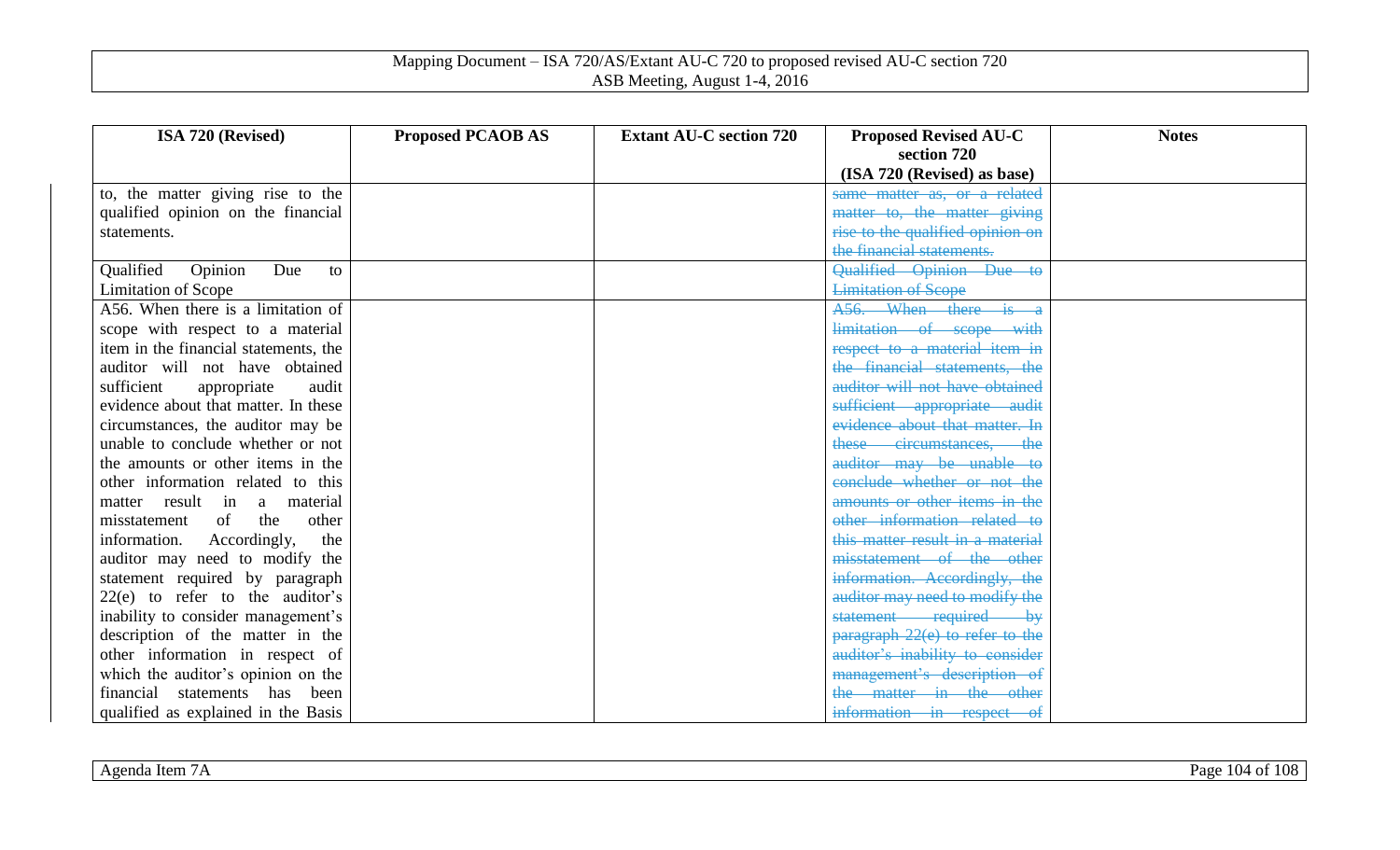| ISA 720 (Revised)                     | <b>Proposed PCAOB AS</b> | <b>Extant AU-C section 720</b> | <b>Proposed Revised AU-C</b>     | <b>Notes</b> |
|---------------------------------------|--------------------------|--------------------------------|----------------------------------|--------------|
|                                       |                          |                                | section 720                      |              |
|                                       |                          |                                | (ISA 720 (Revised) as base)      |              |
| for Qualified Opinion paragraph.      |                          |                                | which the auditor's opinion on   |              |
| The auditor is nevertheless required  |                          |                                | the financial statements has     |              |
| to report any other uncorrected       |                          |                                | been qualified as explained in   |              |
| material misstatements of the other   |                          |                                | the Basis for Qualified          |              |
| information<br>that<br>have<br>been   |                          |                                | Opinion paragraph. The           |              |
| identified.                           |                          |                                | auditor is nevertheless required |              |
|                                       |                          |                                | to report any other uncorrected  |              |
|                                       |                          |                                | material misstatements of the    |              |
|                                       |                          |                                | other information that have      |              |
|                                       |                          |                                | been identified.                 |              |
| <b>Adverse Opinion</b>                |                          |                                | <b>Adverse Opinion</b>           |              |
| A57. An adverse opinion on the        |                          |                                | A57. An adverse opinion on       |              |
| financial statements relating to a    |                          |                                | the financial statements         |              |
| specific matter(s) described in the   |                          |                                | relating to a specific matter(s) |              |
| Basis for Adverse Opinion             |                          |                                | described in the Basis for       |              |
| paragraph does not justify the        |                          |                                | Adverse Opinion paragraph        |              |
| omission of reporting of material     |                          |                                | does not justify the omission of |              |
| misstatements<br>of the<br>other      |                          |                                | reporting of material            |              |
| information that the auditor has      |                          |                                | misstatements of the other       |              |
| identified in the auditor's report in |                          |                                | information that the auditor     |              |
| accordance<br>with<br>paragraph       |                          |                                | has identified in the auditor's  |              |
| $22(e)(ii)$ . When an adverse opinion |                          |                                | report in accordance with        |              |
| has been expressed on the financial   |                          |                                | paragraph 22(e)(ii). When an     |              |
| statements, the auditor may need to   |                          |                                | adverse opinion has been         |              |
| appropriately modify the statement    |                          |                                | expressed on the financial       |              |
| required by paragraph $22(e)$ for     |                          |                                | statements, the auditor may      |              |
| example, to indicate that amounts     |                          |                                | need to appropriately modify     |              |
| or items in the other information is  |                          |                                | the statement required by        |              |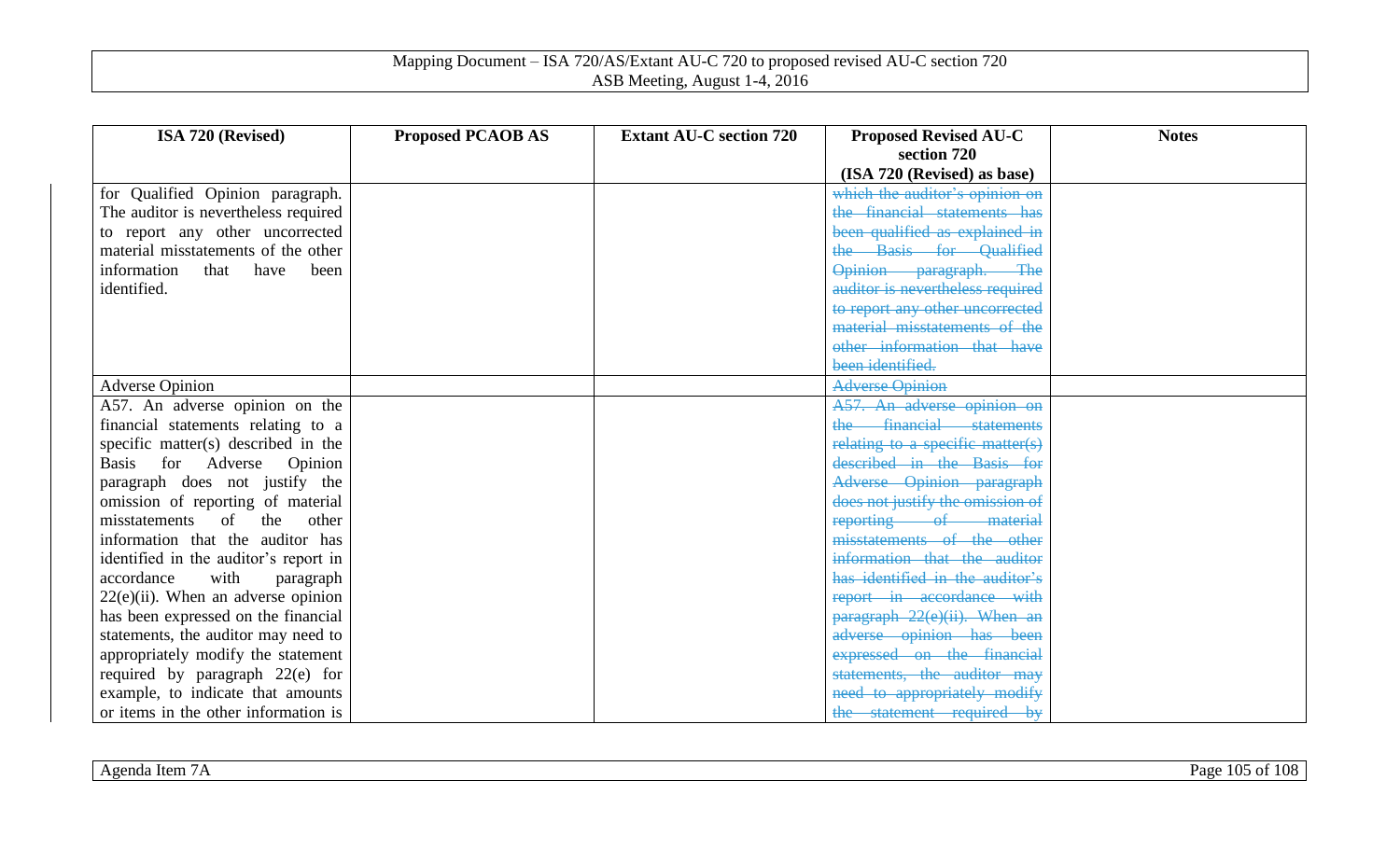| ISA 720 (Revised)                                   | <b>Proposed PCAOB AS</b> | <b>Extant AU-C section 720</b> | <b>Proposed Revised AU-C</b>             | <b>Notes</b> |
|-----------------------------------------------------|--------------------------|--------------------------------|------------------------------------------|--------------|
|                                                     |                          |                                | section 720                              |              |
|                                                     |                          |                                | (ISA 720 (Revised) as base)              |              |
| materially misstated for the same                   |                          |                                | paragraph 22(e) for example,             |              |
| matter as, or a related matter to, the              |                          |                                | to indicate that amounts or              |              |
| matter giving rise to the adverse                   |                          |                                | items in the other information           |              |
| opinion on the financial statements.                |                          |                                | is materially misstated for the          |              |
|                                                     |                          |                                | same matter as, or a related             |              |
|                                                     |                          |                                | matter to, the matter giving             |              |
|                                                     |                          |                                | rise to the adverse opinion on           |              |
|                                                     |                          |                                | the financial statements.                |              |
| Disclaimer of Opinion                               |                          |                                | <b>Disclaimer of Opinion</b>             |              |
| A58. When the auditor disclaims an                  |                          |                                | A58. When the auditor                    |              |
| opinion on the financial statements,                |                          |                                | disclaims an opinion on the              |              |
| providing further details about the                 |                          |                                | financial statements, providing          |              |
| audit, including a section to address               |                          |                                | further details about the audit.         |              |
| other information may overshadow                    |                          |                                | including a section to address           |              |
| the disclaimer of opinion on the                    |                          |                                | other information may                    |              |
| financial statements as a whole.                    |                          |                                | overshadow the disclaimer of             |              |
| Accordingly,<br>those<br>in                         |                          |                                | opinion on the financial                 |              |
| circumstances, as required by ISA                   |                          |                                | statements as a whole.                   |              |
| 705 (Revised), the auditor's report                 |                          |                                | Accordingly, in those                    |              |
| does not include a section                          |                          |                                | circumstances, as required by            |              |
| addressing<br>the<br>reporting                      |                          |                                | ISA 705 (Revised), the                   |              |
| requirements under this ISA.                        |                          |                                | auditor's report does not                |              |
|                                                     |                          |                                | include a section addressing             |              |
|                                                     |                          |                                | the reporting requirements               |              |
|                                                     |                          |                                | under this ISA.                          |              |
| Reporting Prescribed by Law or                      |                          |                                | Reporting Prescribed by Law              |              |
| Regulation (Ref: Para. 24)                          |                          |                                | or Regulation (Ref: Para. 24)            |              |
| $\overline{A59}$ . ISA $200^{16}$ explains that the |                          |                                | A59. ISA 200 <sup>16</sup> explains that |              |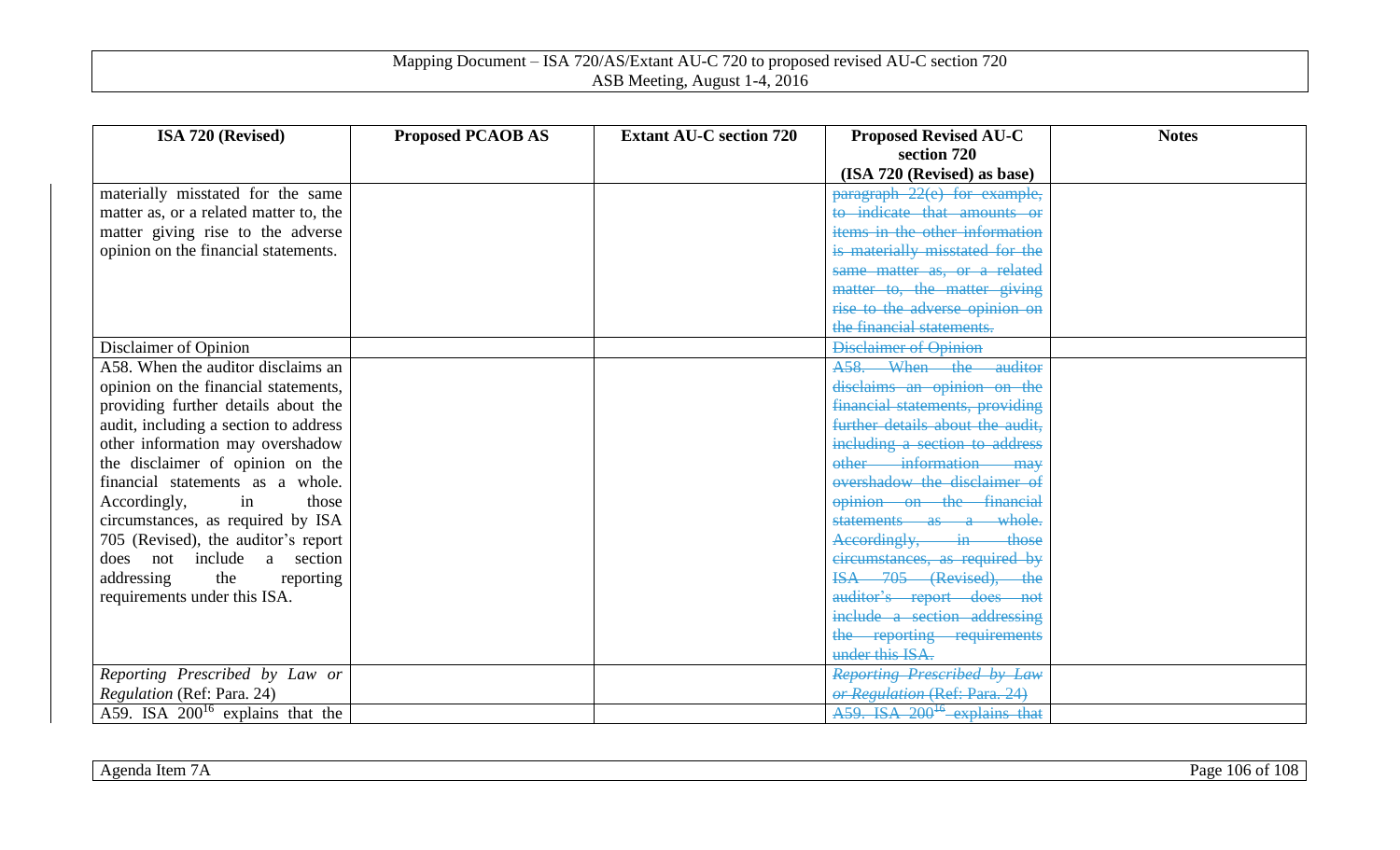| ISA 720 (Revised)                            | <b>Proposed PCAOB AS</b> | <b>Extant AU-C section 720</b> | <b>Proposed Revised AU-C</b><br>section 720 | <b>Notes</b> |
|----------------------------------------------|--------------------------|--------------------------------|---------------------------------------------|--------------|
|                                              |                          |                                | (ISA 720 (Revised) as base)                 |              |
| auditor may be required to comply            |                          |                                | the auditor may be required to              |              |
| with<br>legal<br>regulatory<br><sub>or</sub> |                          |                                | comply with legal<br>$-\Theta$ $\mathbf{f}$ |              |
| requirements                                 |                          |                                | regulatory requirements                     |              |
| in addition to the ISAs. Where this          |                          |                                | in addition to the ISAs. Where              |              |
| is the case, the auditor may be              |                          |                                | this is the case, the auditor may           |              |
| obliged to use a specific layout or          |                          |                                | be obliged to use a specific                |              |
| wording in the auditor's report that         |                          |                                | layout or wording in the                    |              |
| differs from that described in this          |                          |                                | auditor's report that differs               |              |
| ISA. Consistency in the auditor's            |                          |                                | from that described in this                 |              |
| report, when the audit has been              |                          |                                | ISA. Consistency in the                     |              |
| conducted in accordance with ISAs,           |                          |                                | auditor's report, when the audit            |              |
| promotes credibility in the global           |                          |                                | has been conducted in                       |              |
| marketplace by making more                   |                          |                                | accordance with ISAs,                       |              |
| readily identifiable those audits that       |                          |                                | promotes credibility in the                 |              |
| have been conducted in accordance            |                          |                                | global marketplace by making                |              |
| with globally recognized standards.          |                          |                                | more readily identifiable those             |              |
| When the differences between the             |                          |                                | audits that have been                       |              |
| legal or regulatory requirements to          |                          |                                | conducted in accordance with                |              |
| report with respect to the other             |                          |                                | globally recognized standards.              |              |
| information and this ISA relate only         |                          |                                | When the differences between                |              |
| to the layout and wording in the             |                          |                                | the legal or regulatory                     |              |
| auditor's report and, at a minimum,          |                          |                                | requirements to report with                 |              |
| each of the elements identified in           |                          |                                | respect to the other                        |              |
| paragraph 24 is included in the              |                          |                                | information and this ISA relate             |              |
| auditor's report, the auditor's report       |                          |                                | only to the layout and wording              |              |
| may refer to International Standards         |                          |                                | in the auditor's report and, at a           |              |
| on Auditing.                                 |                          |                                | minimum, each of the elements               |              |
| Accordingly, in such circumstances           |                          |                                | identified in paragraph 24 is               |              |